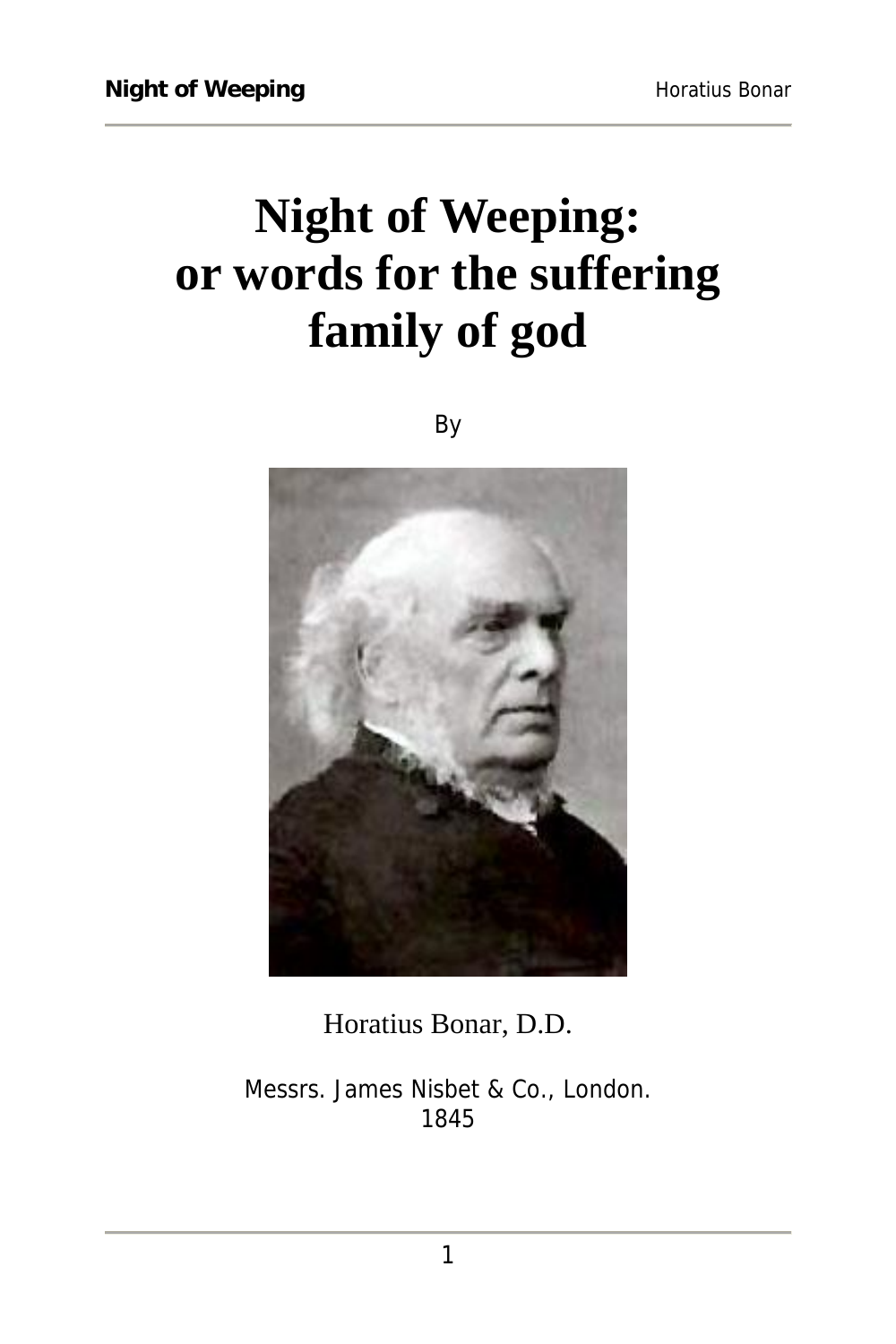### **Preface**

It is no easy matter to write a book for the family of God. Yet it is for them that these thoughts on chastisement are written. They may be found not unsuitable for the younger brethren of the Man of sorrows. For the way is rough, and the desert blast is keen. Who of them can say aught regarding their prospects here, save that tribulation awaiteth them in every place as they pass along? This they must know and prepare for, grasping more firmly at every step the gracious hand that is leading them on to the kingdom, and looking up for guidance to the loving eye that rests over them with fondest vigilance, ever bright and ever tender, whether in shadow or in sunshine, whether amid the crowds of busy life, or in the solitude of the lonely way.

It is, then, to the members of this family that this little volume is offered. They may find in it something which may not merely interest them, but may also meet their case; something, too, in which, perhaps, they may recognize, not the voice of a stranger, but of a brother: "a companion in tribulation and in the kingdom and patience of Jesus Christ" (Rev. 1:9). For the tones of the suffering brotherhood on earth have something in them too peculiar not to be instinctively recognized. It is said of Arabian airs that they are all plaintive. They all touch some melancholy chord, as if the wail of the desert echo were the keynote of each melody.

It is in some measure thus with the children of the kingdom, while sojourning in this wilderness of earth. "Their voice is ever soft, gentle, and low." Sorrow has smoothed away its harshness, and breathed gentler feeling into its tones. True, it is the voice of gladness, for it is the voice of the forgiven; but

2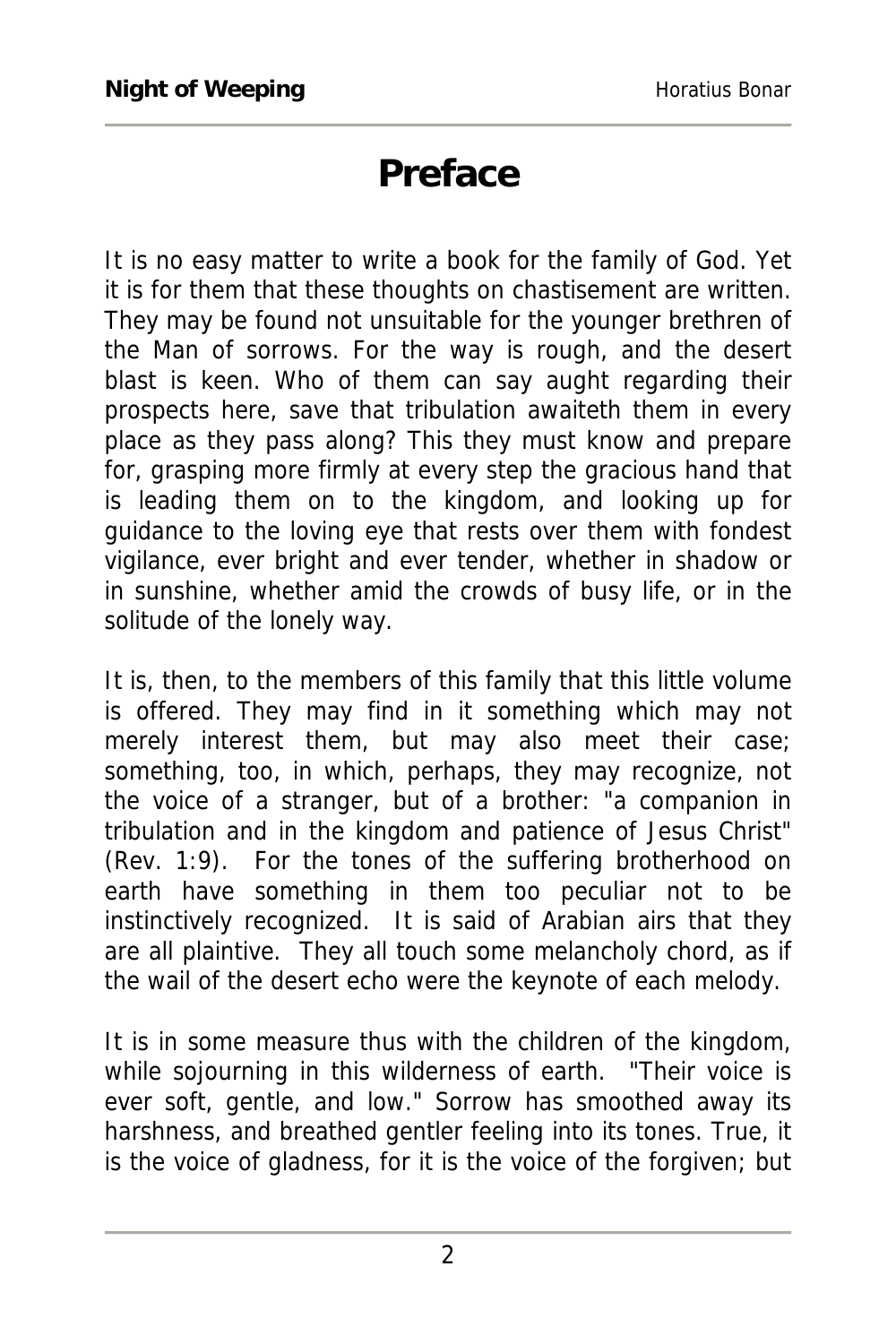still it is sorrowing gladness, calm and serious joy. Their peculiar lot as followers of a hated Lord and their peculiar circumstances, as standing in the midst of a doomed and dying world, have wrought into their spirit a deep though serene solemnity of expression, alike in look and voice. Hence, there is the instinctive recognition among the brotherhood, not only of the family look, but of the family tones. It is of family matters that we speak, and in these each member has a common interest. The "household of faith" has many concerns, and not the least of these are its sorrows. These are the lot of all; and there is no member of the household but has his share in these, either in personal suffering or in helping to bear the burden of others.

What is now written may be found suitable to all, whether actually under chastisement or not. It is, however, presented specially to those who are "in heaviness through manifold temptations," suffering the rebuke of the Lord, passing through fire and through water, with "affliction laid upon their loins" (Psa. 66:11,12). The bruised reed must not be broken, the smoking flax must not be quenched. The hands which hang down must be lifted up, and the feeble knees confirmed; that which is lame must not be turned out of the way, but rather healed.

Our desire is to minister to the saints in the consolation and admonition of the Lord. We would seek to bear their burdens, to bind up their wounds, and to dry up at least some out of their many tears. To comfort those who mourn is not only to act in obedience to the command, "Bear ye one another's burdens, and so fulfill the law of Christ"; it is to walk by the side of Jesus in His visits of mercy to His suffering saints on earth; nay, it is to be fellow-workers with the Holy Ghost as the Church's Comforter in all her tribulations and distresses.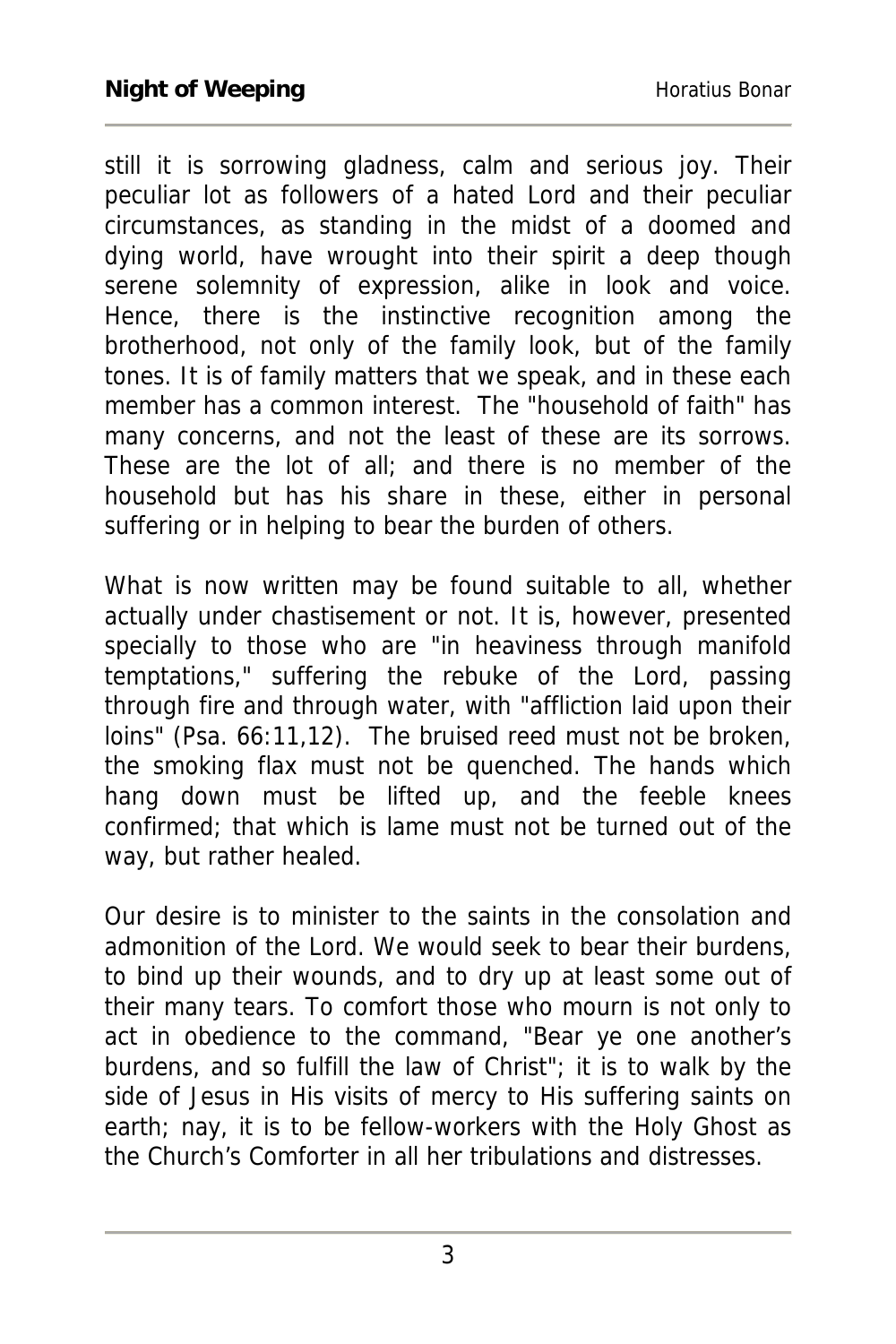Of these things the world knows little. Its sympathies are not with the saints, either in their sorrow or their joy. Family concerns, and especially family griefs, are not for strangers to meddle with. They are things too high for them. And how shall they understand them so long as they remain without? They must first come in and take their place among the children beneath the paternal roof. And what should stay them? The gate stands open day and night. They would be welcomed in with the kindliest greetings of love.

But though standing afar off from the saints and unable to mingle its sympathies with theirs, the world still has sorrows of its own, deep and many. To grieve, and yet have no comforter; to be wounded, and yet have no healer; to be weary, and yet know no resting-place—this is the world's hard lot.

Yet it is a self-chosen one. God did not choose it for them. They chose it for themselves. God invites, nay, pleads earnestly with them to quit it, yet they will not. Wretched as it is, they prefer it to the friendship of Him with whom their heart is at enmity, and whose presence is to them all gloom and terror. Yet He continues to entreat them. He does not let them alone. The "many sorrows" which compass them about are His many messages of grace, His unwearied knockings at their fast closed door. He writes "vanity" upon the creature, "weariness and vexation" upon earth's best delights that men may not place their confidence in these. Most mercifully does He hedge them about with disappointment of every form that they may lift their eyes above this earth and beyond these heavens to the enduring blessedness that is at His right hand forever. With what kindness, though with seeming severity, does He mar their best friendships that He may attract them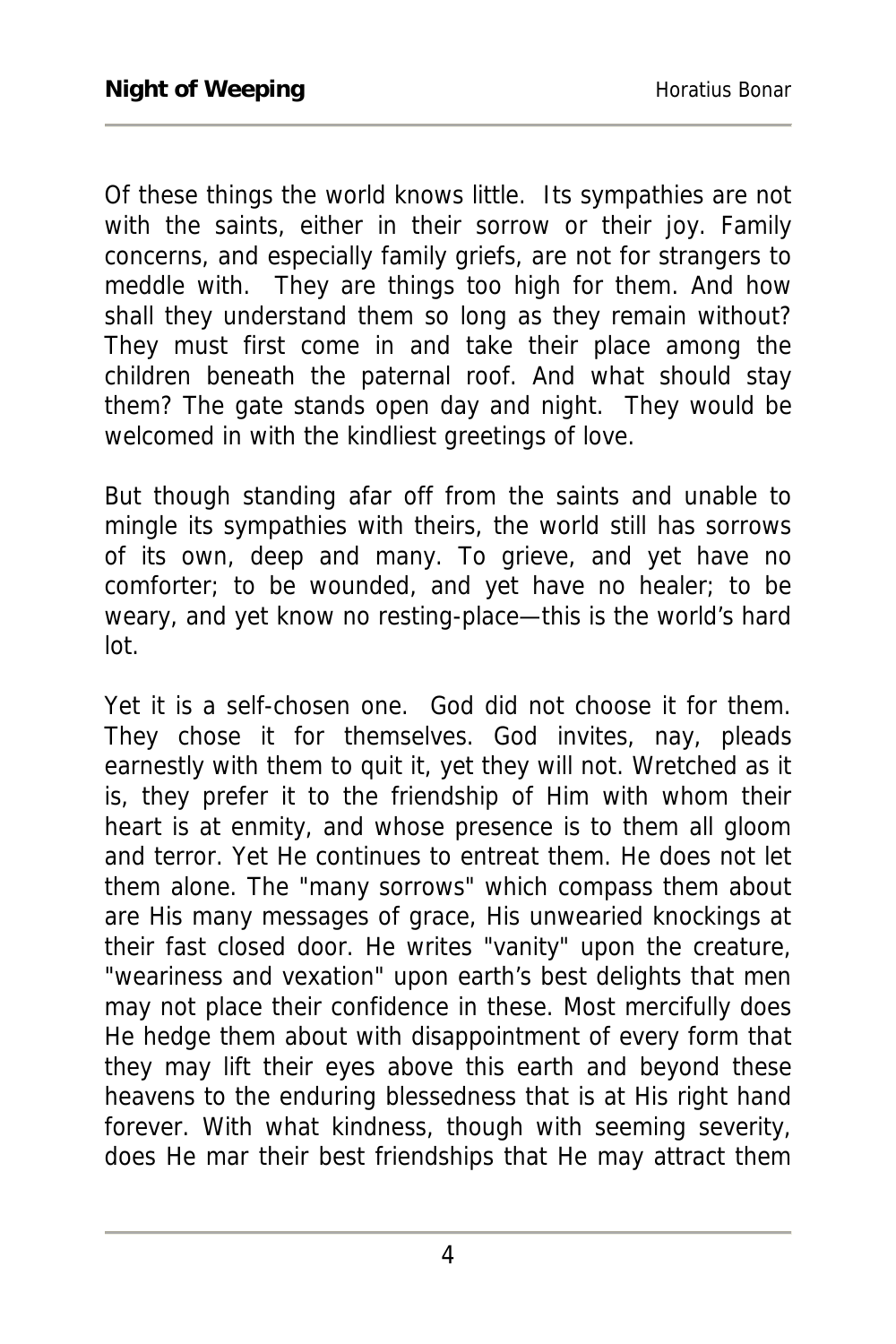to the communion of His own far better and everlasting companionship? With what compassion does He break in upon their misguided attachments that He may draw them away from earth and bind them to Himself by the more blessed ties of His own far sweeter love? With what tenderness does He tear asunder the bonds of brotherhood and kindred that He may unite them to Himself in far dearer and eternal relationship?

With what mercy does He overthrow their prospects of worldly wealth and bring down their hopes of earthly power and greatness that He may give them the heavenly treasure and make them a "royal priesthood" to Himself in the glorious kingdom of His Son. With what love does He ruin their reputation among men, breaking in pieces their good name which was their idol that He may show them the vanity of human praise, leading them to desire the honor that cometh from God and to know that in His favor is life and that the light of His countenance is the very sunshine of Heaven. Oh, that a weary, brokenhearted world would learn these lessons of grace! Oh, that they would taste and see that God is good! Let them but come home to Him. He will not mock them with shadows, nor feed them with husks. He will satisfy their craving souls; He will turn their midnight into noon; He will give them beauty for ashes, the oil of joy for mourning, the garment of praise for the spirit of heaviness that they may be called trees of righteousness, the planting of the Lord.

Let the world, however, regard God's dealings with them as they may: let not "the children" despise the chastening of the Lord, nor faint when they are rebuked of Him. They at least should know the meaning of His actions toward them, for they know HIM. The world may misunderstand His rebukes

5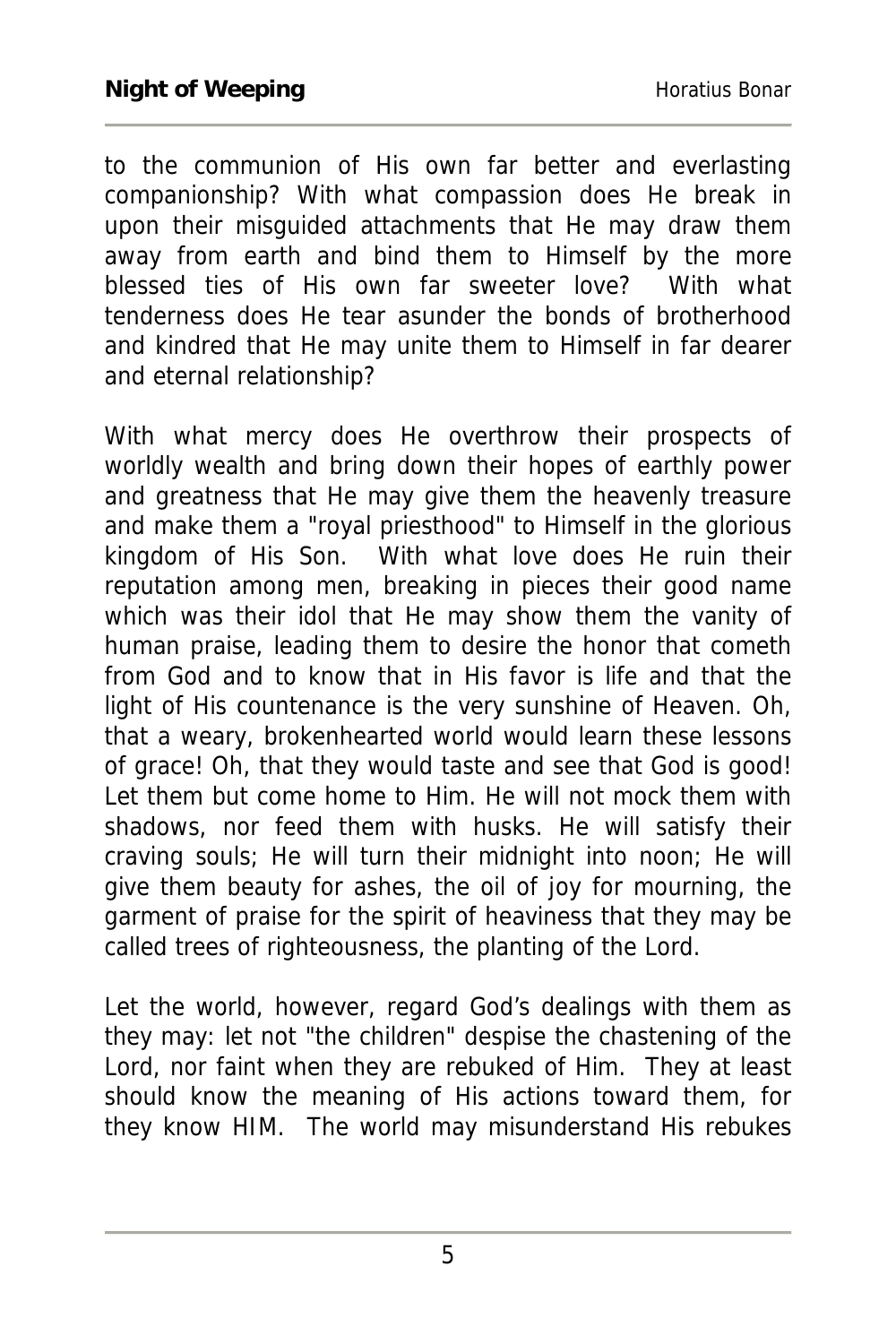or put an unkind construction upon them; they cannot, for they know that "God is love."

The thoughts that follow are designed to assist them in interpreting God's ways, not merely in finding comfort under trial, but in drawing profit from it. I have at least attempted to contribute something toward this end. I have done what I could, rather than what I would. But it may be that the Head of the family will own it, and send it with His own blessing to the scattered members near and far. He knows that they need some such words in season; and that, if thickening signs deceive not, they will ere long need them more. In such a case even this little volume may be helpful. It is written in much weakness, and with many sins to mar it; amid what trials it is of little moment for a stranger to learn. It is written by one who is seeking himself to profit by trial, and trembles lest it should pass by as the wind over the rock, leaving it as hard as ever; by one who would fain in every sorrow draw near to God that he may know Him better, and who is not unwilling to confess that as yet he knows but little.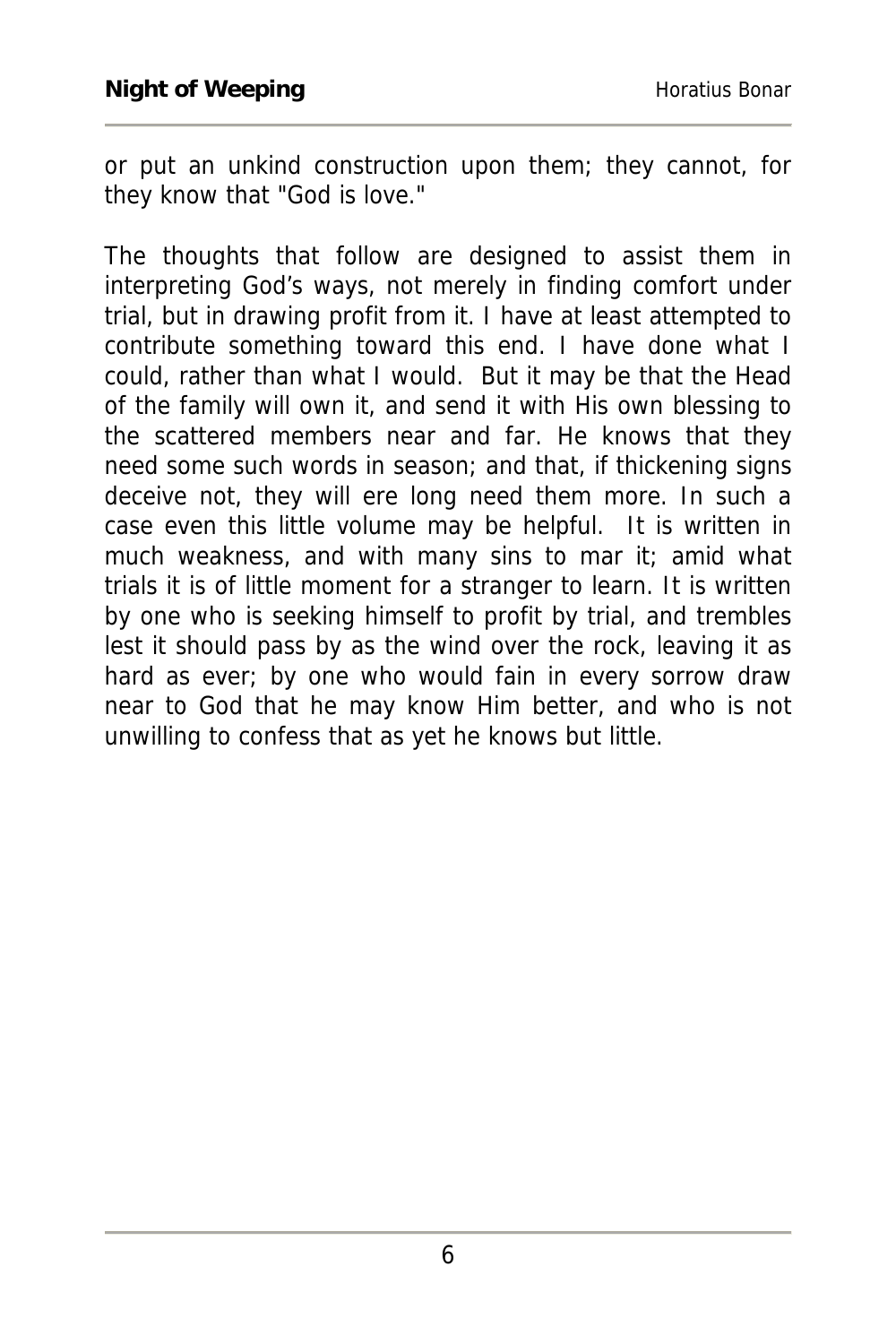### **CHAPTER 1**

#### **The Family**

It was God's purpose from the beginning, not merely to redeem for Himself a people out of a world of sinners, but to bring that people into a peculiar relationship to Himself. It was His purpose to draw them nearer to Himself than any other order of His creatures, and to establish a link of the closest and most peculiar kind between them and the Godhead.

To carry out this purpose was the Word made flesh. "He took not on him the nature of angels; but he took on him the seed of Abraham" (Heb. 2:16). "Forasmuch then as the children are partakers of flesh and blood, he also himself likewise took part of the same" (Heb. 2:14).

Thus a new relationship was established, such as till then could never have been conceived of as even possible. The tie of creation, though not dissolved, was now to be lost in the closer, dearer tie of kindred. "Both he that sanctifieth and they who are sanctified are all of one: for which cause he is not ashamed to call them brethren" (Heb. 2:11). He calls them brethren, and they call Him brother. Being "made of a woman," He has become partaker of our lowly humanity, so as to be bone of our bone, and flesh of our flesh; and we being "born of God" are made partakers of the divine nature, becoming "members of his body, of his flesh, and of his bones." Thus the saints are the nearest kinsman of the Son of God; and if of the Son, then of the Father also, as He hath said, "I and my Father are one," "believest thou not that I am in the Father, and the Father in me?"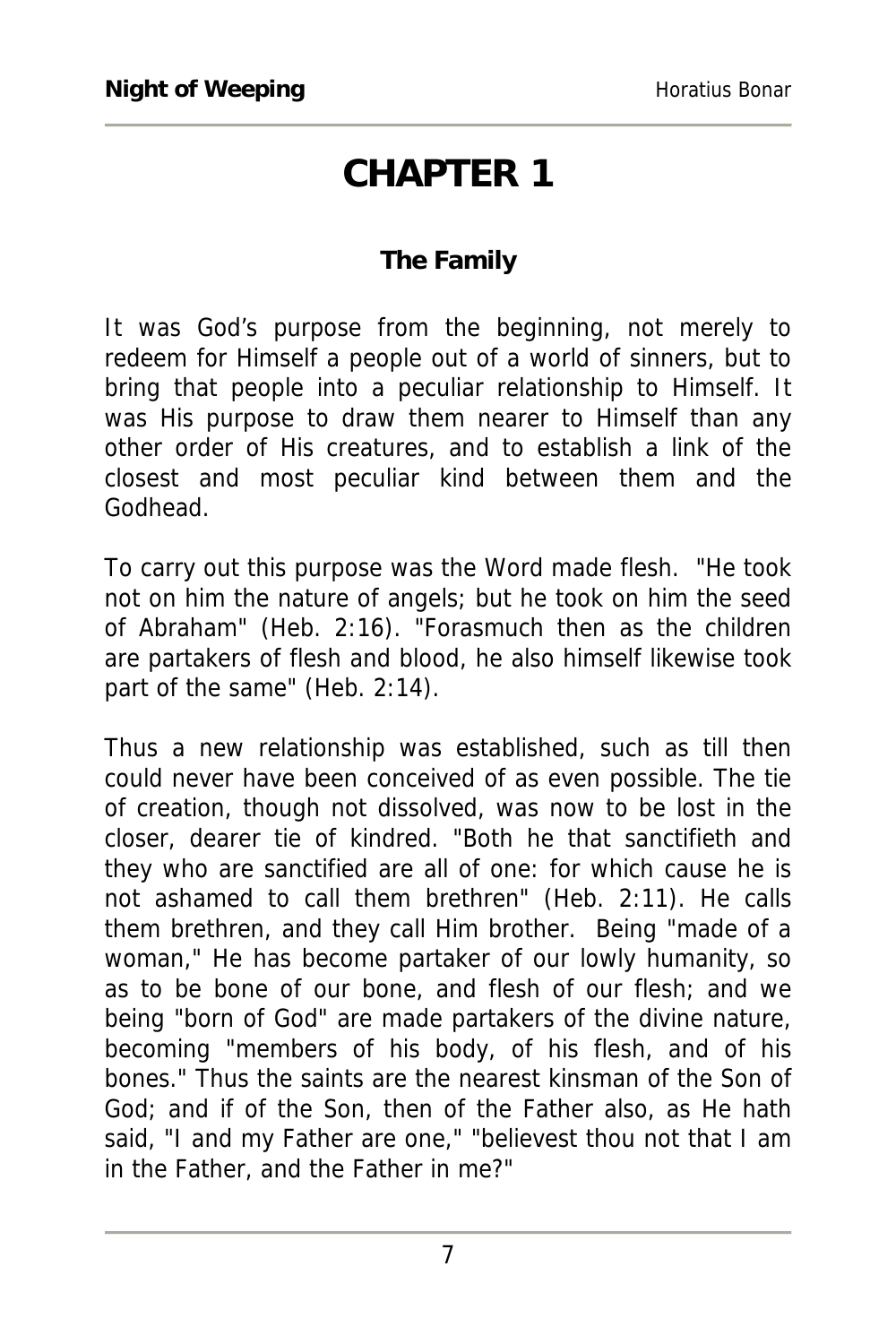It is thus that the family relationship is formed and God's original design carried out. For thus it is written, "As many as received him, to them gave he power [or the right] to become the sons of God, even to them that believe on his name: which were born, not of blood, nor of the will of the flesh, nor of the will of man, but of God" (John 1:12,13). And again, "Behold what manner of love the Father hath bestowed upon us, that we should be called the sons of God" (I John 3:1). We are elevated to creation's highest level. We are brought into the inner circle of the Father's love—nearer his throne, nearer his heart than angels, for we are the Body of Christ, and members in particular—"the fullness of him that filleth all in all."

Out of this new link there springs the family bond between us and the God and Father of our Lord Jesus Christ, "his Father and our Father, his God and our God." And it is especially in this name of family that God delights. He has many names for His redeemed. They are His chosen ones, His people, His flock, His heritage. But it is as His family that He speaks of them oftenest, and it is, as such, that He bends over them so fondly, as over His first-born—the children of His heart and the desire of His eyes.

But it is needful that we inquire further concerning this family and learn from God's own account of them who and what they are. By nature they are children of wrath, even as others. And thus far there is no original difference between them and the world. But they are the eternally chosen of the Father, "chosen in him [Christ] before the foundation of the world" (Eph. 1:4). This is their true ancestry, and this is their chiefest glory. They are "predestinated…unto the adoption of children by Jesus Christ to himself, according to the good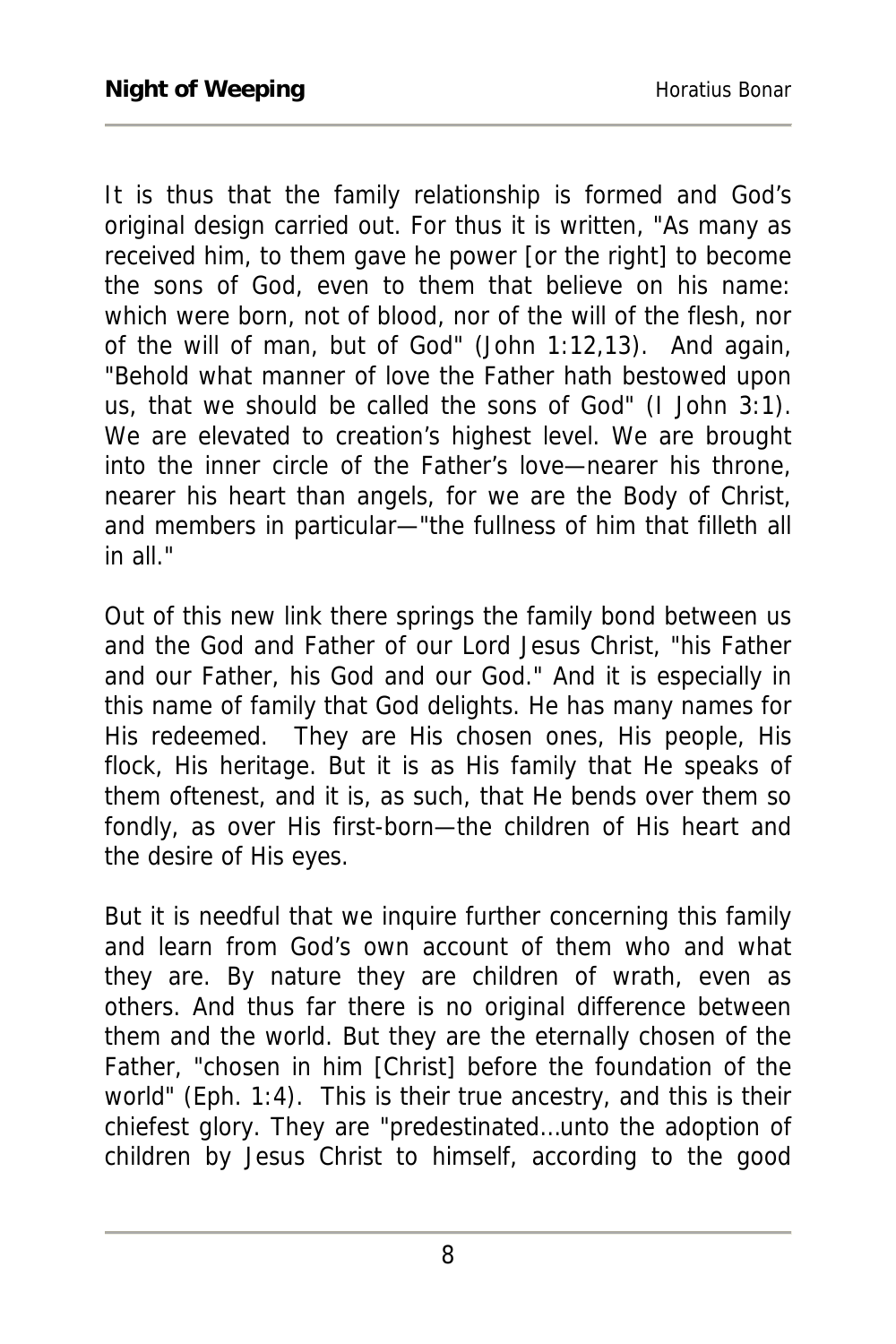pleasure of his will" (Eph. 1:5). They are quickened together with Christ, from being dead in trespasses and sins, and raised up by the exceeding greatness of God's power, the same mighty power by which He wrought in Christ when He raised him from the dead (Eph. 1:19,20). They are saved by grace through faith, and that not of themselves, it is the gift of God" (Eph. 2:8). They are reconciled to God by the death of His Son (Rom. 5:10). They are delivered from a present evil world according to the will of God their Father (Gal. 1:4). They are washed in the blood of Jesus and justified by faith in His name. They are redeemed from their vain conversation, not with corruptible things, as silver and gold, but with the precious blood of Christ, as of a lamb without blemish and without spot: who verily was foreordained before the foundation of the world, but was manifest in these last times for them (I Peter 1:18-20). They are made heirs of God, and joint-heirs with Jesus Christ, kings and priests unto God, who are to reign with Christ forever over a redeemed and restored creation.

Such is the family. Surely they are high born. Their ancestry is from eternity. Their descent is from the King of kings. They are of the blood royal of Heaven. And though their present condition be a lowly one, their prospects are the brightest that hope ever painted, brighter than what eye hath seen or ear hath heard. It doth not yet appear what they shall be; but they know that when He shall appear, they shall be like Him, for they shall see Him as He is (I John 3:2).

But apart from these descriptions which encircle the saved family with such peculiar glory even here, their simple condition of being God's family calls for a little further notice. For it is not outward circumstances that form, or give interest to, a home or a family, it is the living pulse of affection that is

9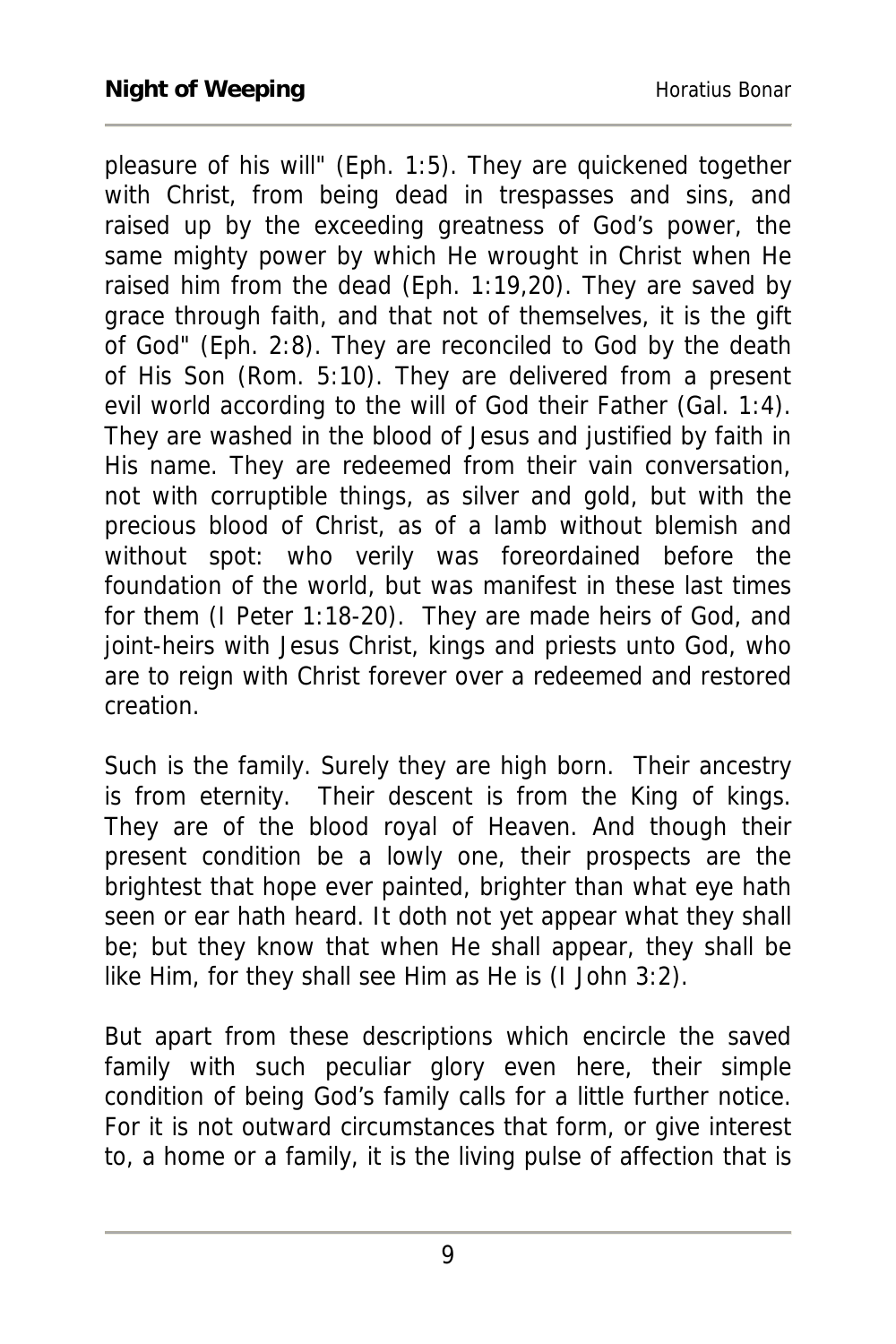beating there. Neither earthly pomp nor earthly poverty can materially alter the real inward character of that little circle of human hearts which man calls a family. Bright skies and sunshine cannot weaken or sever the bond; neither can they allure them away from rejoicing in each other's joy and love. Dark days and tempests cannot sunder them; they do but make them gather more closely together then, as being all in all to each other. So it is with the family of the redeemed. It is not their outward circumstances or prospects that give them the name; it is something far tenderer and deeper than these. It is the pulse of heavenly affection, throbbing through every member and coming down from the infinite heart above; it is this that makes them what they are. It is under this aspect that God delights to look upon them. It is for this reason especially that He has given to them the name they bear.

The word "family" is a sacred one, even among the children of the world. There is a hallowed tenderness about it, which few, save the wickedest, do not feel in some measure. One of their own poets has thus expressed the feeling:

> Beneath the foulest mother's curse No living thing can thrive; A mother is a mother still, The holiest thing alive.

I am by no means in accord with the sentiment contained in these words; the language is too strong. Still it shows the world's feeling as to the strength and sacredness of the family bond. And there is much of truth contained, or at least implied, in it. No other earthly circle can be compared with that of the family. It comprises all that a human heart most values and delights in. It is the center where all human affections meet and entwine, the vessel into which they all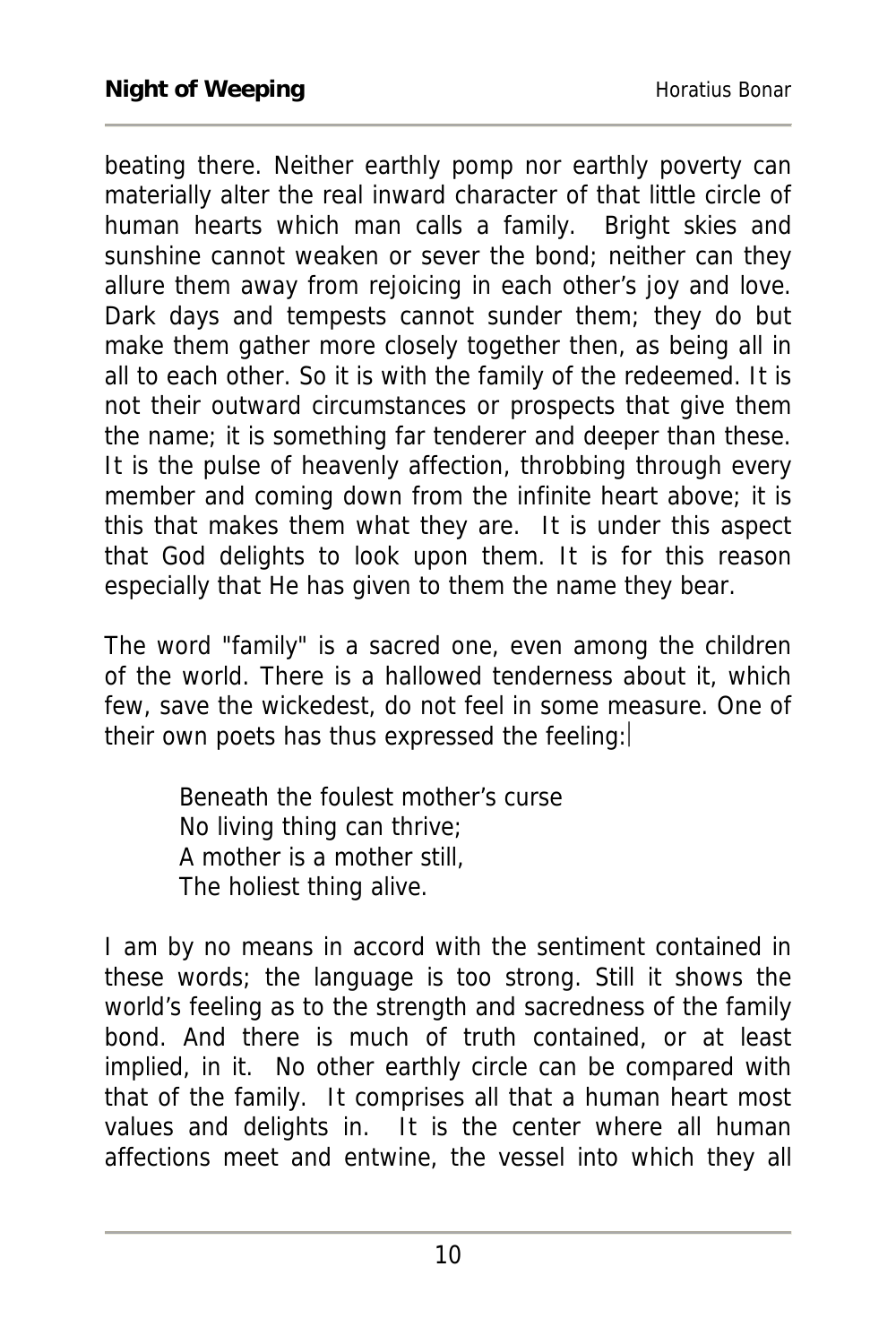pour themselves with such joyous freedom. There is no one word which contains in it so many endearing associations and precious remembrances, hidden in the heart like gold. It appeals at once to the very center of man's being—his "heart of hearts." All that is sweet, soothing, tender, and true is wrapt up in that one word. It speaks not of one circle or of one bond, but of many circles and many bonds—all of them near the heart. The family home, the family hearth, the family table, family habits, family voices, family tokens, family salutations, family melodies, family joys and sorrows— what a mine of recollections lies under that one word! Take these away, and earth becomes a mere churchyard of crumbling bones; and man becomes as so many grains of loosened sand, or at best, but as the fragments of a torn flower, which the winds are scattering abroad.

All that is beautiful in human relationship, or tender in human affection, or gentle in human intercourse; all that is lovable and precious in the movements of a human heart from its lowest depth to its uppermost surface—all these are wrapt up in the one word: family. For close-knit bonds, for steadfast faithfulness in love, for depth of sympathy, for endurance in trial and danger—where shall we find anything that can be compared with the story of earth's family circles? Conjugal love, parental love, filial love, brotherly love, sisterly love—all are here. The many streams of human affection empty themselves into it, or flow out of it, for the fertility and gladness of the earth.

We need not wonder, then, that this name should be chosen as one of the Church's peculiar names. God delights in it as the name by which His company of chosen ones is to be specially called. The Family of God—that is the Church's name. As such He dwells in the midst of it, cares for it, and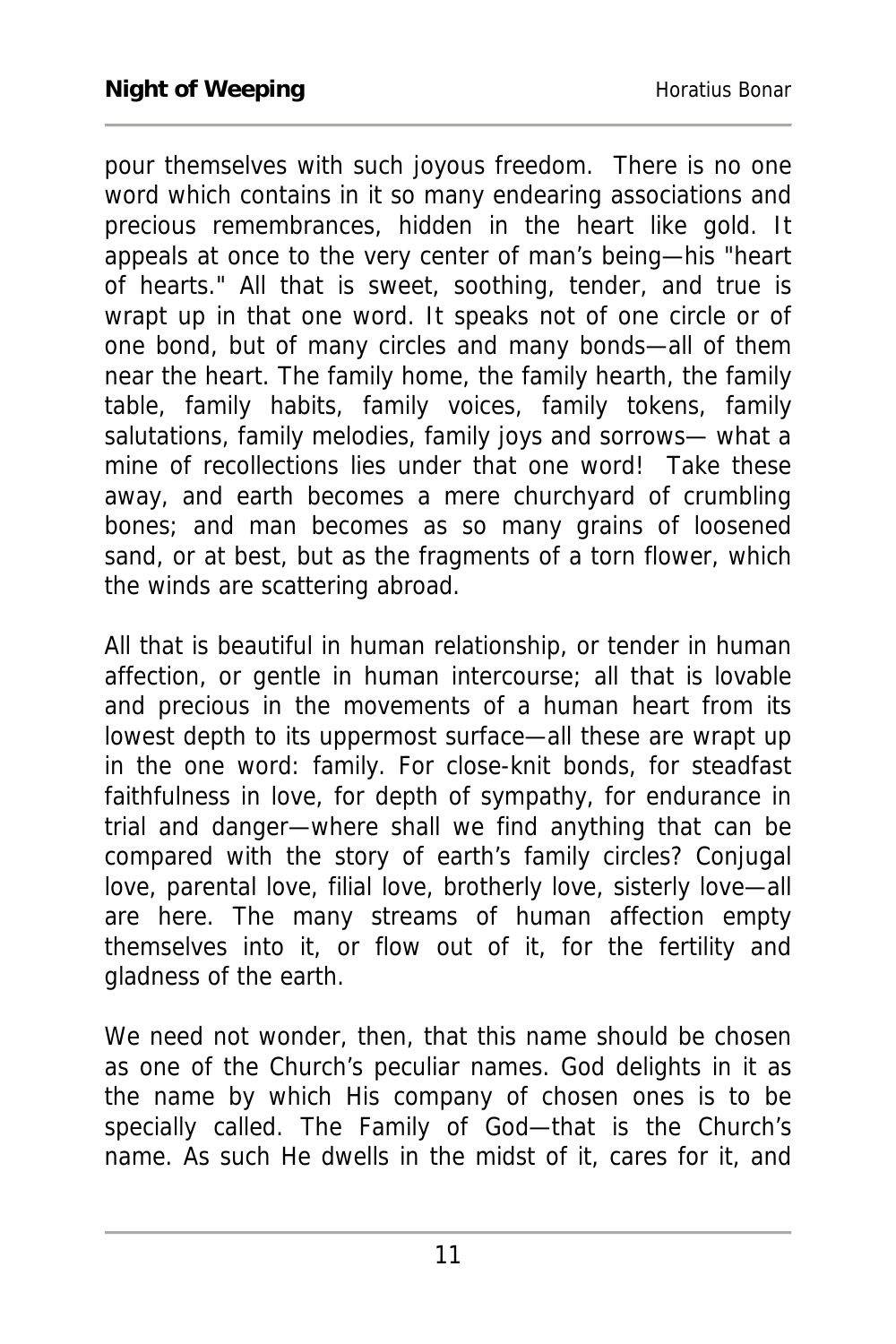watches over it. His dealings with it are those of a father fond yet strict—loving yet wise—sitting among His children, having His eye on each, and ordering in His gracious wisdom all the concerns of His household.

His heart is there! Yes, it is in His Church that God's heart may be said specially to be. There it unfolds itself in a way such as it can do amid no other order of His creatures. There it shows itself in all its manifold fullness such as it has no scope for elsewhere. It is in the family alone that the one thing we call affection or love is divided and spread out, like a sunbeam into the rainbow's sevenfold hues, there to display itself in all the rich tints of hidden beauty. So it is in the Church alone that the love of God is fully seen, not merely in all its intensity, but in all its varied riches. All kinds of love are unfolded there. There is room for such a wide variety of affection, both between the Head and the members, and between the members one with the other, that it seems as if there had been given new powers of loving as well as new objects to love.

No doubt there are other names for the saints besides this one. But none of them expresses what this is intended to do. God calls them His flock, which implies tender watchfulness on His part, and dependent helplessness on theirs. He calls them a vine, denoting their oneness, as well as the unceasing nourishment that is ever circulating through them from the parent stem. He calls them a temple, signifying their compactness of structure, symmetry of design, beauty of form, and above all, fitness for the inhabitation and worship of Jehovah. He calls them a body, to set forth, not merely their comely proportions, but their marvelous unity and conscious vitality of being, as well as the closeness of the binding tie, and their various serviceableness to each other.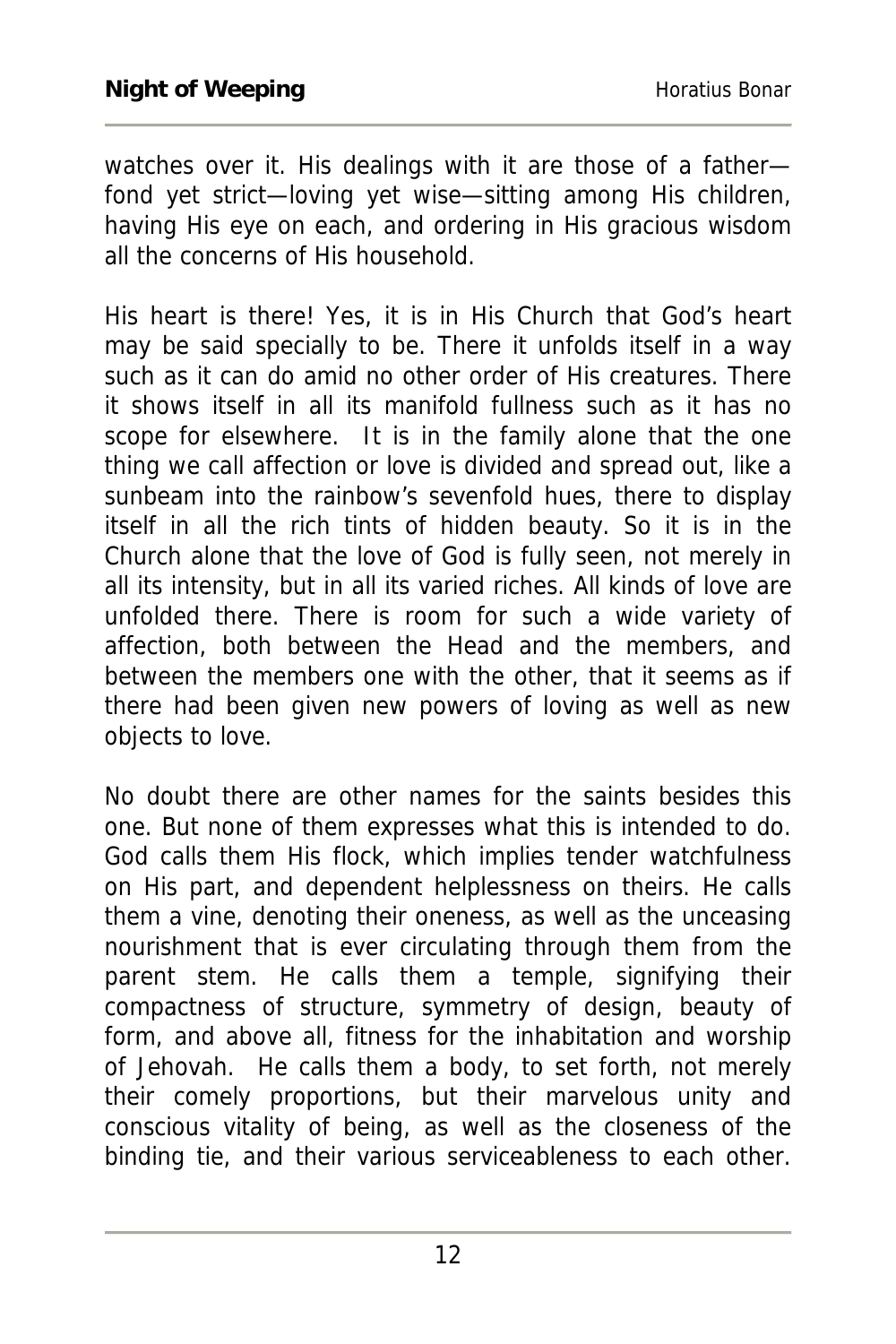He calls them a city, intimating their happy community of privileges and rights and well-ordered government; the security, peace, abundance which they enjoy, the comforts of neighborhood with all its cheerful greetings and mutual offices of love. He calls them a kingdom, as expressive of their high and honorable estate, of the royalty, the glory, the dominion, of which they have been made the heirs. But various and expressive as are these well-known names, they are still imperfect. They describe as it were only the outer circles, each name a circle of its own. But the inner circle—the inner region of our spiritual being—they do not touch upon. It is that well-known word, that magic name, family, which alone can express all that God sees of what is comely and tender, loving and lovable in the Church of Christ into which He is pouring His love through which He delights to see that love circulate unhindered, and out of which he expects that love to flow abroad.

There is one thing that strikes us much concerning this family. It is the way in which Christ speaks of the special interest which He takes in each member. "Those that thou gavest me I have kept, and none of them is lost" (John 17:12). How like the family feeling! Each name, each face is known; known so familiarly that the least and youngest would at once be missed. The place where each sits, the room which each occupies, the time of his going out and coming in; his looks, his habits, his tones are so thoroughly known that the moment anyone is absent, he is missed. And then no other can supply his place. His absence makes a blank which none but he can fill. An acquaintance or fellow-townsman may drop away and never be missed. His place is easily filled by another. Not so with a member of the family. Where there is a break in the circle, there is a dismal blank; and when death has carried off a brother, a sister, or a parent, who or what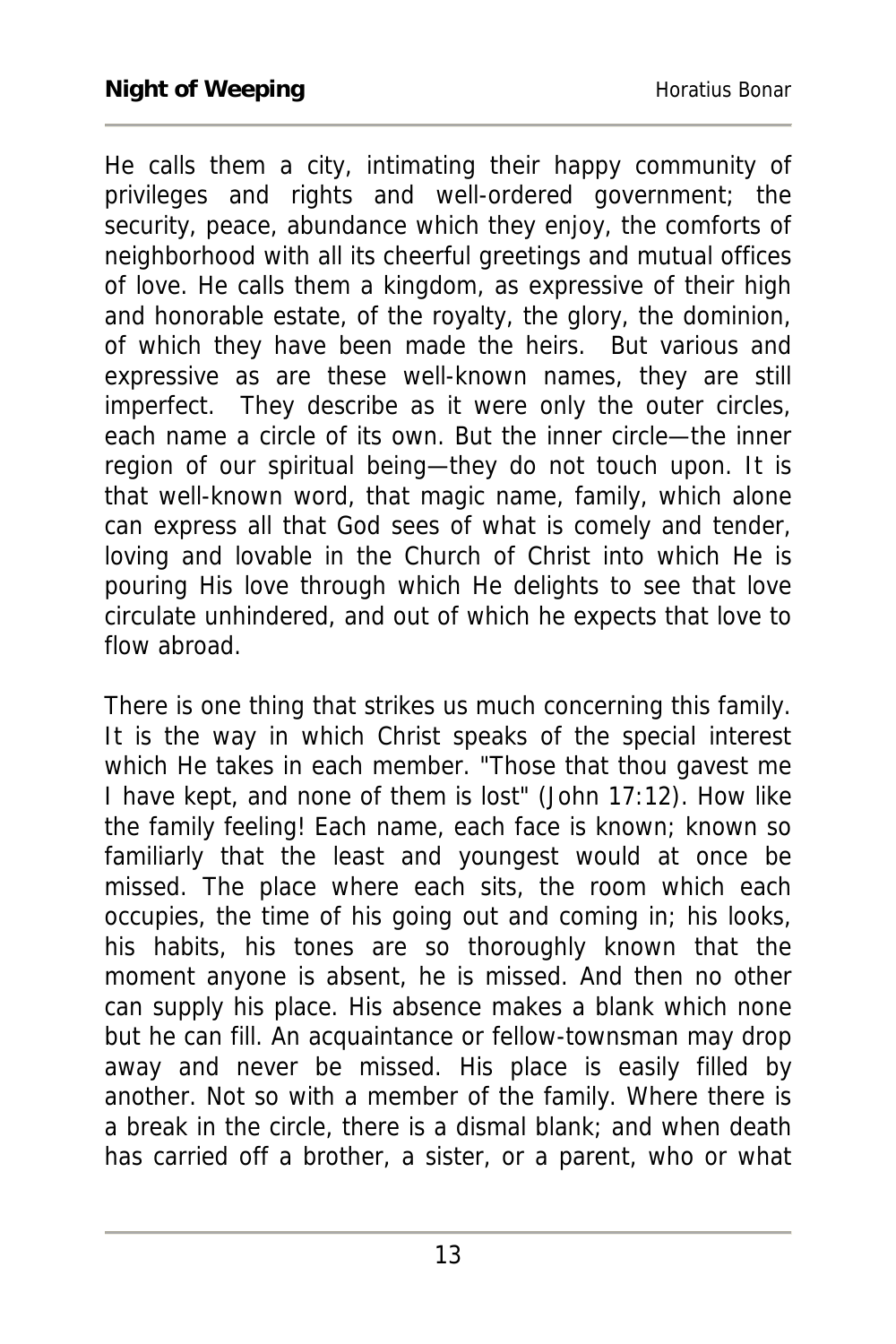can ever fill his room? When one flower fades, another springs up, fresher perhaps and more fragrant—and we forget the faded one. But the withered family flower can have no successor: it dies, and there is a blank forever. Might it not be with some such feeling that Jesus looked around upon His vast household circle, and, while surveying each well-known face, gave thanks that not one was lost; as if He could not have spared so much as one of those whom the Father had given Him.

Oh, the deep interest which Jesus takes in each! Truly it is a personal and peculiar attachment for each member. Do we not lose much by forgetting this? Even in human things we are apt to overlook this. We call the feeling which the Father entertains for each of His children, love; and well we call it so, but this is not all. There is a difference in the love He bears for his eldest and His youngest born, a difference in the case of each, called forth by the peculiar character of each. It is this minute and special love which is so precious. Were it not for this, we should feel as if we had only part of our Father's heart, as if we had not all of that which rightfully belongs to us. But, realizing this, we feel as if we had His whole heart, and yet our having the whole did not rob our brothers and sisters of any. It is with a family as with the sun in the firmament. It is the property of all, and yet each has the whole of it. Even so with Jehovah, our heavenly Father; even so with Jesus, our elder brother. His is a special, personal, peculiar love, just as if He loved no other, but had His whole heart to spare for us. His is a minute and watchful care, bending over each, day and night, as if He had no other to care for. How sweet to think that each of us is the special object of such personal attachment, the peculiar object of such unwearied vigilance! What manner of love is this! Now we believe and are sure that we shall be fully cared for, and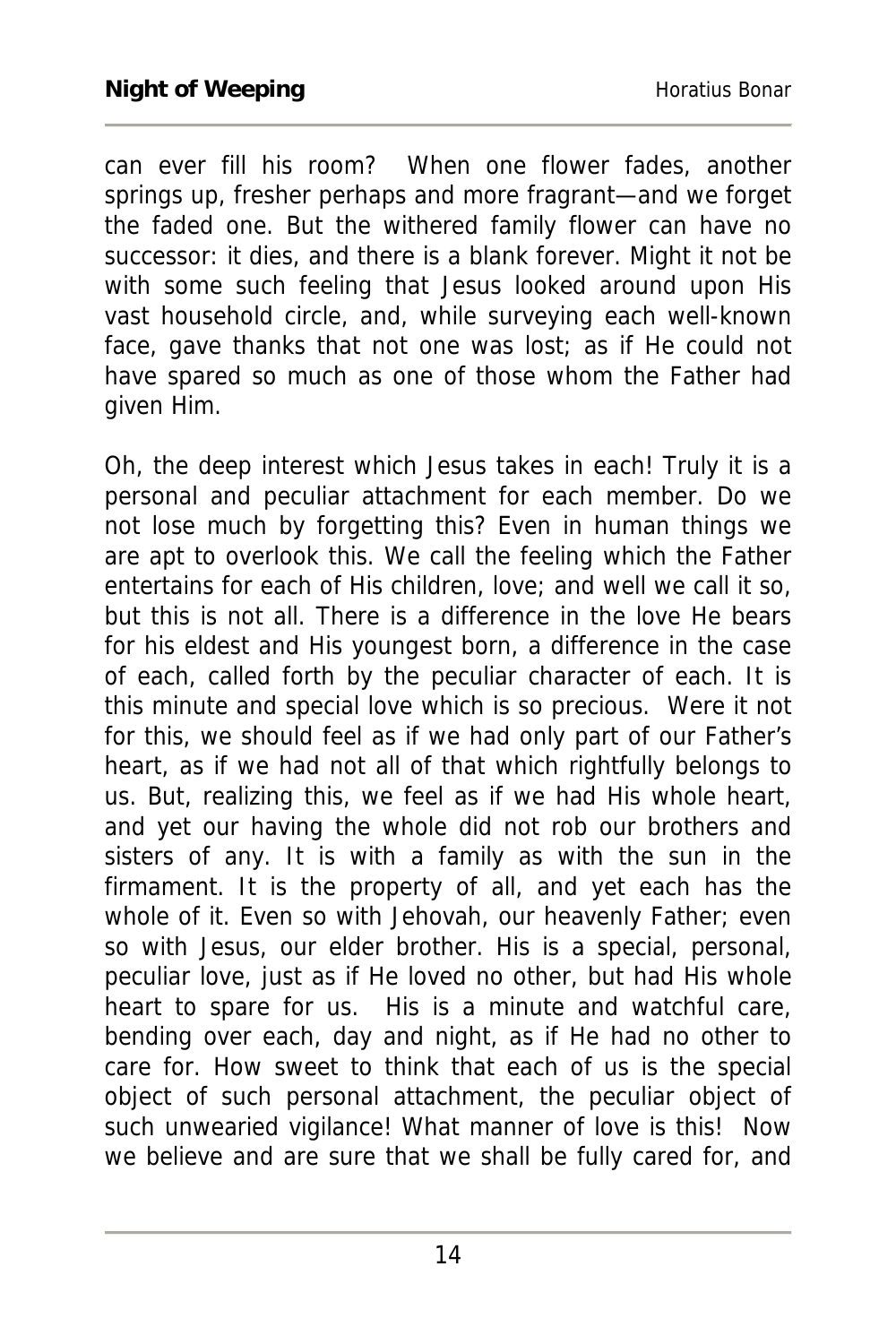not one want or sorrow will be overlooked. Now we know that "all things shall work together for our good," and that the end of everything which befalls us here shall be light and glory forever! "I know the thoughts that I think towards you, saith the Lord, thoughts of peace and not of evil, to give you an expected end"

(Jer. 29:11). "As one whom his mother comforteth, so will I comfort you" (Isa. 66:13). "Like as a father pitieth his children, so the Lord pitieth them that fear him" (John 15:9).

It is sweet to realize the common love flowing out of the Father's bosom to the whole happy household of His saved ones; but it is no less sweet, specially in the day of trial, to dwell upon the personal love He bears so peculiarly to each. It is blessed to identify ourselves with such a family who are all joying in the sunshine of paternal love; but it is as blessed at times to isolate oneself and realize the individual love which is our own peculiar heritage. Thus felt the Bride when she said, "Let him kiss me with the kisses of his mouth: for thy love is better than wine" (Song 1:12). "I am my beloved's, and my beloved is mine" (Song 26:3). It was when the Holy Spirit first opened our ears to listen to the tale of love which the Gospel brought to us that we sought our Father's house and rested not until we had found ourselves in His embrace. It was when we first received "the gift of God," and understood the love which that gift declared, that we took our place in the family circle, tasting the plenty of our Father's table and enjoying the sweetness of our Father's smile. And even as we entered in, so are we to abide forever, "rooted and grounded in love," realizing the words of Jesus, "As the Father hath loved me, so have I loved you: continue ye in my love" (John 15:9).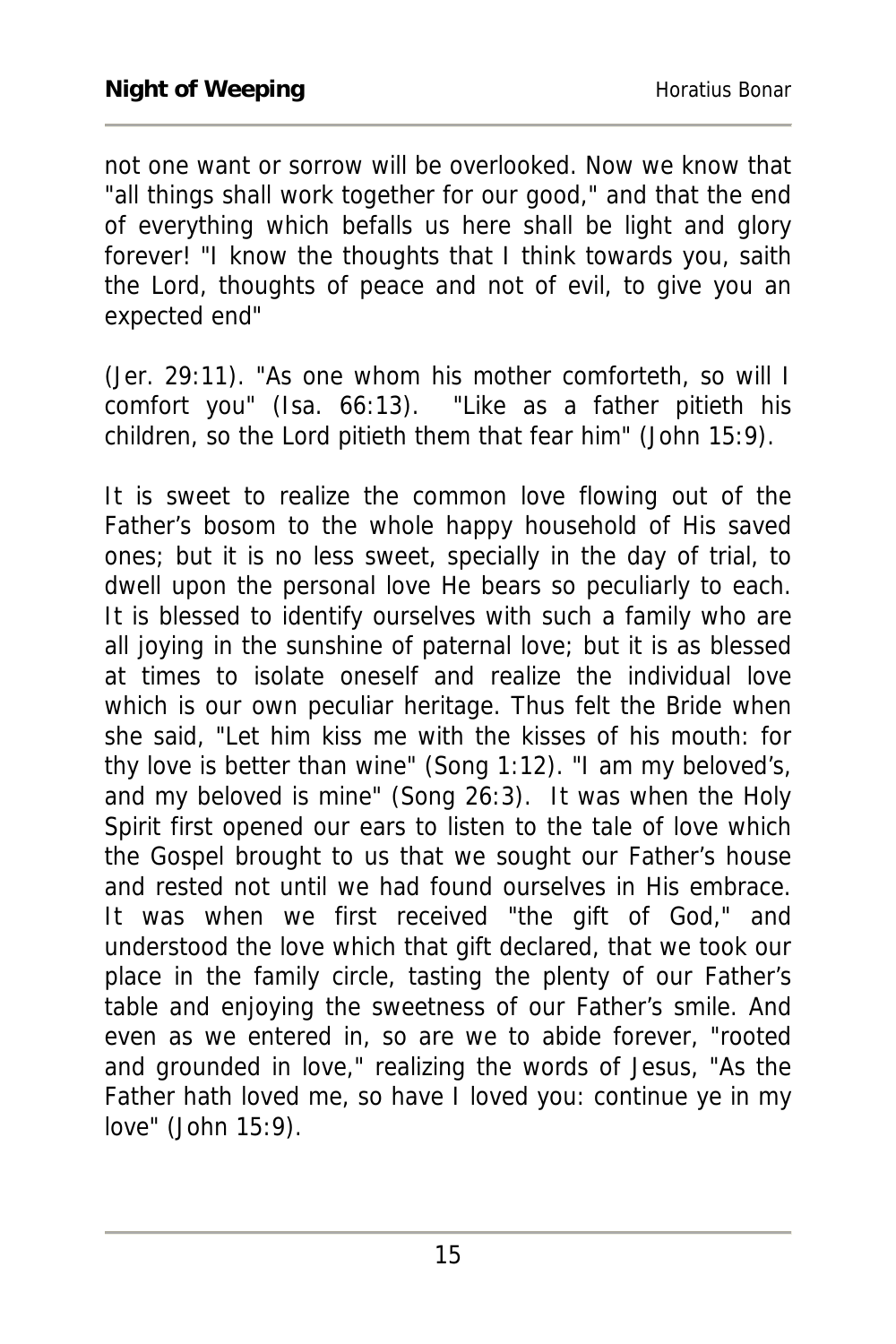# **CHAPTER 2**

#### **The Family Life**

They live by faith. Thus they began and thus they are to end. "We walk by faith and not by sight." Their whole life is a life of faith. Their daily actions are all of faith. This forms one of the main elements of their character. It marks them out as a peculiar people. None live as they do.

Their faith is to them "the substance of things hoped for, the evidence of things not seen." It is a sort of substitute for sight and possession. It so brings them into contact with the unseen world that they feel as if they were already conversant with, and living among, the things unseen. It makes the future, the distant, the impalpable, appear as the present, the near, the real. It removes all intervening time; it annihilates all interposing space; it transplants the soul at once into the world above. That which we know is to be hereafter is felt as if already in being. Hence, the coming of the Lord is always spoken of as at hand. Nay, more than this, the saints are represented as "having their conversation in heaven," as being already "seated with Christ in heavenly places,"(Eph. 2:16) as having "come to Mount Zion, and unto the city of the living God, the heavenly Jerusalem, and to an innumerable company of angels, to the general assembly and church of the firstborn which are written in heaven, and to God the judge of all, and to the spirits of just men made perfect" (Heb. 12:22). The things amid which they are to move hereafter are so realized by faith as to appear the things amid which they are at present moving. They sit in "heavenly places" and look down upon the earth, with all its clouds and storms, as lying immeasurably far beneath their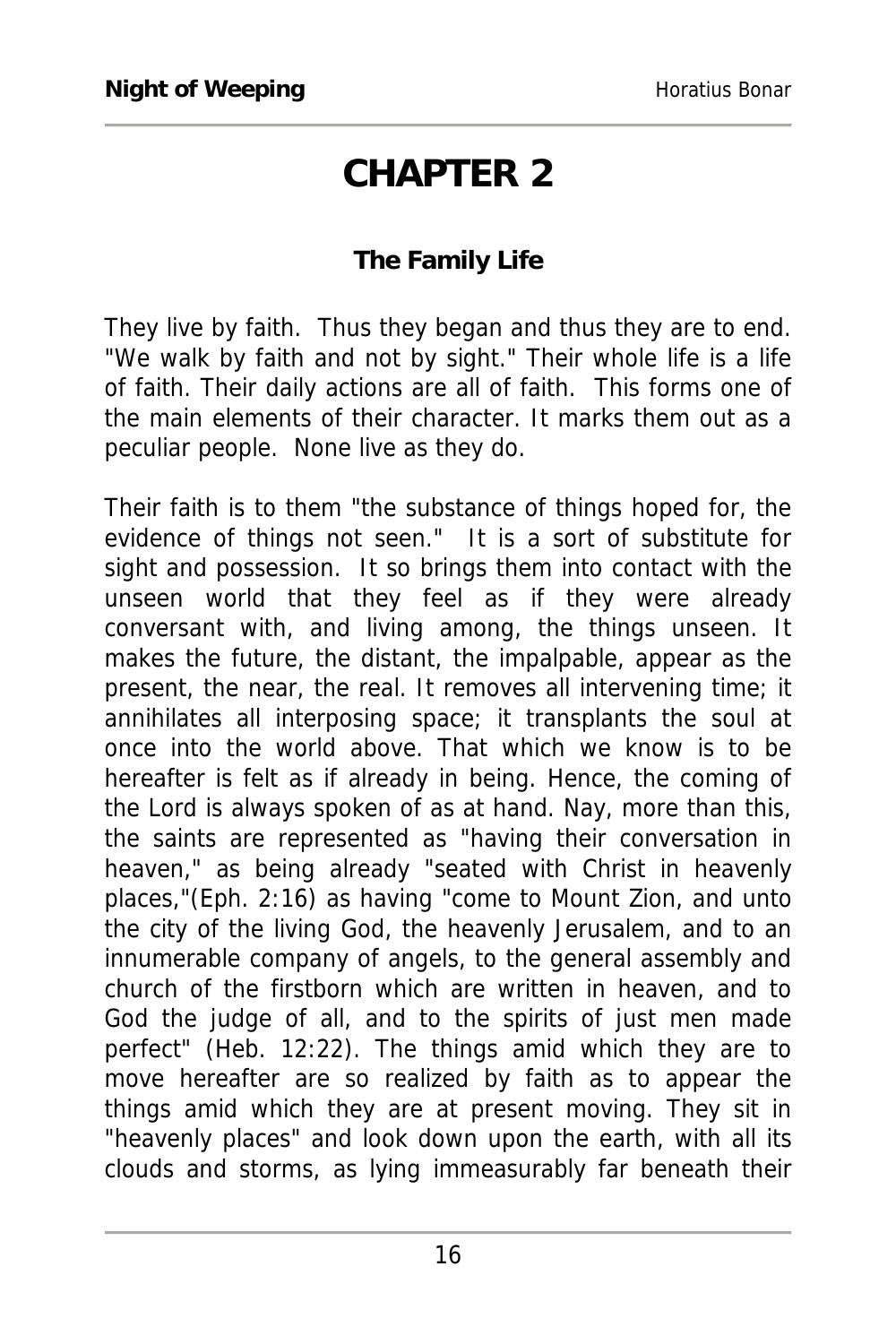feet. And what is a "present evil world" to those who are already above all its vicissitudes and breathing a purer atmosphere?

Such is the power of faith. It throws back into the far distance the things of earth, the things that men call near and real; and it brings forward into vital contact with the soul the things which men call invisible and distant. It discloses to us the heavenly mansions, their passing splendor, their glorious purity, their blessed peace. It shows us the happy courts, the harmonious company, the adoring multitudes. It opens our ears also, so that when beholding these great sights we seem to hear the heavenly melody and to catch the very words of the new song they sing, "Thou art worthy…for thou wast slain, and hast redeemed us to God by thy blood out of every kindred, and tongue, and people, and nation; and hast made us unto our God kings and priests: and we shall reign on the earth" (Rev. 5:9).

It, moreover, points our eye forward to what is yet to come: the coming of the Lord, the judgment of the great day, the restitution of all things, the kingdom that cannot be moved, the city which hath foundations whose builder and maker is God. While thus it gives to things invisible a body and a form which before they possessed not in our eyes, on the other hand, it divests things visible of that semblance of excellence and reality with which they were formerly clothed. It strips the world of its false but bewildering glow, and enables us to penetrate the thin disguise that hides its poverty and meanness. It not only sweeps away the cloud which hung above us, obstructing our view of heavenly excellence, but it places that cloud beneath us to counteract the fallacious brightness and unreal beauty which the world has thrown over itself to mask its inward deformity.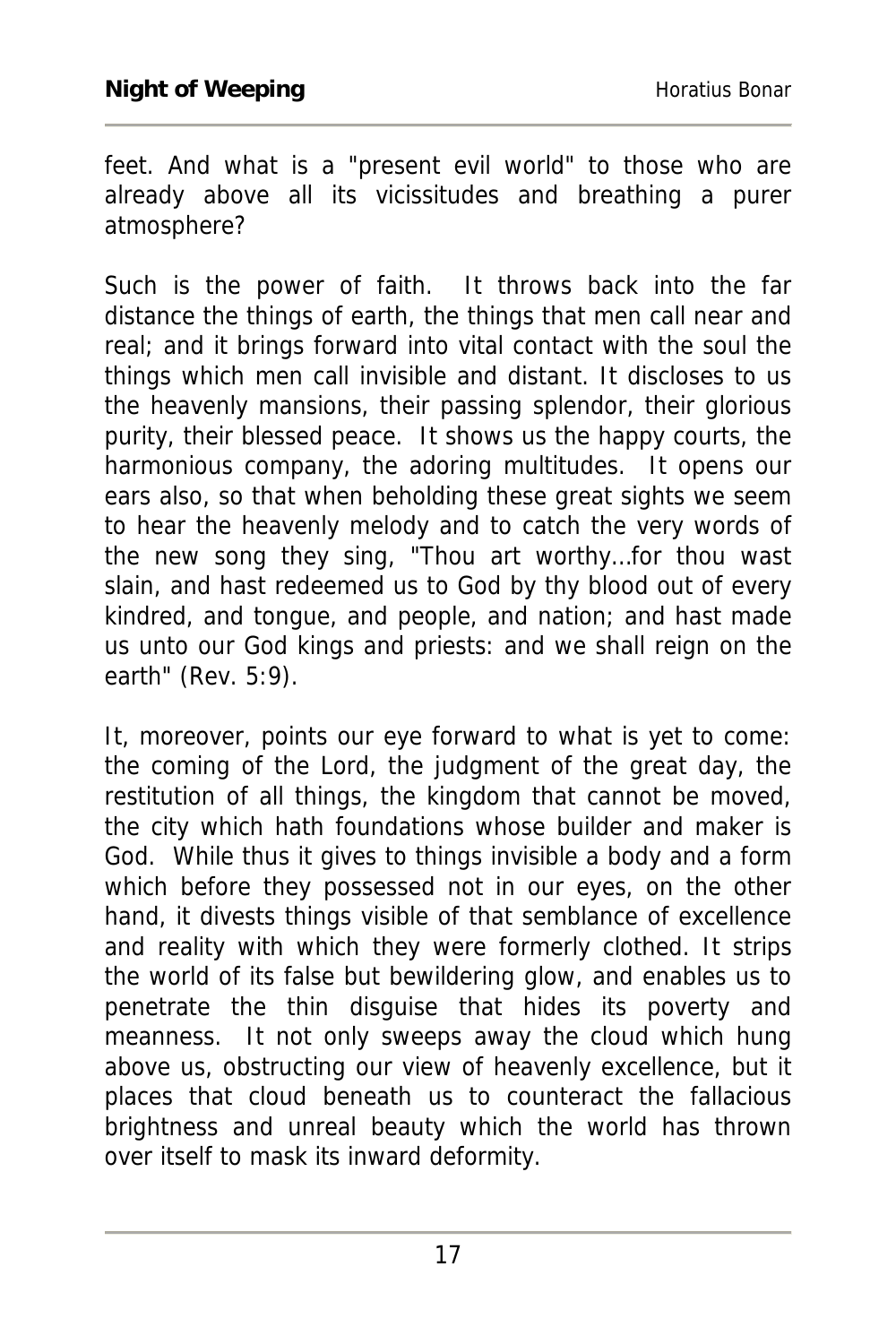Thus it is that faith enables us to realize our true position of pilgrims and strangers upon earth, looking for the city which hath foundations, whose builder and maker is God. It is into this that we are introduced by faith at our conversion. For what is our conversion but a turning of our back upon the world and bidding farewell to all that the heart had hitherto been entwined around? It is then that like Abraham we forsake all and go out not knowing whither. Old ties are broken, although sometimes hard to sever. New ones are formed, although not of earth. We begin to look around us and find all things new. We feel that we are strangers strangers in that very spot where we have been so long at home. But this is our joy. We have left our father's house, but we are hastening on to a more enduring home. We have taken leave of the world—but we have become heirs of the eternal kingdom, sons and daughters of the Lord Almighty. We have left Egypt, but Canaan is in view. We are in the wilderness, but we are free. Ours is a pathless waste, but we move forward under the shadow of the guardian cloud. Sorrowful, we yet rejoice; poor, we make many rich; having nothing, yet we possess all things. We have a rich inheritance in reversion and a long eternity in which to enjoy it without fear of loss, or change, or end.

Walking thus by faith and not by sight, what should mar our joy? Does it not come from that which is within the veils? And what storm of the desert can find entrance there? Our rejoicing is in the Lord, and He is without variableness or shadow of turning. We know that this is not our rest; neither do we wish it were so, for it is polluted; but our joy is this, that Jehovah is our God, and His promised glory is our inheritance forever. Our morning and our evening song is this "The Lord is the portion of mine inheritance and of my cup: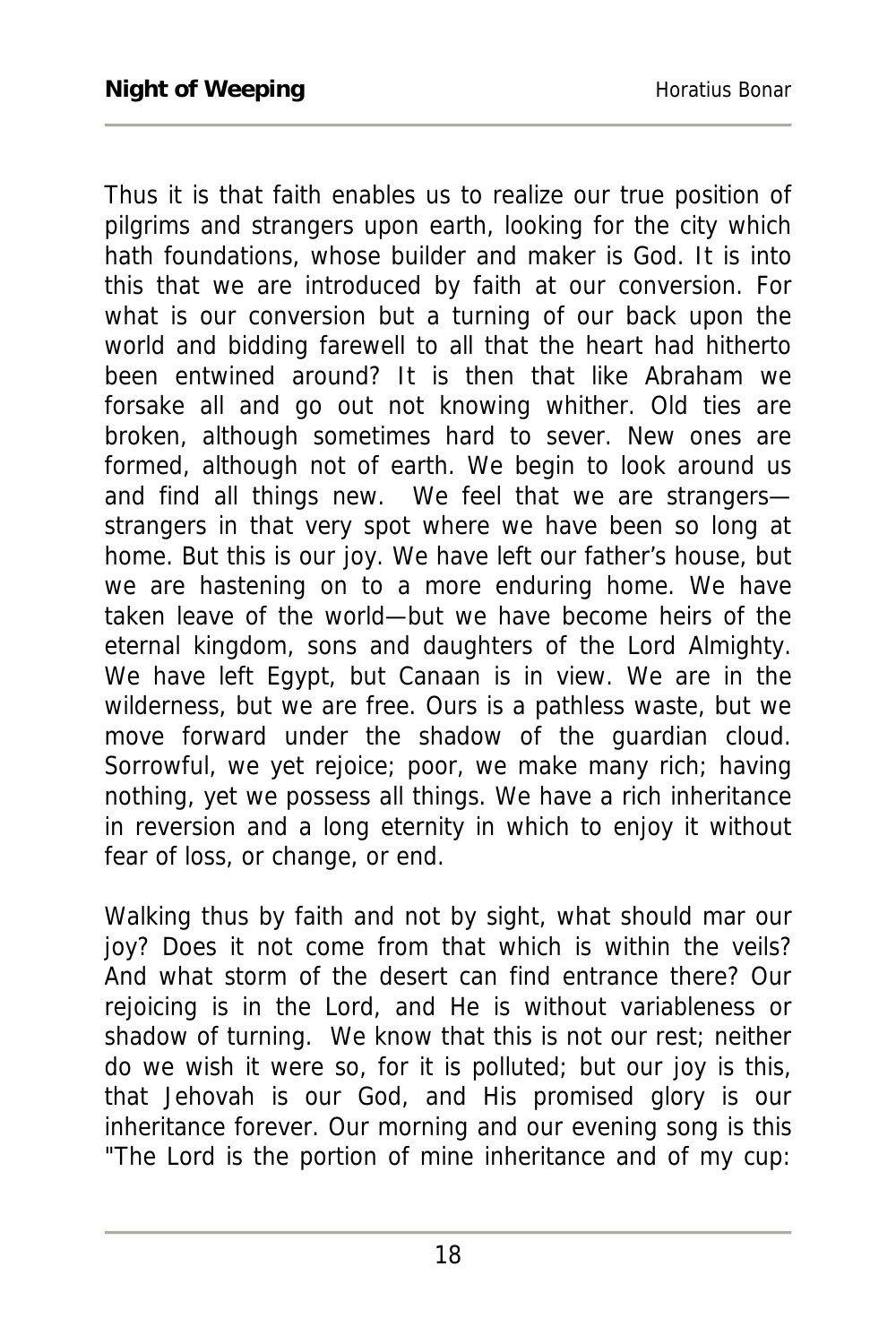thou maintainest my lot. The lines have fallen unto me in pleasant places; yea, I have a goodly heritage" (Psa. 16:5). Why should we, then, into whose hands the cup of gladness shall ere long be put, shrink from the vinegar and the gall? Why should we, who have dearer friends above better bonds that cannot be dissolved, be disconsolate at the severance of an earthly tie? Our homes may be empty, our firesides may be thinned, and our hearts may bleed: but these are not enduring things; and why should we feel desolate as if all gladness had departed? Why should we, who shall wear a crown and inherit all things, sigh or fret because of a few years' poverty and shame? Earth's dream will soon be done; and then comes the day of "songs and everlasting joy"—the long reality of bliss! Jesus will soon be here; and "when he who is our life shall appear, then shall we also appear with him in glory." Shall trial shake us? Nay, in all this we are more than conquerors through Him that loved us. Shall sorrow move us? Faith tells us of a land where sorrow is unknown. Shall the death of saints move us? Faith tells us not to sorrow as those who have no hope, for if we believe that Jesus died and rose again, them also that sleep in Jesus will God bring with Him. Shall the pains and weariness of this frail body move us? Faith tells us of a time at hand when this corruptible shall put on incorruption, and death shall be swallowed up in victory. Shall privation move us? Faith tells us of a day when the poverty of our exile shall be forgotten in the abundance of our peaceful, plenteous home, where we shall hunger no more, neither thirst any more.

Shall the disquieting bustle of this restless life annoy us? Faith tells us of the rest that remaineth for the people of God—the sea of glass like unto crystal on which the ransomed saints shall stand—no tempest, no tumult, no shipwreck there. Shall the lack of this world's honors move us? Faith tells us of the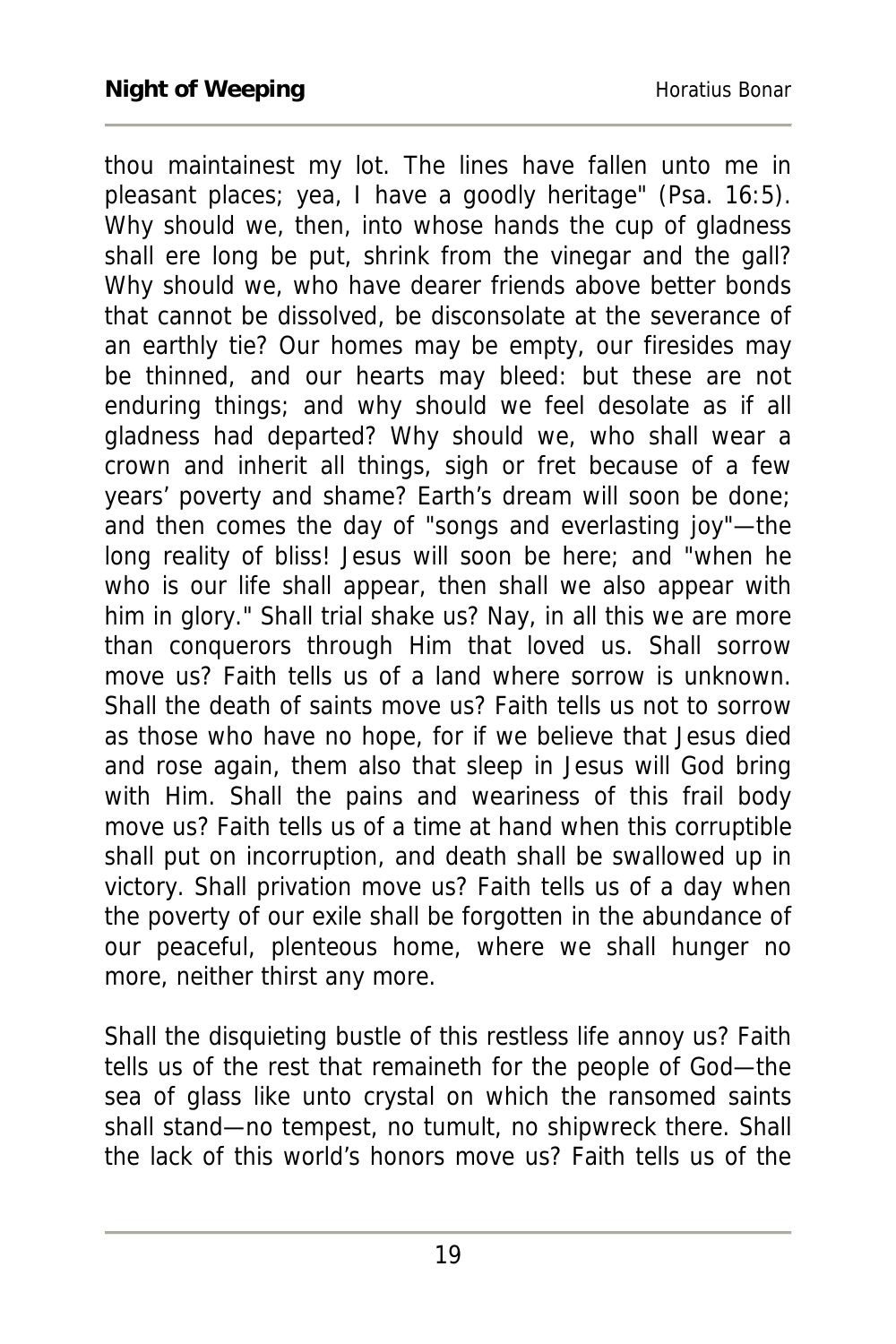exceeding and eternal weight of glory in reserve. Have we no place to lay our head? Faith tells us that we have a home, though not in Caesar's house, a dwelling, though not in any city of earth. Are we fearful as we look around upon the disorder and wretchedness of this misgoverned earth? Faith tells us that the coming of the Lord draweth nigh. Do thoughts of death alarm us? Faith tells us that "to die is gain," and whispers to us, "What, are you afraid of becoming immortal, afraid of passing from this state of death, which men call life, to that which alone truly deserves the name!"

Such is the family life—a life of faith. We live upon things unseen. Our life is hid with Christ in God that when He who is our life shall appear, we may appear with Him in glory. This mode of life is not that of the world at all but the very opposite. Nevertheless, it has been that of the saints from the beginning. This is the way in which they have walked, going up through the wilderness leaning on their Beloved. And such is to be the walk of the saints till the Lord comes. Oh, how much is there in these thoughts concerning it, not only to reconcile us to it, but to make us rejoice in it, and to say, I reckon that the sufferings of this present life, are not worthy to be compared with the glory which shall be revealed in us! For all things are ours, whether life or death, things present or things to come, all are ours; for we are Christ's, and Christ is God's. Yea, we are heirs of God, and joint-heirs with Jesus Christ. "This is the heritage of the servants of the Lord, and their righteousness is of me, saith the Lord" (Isa. 54:17).

We know not a better type or specimen of the family life than Abraham or Israel in their desert wanderings. Look at Abraham. He quits all at the command of the God of glory. This begins his life of faith. Then he journeys onward not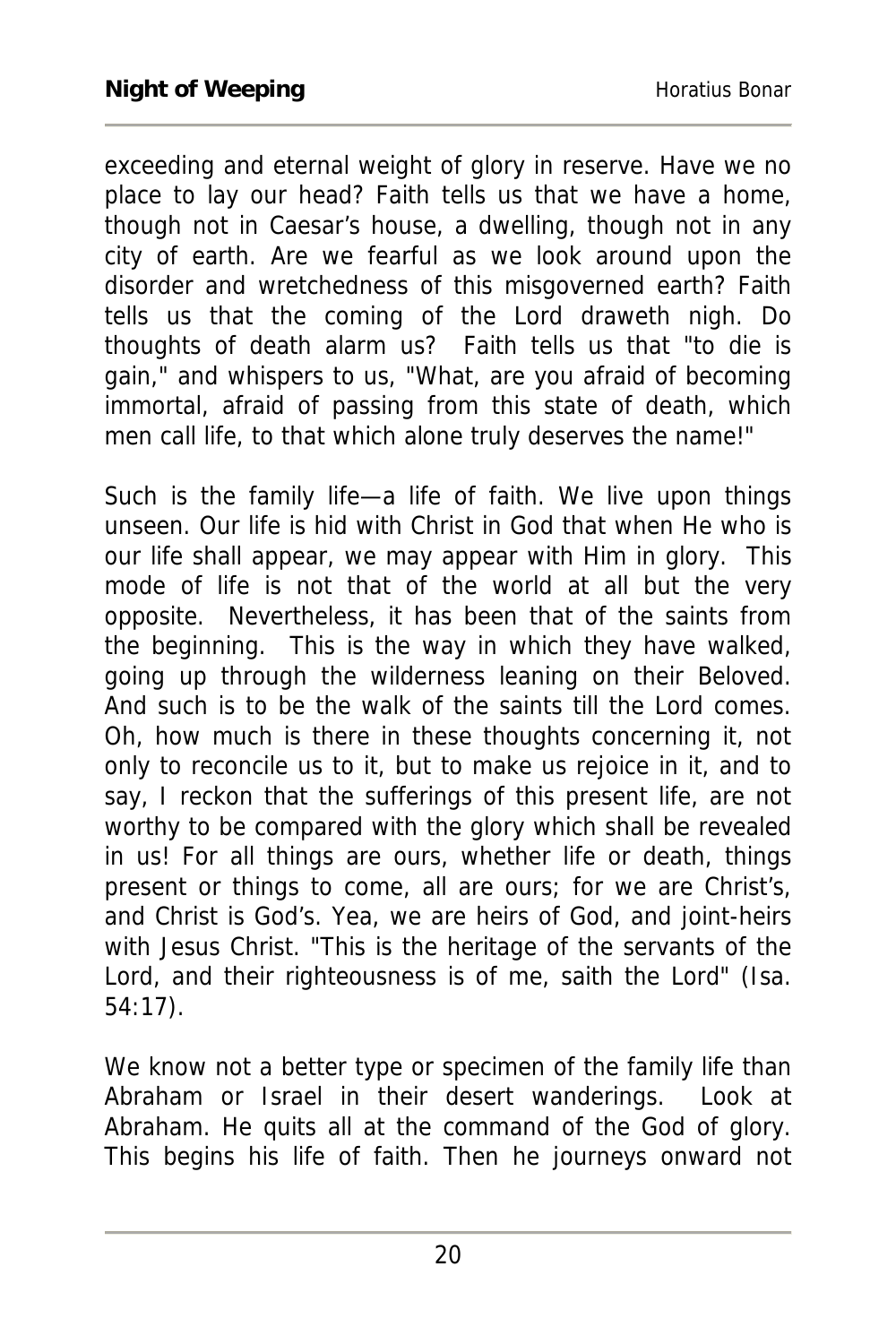knowing whither. Then he sojourns as a stranger in the land which God had given him. Then he offers up Isaac. Then he buys for himself a tomb where he may lay his dust till the day of resurrection. All is faith. He lives and acts as a stranger. He has no home. He has his altar and his tent, but that is allthe one he builds wherever he goes, in the peaceful consciousness of sin forgiven and acceptance found; the other he pitches from day to day in token of his being a pilgrim and a stranger upon earth. And what more does any member of the family need below, but his altar and his tent—a Saviour for a sinful soul, and a shelter for a frail body until journeying days are done? Or look at Israel. They quit Egypt. There the life of faith begins. Then they cross the Red Sea. Then they take up their abode in the desert. They have no city to dwell in now. They have no fleshpots now— nothing but the daily manna for food. They have no river of Egypt now— nothing but a rock to yield them water. All is waste around. All is to be of faith, not of sight. They are alone with God, and the whole world is afar off. They rear their altar, they pitch their tents, as did Abraham, with this only difference: above their heads there floats a wondrous cloud, which, like a heavenly canopy, stretches itself out over their dwellings when they rest, or like an angel-guide, it takes wing before them when God summons them to strike their tents that it may lead them in the way. Nay, and as if to mark more vividly the pilgrim condition of the family, God Himself, when coming down into the midst of them, chooses a tent to dwell in. It is called "the tabernacle of the Lord," or more literally "Jehovah's tent." Jehovah pitches His tent side by side with Israel's tents, as if He were a stranger too, a wanderer like themselves!

This is our life. We are to be strangers with God as all our fathers were. It is the life of the desert, not of the city. But what of that? All is well. Jehovah is our God, and we shall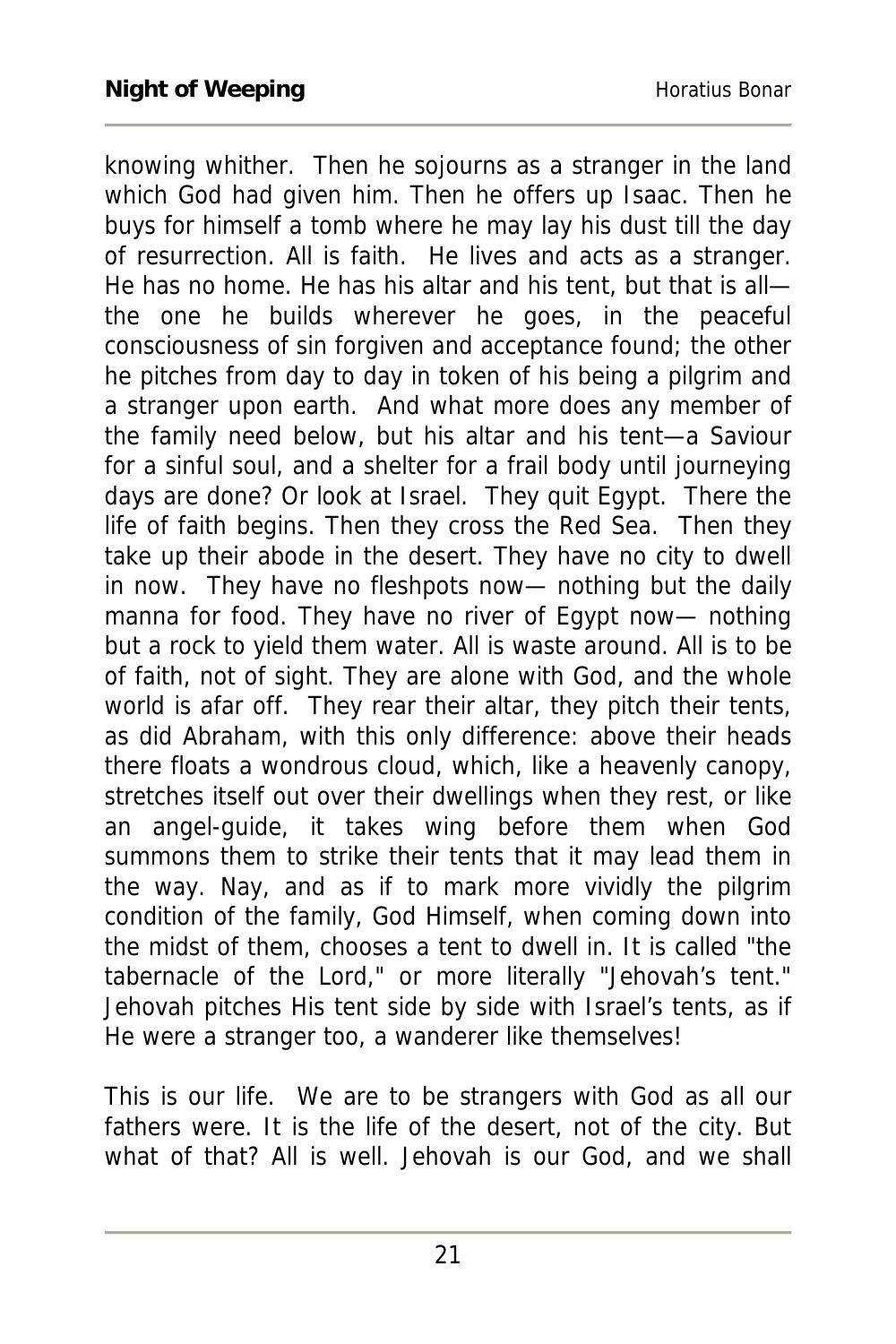soon be in His "many mansions." Meanwhile, we have the tent, the altar, and the cloud. We need no more below. The rest is secured for us in Heaven, "ready to be revealed in the last time."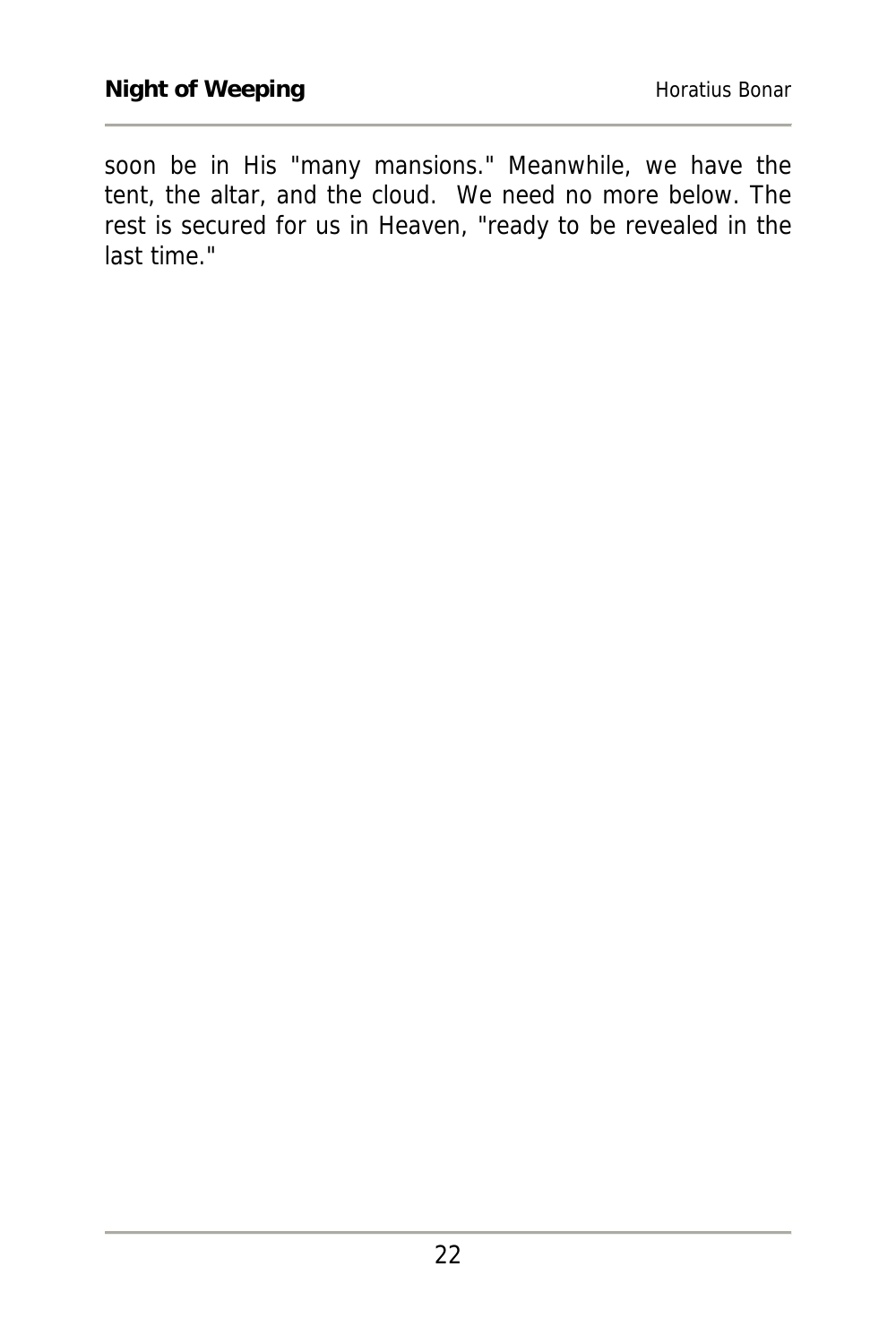# **CHAPTER 3**

#### **The Family Badge**

The family of which we speak is gathered out of every nation and kindred, and people, and tongue. It is "a great multitude that no man can number."

Yet it is but one family. There is a family likeness among all its many members; and a family name by which they are known. They have many things in common; nay, there are few things which are not common to all. They are all of earth. It is their native clime. They are all sprinkled with the same blood and begotten again by the same Spirit. They all sing one song, use one language, rejoice in one hope, and are heirs of one inheritance. This oneness of feature and feeling and habit, throughout so many ages and amid so many diverse nations, marks them out as a peculiar people and reveals their relationship to Him who is "the same yesterday, and today and forever."

But they have one mark more peculiar than any of these. It is truly a family badge: they are all cross-bearers. This is the unfailing token by which each member may be recognized. They all bear a cross. Nor do they hide it as if ashamed of it. They make it their boast. "God forbid that we should glory, save in the cross of our Lord Jesus Christ, by whom the world is crucified to us, and we unto the world." Sometimes it is lighter, and sometimes it is heavier; sometimes it has more of shame and suffering, and sometimes less, but still it is upon them. They carry it with them wherever they go. And it is always a cross: not merely so in name, but in reality, a token of reproach and sorrow. Sometimes they are represented as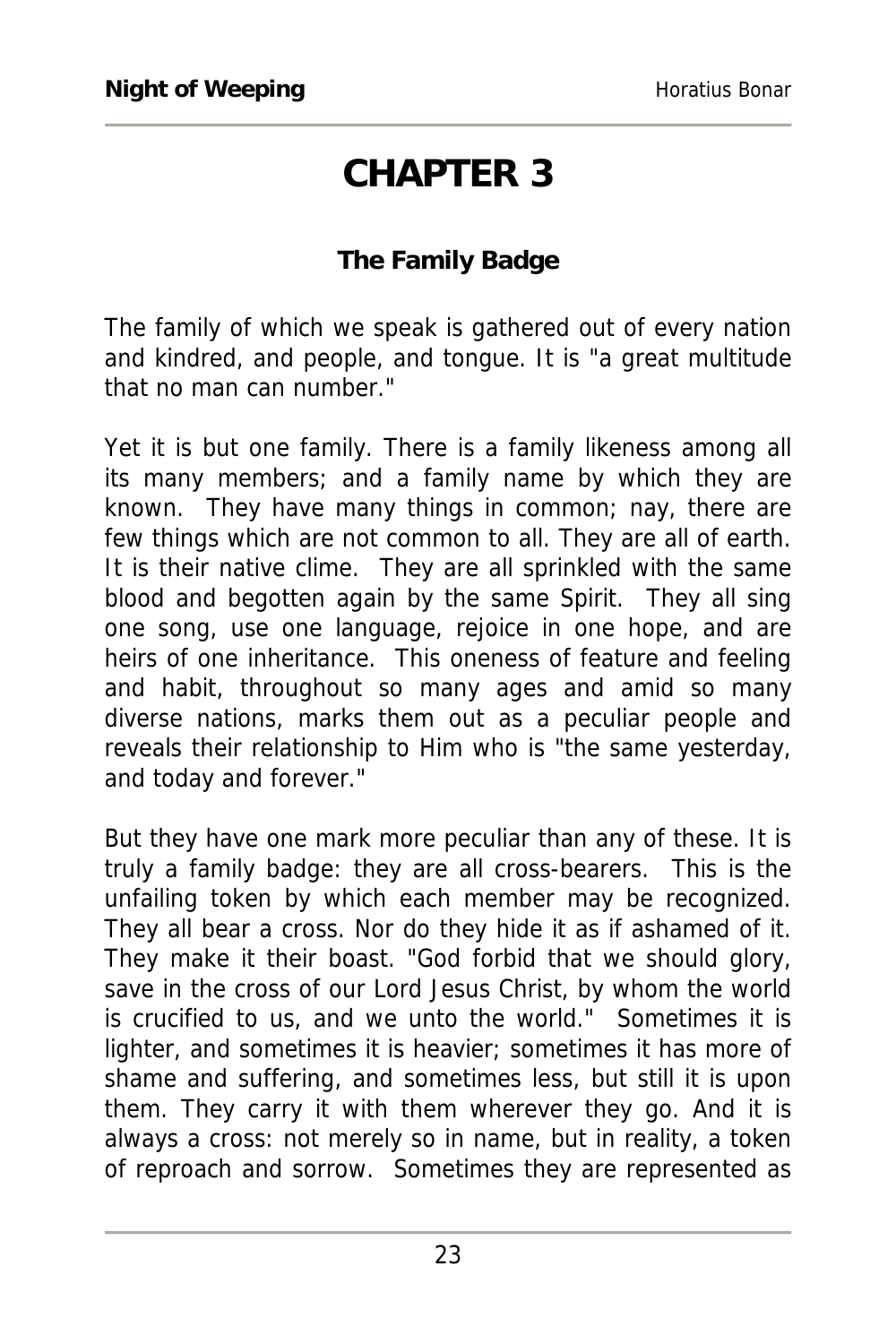carrying it, and sometimes as being nailed to it, but it is still the cross.

They took it up when first they believed in Jesus and owned Him as their all. Then it was that they forsook the world's tents and went without the gate, bearing the reproach of the crucified One. He whom they follow both bore the cross and was nailed to it, and why should they shrink from the like endurance? Shall they be ashamed of Him? Shall they not rather count it honorable to follow where He has led the way, and to bear for Him some faint resemblance of what He bore for them? Shall anything in the world be esteemed more precious, more honorable than the cross of their beloved Lord? The world derides and despises it, but it is the cross of Jesus; and that is all to them. A saint of other days, a crossbearer of the olden time, has said, "O blessed cross of Christ, there is no wood like thine!"

 Besides, this was the Master's will. He has laid on each the command to bear the cross. "If any man will come after me, let him deny himself,

and take up his cross daily, and follow me" (Luke 9:23). "He that taketh not his cross, and followeth after me, is not worthy of me" (Matt. 10:38). The cross, then, is the badge of discipleship, and no follower of the Lord can be without it. The two things are inseparable. God has joined them, and man cannot sunder them. No cross, no saint. No cross, no Son. We must carry His cross all our life; we must be baptized with His baptism; we must endure His reproach; we must glory in being clothed with His shame. The flesh must be crucified with its affections and lusts: our members must be mortified; our old man must take the place of shame; we in whom the flesh still remaineth, though its dominion is broken,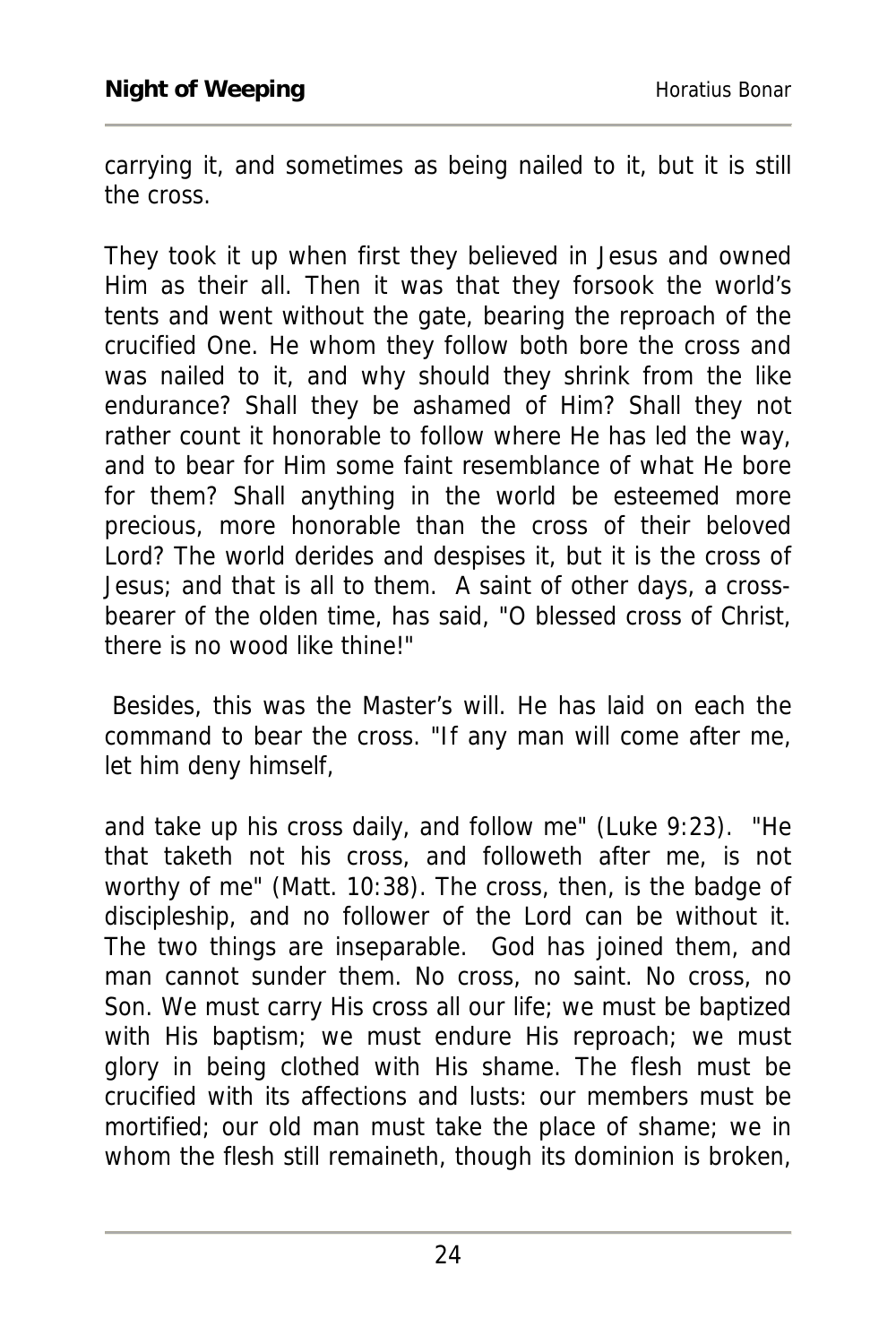must be willing to appear as outcasts and malefactors before the world, as Jesus did when He bore our sins upon the hill of shame. Jesus, then, with His own hand lays the cross on each one who comes to Him, saying, "Take this and follow me. Take it and be reproached for Me. Take it and endure tribulation for Me. Take it, and count all things but loss for the excellency of the knowledge of Jesus Christ thy Lord. Take it and be willing to go even to prison or to death for Me, not counting your life dear unto you, that you may follow Me to the end and receive the unfading crown." Learn to endure the cross and to despise the shame.

But further, we have the Master's example as well as the Master's will concerning this. I do not mean merely that He hung upon the cross. I do not refer simply to the fact of His crucifixion. I mean much more than that. That was but the closing scene of a whole life of crucifixion. He was a crossbearer from the hour that He was laid in the manger. All His days He bore the cross. His life was but a pilgrimage to Calvary with the cross upon His shoulders. Tradition tells us that, as He left the Judgment Hall, He was led along the "dolorous way" to Golgotha. But in truth, His whole course on earth was the mournful way. It was all reproach and sorrow from His cradle to His grave. His was a sorrowing life; His death was but the summing up of His many sorrows, the gathering of them all together and pressing them into His cup at once, till the vessel burst, because it could hold no more. And then, for Him, the cross and the shame and the sorrow were at an end forever. But for us the cross remaineth still.

Throughout life He was the "man of sorrows." He was "acquainted with grief." And herein we see something more of the family badge as it was displayed in the Elder Brother. Acquaintanceship with grief! This is the description given us of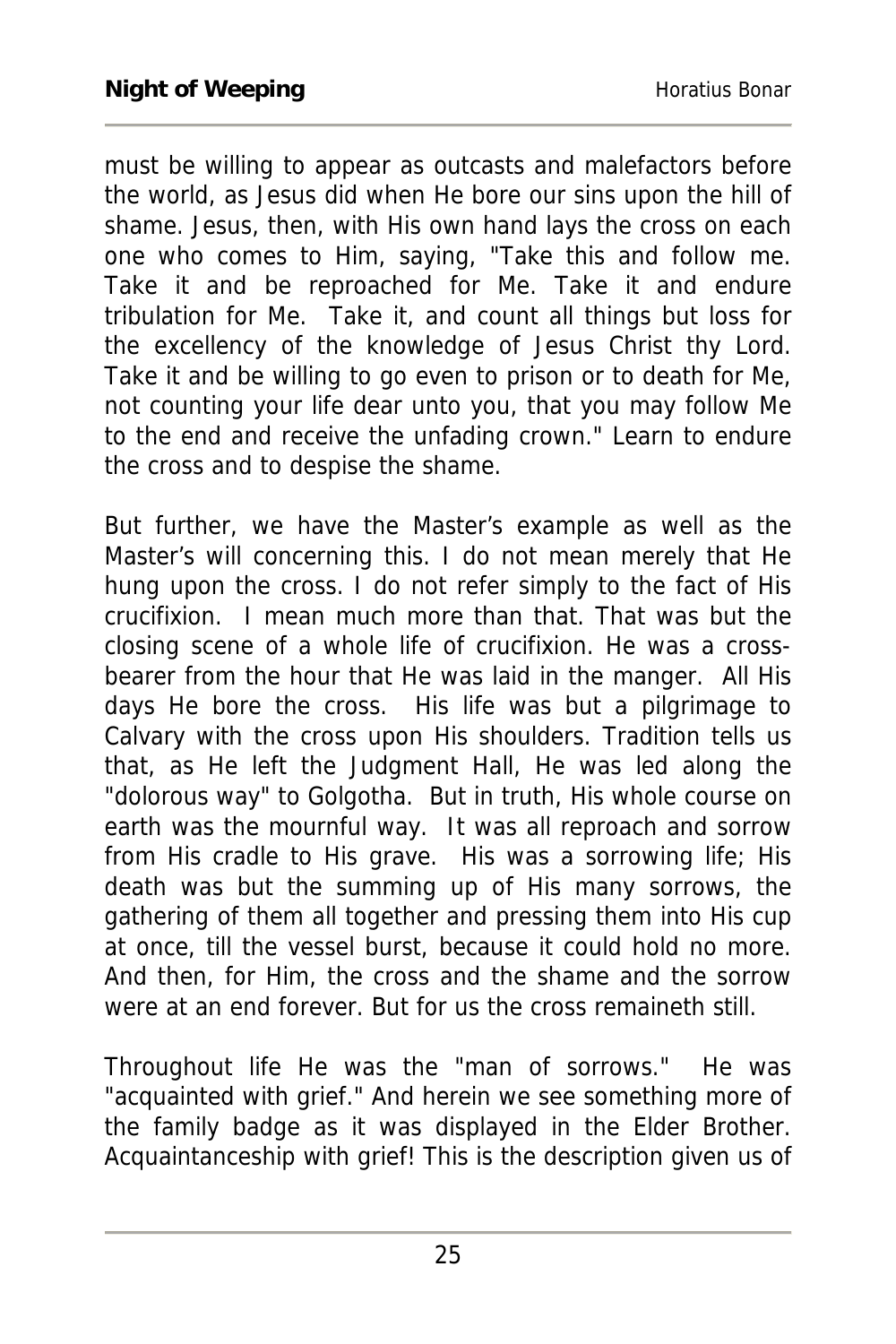it. It is not one visit that makes us acquainted with a fellowman. Companionship is the result of continued intercourse. So one sorrow does not make us acquainted with grief, however deep and sharp its pangs may be. It may be the beginning of our acquaintanceship, but that is all. There must be daily, hourly intercourse. Thus it was with Jesus. Thirtythree years daily converse with grief made Him acquainted with it. And so it is with us. The saints are men of sorrows still; and their acquaintanceship with grief must be obtained by daily fellowship. The disciple is not above his Master, nor the servant above his Lord. We need not think of another process than that which He underwent. He was made perfect through sufferings, and so must we. The Captain of our salvation is, in this respect, the model and pattern of His saved ones. We are always to bear "about in the body the dying of the Lord Jesus, that the life also of Jesus might be made manifest in our body" (2 Cor. 4:10).

It is the Lamb that we follow: the Lamb "as it had been slain." This surely speaks most plainly of the family badge. We are followers of the Man with the pierced hands and feet, the Man who is covered all over with the marks of the buffet and the scourge and the spitting, the Man with the crown of thorns. Yea, He is our Elder Brother. He is bone of our bone and flesh of our flesh. And if we see so distinctly the family badge on Him, shall we shrink from taking it up and binding it in triumph as a jewel on our forehead—as a crown upon our head? Surely the purple robe of mockery may beseem us better than it suited Him.

There is one mark by which, from the beginning, he has been distinguished as the woman's seed predicted in Eden. It is the bruised heel. This is, in truth, only another way of expressing His character as the suffering, the crucified Son of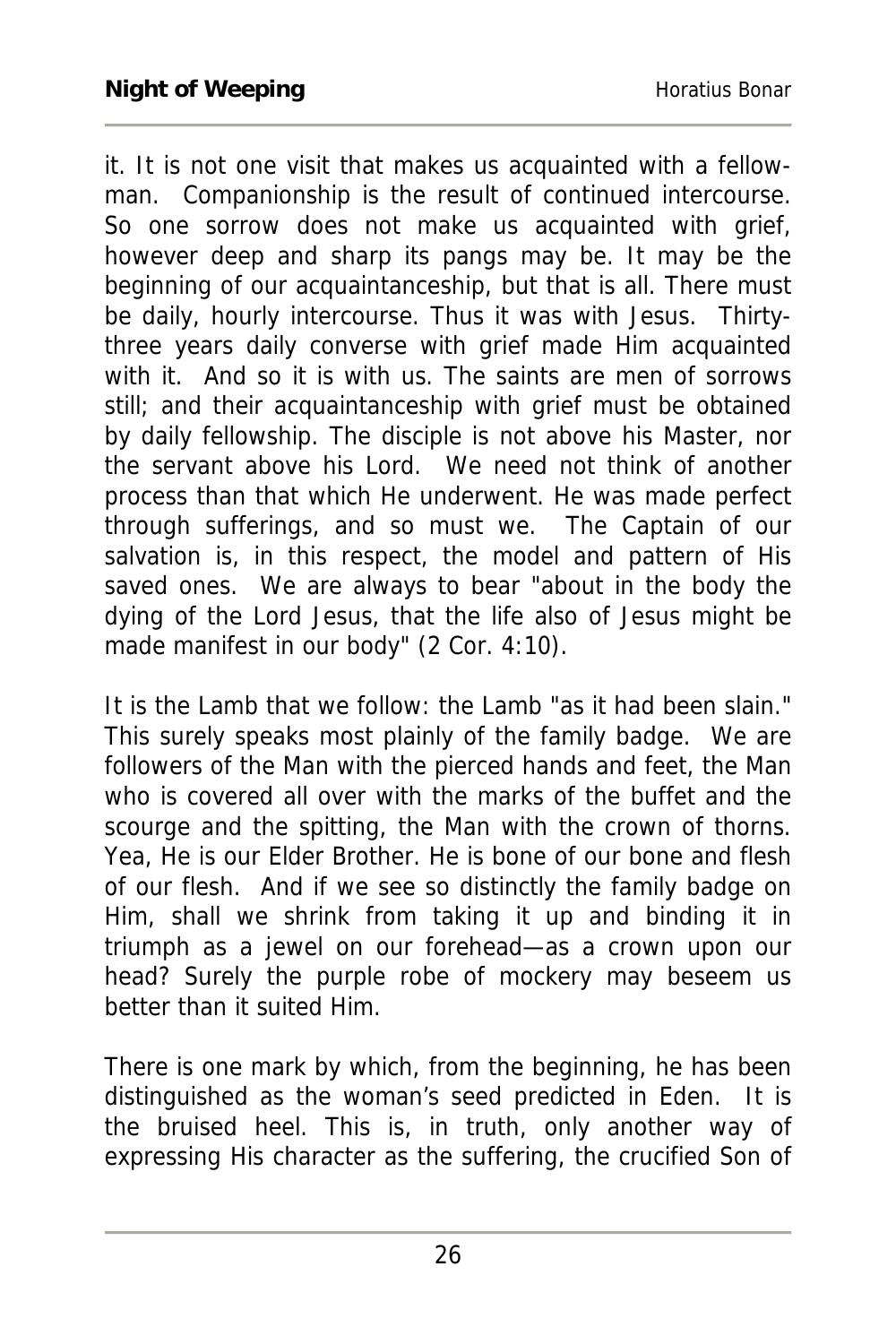Man. This was the mark which God gave by which He was to be known. Yet it was just at this stumbling stone that Israel stumbled. They had no eyes for the dying Saviour. The humbled Jesus found no favor with them. The bruised heel they could not away with. The very mark which God set upon Him as Messiah was that on account of which Israel rejected Him. Yet it is the bruised heel in which we rejoice. It is the Man with the bruised heel who has won our hearts. It is He whom we follow; and His bruised heel we engrave upon our banner as our most honorable badge.

The similar bruising we look for as our portion here. Nor are we ashamed of it. All the saints before us have experienced it; are we better than they? Shall the soldiers of the last days be ashamed to wear the uniform which the army of the saints has gloried in for six thousand years?

It is very remarkable that the apostle fixes upon affliction as the mark of true Sonship. Truly, he makes it the family badge. Nay, he makes it the test of our legitimacy. "What son is he whom the father chasteneth not? But if ye be without chastisement, whereof all are partakers, then are ye bastards, and not sons" (Heb. 12:7,8). Strong language this! Had any but an inspired apostle used it, there would have been outcry against it as absurd and extravagant. Let us, how ever, take it as it is, for we know that it speaks the mind of God. Chastisement is, then, really one of the chief marks of our lawful and honorable birth. Were this characteristic not to be found on us, we should be lacking in one of the proofs of our sonship. Our legitimacy might be called in question. It might be said that He was not recognizing us as his true-born sons, and that either He had never received us as such, or had rejected us. There must be the family badge to establish our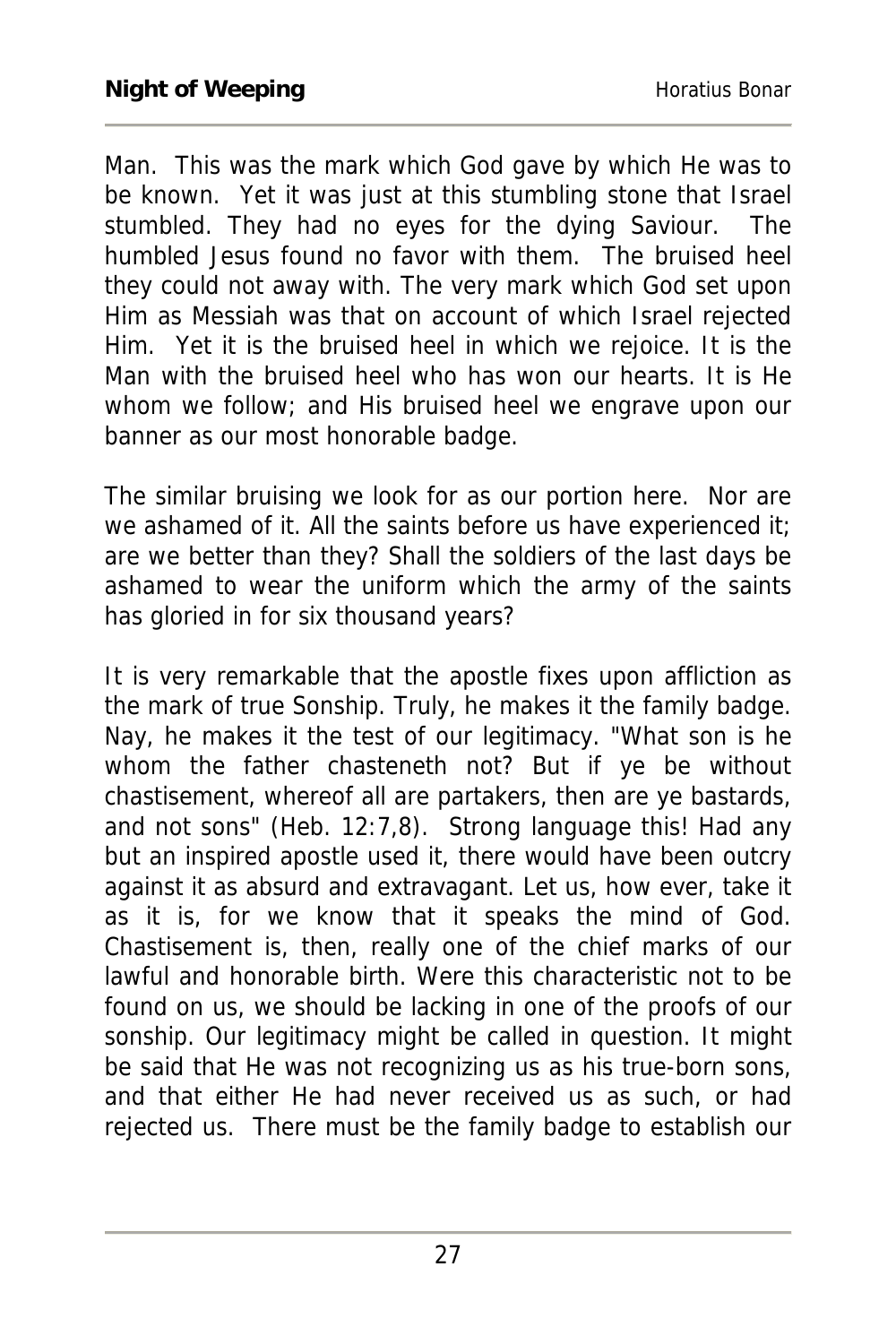claim of birth and to be a pledge of paternal recognition on the part of God our Father.

It is a solemn thought. Flesh and blood shrink from it. We look around to see if there be no way of escaping, and ask if it must be so. Yes, it must be, as we shall shortly see, and the attempt to shun it is vain. Yet it is also a blessed thought. It cheers us under trial to remember that this is the Father's seal set upon His true-born sons. Oh! how it lightens the load to think that it is really the pledge of our divine adoption.

We need not then count upon bright days below, nor think to pass lightly over the pleasant earth as if our life were but the "shadow of a dream." Joy within we may expect—"joy unspeakable and full of glory"—for that is the family portion. But joy from without, the joy of earth's sunshine, the joy of the world's ease and abundance, the joy of unsevered bonds and unweeping eyes is not our lot in this vale of tears.

Still, in the midst of the ever-wakeful storms through which we are passing to the kingdom, there is peace—deep peace too deep for any storm of earth to reach. In the world we have tribulation, but in Jesus we have peace. "Peace I leave with you, my peace I give unto you, not as the world giveth give I unto you." And it is this which gives the peculiar aspect to the saints, the aspect of mingled joy and grief. The eye is dim with tears, yet, behold! it glistens with joy. There is the brow of shaded thought, yet peace is playing round it. Clouds overshadow them, but on every cloud we see calm sunshine resting.

Their "peace is like a river." It is not stagnant as the lake, nor tumultuous as the sea, but ever in calm motion, ever flowing on in its deep channel like a river. The course may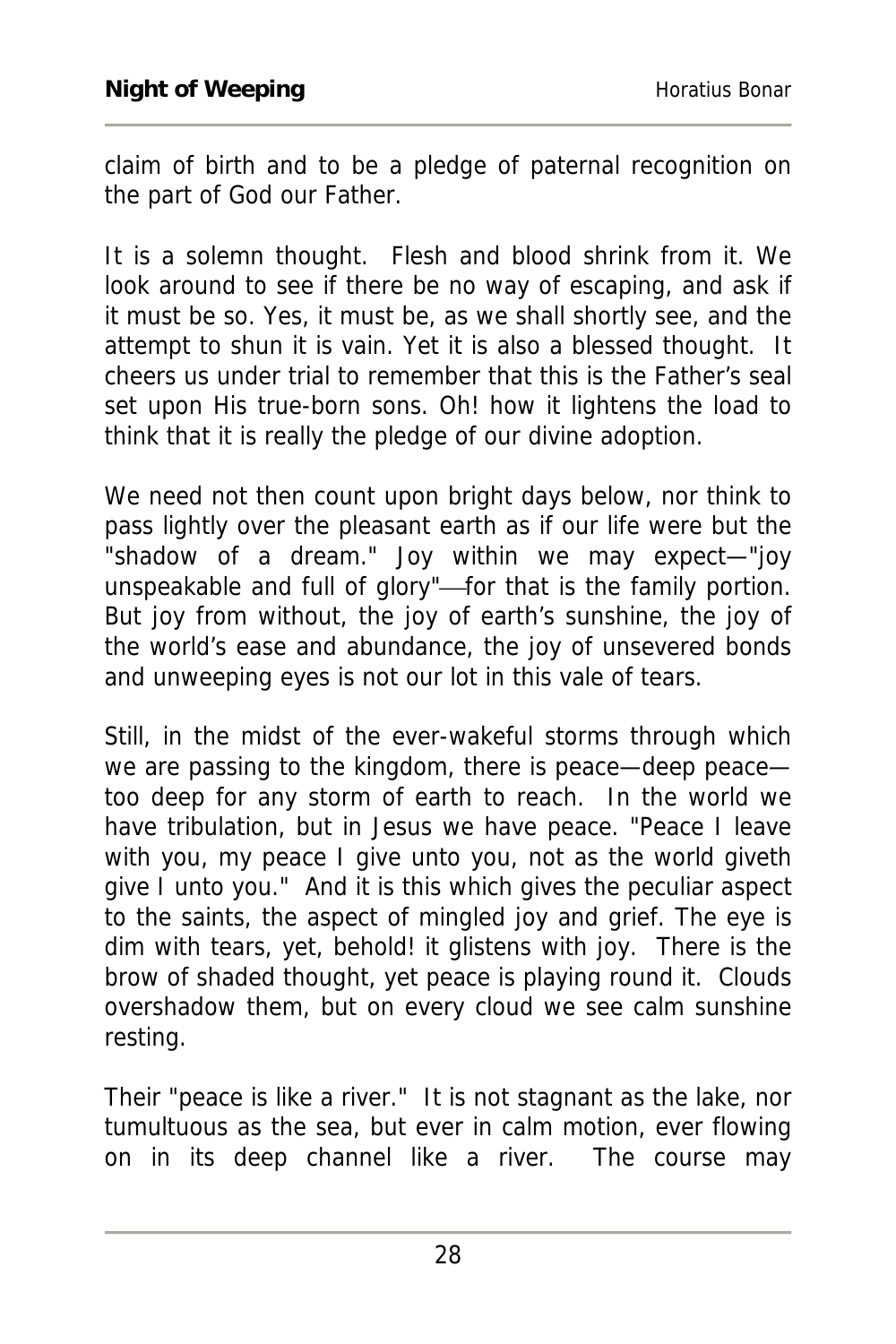sometimes be through rocks, sometimes through level plains, sometimes through tangled brakes, sometimes along the cornfield or "the hill of vines," yet still it moves unhindered on. It may be night or day, it may be winter or summer, it may be storm or calm, but it is there—flowing on till the embrace of ocean receives it. Such is our peace! Let us hold it fast.

Nor need we hide our peace any more than we should hide our cross. Let the world see both and learn how well they agree together. For it is the cross that makes this peace feel so sweet and suitable. Amid the tears of grief peace keeps her silent place like the rainbow upon the spray of the cataract; nor can it be driven thence so long as Jehovah's sunshine rests upon the soul. "The work of righteousness shall be peace, and the effect of righteousness, quietness and assurance forever."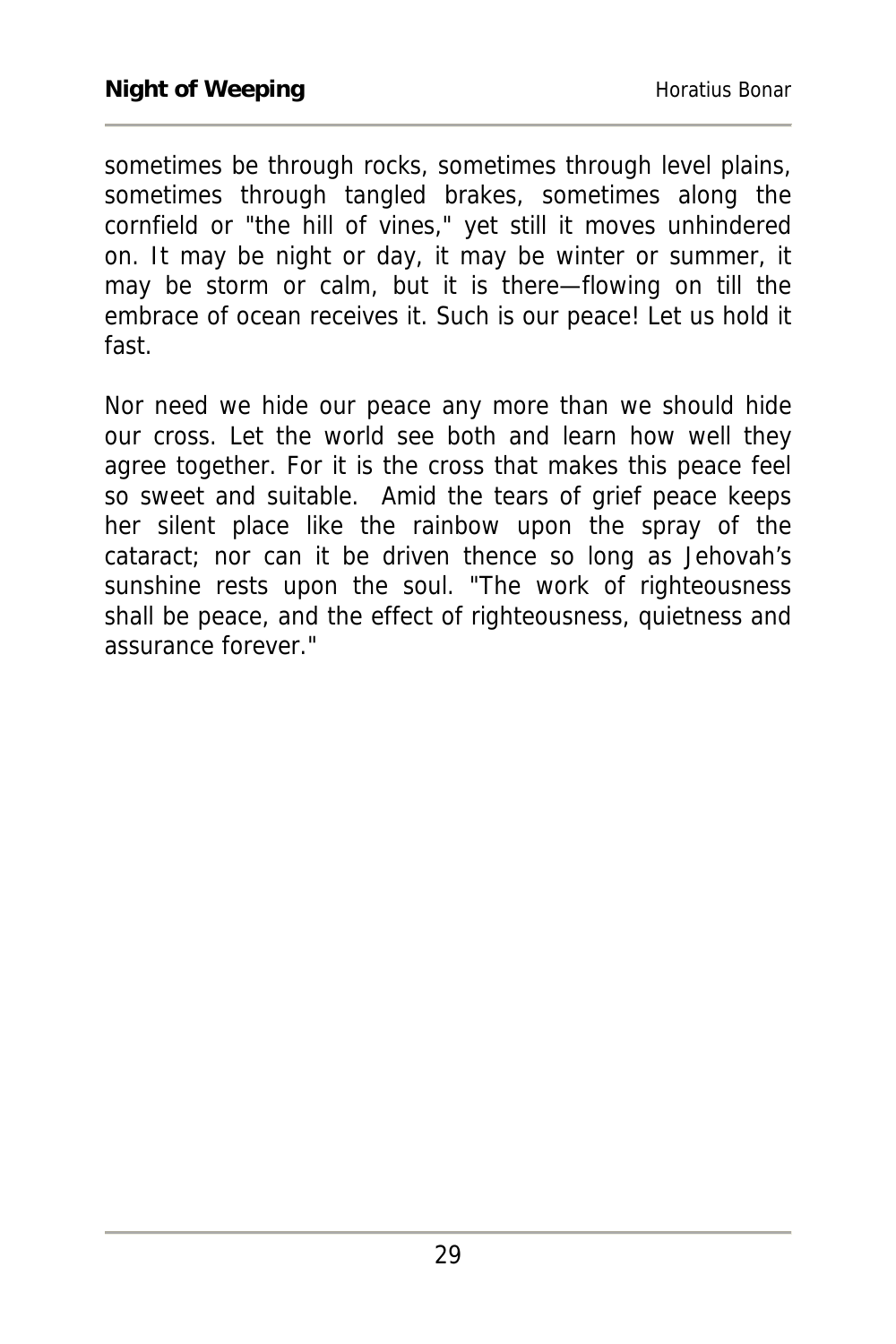# **CHAPTER 4**

#### **The Family Discipline**

"Train up a child in the way he should go" is the injunction God lays on us. But it is, moreover, the principle on which He Himself is acting with His Church. He is training up His children here. This is the true character of His dealings with them. The education of His saints is the object He has in view. It is training for the kingdom; it is education for eternity.

How momentous, then, is the training! It is God who is carrying it on by the Holy Ghost. It is the Church, which is the Body of Christ, that is the subject of it. And it is to prepare her for an everlasting kingdom! In bringing many sons unto glory, it was needful that even the Captain of their salvation should be made perfect through suffering. Surely, then, God lays vast stress upon this discipline. In His estimation it is no unimportant nor unmeaning exercise. Knowing this, the apostle exhorts us on this very point, "My son, despise not thou the chastening of the Lord." It is too solemn to be despised, too momentous to be overlooked. The education of God's family is concerned with it. The preparation of an heir of glory depends on it.

This discipline begins at our conversion. The moment we are taken into the family it commences. "He scourgeth every son whom he receiveth." It is not always visible; neither are we at all times conscious of its operation. Nevertheless, from the very day that "we are begotten again to a lively hope" it begins.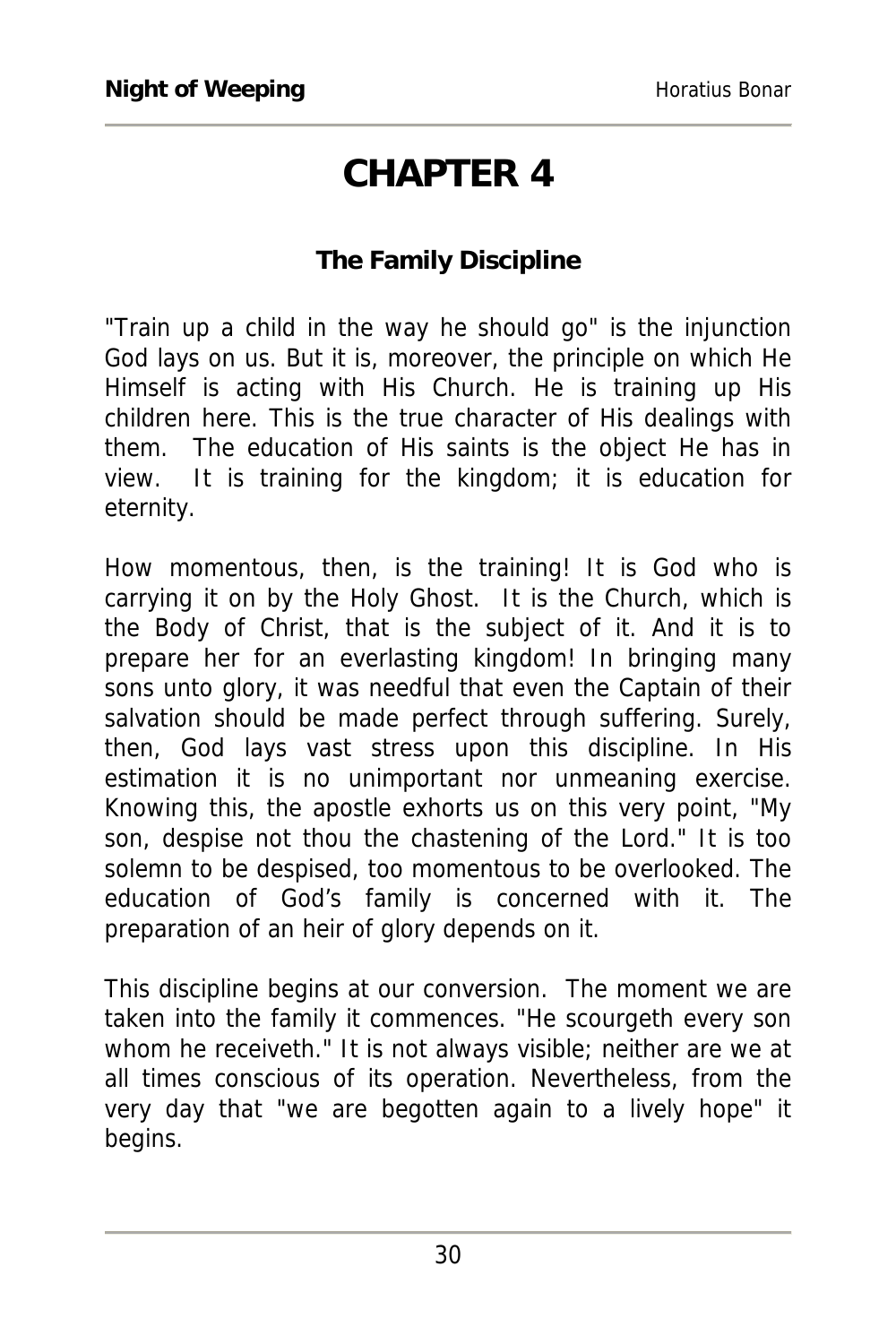It ends only with life, or in the case of the last generation of the Church, with their being "caught up to meet the Lord in the air." It is a whole lifetime's process. It is a daily, an hourly discipline which admits of no cessation. The rod may not always be applied, but still the discipline goes on.

1. It is the discipline of love. Every step of it is kindness. There is no wrath or vengeance in any part of the process. The discipline of the school may be harsh and stern, but that of the family is love. We are sure of this; and the consolation which it affords is unutterable. Love will not wrong us. There will be no needless suffering. Were this but kept in mind there would be fewer hard thoughts of God among men, even when His strokes are most severe. I know not a better illustration of what the feelings of a saint should be, in the hour of bitterness, than the case of Richard Cameron's father. The aged saint was in prison "for the Word of God and the testimony of Jesus Christ." The bleeding head of his martyred son was brought to him by his unfeeling persecutors, and he was asked derisively if he knew it. "I know it, I know it," said the father, as he kissed the mangled forehead of his fairhaired son, "it is my son's; my own dear son's! It is the Lord! good is the will of the Lord, who cannot wrong me or mine, but who hath made goodness and mercy to follow us all our days."

2. It is the discipline of wisdom. He who administers it is the "God only wise." What deep wisdom then must there be in all His dealings! He knows exactly what we need and how to supply it. He knows what evils are to be found in us, and how these may be best removed. His training is no random work. It is carried on with exquisite skill. The time and the way and the instrument are all according to the perfect wisdom of God. The fittest time is chosen, just the very moment when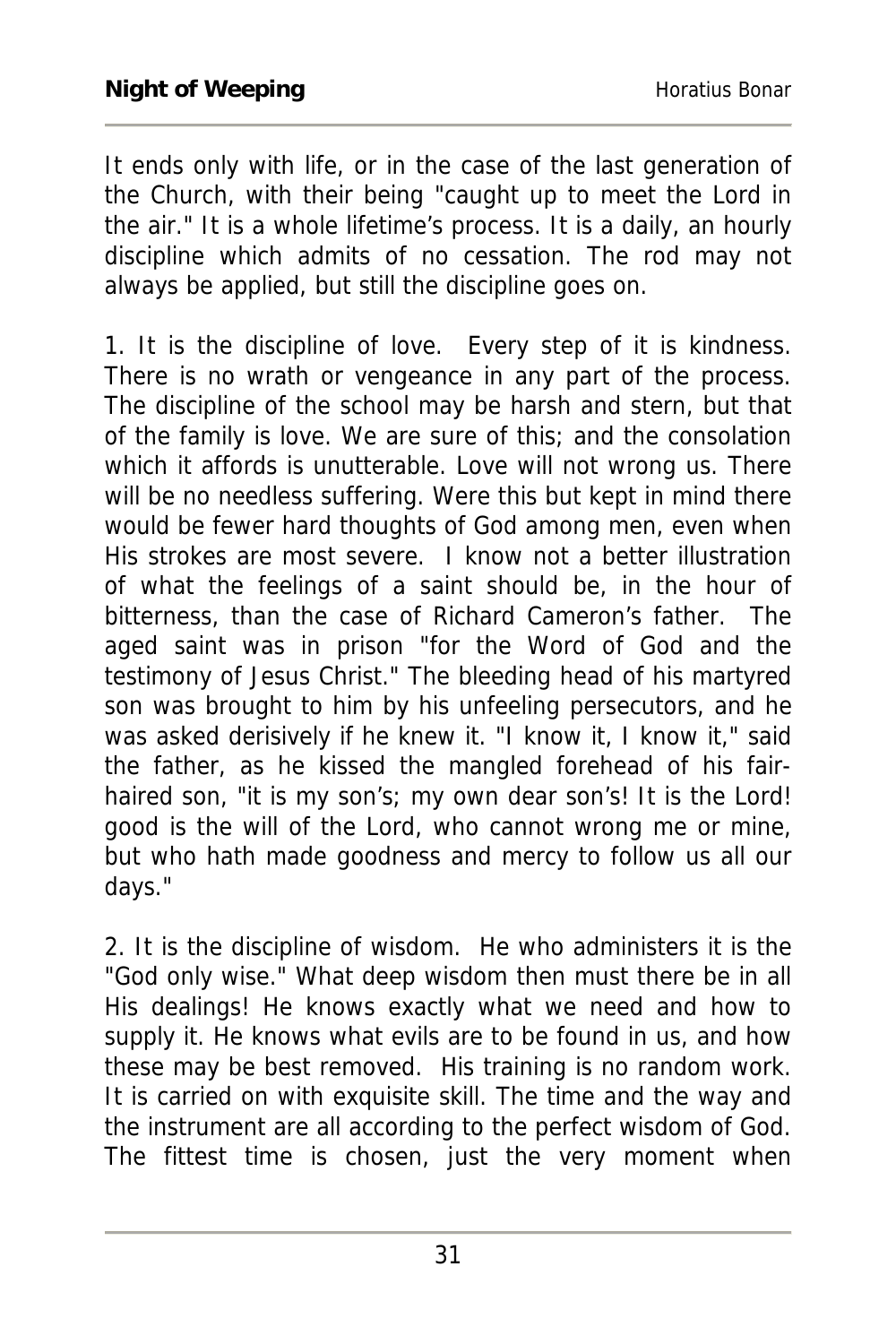discipline is called for, and when it would be most profitable. The surest, most direct, and at the same time gentlest method is devised. The instrument which will be surest yet safest, most effectual yet least painful, is brought into operation. For all is wisdom in the discipline of God.

3. It is the discipline of faithfulness. "In faithfulness thou hast afflicted me," said David. All is the doing of a faithful God—a God who is faithful to us as well as faithful to Himself. "Faithful are the wounds of a friend," says Solomon; and the believer finds in trouble the faithfulness of the truest of friends. He is so faithful that He will not pass by a single fault that He sees in us, but will forthwith make it known that it may be removed. He gave this command to Israel, "Thou shalt in any wise rebuke thy neighbor, and not suffer sin upon him," (Lev. 19:17) and He Himself acts upon the command He gave. He is too faithful a Father to suffer sin upon His children unreproved. He is true to us, whether in sending the evil or the good; shall we not say, truer and more faithful when He inflicts the evil than when He bestows the good? It almost at times seems to break the heart of a loving friend to be obliged to say or do anything severe toward the friend he loves. Yet for love's sake he will do it. In faithfulness he will not shrink from it. And in doing so, is he not true to his friend? So with a chastening God. He is faithful when He blesses—more faithful when He chastens. This surely is consolation. It may well allay all murmuring and establish our hearts in peace.

4. It is the discipline of power. He who is carrying it on is not one who can be baffled and forced to give up His design. He is able to carry it out in the unlikeliest circumstances and against the most resolute resistance. Everything must give way before Him. This thought is, I confess, to me one of the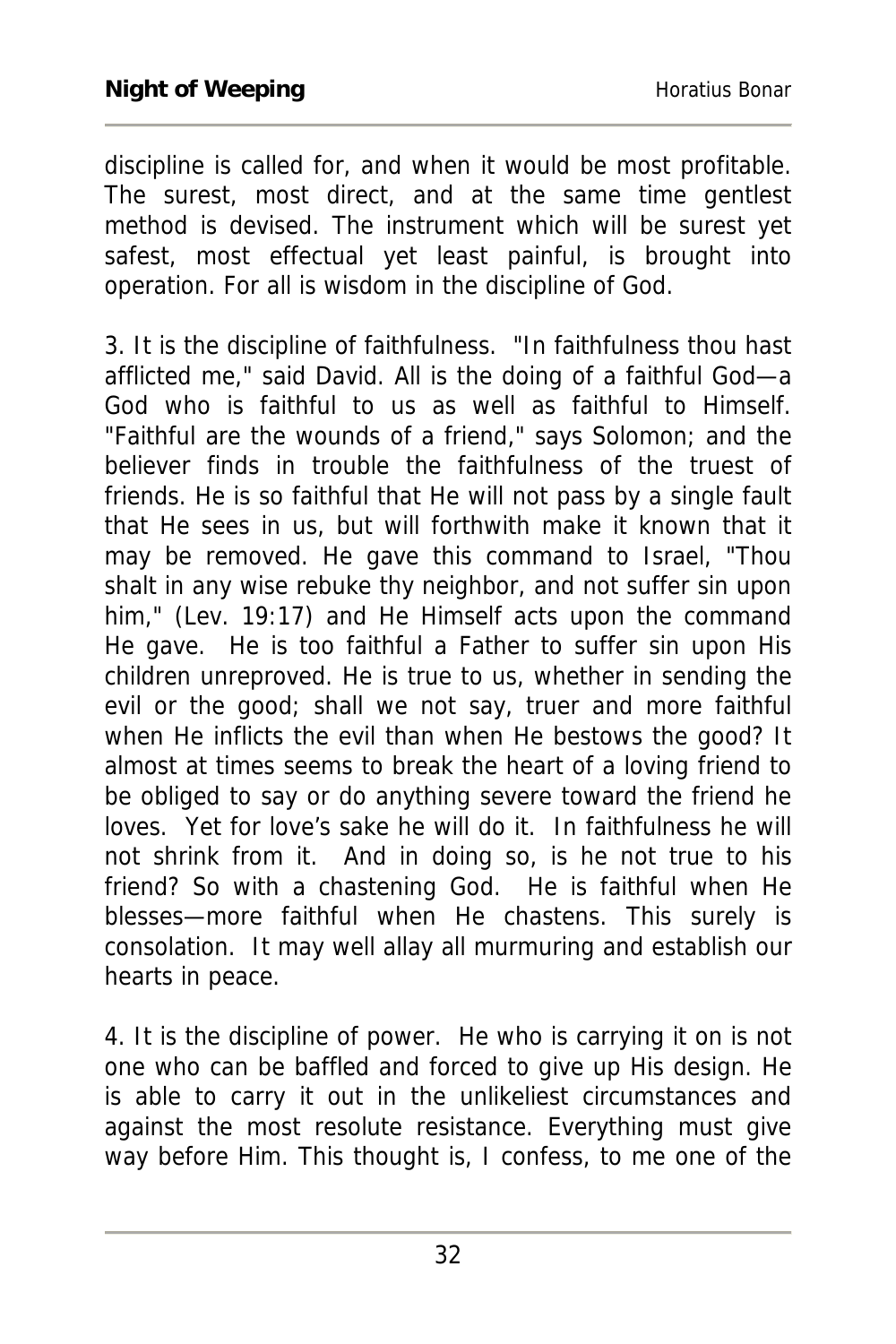most comforting connected with the discipline. If it could fail! If God could be frustrated in His designs after we have suffered so much, it would be awful! To be scourged and suffer pain by one who is not able to make good to us the profit of this would add inconceivable bitterness to the trial. And then our hearts are so hard, our wills so stubborn, that nothing save an Almighty pressure applied to them can work the desired change. Oh, when the soul is at strife within itself, battling in desperate conflict with its stormy lusts, when the flesh rises up in its strength and refuses to yield, when the whole heart appears like iron or is adamant, it is most blessed to think upon God's chastisements as the discipline of power! It is this that assures us that all shall yet be well. And it is in the strength of this assurance that we gird ourselves for the battle, knowing that we must be more than conquerors through Him that loved us.

There might be love in the dealing—love to the uttermost and yet all be in vain. For love is oftentimes helpless, unable to do aught for the beloved object. There might be wisdom, too, and yet it might prove wholly ineffectual. There might also be untiring faithfulness, yet no results. It might be altogether impotent even in its fondest vigilance. It might be baffled in its most earnest attempts to bless. But when it is infinite power that is at work, we are sure of every obstacle being surmounted, and everything that is blessed coming most surely to pass. My sickbed may be most lovingly tended, most skillfully provided for, most faithfully watched, and I may be most sweetly soothed by this fond and unwearied care; yet, if there be no power to heal, no resistless energy such as sweeps all hindrances before it, then I may still lie hopeless there; but, if the power to heal be present, the power that makes all diseases flee its touch, the power that, if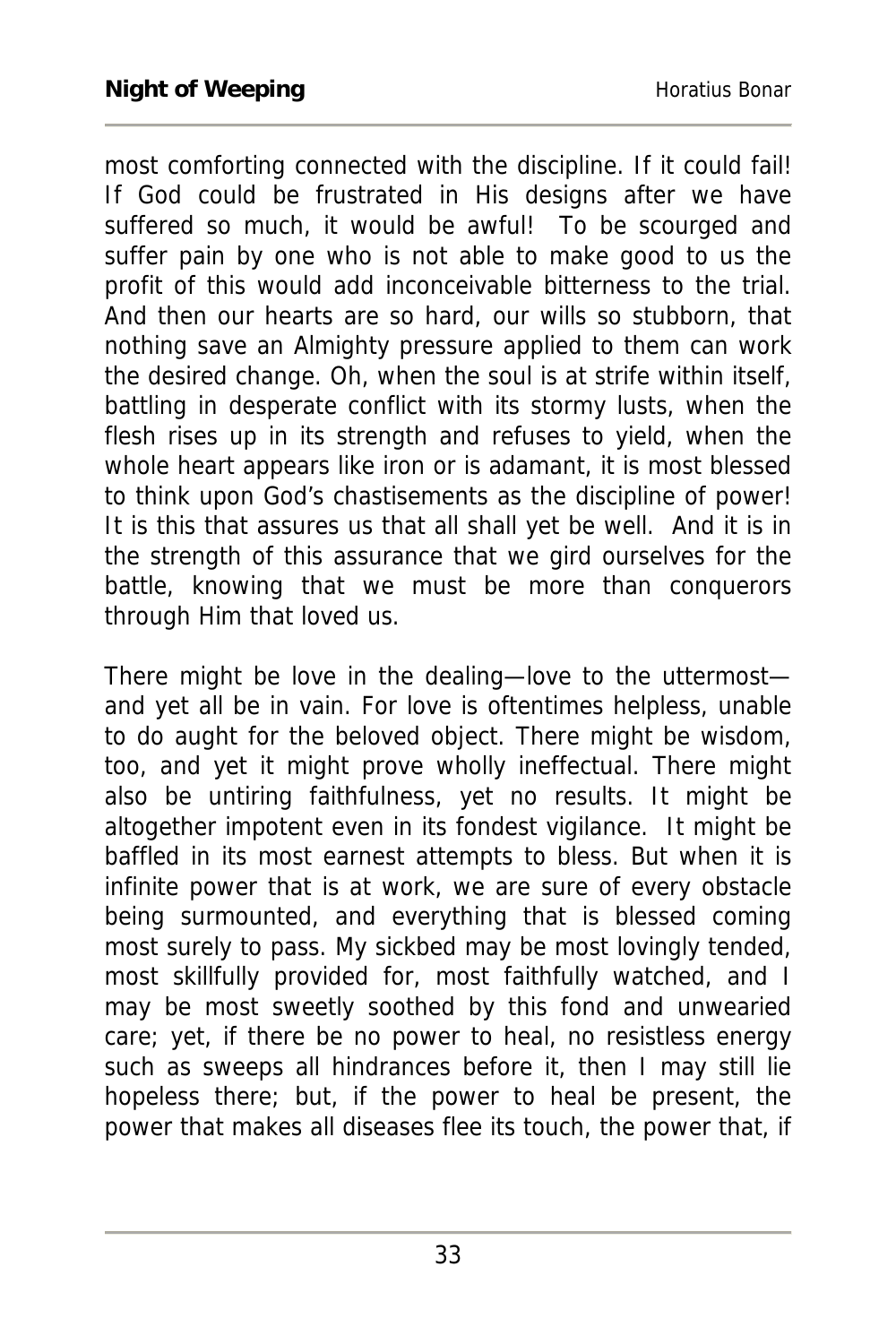need be, can raise the dead, then I know of a truth that all is well.

Oh, it is blessed and comforting to remember that it is the discipline of power that is at work upon us! God's treatment must succeed. It cannot miscarry or be frustrated even in its most arduous efforts, even in reference to its minutest objects. It is the mighty power of God that is at work within us and upon us, and this is our consolation. It is the grasp of an infinite hand that is upon us, and nothing can resist its pressure. All is love, all is wisdom, and all is faithfulness, yet all is also power. The very possibility of failure is thus taken away. Were it not for this power there could be no certainty of blessing, and were it not for this certainty, how poor and partial would our comfort be! He, yes, He who chastises us is "able to do exceeding abundantly above all that we ask or think, according to the power that worketh in us" (Eph. 3:20).

Hence to a soul, conscious of utter helplessness and weary of the struggle within, between the spirit and the flesh, there is "strong consolation" in remembering the power of Him whose hand is now grasping him so firmly on every side. His sorely tossed spirit finds peace in calling to mind "the years of the right hand of the Most High"—all the "works of the Lord and his wonders of old." The "strength of Israel" is the name he delights in, as the name of his Chastener. He thus bethinks himself, "The God who made these heavens and stretched them out in their vastness and majesty, who moves these stars in their courses and arrests them at a word, is the God who is chastening me. He who raises and stills the mighty deep and all the multitude of its waves, the God of the tempest and of the earthquake, 'the framer of light and dark, the wielder of the lightning and the builder of the everlasting hills,' is the God who is now laying His rod so heavily upon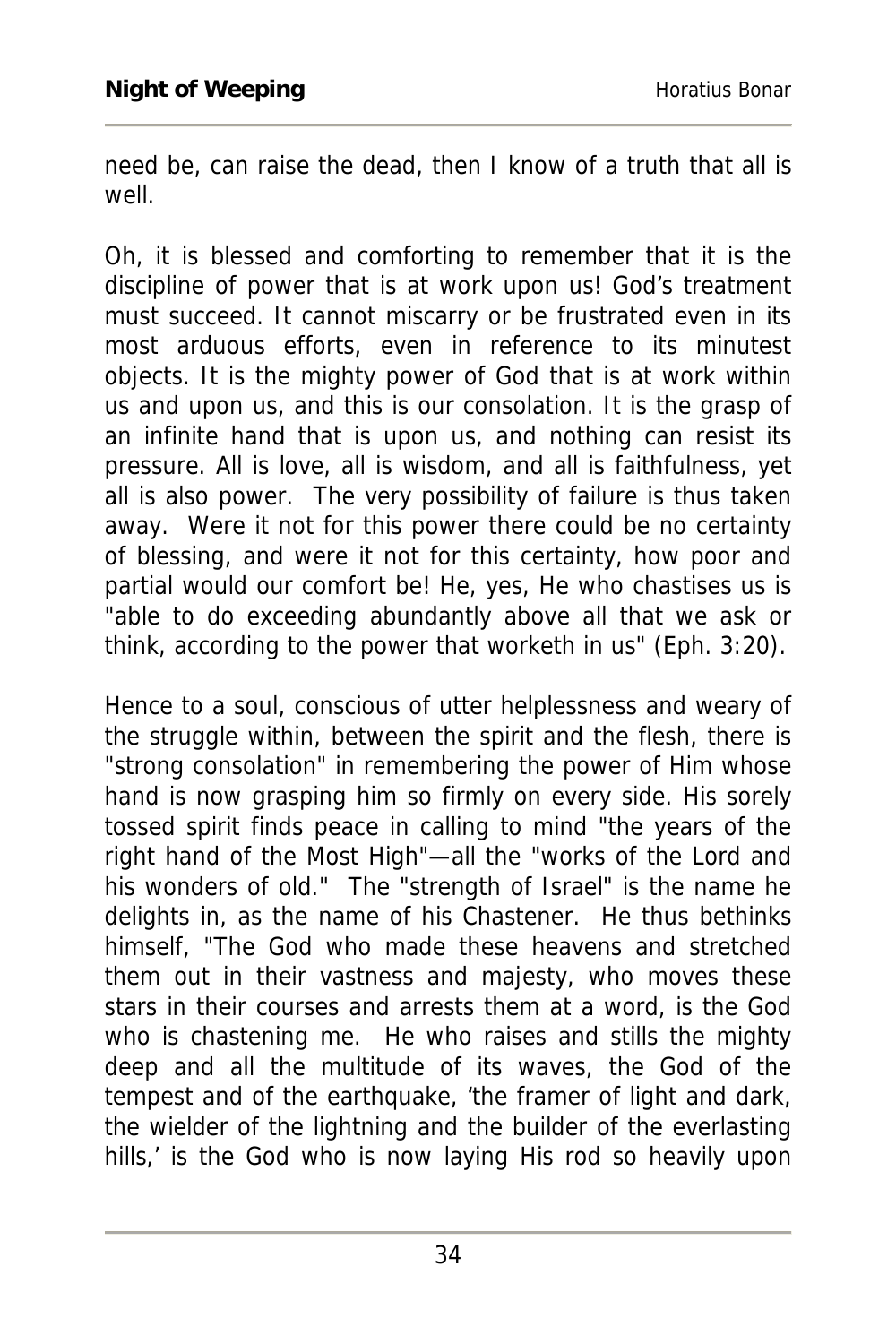me." Thus each new proof or aspect of Jehovah's power becomes a new source of consolation in the day of chastisement and sorrow.

Such, then, is the nature of the family discipline when viewed in reference to God. Love, wisdom, faithfulness, and power unite to devise and carry it out. It must, then, be perfect discipline, the completest and most successful that can be thought of or desired. It is well to look at it in this light, for it is thus that we become entirely satisfied with all that comes to pass and feel that "it is well." But let us consider it in another aspect. We have seen what it is when flowing out of God; let us see what it is when operating upon man.

As we observed before, God's object in chastisement is the education of His children, the training up of the saints. It is their imperfect spiritual condition that makes this so necessary. And now we proceed to inquire in what way it works, and toward what regions of the soul it is specially directed. For while, doubtless, it embraces the whole soul in all its parts and powers, it may be well to consider it as more especially set to work upon its mind, its will, its heart, and its conscience.

1. It is the training of the mind. We are naturally most unteachable as well as most ignorant, neither knowing anything nor willing to know. The ease of prosperous days augments the evil. God at length interposes and compels us to learn. "The rod and reproof give wisdom" (Prov. 29:15). He sends trial and that makes us willing to learn. Our unteachableness gives way. We become aware of our ignorance. We seek teaching from on high. God begins his work of instruction. Light pours in on every side. We grow amazingly in knowledge. We learn the meaning of words now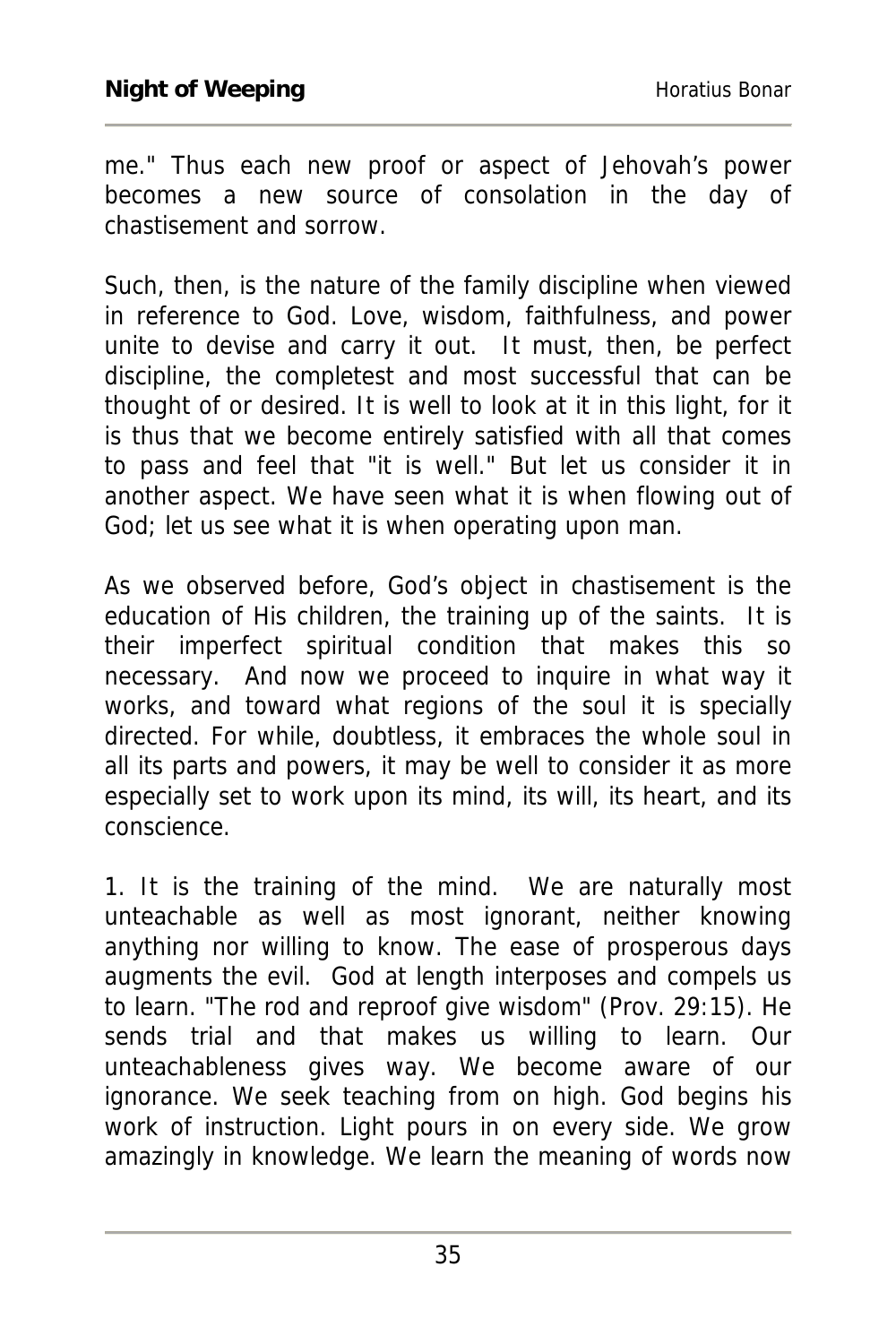which we had hitherto used but as familiar sounds. Scripture shines out before us in new effulgence; it flashes into us; every verse seems to contain a sunbeam; dark places become light; every promise stands out in illuminated splendor; things hard to be understood become in a moment plain.

How fast we learn in a day of sorrow! It is as if affliction awoke our powers and lent them new quickness of perception. We advance more in the knowledge of Scripture in a single day than in years before. We learn "songs in the night," though such music was unknown before. A deeper experience has taken us down into the depths of Scripture and shown us its hidden wonders. Luther used to say, "Were it not for tribulation I should not understand Scripture." And every sorrowing saint responds to this, as having felt its truth—felt it as did David, when he said, "Blessed is the man whom thou chasteness…and teachest him out of thy law"(Psa. 94:12). "It is good for me that I have been afflicted; that I might learn thy statures" (Psa. 119:71). What teaching, what training of the mind goes on upon a sickbed, or under the pressure of grief! And, oh, what great and wondrous things will even some little trial whisper in the ear of a soul that is "learning of the Father"!

In some cases this profit is almost unfelt, at least during the continuance of the process. We think that we are learning nothing. Sorrow overwhelms us. Disaster stuns us. We become confused, nervous, agitated, or perhaps insensible. We seem to derive no profit. Yet ere long we begin to feel the blessed results. Maturity of judgment, patience in listening to the voice of God, a keener appetite for His Word, a quicker discernment of its meaning—these are soon realized as the gracious results of chastisement. The mind has undergone a most thorough discipline, and has, moreover, made wondrous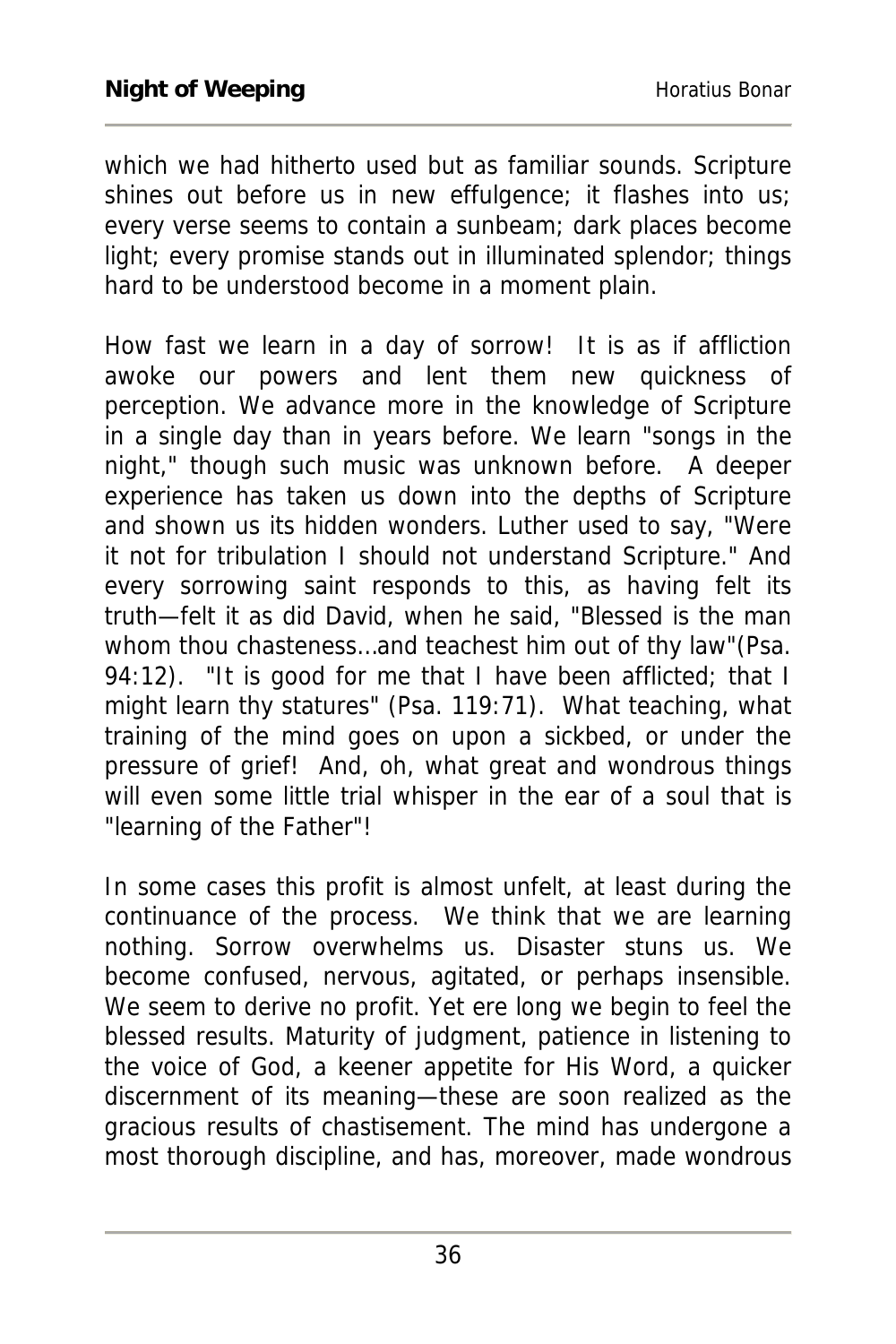progress in the knowledge of divine truth through the teaching of the Holy Ghost.

2. It is the training of the will. The will is the seat of rebelliousness. Here the warfare is carried on. "The flesh lusteth against the spirit, and the spirit against the flesh." At conversion the will is bent in the right direction, but it is still crooked and rigid. Rebelliousness is still there. Prosperous days may sometimes conceal it so that we are almost unconscious of its strength. But it still exists. Furnace heat is needed for softening and strengthening it. No milder remedy will do. "It requires," says a suffering saint, "all the energy of God to bend my will to His." Yet it must be done. The will is the soul's citadel. Hence, it is the will that God seems so specially to aim at in chastisement. Fire after fire does He kindle in order to soften it; and blow after blow does He fetch down on it to straighten it. Nor does He rest till He has made it thoroughly flexible and hammered out of it the many relics of self which it contains. He will not stay His hand till He has thoroughly marred our self-formed plans and shown us the folly of our self-chosen ways.

This is specially the case in long-continued trials; either when these come stroke after stroke in sad succession, or when one fearful stroke at the outset has left behind it consequences which years perhaps will not fully unfold. The bending and straightening of the will is often a long process, during which the soul has to pass through waters deep and many, through fires hot and ever kindling up anew. Protracted trials seem specially aimed at the will. Its perversity and stiffness can only be wrought out of it by a long succession of trials. It is only by degrees that it becomes truly pliable and is brought into harmony with the will of God. We can at a stroke lop off the unseemly branch; but to give a proper bent to the tree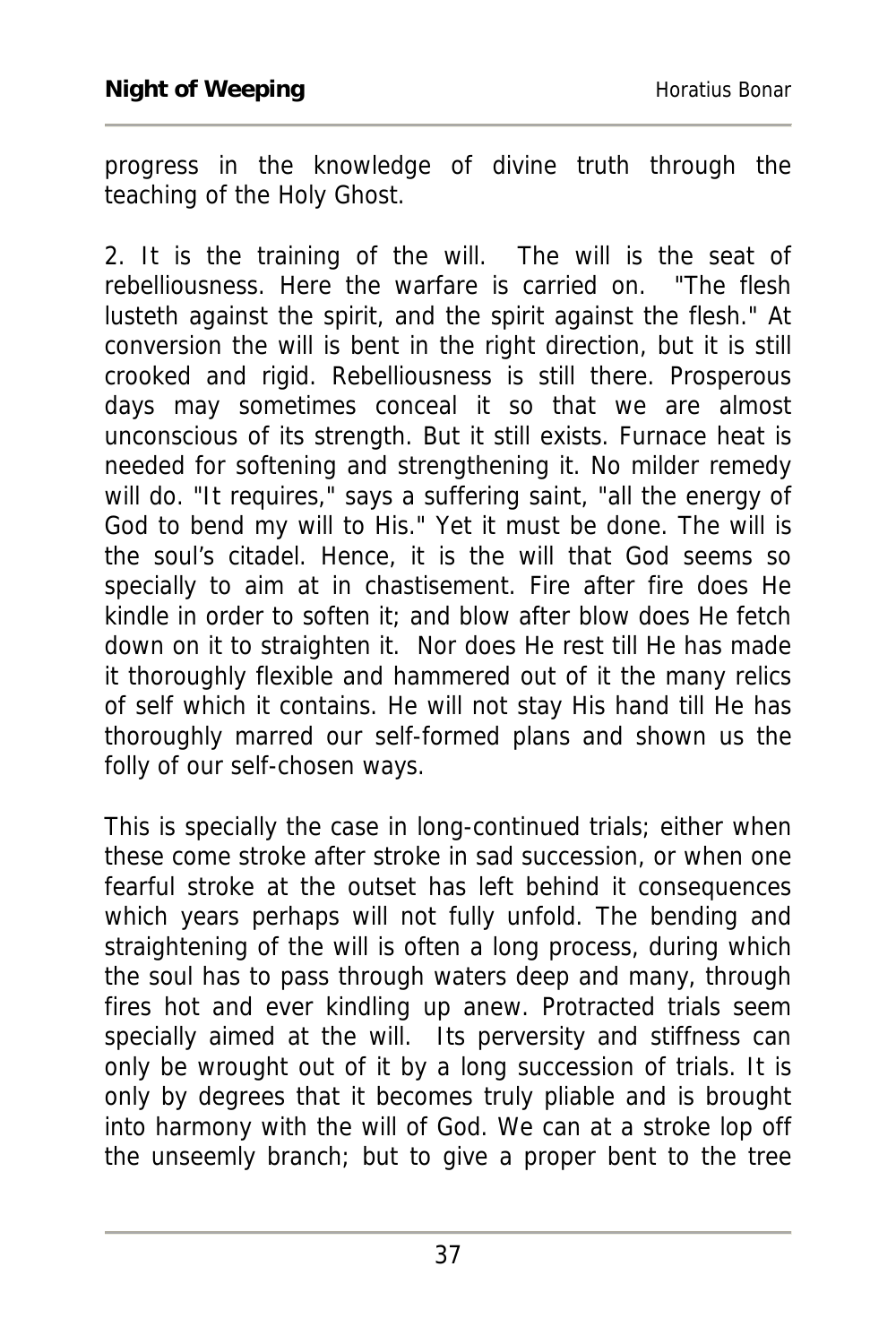itself, we require time and assiduous appliances for months or years. Yet the will must give way. However proud, however forward, it must bend. God will not leave it till He has made it one with His own.[1]

3. It is the training of the heart. Man's heart beats false to God. It is true to many things but false to Him. When first the Holy Spirit touches it, and shows it "the exceeding riches of the grace of God," then it becomes in some measure true. Yet it is only in part. Much falseheartedness still remains. It clings too fondly to the creature. It cleaves to the dust. It is not wholly God's. But this cannot be. God must have the heart; nay, and He must have it beating truly toward Him. He is jealous of our love, and grieves over its feebleness or its falling away. It is love that He wants, and with nothing but truehearted love will He be satisfied. For this it is that He chastises. These false throbbings of the heart; these goings out after other objects than Himself He cannot suffer but must correct or else forego His claim. Hence, He smites and spares not till He has made us sensible of our guilt in this respect. He strips off the leaves whose beauty attracted us; He cuts down the flowers whose fragrance fascinated us; He tears off one string after another from the lyre whose music charmed us. Then when He has showed us each object of earth in its nakedness or deformity, then He presents Himself to us in the brightness of His own surpassing glory. And thus He wins the heart. Thus He makes it true to Him. Thus He makes us ashamed of our falseheartedness to Himself and to the Son of His love.

Yet this is no easy process. This training is hard and sore. The heart bleeds under it. Yet it must go on. No part of it can be spared. Nor will it cease till the heart is won! If the Chastener should stay His hand before this is effected, where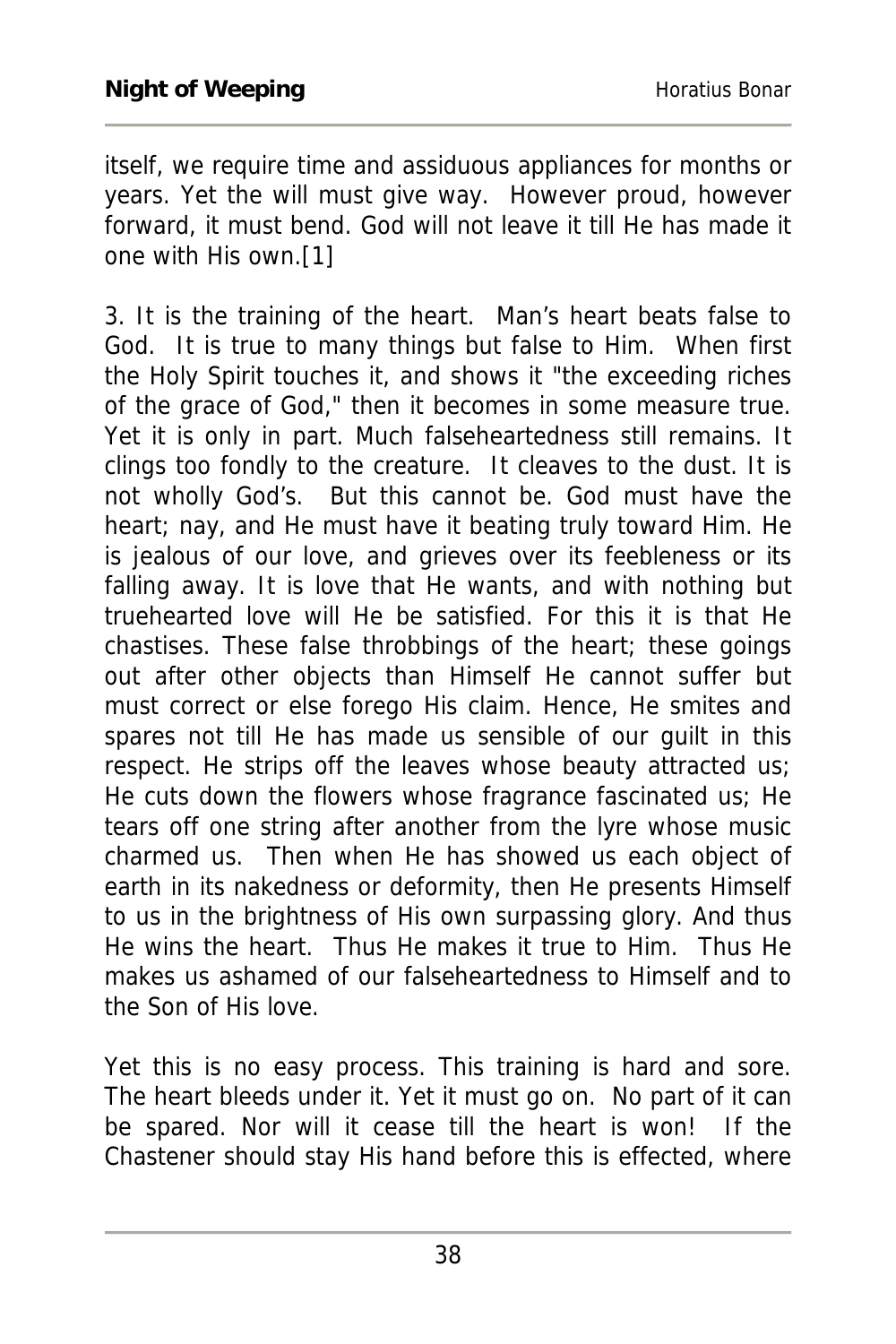would be His love? What poor, what foolish affection! He knew this when He said, "Let them alone"; and it was the last thing that His love consented to do, after all else had failed. One of the sharpest, sorest words He ever spoke to Israel was, "Why should ye be stricken any more?" Let us remember this, and not faint, even though the heart has been long bleeding. Let us remember it, and seek to make the sorrow shorter by gladly joining with Him in His plan for getting possession of our whole heart. We need not grudge it. He has "good measure" to give us in return. His love will taste the sweeter, and it will abide and satisfy us forever. It is well for us to be thus trained to love Him here, with whom, in love and fellowship unbroken, we are to spend the everlasting day.

4. It is the training of the conscience. A seared conscience is the sinner's heritage. It is upon this that the Holy Spirit first lays His hand when He awakens the soul from its sleep of death. He touches the conscience, and then the struggles of conviction come. He then pacifies it by the sprinkling of the blood, showing it Jesus and His cross. Then giving it to taste forgiveness, it rests from all its tumults and fears. Thoughts of peace are ever breathed into it from the sight of the bleeding sacrifice. It trembles no more, for it sees that that which made it tremble is the very thing concerning which the blood of Christ speaks peace. "Their sins and their iniquities will I remember no more." Thus it is softened. Its first terrors upon awakening could not be called a softening. But now conscious forgiveness and realized peace with God have been to it like the mild breath of spring to the ice of winter. It has become soft and tender. Yet only so in part.

God's desire, however, is to make it altogether tender. He wishes it to be sensitive in regard to the very touch of sin, and earnest in its pantings after perfect holiness. To effect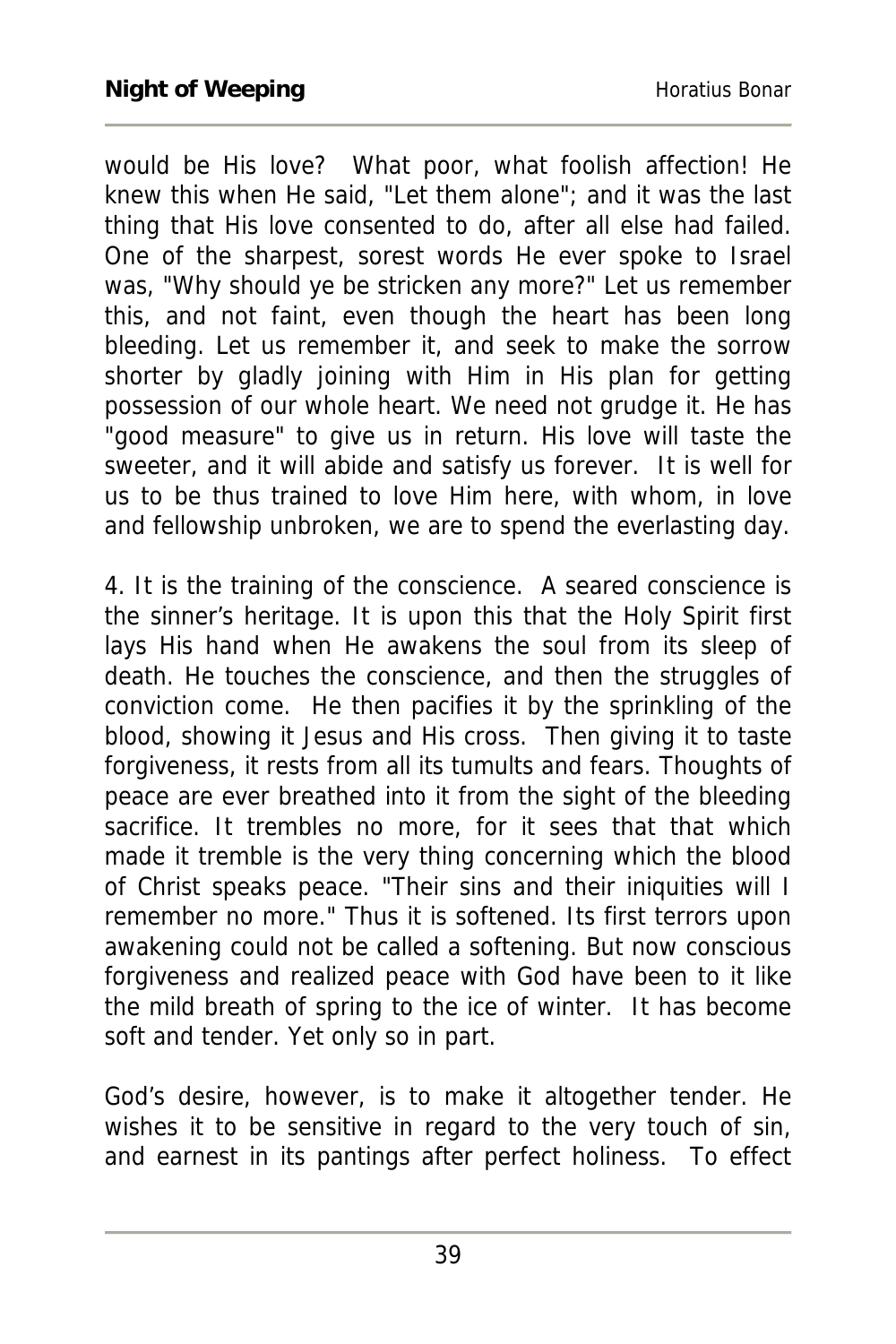this, He afflicts; and affliction goes directly home to the conscience. The death of the widow's son at Sarepta immediately awakened her conscience, and she cried to the prophet, "O man of God, art thou come to call my sin to remembrance?" (I Kings 17:18). So God by chastisement lays His finger upon the conscience, and forthwith it springs up into new life. We are made to feel as if God had now come down to us, as if He were now looking into our hearts and commencing a narrow search. Moreover, we see in this affliction God's estimate of sin. Not, indeed, the full estimate. No, that we only learn from the sufferings of Jesus. But still we gather from this new specimen of sin's bitter fruits somewhat of His mind regarding sin. This teaches the conscience by making the knowledge of sin a thing of experience—an experience that is deepening with every new trial. "If they be bound in fetters, and be holden in cords of affliction; then he showeth them their work, and their transgressions that they have exceeded. He openeth also their ear to discipline, and commandeth that they return from iniquity"(Job 36:8-10).

In these last days how little is there of tenderness of conscience! The world seems to know nothing of it save the name. It is a world without a conscience! And how much do we find the Church of Christ a partaker in the world's sins! "Evil communications corrupt good manners." It is sad to observe in many saints, amid much zeal and energy and love, the lack of a tender conscience. For this God is smiting us, and will smite us yet more heavily until He has made it thoroughly tender and sensitive all over, "hating even the garments spotted by the flesh." This training of the conscience is a thing of far greater moment than many deem it. God will not rest till He has wrought it. And if the saints still continue to overlook it, if they will not set themselves in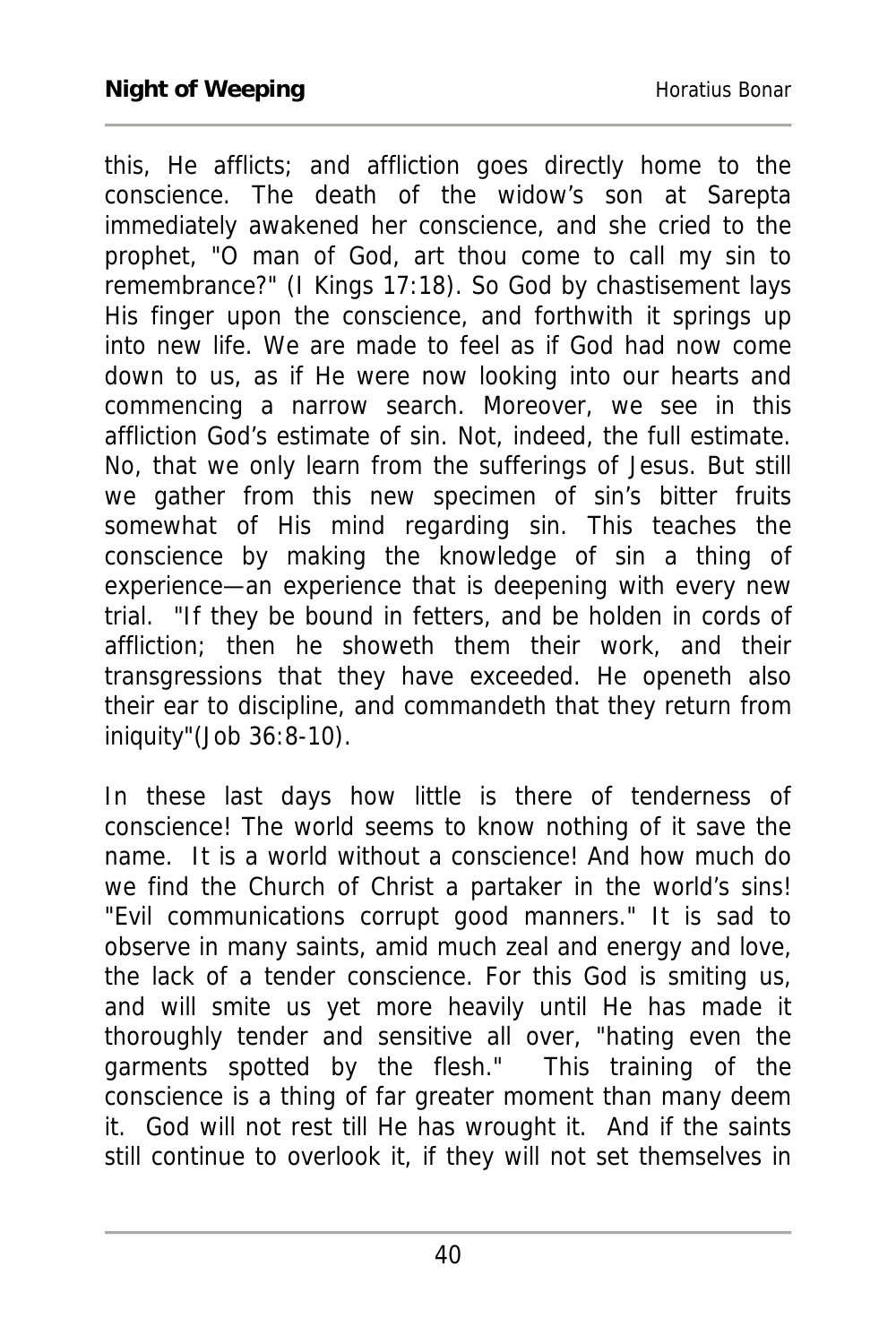good earnest to ask for it, and to strive against everything that would tend to produce searedness and insensibility, they may yet expect some of the sharpest strokes that the hand of God has ever yet administered.

Such, then, is the family discipline! We have seen it as it comes forth from God, and we have seen it as it operates upon man. And is it not all well? What is there about it that should disquiet us, or call forth one murmur either of the lip or heart? That which opens up to us so much more of God and lets us more fully into the secrets of His heart must be blessed, however hard to bear. That which discovers to us the evils within ourselves, which makes us teachable and wise, which gives to the stiff will, flexibility and obedience, which teaches the cold heart to love and expands each straitened affection, which melts the callous conscience into tender sensitiveness, which trains up the whole soul for the glorious kingdom—that must be precious indeed.

Besides, it is the Father's will; and is not this enough for the trustful child? Is not chastisement just one of the methods by which He intimates to us what He would have us to be? Is not His way of leading us to the kingdom the safest, surest, shortest way? It is still the paternal hand that is guiding us. What though in seeking to lift us up to a higher level, it has to lay hold of us with a firmer, or it may be a rougher grasp?

It is still the paternal voice "that speaketh unto us as unto children"— dear children—only in a louder, sharper tone to constrain the obedience of His too reluctant sons.

 One remark more would I add to these concerning this family discipline. It is not designed even for a moment to separate them and their God, or to overshadow their souls with one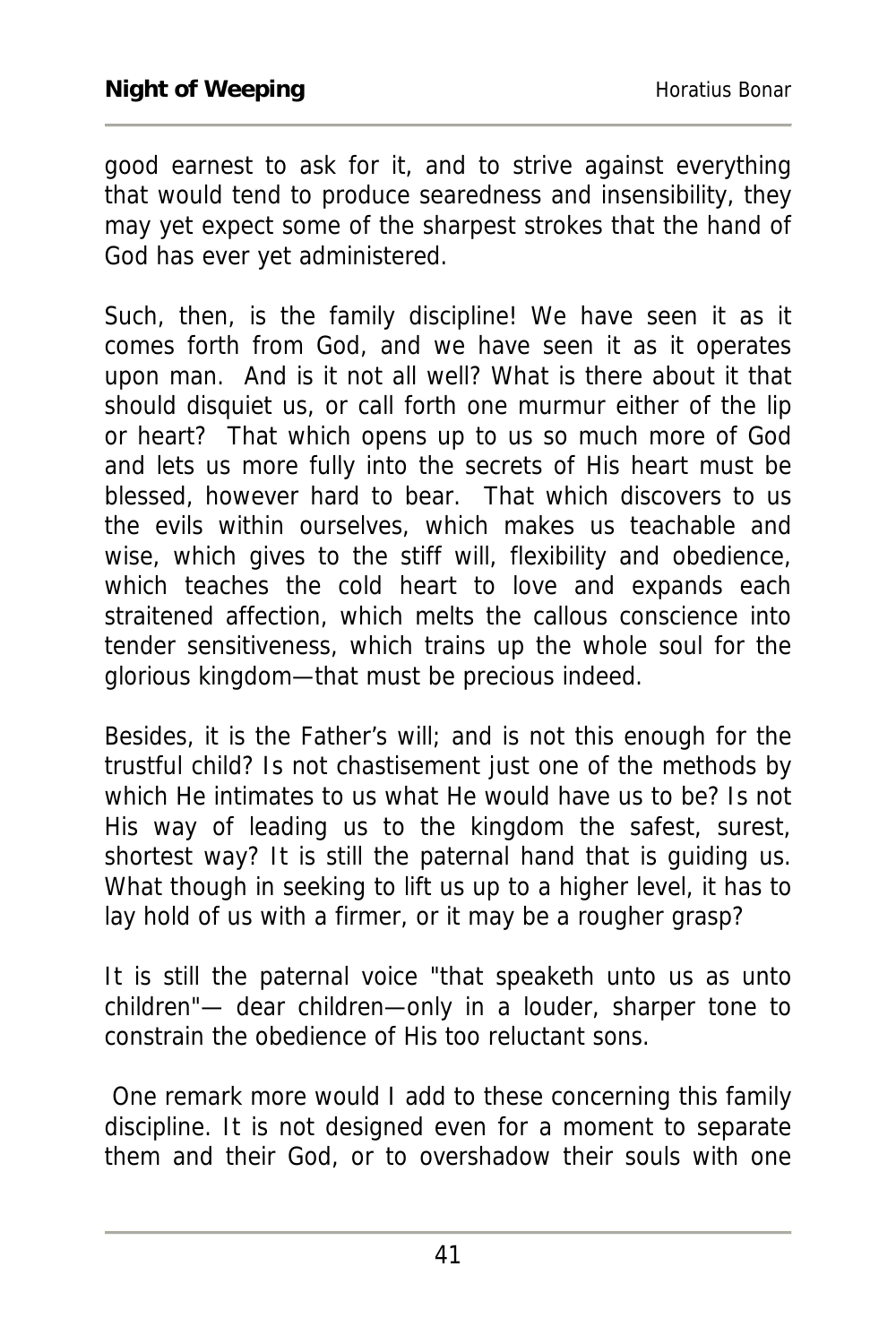suspicion of their Father's heart. That it has done so at times, I know; but that it ought never to do so I am most firmly persuaded. Is it not one of the tests of sonship, and shall that, without which we are not accounted sons, make us doubt our sonship, or suspect the love of our God? That love claims at all times, whether in sorrow or in joy, our simple, fullhearted, peaceful confidence. It is at all times the same, and chastisement is but a more earnest expression of its infinite sincerity and depth. Let us do justice to it, and to Him out of whom it flows. Let us not give it the unworthy treatment which it too often receives at our thankless hands. Let us beware of "falling from grace" at the very time when God is coming down to us to spread out before us more largely than before all the treasures of His grace. "We have known and believed the love that God hath to us," is to be our song. It ought always to be the family song! And shall it cease or sink low at the very time when it ought to be loudest and strongest? Should not trial just draw from us the apostle's triumphant boast: "Who shall separate us from the love of Christ? shall tribulation, or distress, or persecution, or famine, or nakedness, or peril, or sword?" "Nay, in all these things we are more than conquerors through him that loved us; for I am persuaded that neither death, nor life, nor angels, nor principalities, nor powers, nor things present, nor things to come, nor height, nor depth, nor any other creature, shall be able to separate us from the love of God, which is in Christ Jesus our Lord" (Rom. 8:35-39). For is it not just when we are brought under chastening that we enter upon the realities of consolation, the certainties of love, and the joys of heavenly fellowship in ways unknown and unimagined before?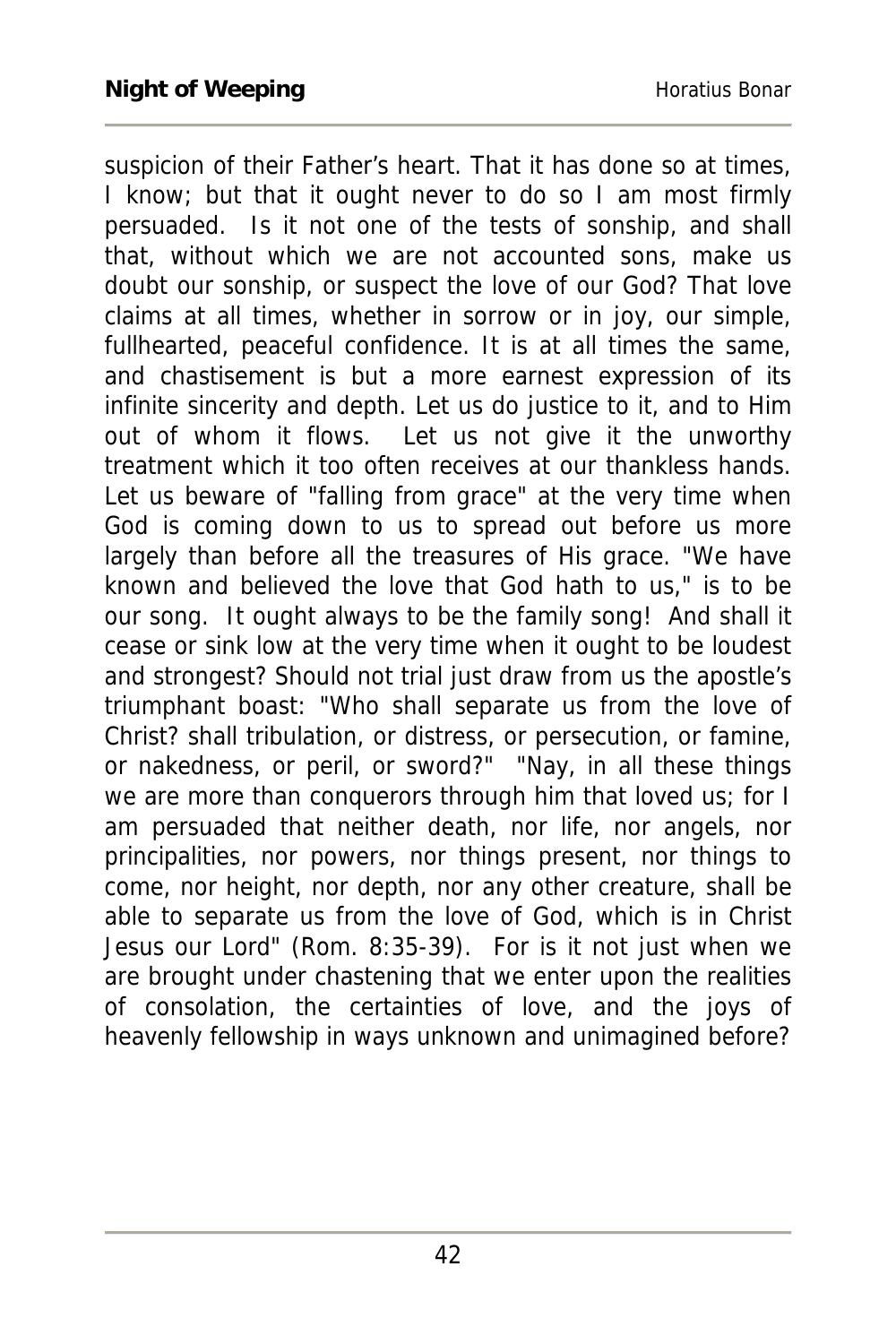## **CHAPTER 5**

### **The Family Rods**

We hear of the "rod of the wicked," and we are told that it "shall not rest upon the lot of the righteous" (Psa. 125:3). This may mean that wicked men are God's rod for chastening His people, and that, though permitted to light upon them, it shall not rest or abide upon them, but shall be destroyed, as was the Assyrian, who was used by God as the "rod of his anger" for afflicting Israel. In this sense it gives us the blessed assurance that the triumph of the wicked over the saints is short, that their devices and oppressions shall last but for a moment, and that the church's sufferings at their hands shall soon be over. Wicked men may be the sword of God, (Psa. 17:13) as was Pilate, when he lifted the sword against the man that was Jehovah's friend, or as Herod was when he beheaded John in prison; but that sword shall soon be broken. A wound now and then it may inflict, but that is all. It neither moves nor smites save when God allows. Nor does it come, save with a blessing on its edge. "They mean it not so," yet God means it, and that is enough for us. He makes the wrath of man to praise Him. "There shall no evil happen to the just; when he shall hear of evil tidings he shall not be afraid."

But the "rod of the wicked" may mean that rod with which He smites the wicked in His fierce anger. In this sense there is no rod for the righteous. Such a rod never either lights upon them nor rests upon them. Their rod is not the rod of the wicked. It is the family rod. They have done with wrath. Over them no curse can ever rest. "There is…no condemnation to them that are in Christ Jesus." The rod may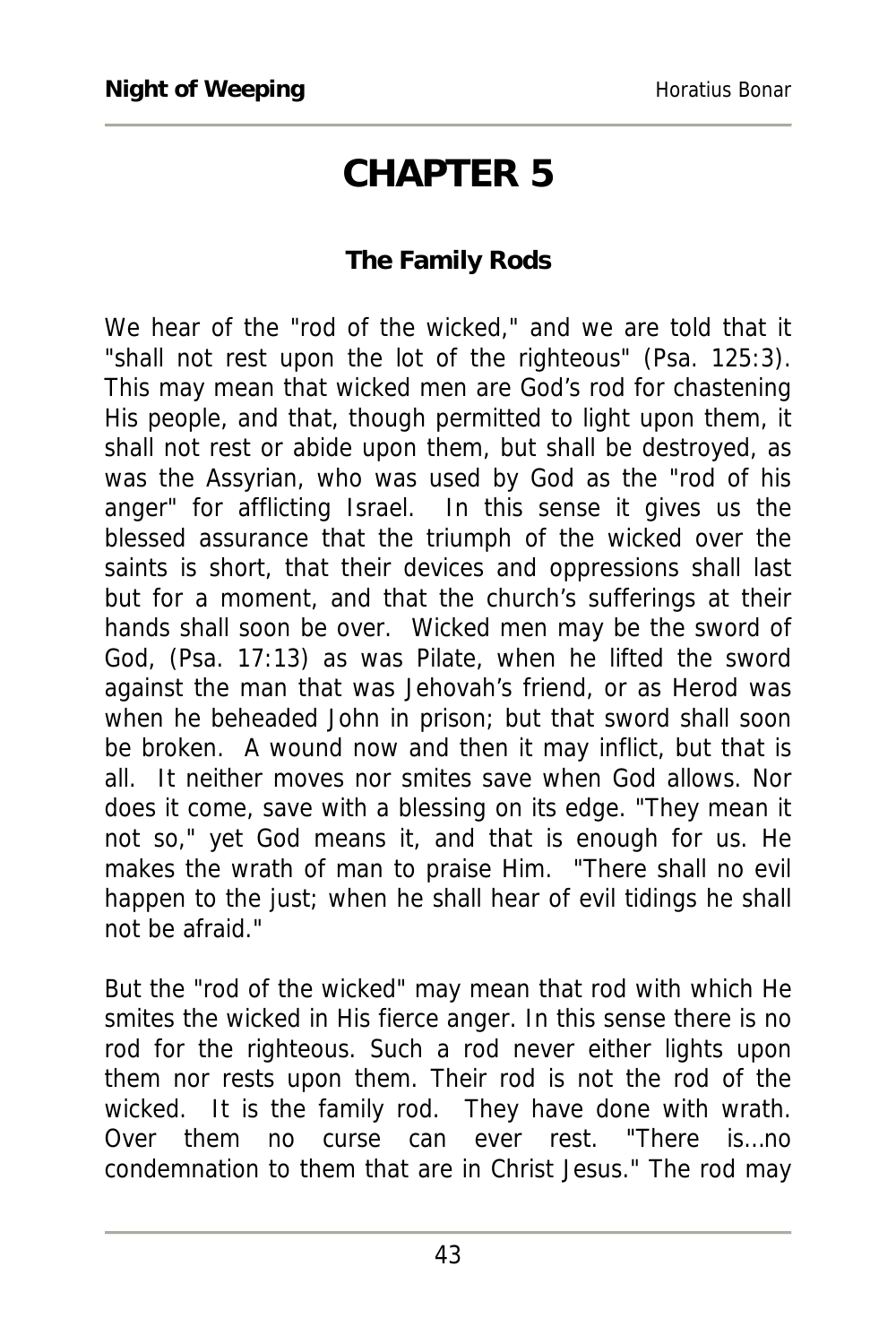seem to speak of frowns and anger, but it is only a seeming; there is not a glance of vengeance in the Chastener's eye. It is a correcting rod, but not a destroying one. Its object is not to punish but to chasten; not to injure but to bless. "God distributeth sorrows in his anger," (Job 21:17) but these are not for His saints.

God has, however, not one rod for His children, but many. For each child He has a peculiar rod, and at different times He uses different rods. It will be profitable for us to consider what those are, and how they are applied.

1. Bodily sickness. The body operates very powerfully upon the soul both for good and for evil. In what way or to what extent we cannot tell. Nor do I wish to discuss this question at all. But, knowing how the soul is acted on by the body, I cannot help think that one of God's designs in sickness is to operate upon the soul through the body. We are not conscious of this; we cannot analyze the process; the effects are hidden from view. Yet it does seem as if sickness of body were made to \*contribute directly to the health of the soul in some way or other known only to God. Hence, the apostle speaks of delivering "such an one unto Satan for the destruction of the flesh, that the spirit may be saved in the day of the Lord Jesus" (1 Cor. 5:5). On this point, however, I do not dwell; only it would be well for us to consider whether God is not by this intimating to us the exceeding danger of pampering the flesh: for the weakening of the flesh does help forward the strengthening of the spirit; and the mortifying of our members which are upon the earth—the crucifying the flesh with its affections and lusts—does tend to quicken and invigorate the soul. Apart from this, however, there are other things to be kept in view.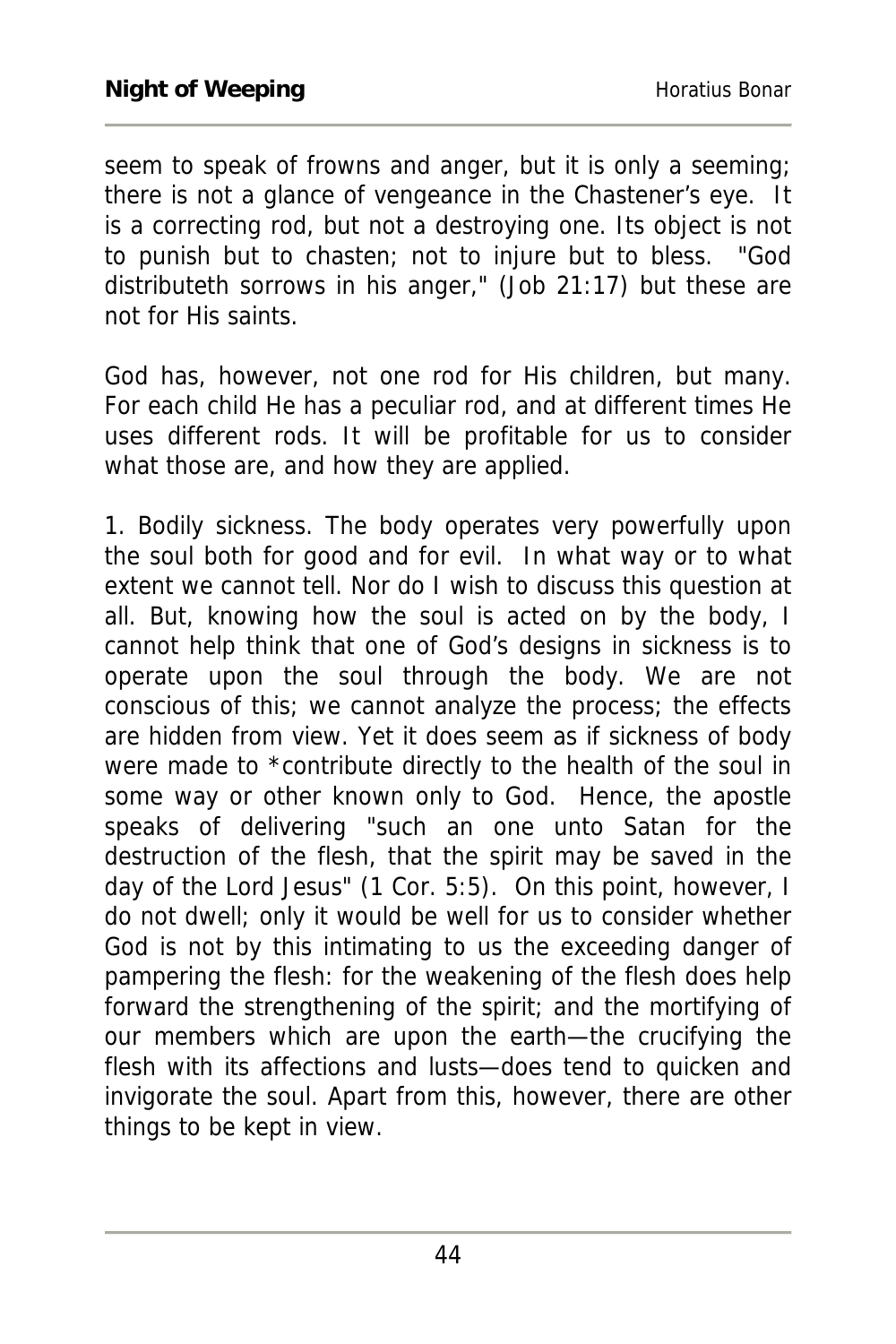Sickness prostrates us. It cuts into the very center of our carnal nature; it exposes in all their deformity "the lust of the flesh, the lust of the eye, and the pride of life." What vanity is seen in these upon a sickbed! These are our three idols; and these, sickness dashes down into the dust.

Sickness takes us aside and sets us alone with God. We are taken into His private chamber, and there He converses with us face to face. The world is far off, our relish for it is gone, and we are alone with God. Many are the words of grace and truth which He then speaks to us. All our former props are struck away, and we must now lean on God alone. The things of earth are felt to be vanity; man's help useless. Man's praise and man's sympathy desert us; we are cast wholly upon God that we may learn that His praise and His sympathy are enough. "If it were not for pain," says one, "I should spend less time with God. If I had not been kept awake with pain, I should have lost one of the sweetest experiences I ever had in my life. The disorder of my body is the very help I want from God; and if it does its work before it lays me in the dust, it will raise me up to Heaven." It was thus that Job was "chastened upon his bed with pain, and the multitude of his bones with strong pain," that after being tried he might "come forth as gold" (Job 23:10). Sickness teaches that activity of service is not the only way in which God is glorified. "They also serve who only stand and wait." Active duty is that which man judges most acceptable; but God shows us that in bearing and suffering He is also glorified. Perhaps we were pursuing a path of our own and required to be arrested. Perhaps we were too much harassed by a bustling world and needed retirement, yet could find no way of obtaining it till God laid us down, and drew us aside into a desert place, because of the multitude pressing upon us.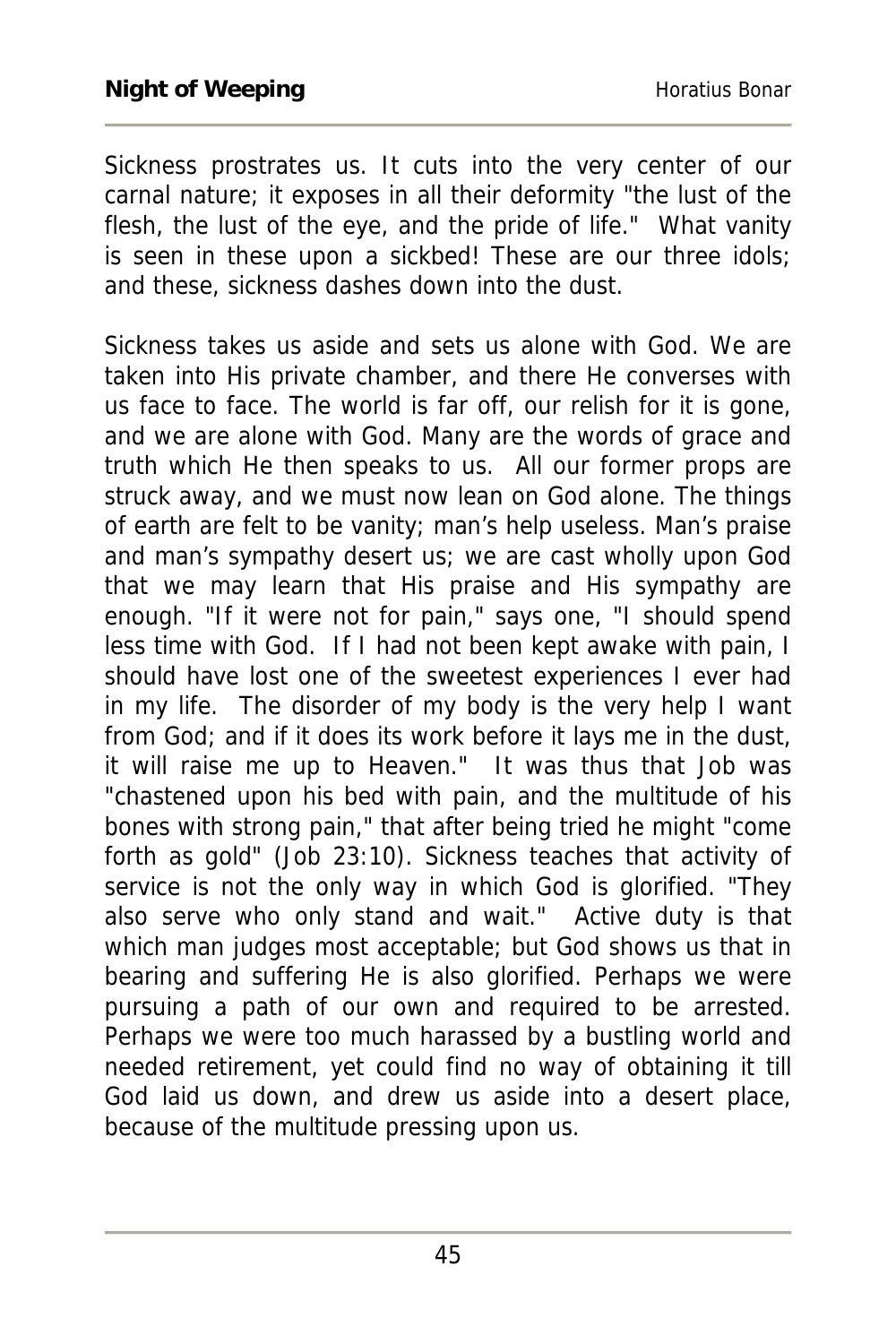No one of the family rods is more in use than this, sometimes falling lightly on us, at other times more heavily. Let us kiss the rod. Let us open our mouth wide to the blessing, seeking so to profit by each bodily ailment, slight or severe, that it may bring forth in us the peaceable fruits of righteousness. "I know," says one, "of no greater blessing than health, except pain and sickness."

2. Bereavement. This is the bitterest of all earthly sorrows. It is the sharpest arrow in the quiver of God. To love tenderly and deeply and then to part; to meet together for the last time on earth; to bid farewell for time; to have all past remembrances of home and kindred broken up—this is the reality of sorrow. To look upon that face that shall smile on us no more; to close those eyes that shall see us no more; to press those lips that shall speak to us no more; to stand by the cold side of father, mother, brother, sister, friend, yet hear no sound and receive no greeting; to carry to the tomb the beloved of our hearts, and then to return to a desolate home with a blank in one region of our souls, which shall never again be filled till Jesus come with all His saints; this is the bitterness of grief; this is the wormwood and the gall!

It is this rod which ever and anon God is laying upon us. Nor is there any that we need more than this. By it He is making room for Himself in hearts that had been filled with other objects and engrossed with other loves. He is jealous of our affection, for He claims it all as His own; and every idol He will utterly abolish. For our sakes as well as for His own He can suffer no rival in the heart. Perhaps the joys of an earthly home are stealing away our hearts from the many mansions above. God breaks in upon us in mercy and turns that home into a wilderness. Our sin finds us out; we mourn over it and seek anew to realize our heavenly citizenship and set out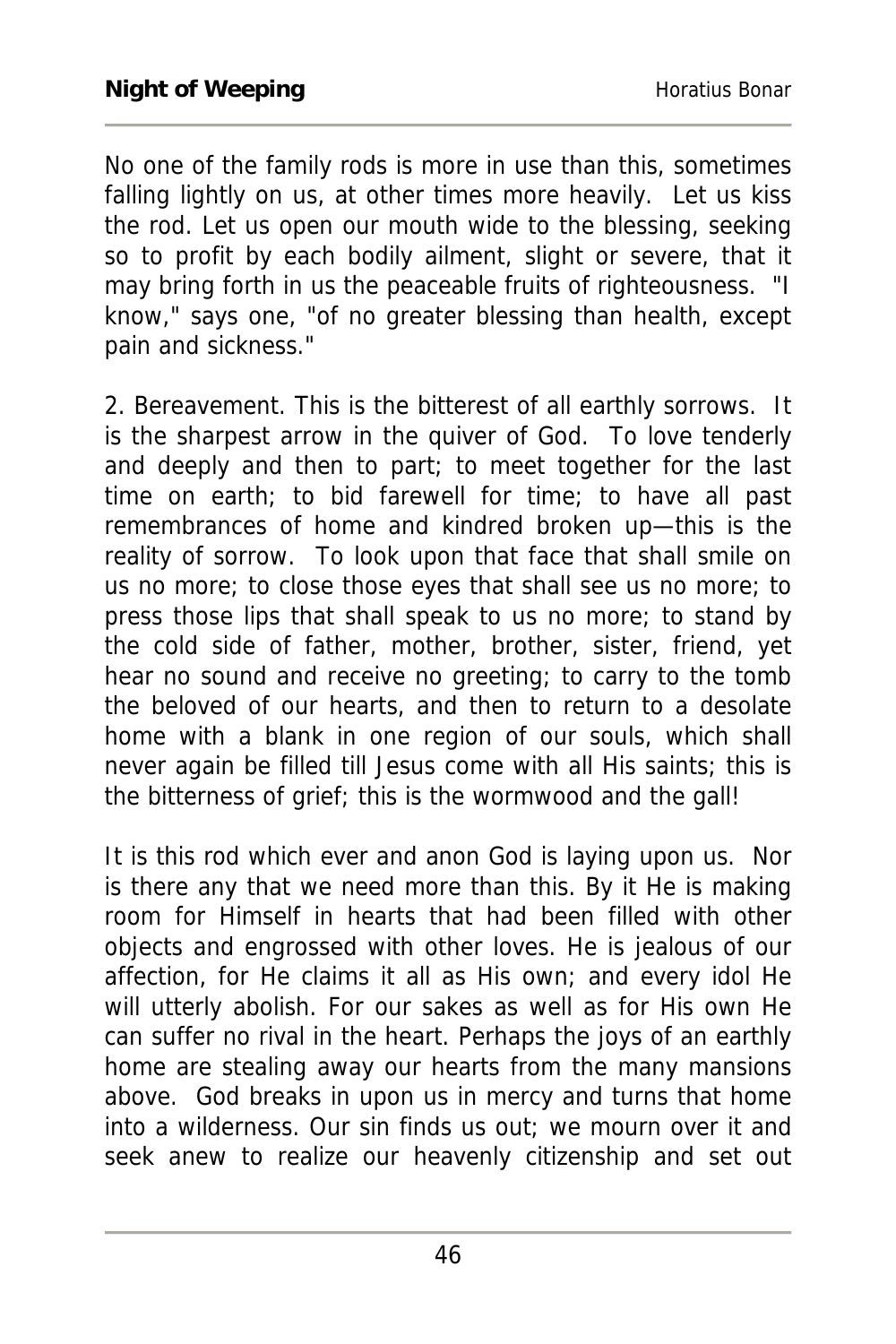anew upon our pilgrim way, alone and yet not alone, for the Father is with us. Perhaps we are sitting "at ease in Zion," comfortable and contented, amid the afflictions of a suffering Church and the miseries of a world that owns no Saviour and fears no God. Jehovah speaks and we awake. He takes to Himself some happy saint, or smites to the dust some wretched sinner. We are troubled at the stroke. We mourn our lethargy. While we slept, a fellow-saint has gone up to be with Christ, and a fellow-sinner has gone down to be with the devil and his angels. The death of the one stirs us up; the death of the other solemnizes and overawes us. Thus as saint after saint ascends to God, we begin to feel that Heaven is far more truly the family home than earth. We have far more brethren above than we have below. And each bereavement reminds us of this. It reminds us, too, that the coming of the Lord draweth nigh, and makes us look out more wistfully from our eastern casement for the first streaks of the rising dawn. It kindles in us strong desires for the day of happy meeting in our Father's house, when we shall clasp inseparable hands and climb in company the everlasting hills. Meanwhile it bids us give our hearts to Jesus only. It does for us what the departure of the two strangers from Heaven did to the disciples on the Mount of Transfiguration—it leaves us alone with Jesus. It turns into deep experience that longing for home contained in the apostle's words, "having a desire to depart and to be with Christ which is far better."

The more that bereavement transforms earth into a desert, the more are our desires drawn up to Heaven. Our treasures having been transferred to Heaven, our hearts must follow them. Earth's hopes are smitten, and we are taught to look for "that blessed hope, the glorious appearing of the great God and our Saviour Jesus Christ." The night is falling and the flowers are folding up; but as they do so they bid us look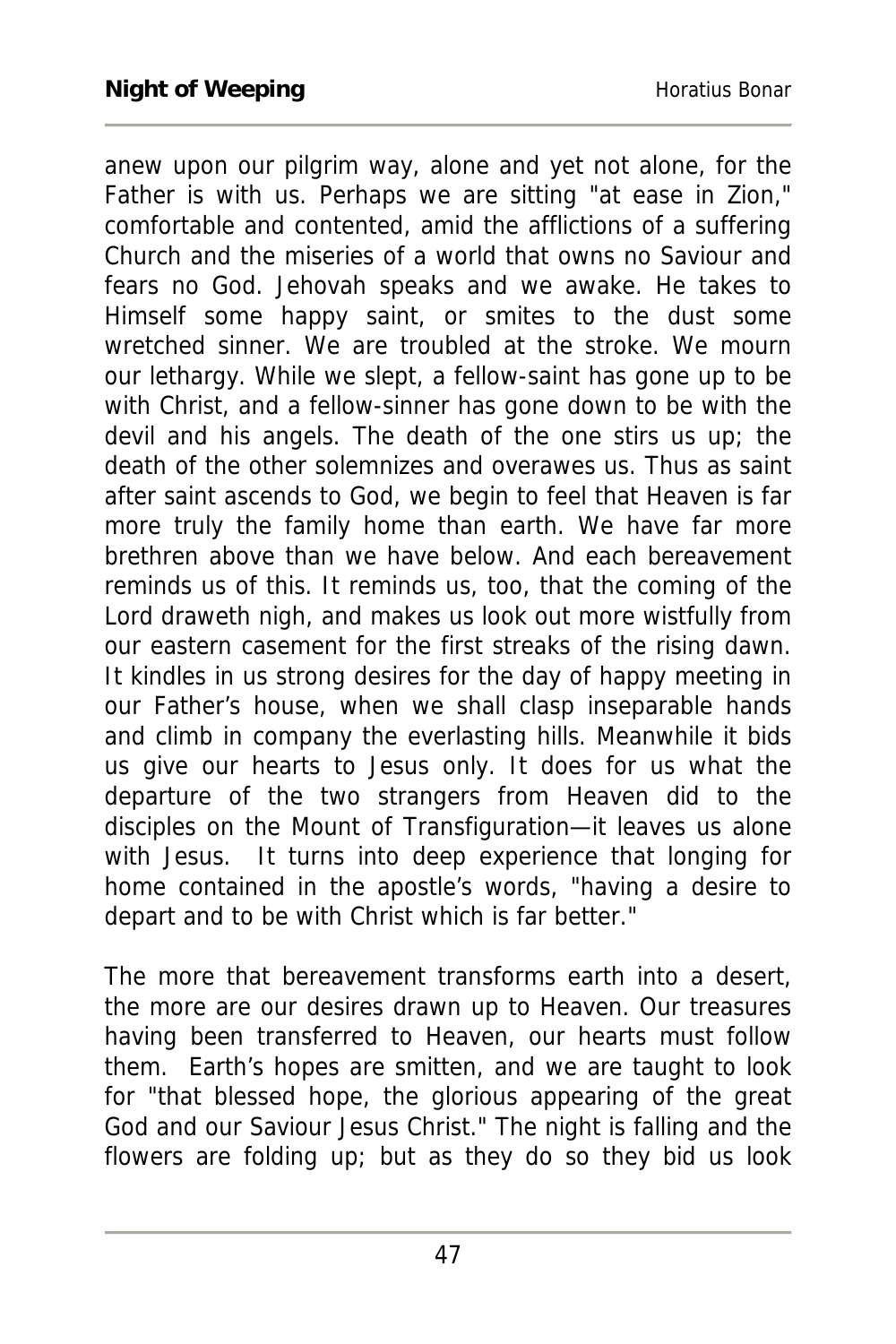upward and see star after star appearing upon the darkening sky.

3. Adversity. This may be the loss of substance, or it may be the loss of our good name, or it may be the falling away of friends, or it may be the wrath of enemies, or it may be the disappointment of our hopes these are what is meant by adversity. But let Job tell us what it means. "Behold, he breaketh down, and it cannot be built again, he shutteth up a man, and there can be no opening" (Job 12:14). "He hath made me weary: thou hast made desolate all my company...I was at ease, but he hath broken me asunder: he hath also taken me by my neck, and shaken me to pieces, and set me up for his mark; his archers compass me round about, he cleaveth my reins asunder, and doth not spare;…he breaketh me with breach upon breach, he runneth upon me like a giant...My face is foul with weeping, and on my eyelids is the shadow of death" (Job 16:7,12,13,14,16). "My days are past, my purposes are broken off, even the thoughts of my heart" (Job 17:11). "He hath fenced up my way that I cannot pass, and he hath set darkness in my paths; he hath stripped me of my glory and taken the crown from my head; he hath destroyed me on every side, and I am gone: and mine hope hath he removed like a tree…He hath put my brethren far from me, and mine acquaintance are verily estranged from me" (Job 19:8-10,13). These are some of the drops in the bitter cup of adversity that was given to that patient saint to drink. And they are recorded for our use, on whom the ends of the world have come, and to whom these last days may perhaps fill a cup as bitter and protracted as his.

Yet let us count it all joy when we fall into divers tribulations, knowing this, that the trying of our faith worketh patience: but "let patience have her perfect work, that ye may be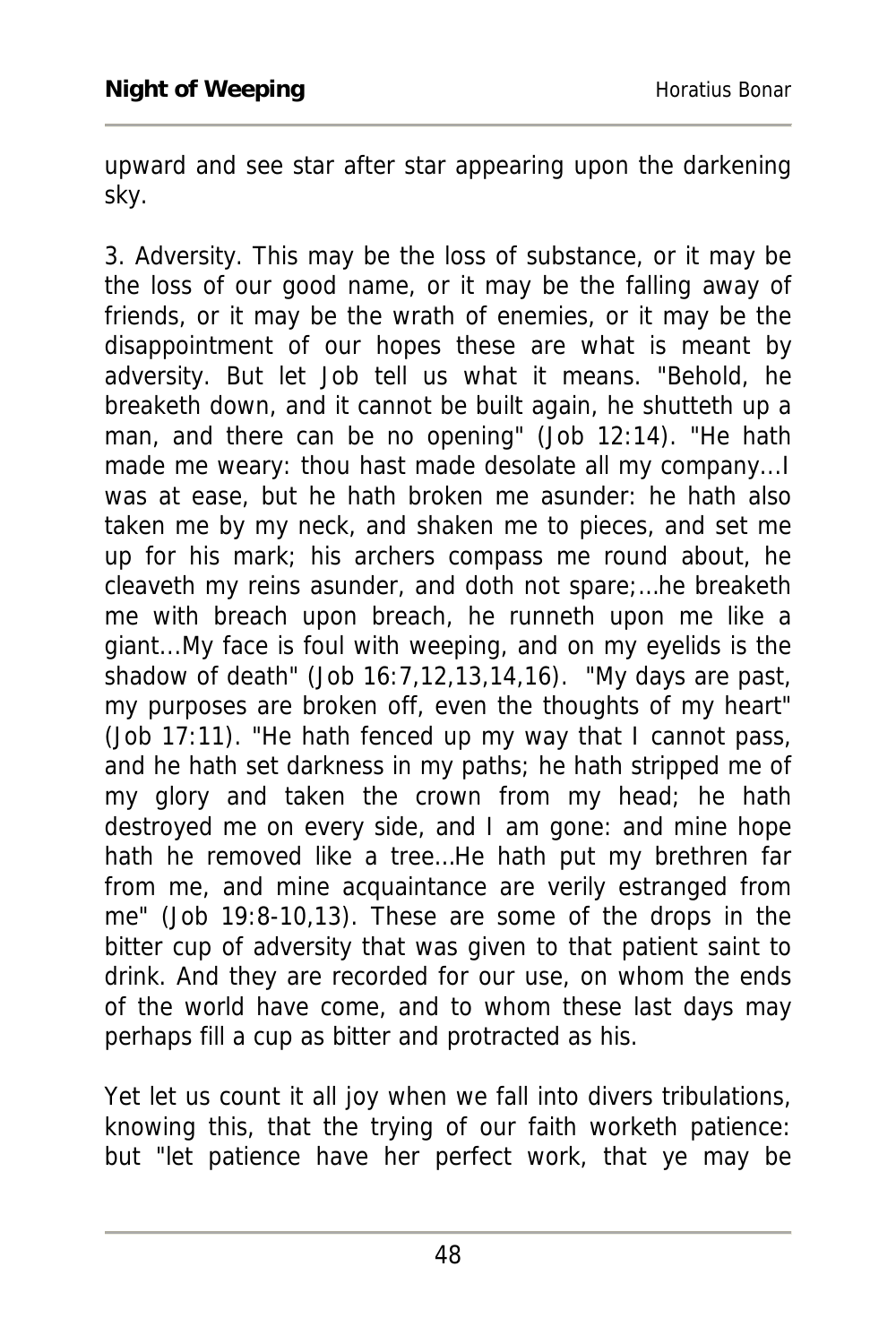perfect and entire, wanting nothing" (James 1:2-4). We are cast into poverty, but how can we be poor so long as Christ is rich; and is not this poverty sent to make us prize His unsearchable riches and to buy of Him the gold tried in the fire that we may be rich? Our good name is lost through slander and false accusation. The finger of public scorn is perhaps pointed at us, and wicked men are exalted over us triumphing in our reproach. Yet have we not the approving eye of God, and is it not enough if He still honors us and knows our innocence? Let our good name go if God sees fit thus to humble us. We have the "white stone, and in the stone a new name written, which no man knoweth save he that receiveth it" (Rev. 2:17). Friends fall off and enemies arise: false brethren turn against us, and we are doomed to bear the revilings and persecutions of those whom we have never wronged but ever loved. But the friendship of Jesus is still ours. No earthly disaster or persecutor can ever rob us of that. Nay, the coldness of those we counted on as tried and true only draws us the closer to Him, the warmth of whose love knows no abatement nor end. Joseph passed thoroughly this trial, and the Lord set him upon Pharaoh's throne.

Moses passed through it and became "king in Jeshurun." Job passed through it and was blessed a thousandfold. Daniel passed through it and was exalted with double honor. Let us "take…the prophets, who have spoken in the name of the Lord, for an example of suffering affliction, and of patience. Behold, we count them happy which endure. Ye have heard of the patience of Job, and have seen the end of the Lord; that the Lord is very pitiful, and of tender mercy" (James 5:10,11).

Oftentimes nothing but adversity will do for us. "I spake unto thee in thy prosperity; but thou saidst, I will not hear. This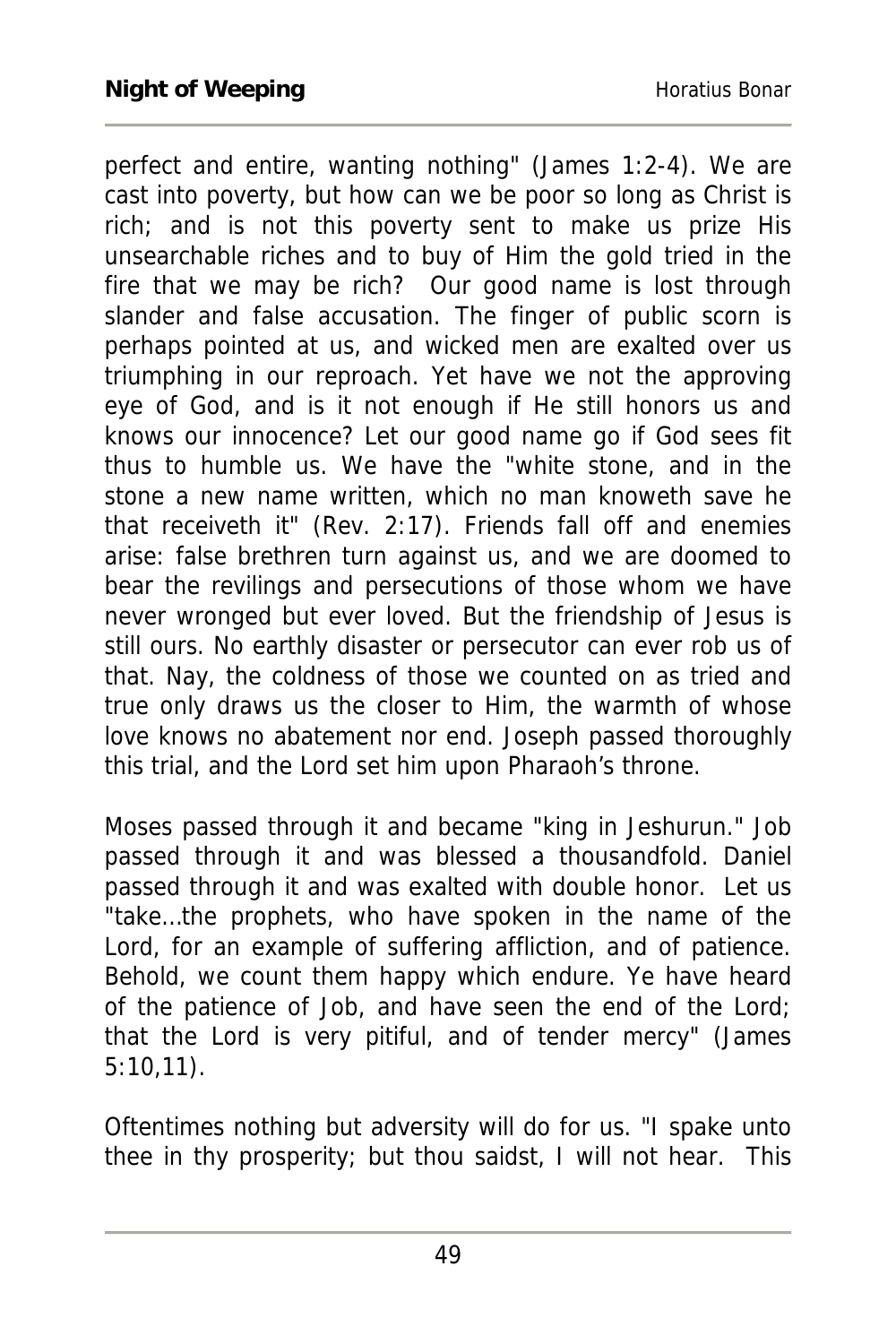hath been thy manner from thy youth, that thou obeyedst not my voice" (Jer. 22:21). We need to be stripped of every earthly portion that we may seek entirely our portion in Jehovah Himself. We need to be turned out of a home on earth that we may seek a home in Heaven. Earth's music is too seducing and takes away our relish for the new song. God must either hush it or take us apart into a desert place that we may no longer be led captive by it but may have our ear open only to the heavenly melody. We cannot be trusted with too full a cup, or too pleasant a resting-place. We abuse everything that God has given us, and prove ourselves not trustworthy as to any one of them. Some God cannot trust with health; they need sickness to keep them low and make them walk softly all their days. They need spare diet, lest the flesh should get the mastery. Others He cannot trust with prosperity; they need adversity to humble them, lest, like Jeshurun, they should wax "fat and kick." Others He cannot trust with riches; they must be kept poor, lest covetousness should spring up and pierce them through with many sorrows. Others He cannot trust with friends; they make idols of them, they give their hearts to them; and this interferes with the claims of Jehovah to have us altogether as His own.

But still in all this God dealeth with us as with the members of His own family. Never for a moment does He lose sight of this. Neither should we. So that when these things overtake us, when we are thus "judged," we should feel that we are "chastened of the Lord, that we should not be condemned with the world"; we should learn not merely to submit to the rod, but to kiss and welcome it, not merely to acquiesce in chastisement, but to "glory in tribulation, knowing that tribulation worketh patience, and patience experience, and experience hope, and hope maketh not ashamed." We should learn not merely to praise God in affliction, but to praise Him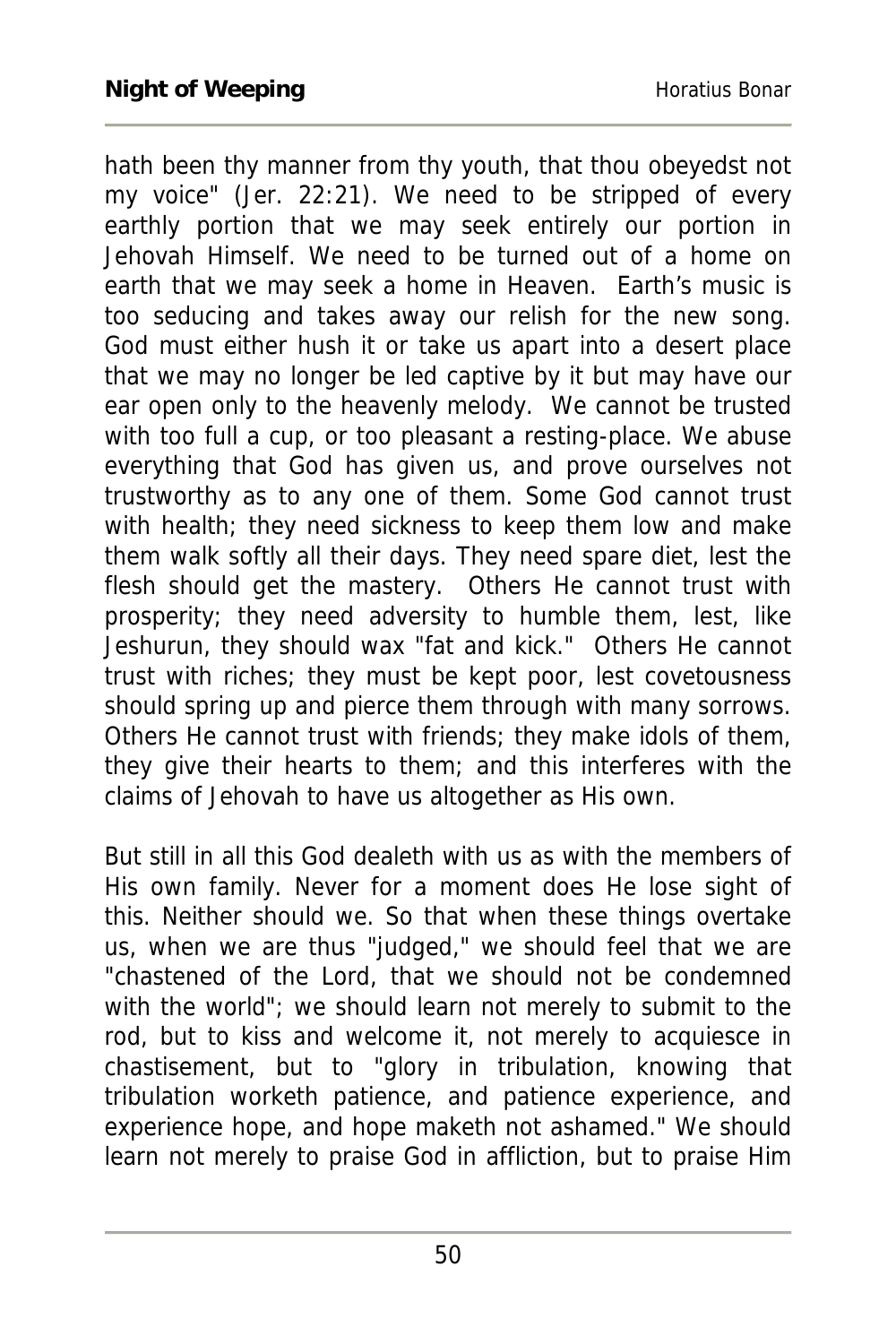for it. We should see that the lot of the afflicted is far more enviable than that of him who is "let alone"; and, instead of trembling when we see the dark cloud of sorrow coming over us, we should tremble far more when we see it passing off, lest, perchance, that which came charged with blessing to us, should,

through our stoutheartedness and unteachableness, leave us callous and unblessed.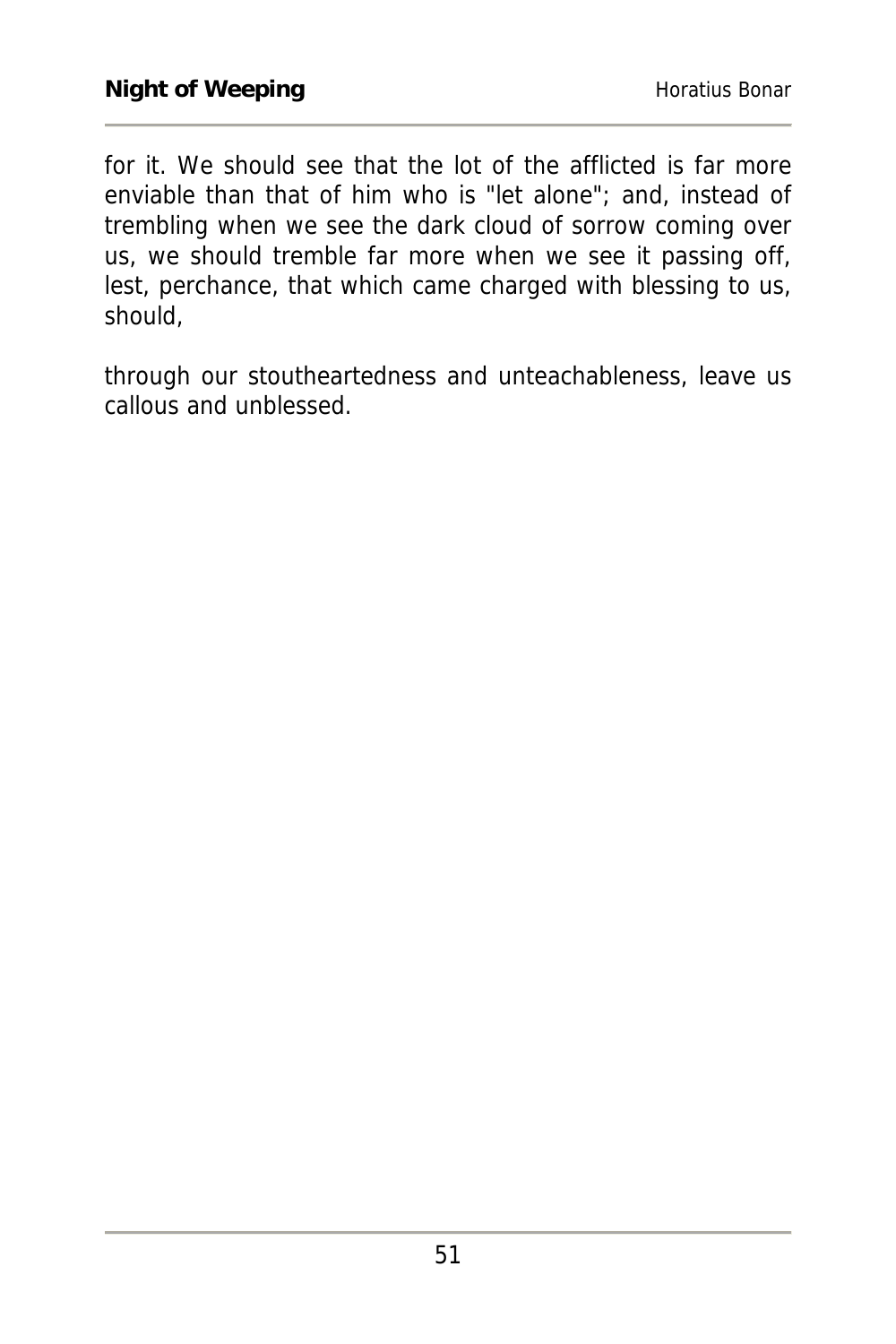# **CHAPTER 6**

### **The Types**

The ordinance in Israel concerning the meat-offering of the firstfruits was of a very peculiar kind. Thus it was commanded, "If thou offer a meat-offering of thy firstfruits unto the Lord, thou shalt offer for the meat-offering of thy firstfruits, green ears of corn dried by the fire" (Lev. 2:14).

Christ is, we know, preeminently the firstfruits. It is He, then, who is specially prefigured by these green ears of corn dried by the fire. In this "corn" we discern the type of one who belongs to earth, partaker of our very nature. It springs up in our fields, it is nourished by our soil, it is watered by our showers, it is ripened by our sun. So was it with Jesus. He was truly Man, one of us, "the Word made flesh," the Man who "drank of the brook by the way." This corn was to be plucked when green and then dried by the fire, not in the ordinary gradual way by the heat of the sun. It was to be prematurely ripened by what we would call unnatural means, the exposure to artificial heat. In this also we see Jesus, the Man of sorrows, subjected to the Father's wrath, the wrath of Him who is a consuming fire, and withered into ripeness before His time. He did not come to His grave "in a full age, like a shock of corn in its season" (Job 5:26). He did not grow up to manhood in the calm, refreshing sunshine of Jehovah's smile.

He was scorched with fiery heat, within and without, till age appeared upon His much-marred visage, while as yet the greenness of His strength was upon Him, so that the Jews,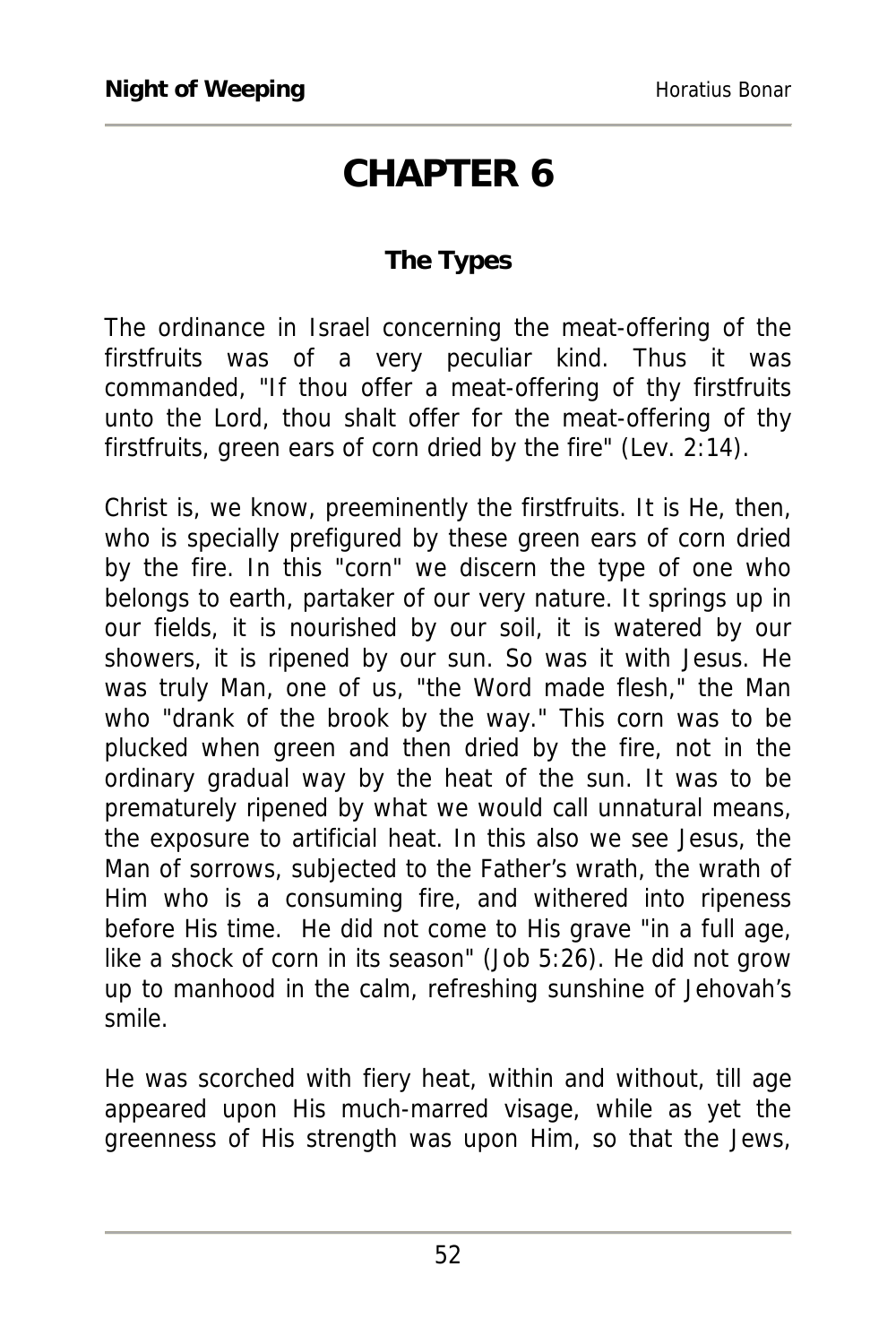looking upon His wasted form, spoke of Him as one who had well-nigh reached his fiftieth year (John 8:57).

Such is the view He gives of Himself in the Book of Psalms. In these we at once recognize the "green ears of corn dried by the fire." For thus He speaks, "My strength is dried up like a potsherd; and my tongue cleaveth to my jaws; and thou hast brought me unto the dust of death" (Psa. 22:15). Again, He says, "Mine eye is consumed with grief, yea, my soul and my belly; for my life is spent with grief, and my years with sighing: my strength faileth…my bones are consumed" (Psa. 31:9). Again, we hear Him saying, "Mine eye is consumed because of grief; it waxeth old because of all mine enemies" (Psa. 6:7). Such, then, was Jesus: withered and dried up before His time by reason of the sorrow which He endured for us.

But these green ears dried up by the fire are no less a description of the saints than of their Lord. Certainly they apply to Him in a way such as they never can apply to us. Yet they do stand forth as a type of the whole Church, who are also called like Jesus, "the firstfruits." All the members of His body from the beginning have been just such as these dried ears of green corn. Hear, for instance, one of them speaking, "I am like a bottle in the smoke"; or again, "My bones waxed old through my roaring all the day long…my moisture is turned into the drought of summer" (Psa. 32:3,4).

By such an emblem as this was the Church's career of tribulation set before Israel. And it is most interesting for us to look at our trials in the light of so expressive a figure. Their object is to ripen us: it may be before the time; it may be in a way such as the flesh shrinks from; but still their object is to ripen us. The sorrows that compass us about are all ripening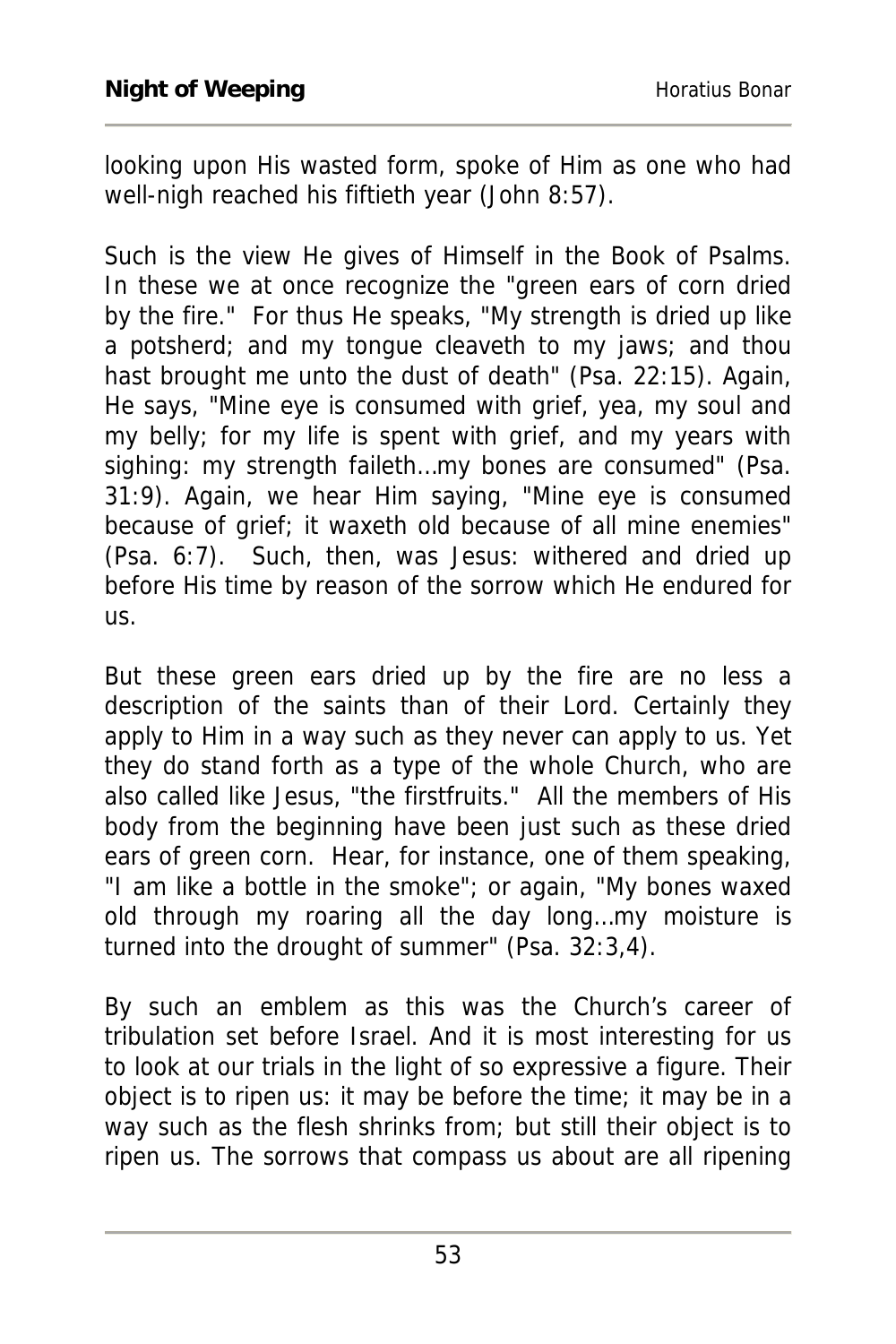our graces, as well as withering out of us the green, rank, unripe luxuriance of earth. The heat may be great, but it shall not consume us; it will only make the ripening process a speedier one. It will shorten the way to perfect holiness and eternal glory; and shall we shrink from that which makes the process shorter?

But there was another ordinance in Israel setting forth the tribulation of the Church. The mercy seat and the cherubim were to be both made of pure gold, "of beaten work" (Exo. 25:17,18). Now, as the cherubim were doubtless the symbols of redeemed men, the Church of Christ, this type is very striking. Both the mercy seat and the cherubim were to be of one piece, for "both he who sanctifieth and they who are sanctified are all of one." They are of pure gold, and this denotes their exceeding preciousness. They are made of "beaten gold," to intimate the process through which they both had passed. The mercy seat was fashioned into shape and made after the pattern showed in the mount by the stroke of the hammer. So Jesus was "made perfect through suffering." In like manner the cherubim were to be beaten into the intended shape and model. So with the saints. It is through this process that they must pass, and it is thus they are brought into that perfect shape which God has designed for them.

What, then, is the process through which the saints are passing now but just this? They are now under the hammer of the Spirit, that by this they may be fashioned into the likeness of cherubim, which in the Book of Revelation are set before us as the upbearers of Jehovah's throne and glory, as well as the inheritors thereof. And what is all the "beating" to which we may be subjected when compared with the glory for which it is preparing us? There is another figure used by our Lord in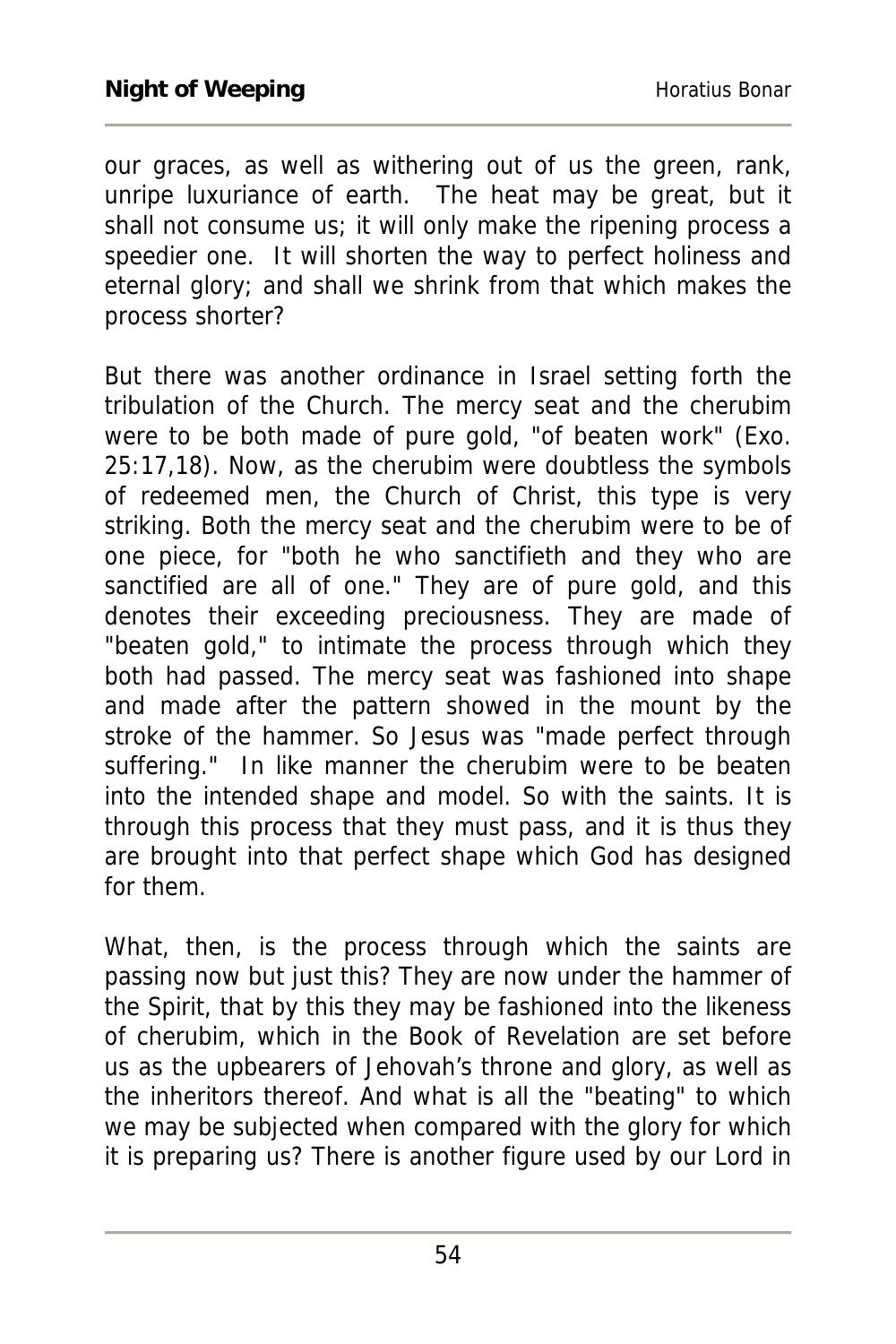speaking of His Church. He compares her to an injured, afflicted, friendless widow. Widowhood, then, is properly the Church's condition here. And this is her grief. Her Lord is absent, and His absence is one of her bitterest trials. It forms one long-continued sorrow. It makes such a blank on earth that we feel as if this of itself were grief enough, even were there none besides. And were the Church to realize fully her estate of widowhood, until the Lord come, she would find in this, no doubt, a new grief to which she was blind before, but a grief which operates with most blessed efficacy in sanctifying her and in keeping her apart from the world.

 She is a stranger in a land of strangers. She is lonely and unfriended, sitting apart from earthly joy and fellowship. He whom she loves is far away. This separation is, as a saint of old expresses it, "like a mountain of iron upon her heavy heart." She longs to be with Him. She sighs for the day of meeting. And all this though sad is both sanctifying and solemnizing. It is a daily burden, a continual chastening, yet it is well. It loosens from earth. It lifts up to Heaven. It makes the world less fascinating. It prepares for the inseparable union: the meeting time—the bridal day.

There are other figures given us of the suffering Church. But let these suffice. They will help us to understand our true condition and to expect nothing else than tribulation here. No strange thing is happening to us. It is no strange thing that the green ears of corn should be dried with fire.

It is no strange thing that the cherubim should be made of beaten gold. It is no strange thing that, in the absence of the Bridegroom, the bride should mourn.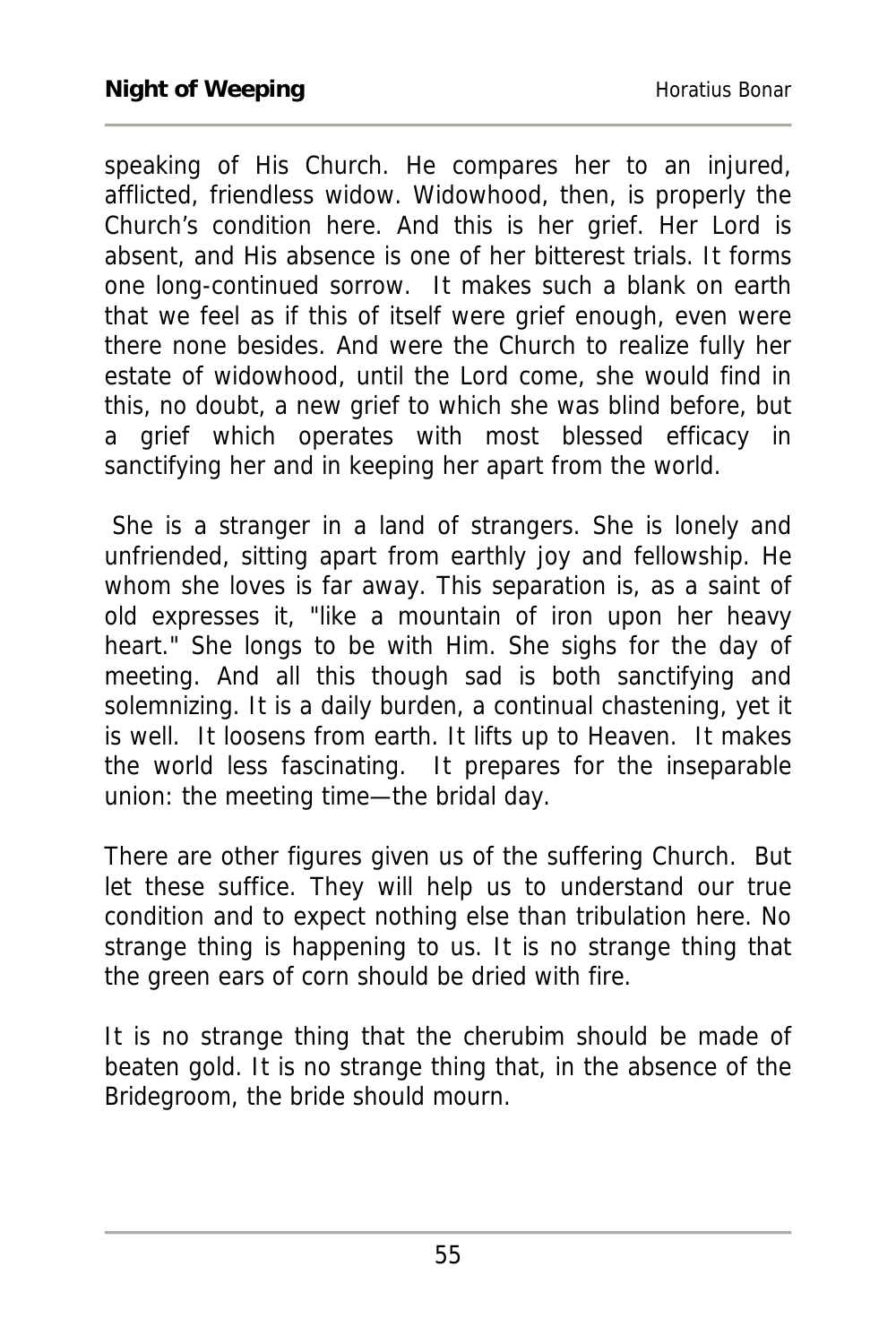# **CHAPTER 7**

### **The Proving**

There are no beings about whom we make so many mistakes as our own selves. "The heart is deceitful above all things," and besides this, the "deceitfulness of sin" is unsearchable. So that when the deceitfulness of our heart and the deceitfulness of sin come together, we need not wonder that the effect should be ignorance of ourselves.

Besides, we are unwilling to search. We shrink from the exposure which such a scrutiny would make. No doubt the consciousness of being forgiven takes away much of this reluctance. We are not so unwilling to know the worst when we are assured that however hideous the pollution thus dragged to light, it can never come between us and God. For with God all is peace. The blood that sprinkles us has made it a simple impossibility for God ever to be angry with us again. So that we come to realize in some degree the blessedness of the man whose transgression is forgiven; our spirit is "without guile." We have no object now in concealing anything from God or ourselves. We become open, frank, straightforward. Still the search is a painful one, and we would rather postpone it. It might bring many things to light which would shock and humble us. It might alarm us with the extent of the evil which still remains in us, even though it could not bring us into condemnation. Hence, we are slow to learn, or even to inquire into, the evil that cleaves to us still.

Moreover, we are not at all persuaded that there is so very much evil in us. We do not know ourselves. Our convictions of sin have been but shallow, and we are beginning to imagine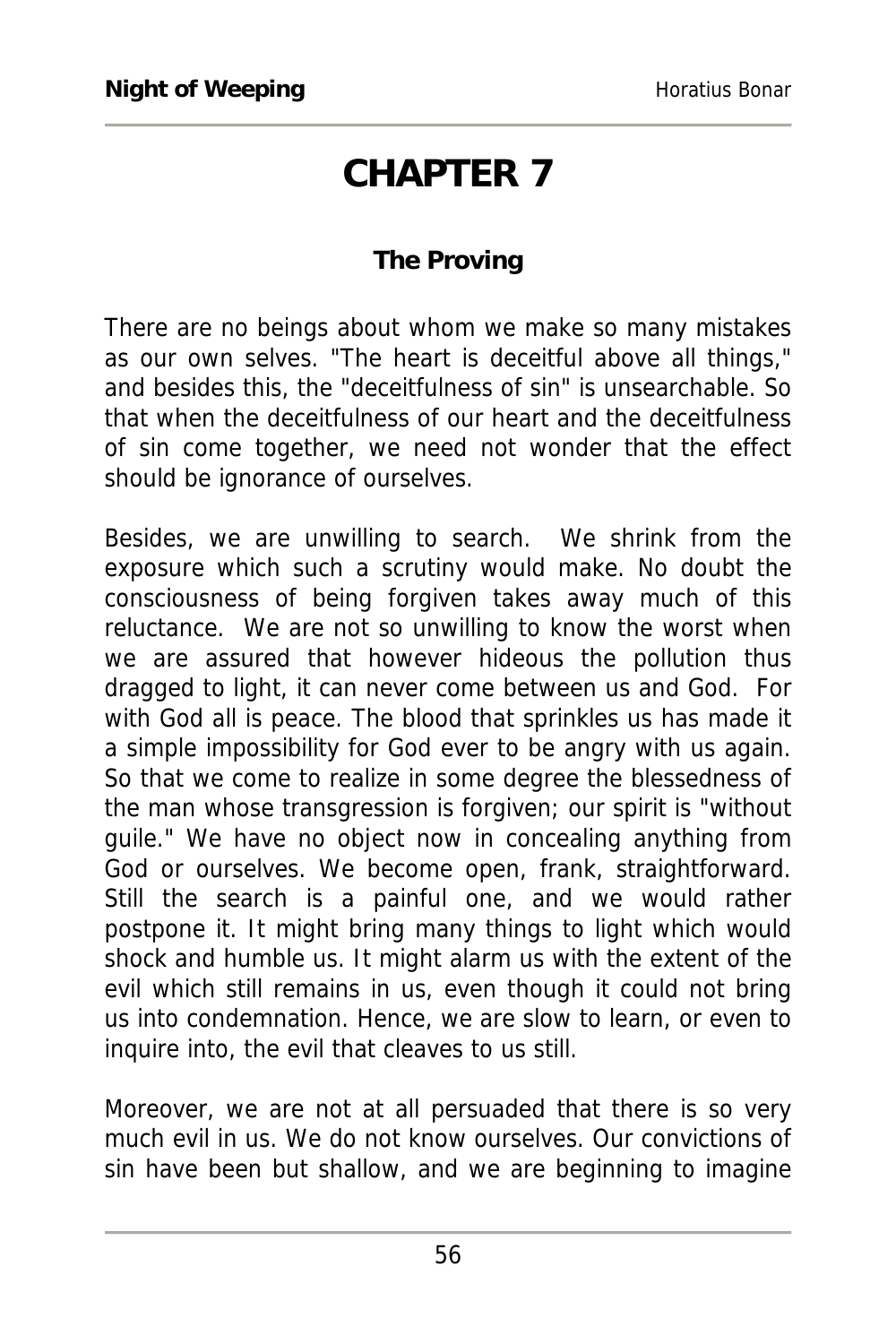that the conflict between the flesh and the spirit is not so very fierce and deadly as we had conceived it to be. We think we have rid ourselves of many of our sins entirely, and are in a fair way speedily getting rid of all the rest. The depths of sin in us we have never sounded; the number of our abominations we have never thought of marking. We have been sailing smoothly to the kingdom, and perhaps at times were wondering how our lot should be so different from the saints of old. We thought, too, that we had overcome many of our corruptions. The old man was crucified. It seemed dead, or at least feigned itself to be so in order to deceive us. Our lusts had abated. Our tempers had improved. Our souls were calm and equable. Our mountain stood strong, and we were saying, "We shall never be moved." The victory over self and sin seemed, in some measure, won. Alas, we were blind! We were profoundly ignorant of our hearts.

Well, the trial came. It swept over us like a cloud of the night, or rather through us like an icy blast, piercing and chilling us to the vitals.

Then the old man within us awoke, and, as if in response to the uproar without, a fiercer tempest broke loose within. We felt as if the four winds of Heaven had been let loose to strive together upon the great deep within us. Unbelief arose in its former strength. Rebelliousness raged in every region of our soul. Unsubdued passions resumed their strength. We were utterly dismayed at the fearful scene. But yesterday this seemed impossible. Alas, we know not the strength of sin nor the evil of our hearts till God thus allowed them to break loose.

It was thus He dealt with Israel; and for this end He led them into the desert. "The Lord thy God led thee these forty years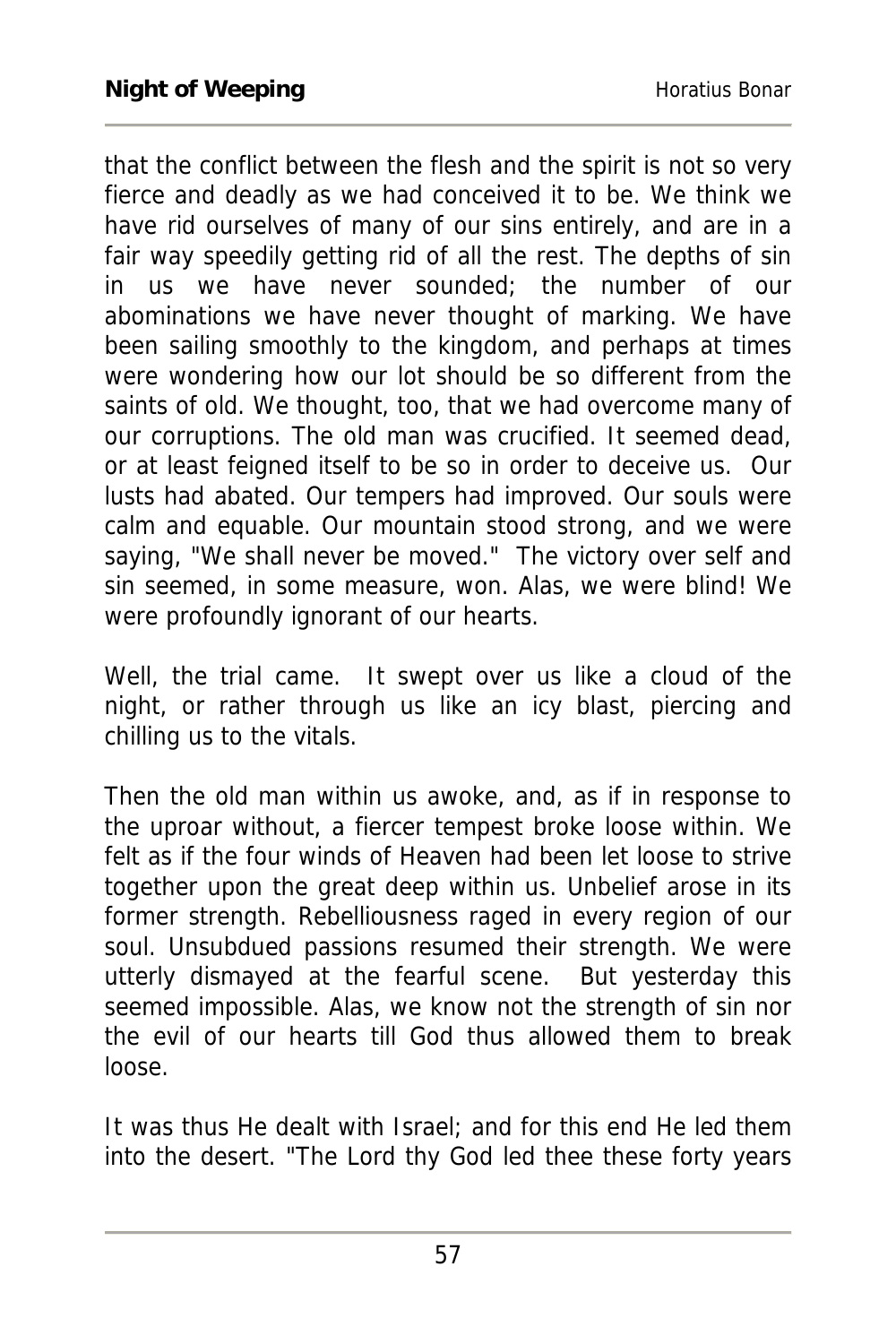in the wilderness, to humble thee, and to prove thee, to know what was in thine heart" (Deut. 8:2). Their desert trials put them to the proof. And when thus proved, what iniquity was found in them! What sin came out which had lain hidden and unknown before! The trial did not create the evil: it merely brought out what was there already, unnoticed and unfelt, like a torpid adder. Then the heart's deep fountains were broken up, and streams of pollution came rushing out, black as Hell. Rebellion, unbelief, fretfulness, atheism, idolatry, selfwill, self-confidence, self-pleasing—all burst out when the blast of the desert met them in the face and called Egypt to remembrance with its luxurious plenty. Thus they were proved. Even so it is with the saints still. God chastens them that He may draw forth the evil that is lying concealed and unsuspected within. The rod smites us on the tenderest part, and we start up in a moment as if in arms against God. The flesh, the old man, is cut to the quick, and forthwith arouses itself, displaying all of a sudden much of its former strength. When it was asleep we did not know its power, but now that it has been awakened, its remains of strength appall us.

It is not till the sea is "troubled," that "its waters cast up mire and dirt." When all was calm, there seemed naught but purity pervading it, and ripple folded over ripple in the still brightness of its transparent green. But the winds break loose, the tempest stirs its lowest depths, and then all is changed. Thus we see it in the saints. When calamity breaks over them like a tempest, then the hidden evils of their hearts awaken. Sins scarcely known before display themselves. The heart pours out its wickedness. Hard thoughts of God arise. Atheistical murmurings break out and refuse to be restrained.

Questionings both of His wisdom and of His love are muttered; yea, how often do they assume a more explicit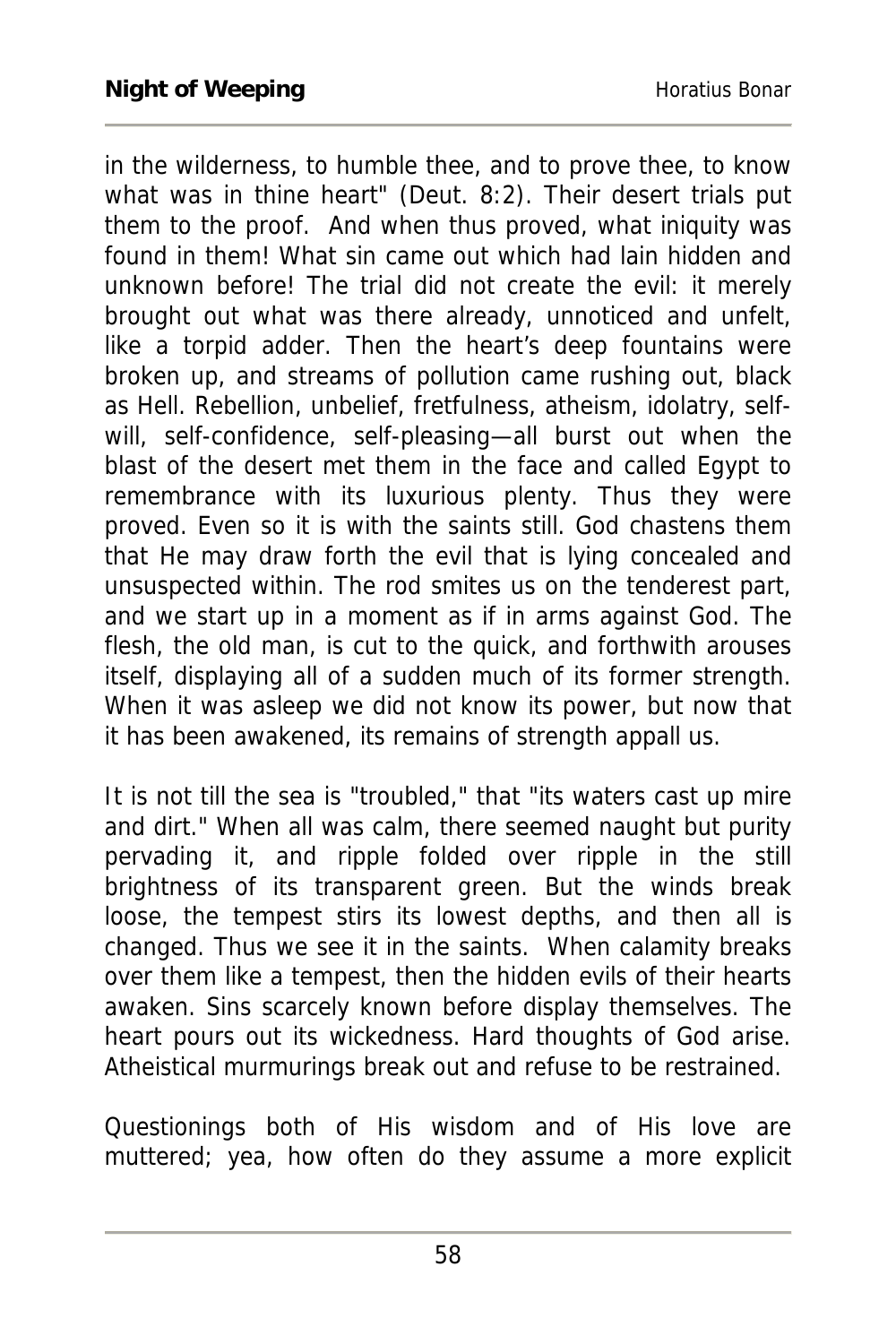form, and we ask, "If God be so loving and wise, why is it thus?" We could not have expected such treatment at His hands. Distrust and unbelief assume the mastery, and we refuse to acquiesce to His will. It seems hard to be smitten so severely and laid so low. For a while it seems as if the heart were determined to think evil thoughts of God and never to think well of Him again. And, though a calm ensues and we become both ashamed and terrified at our rebelliousness, still the heart has given forth its pollution. We have learned its unsearchable depths of evil. We are led, on the one hand, into deeper views of our own amazing and incredible vileness; and on the other, into fuller discoveries of the abounding grace of God. We learn to prize more the open fountain, and we betake ourselves anew for covering to the righteousness of the Righteous One.

It is remarkable that when the saints of old were tried and proved, there was found in them not only evil but the very evil we should least of all have anticipated. We should have said of Noah, for instance, that he was one whose sobriety and self-restraint would be carried with him to his grave. He stood alone amid a luxurious, sensual, intoxicated world, condemning their lasciviousness and revelry. Yet no sooner is he placed in circumstances of temptation than he falls. Noah becomes drunken!

Again, Abraham stands out preeminent for faith and courage; yet, when he goes to Egypt and Gerar, his faith gives way, and he utters lies through fear. Lot had withstood all the sensuality and filthiness of Sodom, and his righteous soul mourned over their abominations; yet, scarce is he delivered from the city's destruction than he falls into drunkenness and lust equal to that of the cities that had been consumed. Job, though marked for his patience, gave way to impatience in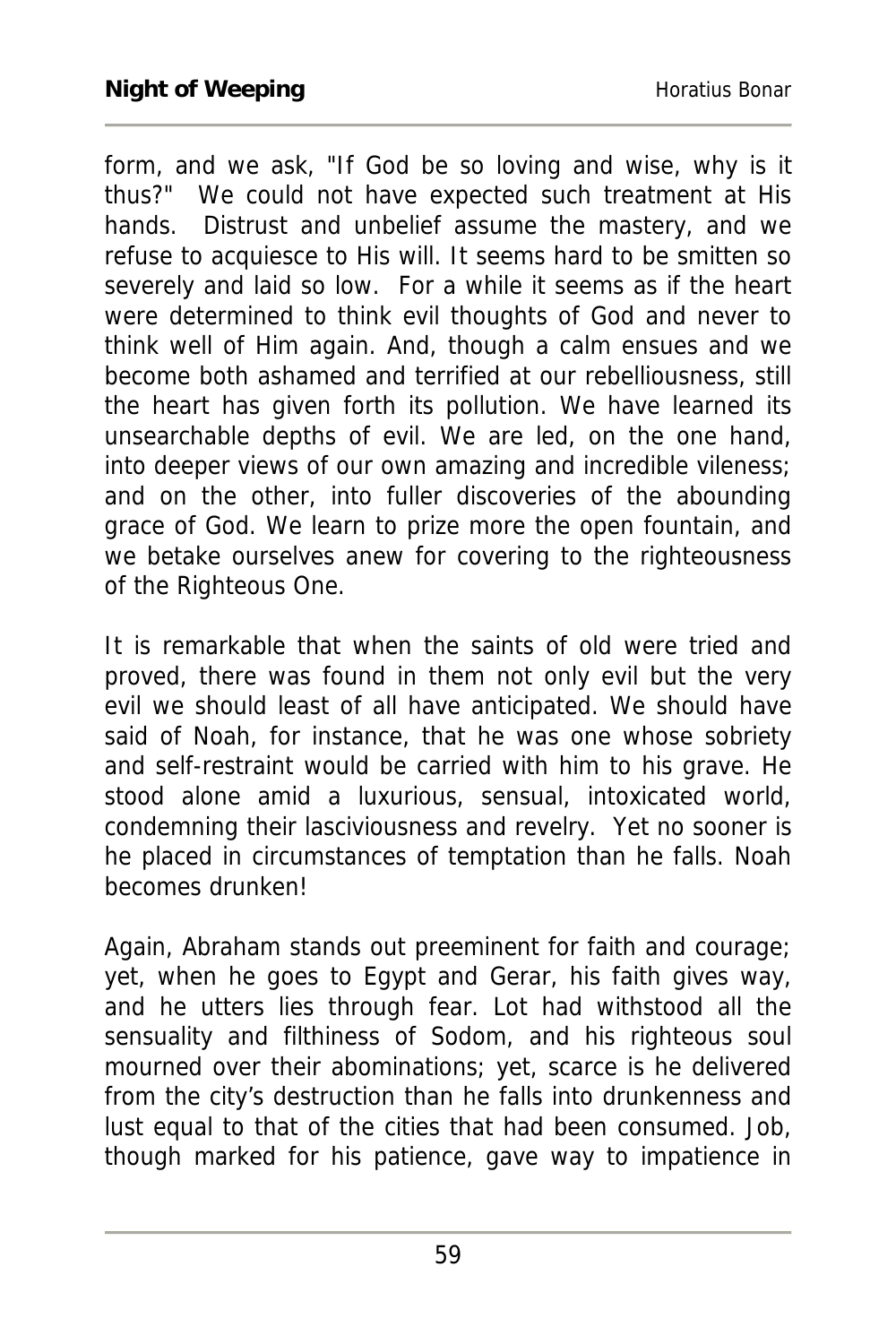the day of trial. Moses, the meekest of all men, displayed his anger and "spake unadvisedly with his lips." David was one of the bravest that ever fought the battles of the Lord in Israel, and he had gone out against Goliath with a sling and a stone, yet when he fled before Saul and came to King Achish at Gath, his courage was gone, and he feigned himself a madman through fear of his enemies. Elijah had stood before kings without trembling to pronounce the sentence of judgment, to shut up the heavens, and to wield the sword of Jehovah's vengeance, though alone amid tens of thousands. Yet he flees before a woman's threat, he gives up all for lost and requests to die.

Ezekiel, whose character shines out as one of singular holiness and obedience, yet records against himself a strange instance of unsubmissiveness, when sent by God on an errand of judgment to Israel: "I went in bitterness, in the heat [marg. hot anger] of my spirit; but the hand of the Lord was strong upon me (Eze. 3:14). Peter's attachment to his Lord is one of his peculiar characteristics, yet it was Peter who denied Him. John was the disciple who seems to have been most like his Master in gentleness and love, yet it was John who wanted to call down fire from Heaven upon the Samaritan village.

 Lord, what is man! And what is a human heart—the heart even of thy saints when proved and held up to view? "O heart, heart," said John Berridge of himself, "what art thou? A mass of fooleries and absurdities, the vainest, wickedest, craftiest, foolishest thing in nature." What deep-hidden evil, what selfishness, what pride, what harsh tempers, what worldliness come out in a moment, when the stroke goes deep into the soul! How long Job remained steadfast, holding fast his integrity and confidence in God! Stroke after stroke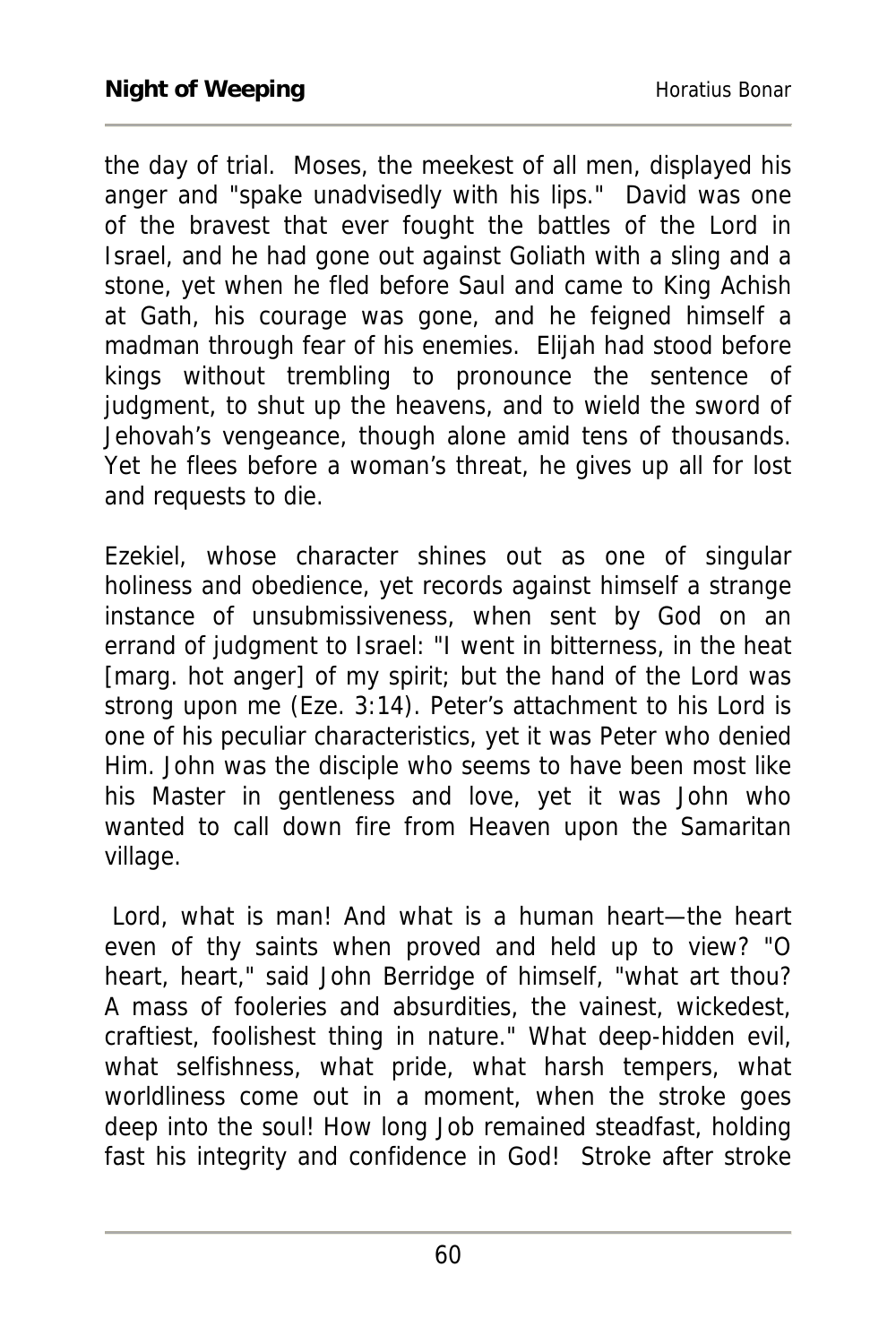laid him prostrate, yet he gave glory to God in the midst of desolation and sorrow. The inner circle of self had not been reached. But when a loathsome disease drove him to the dunghill, and his friends rose up against him and addressed him as a man marked out by God as guilty then his faith and patience gave way. The very center of his being had been reached and probed; and forth came the stream of impatience and unbelief. It takes a sharp arrow and a strongly drawn bow to pierce into the inmost circle; yet God in kindness spares not. The seat of the disease must be reached, and its real nature brought out to the light.

Of all the evils which are thus drawn forth from the heart of the saint, the worst, and yet the commonest, are hard thoughts of God. Yet who would have expected this? Once, indeed, in our unbelieving days our souls were full of these. Our thoughts of God were all evil together. When the Holy Spirit wrought in our hearts the mighty change, the special thing which He accomplished was teaching us to think well of God, showing us how little He had deserved these hard thoughts from us, how much He had deserved the opposite. The wondrous tale of manifold love, which the Gospel brought to us, won our hearts and made us ashamed of our distrust. We said then, Surely we shall never think ill of God again. "Though he slay me, yet will I trust in him." We thought that affliction would only make us cleave to Him the more. Yet scarcely does He begin to smite us than our former thoughts return. We wonder why He should treat us thus. We suspect His love and faithfulness. Our hold of His grace seems to loosen, as if at times it would wholly give way.

We are like Jonah with his withered gourd. We think we do well to be angry even unto death. God does not seem the same loving God as when first we believed and tasted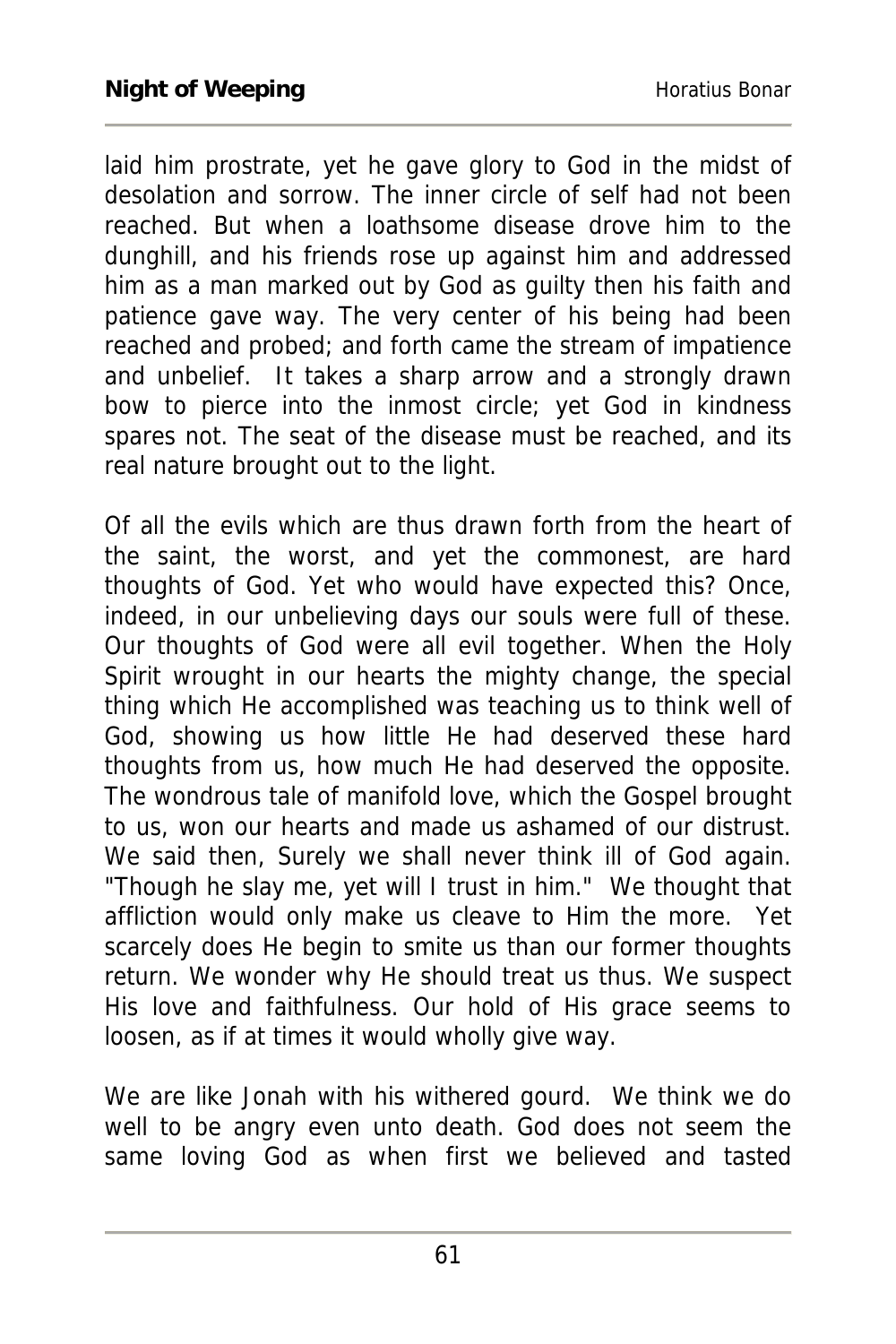forgiveness from His gracious hands. Alas, the treachery of our hearts has been at length discovered. We find that we were not serving God for naught. May He not expostulate with us and ask us, "Doest thou well to be angry?" Would not this question close our lips forever? Doest thou well to be angry or desponding, when God hath forgiven all thine iniquities and removed them from thee, as far as the East is from the West? Doest thou well to be angry when thou art delivered from the wrath to come, as well as from a present evil world, and safely lodged within the clefts of the rock with Jesus as thy companion there? Doest thou well to be angry when the Father's love is thine assured portion, and the kingdom of the Son thine inheritance forever? Doest thou well to be angry when the night is far spent and the day is at hand, when the distant eastern clouds are taking on their rosy fringes, and the daystar is preparing to arise?[2]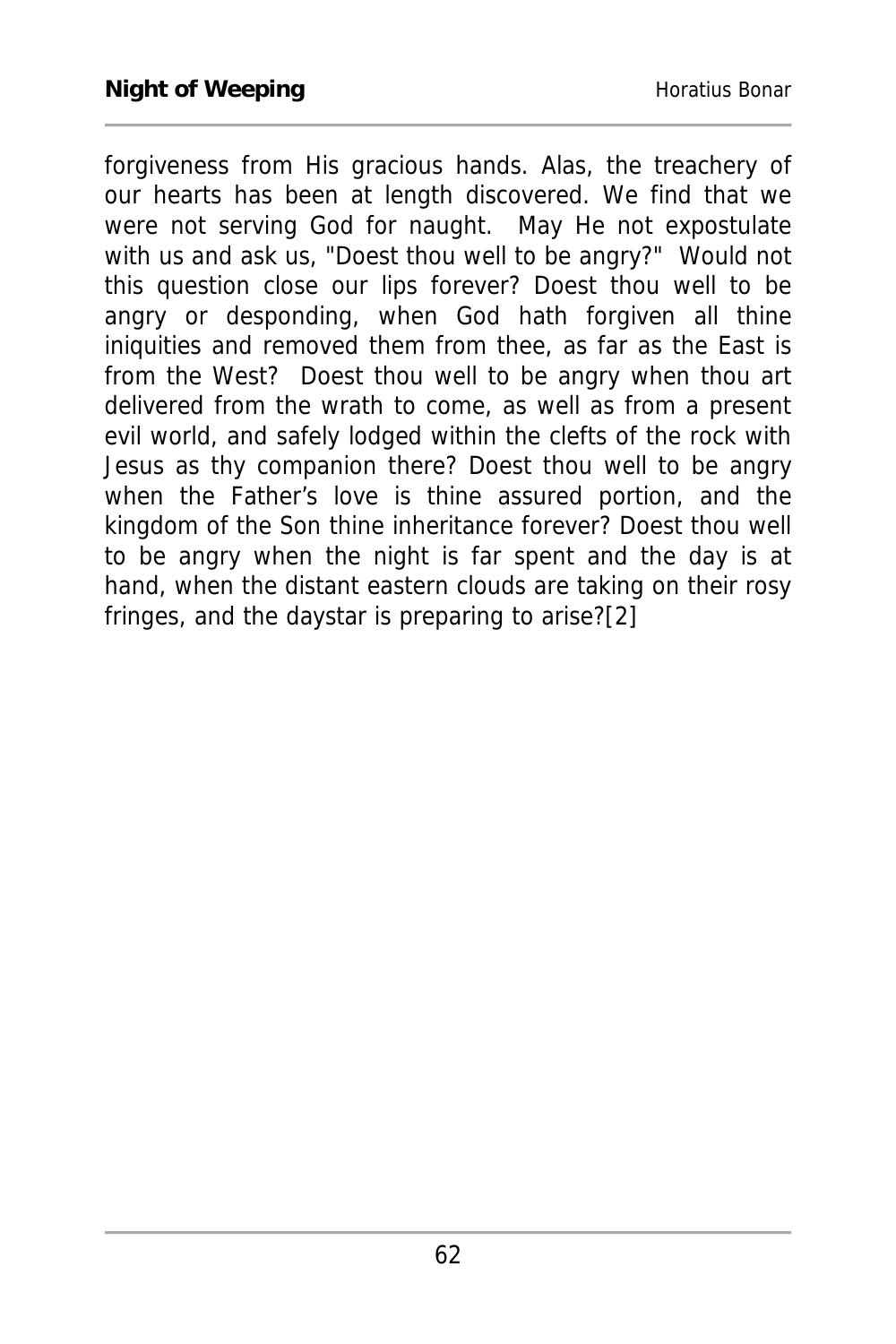# **CHAPTER 8**

### **The Rebuking**

It is worthwhile noticing the word which is used in the two well-known passages which speak of chastisement, "Nor faint when thou are rebuked of him" (Heb. 12:5). "As many as I love, I rebuke and chasten" (Rev. 3:19). A little inquiry into its meaning and a little comparing of texts will help to set it in its true light. It is the same word used in Matthew 18:15: "If thy brother shall trespass against thee, go and tell him his fault." It is the same word used in Luke 3:19, when John is said to have reproved Herod. It is the same word used in John 16:8, "When he is come, he will reprove the world of sin." We learn, then, from these expressions, that rebuke is not simply some stern word or frown, implying displeasure on the part of God, but such a frown which "tells us our faults"—such a frown which reproves or convicts us of sin. It is God's way of pointing out what He sees to be amiss in us, of calling our attention to it as a thing which displeases Him, and, on account of which, if not put away, He must certainly deal with us in chastisement.

The word rebuke seems to imply something more gentle than chastisement. And it is of some importance to consider it in this light. I know not a better illustration of it than Christ's address to the Churches of Asia. The especial preciousness of these lies in this that they show us what the heart of Christ is when reproving. What a discovery do they give us of this! Let us hear Him addressing them. Thus He rebukes the angel of the Church of Ephesus. "Nevertheless I have somewhat against thee, because thou has left thy first love; remember therefore from whence thou art fallen, and repent." Thus He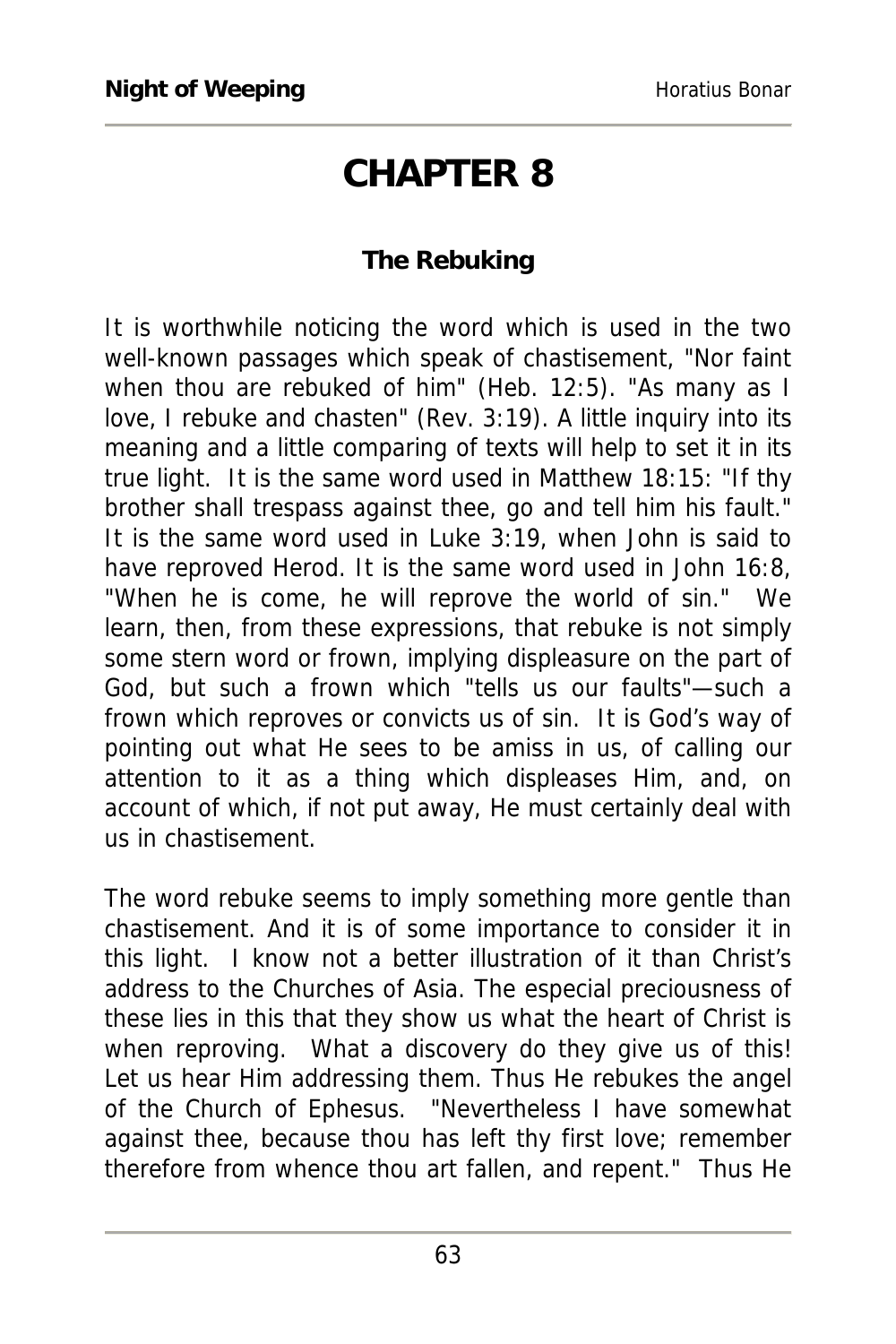rebukes the church of Pergamos: "I have a few things against thee, because thou hast there them that hold the doctrine of Balaam…repent, or else I will come unto thee quickly, and will fight against thee with the sword of my mouth." In like manner we might quote His other rebukes to the other churches as illustrations of our meaning. But these are enough. They show the gentleness of the Reprover both in the manner and the language. They are faithful, indeed, but how delicate, how tender, how mild! They point out what is amiss with all distinctness and directness, yet in a manner the most fitted to win and in language the least likely to offend. He begins each of them by making most gracious mention of the past services and excellent deeds of the angel of the church, as if desirous to show how willing He was to praise, insofar as He could, and how unwilling to blame, save when it could not be avoided. In listening to this voice speaking from Heaven, we seem to hear the same meek and lowly One that once spake on earth in the house of Simon the Pharisee.

Wishing to reprove him for his evil thoughts of the woman who stood behind the Lord and washed His feet with her tears, He began thus mildly His rebuke, "Simon, I have somewhat to say unto thee."

Yet while the rebuke of God is thus mild and loving, it is both faithful and solemn. It is faithful, for it hides nothing from us. Its tone is soft, yet the words are full of meaning. They are quite explicit in their condemnation of the sin perceived in us. And the rebuke of Jehovah is a solemn thing not the rebuke of wrath, for that has passed away, yet it makes us stand in awe. The rebuke of love is as solemn a thing as the rebuke of wrath. A parent's rebuke is much to a loving child, how much more is the rebuke of our God—the God who made Heaven and earth!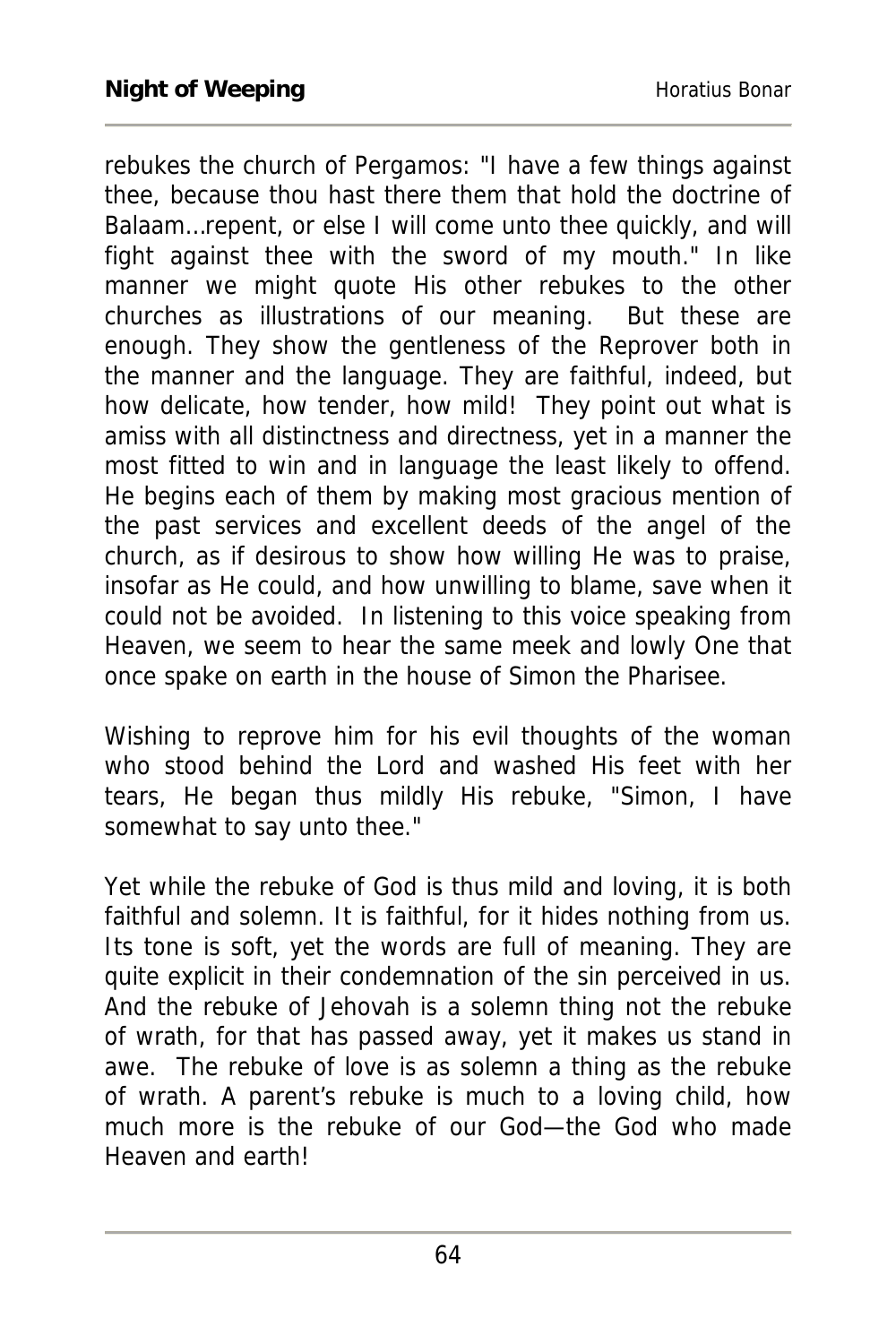Many are the rebukes which He administers. Some of them are lighter and others heavier. Yet in both He is laying His finger upon sin and intimating distinctly His desire that we should turn from it. To the former kind I fear we oftentimes give but little heed. The touch of transient pain, a brief illness, a slight indisposition, a passing weakness, some common domestic vexation, some trivial casualty, some few days parting from one we love, some unkind word where least we looked for it, some disappointment or annoyance—these are all fatherly rebukes of the lighter and gentler kind. They are not so sharp as many others, yet they are not the less on that account the indications of a father's will. They are apt to be overlooked, for they are slighter and commoner than many and do not force themselves upon our notice. Yet surely it is worth our while to point them out and to make them the subject of special and prolonged consideration.

It is difficult to understand why we should so much undervalue them. To one who weighs them aright, they cannot but seem peculiarly precious and affecting. Their frequency makes us familiar with them, and on this account we slight them. Sad and strange! Does not their frequency show the unwearied pains that God is taking with us, giving us precept upon precept, line upon line? Should that very thing in them which displays God's untiring earnestness, His assiduous vigilance, and intense anxiety for our welfare tempt us to disregard such dealings? Their mildness, also, as well as their frequency, tends to make us undervalue them. Unaccountable perversity! They are so slight and so gentle; therefore, they are not to be owned as the laying on of a father's hand! Had they been sharper and heavier they would have been recognized as such, but being so tender they are hardly worthy of our serious notice!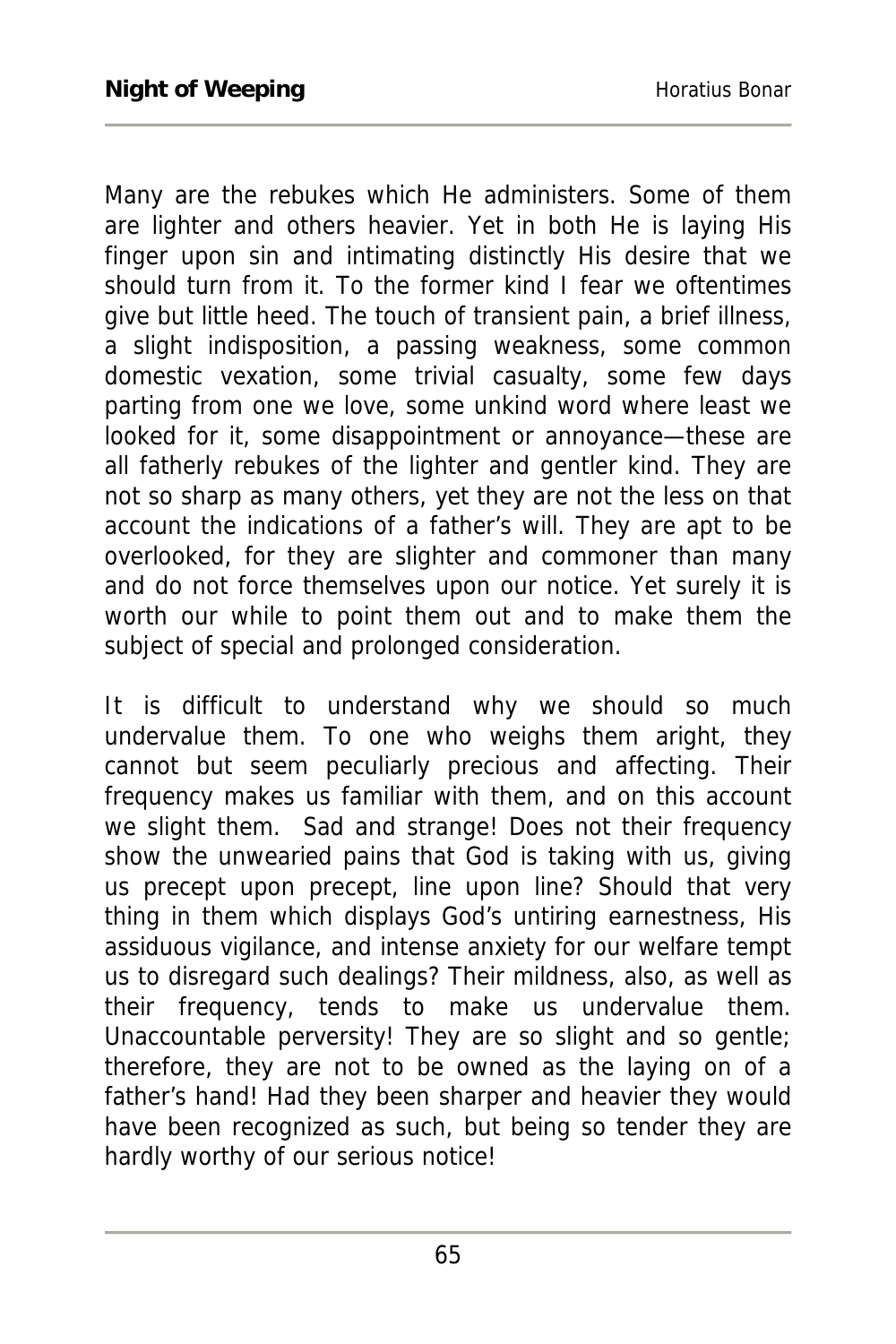On this point I am persuaded that an admonition is much needed, not merely by a heedless world, but even by the saints of God. The point adverted to is a much neglected one, and yet it is one which every day's events press upon our notice. A raging fever prostrates us. Our strength gives way. Our life is despaired of. Then we say, "This is the finger of God. This is His rebuke." But we take a slight cold, or sustain some slight injury—there is no danger and perhaps no piercing pain—then,

alas! we do not own the doing of God; or, at the most, we own it vaguely and carelessly. The gentleness of the infliction makes us feel at liberty to undervalue it, and to forget it as coming from God. Ah! it is thus that we "despise his chastenings."

And what is the consequence? We draw upon ourselves severer chastisement. We provoke God to visit us with heavier blows. We compel Him to chastise by our heedlessness of His rebuke. We make bitter trial absolutely necessary.

Let us never forget this. It is our own frowardness and negligence that impose a necessity for the infliction of suffering. Affliction is not a desirable thing in itself. It would be better could it be avoided. God afflicts not willingly. But we constrain Him. Many a sorrow we might escape were we not so heedless and unbelieving. Most slowly and reluctantly does God stretch out His hand to chasten. For a while He wounds most slightly and mildly. If we may speak after the manner of men, He just hints or whispers His reproof. He is most unwilling to employ sharpness. He tarries long. He lingers on His way to smite. He tries other means. He sends milder trials first that we may be led to self-searching and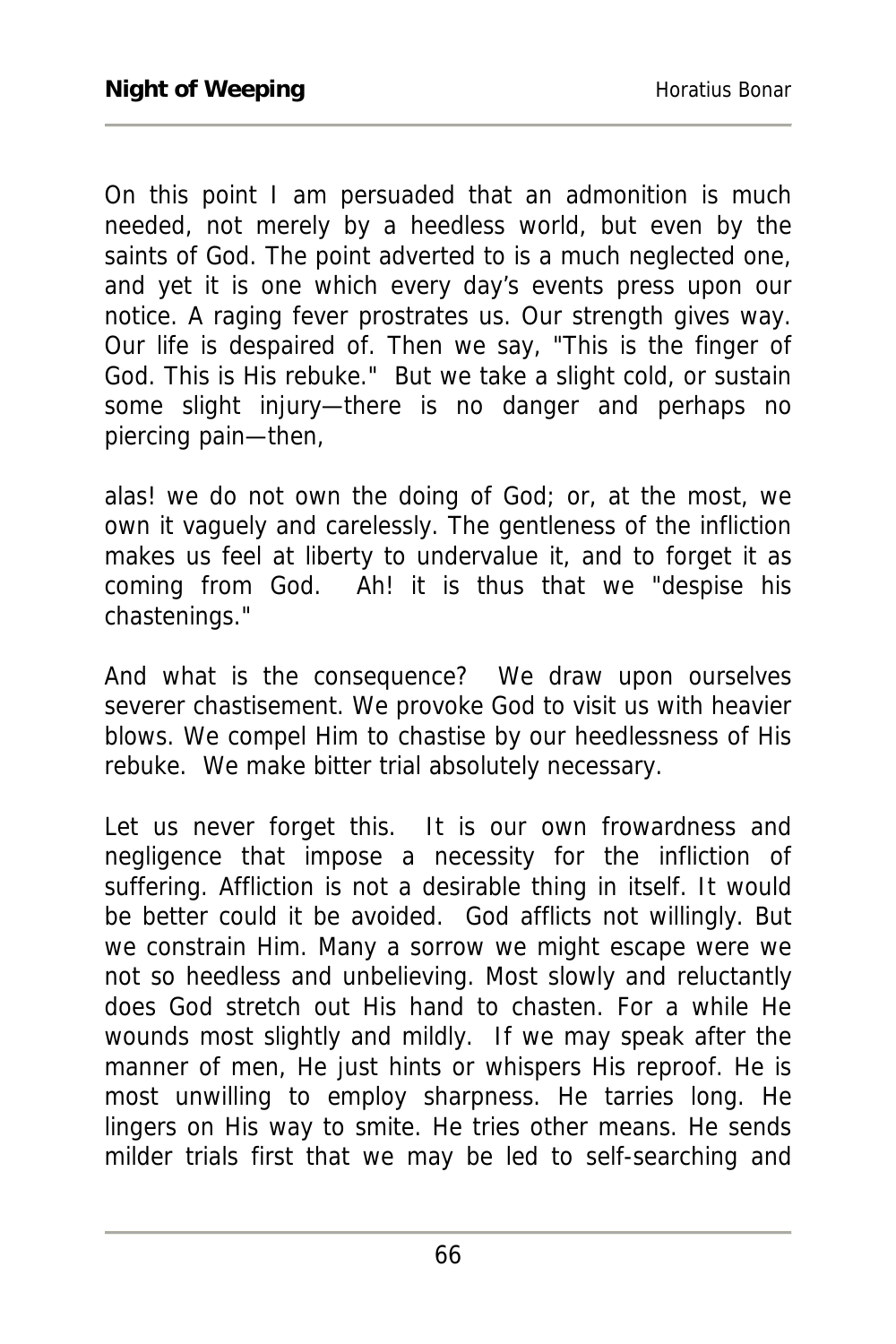repentance and that He may be spared the necessity of inflicting a heavier blow. But we trifle with these; and then, at last, He lifts up His voice and speaks in a way which can neither be overlooked nor mistaken. How sad that we should thus so stubbornly persist in filling the cup of sorrow which God would fain have spared us! Let us open our ears to the rebuke of God. His "still small voice" should be as effectual as the lightning or the earthquake. Let us learn the meaning and use of slighter trials. Let us count no touch of pain or grief, however mild or transient, too insignificant for our most serious thought. This would save us much. It would teach us many a blessed lesson in an easy, pleasant way. Every trouble, however light, comes fragrant with blessing. Shall we then overlook it or thrust it away? It is a new opportunity of getting nearer God and learning more of His love. How foolish, how sinful, to disregard it! God is saying to us, "Improve this light cross, and you will not need a heavier." But we are deaf. And, oh, how much this deafness costs us!

It is not, however, our deafness under light troubles only that draws on us the heavier. We are too heedless even of these heavier ones, and this prepares for us heavier still. The easy way in which some get over trials is very sad. There is a vehement outburst of feeling at the moment; and occasionally there may be a recurrence of this for some time after the calamity has spent itself, but, with the exception of such fits of grief, there is nothing like laying the trial to heart. To lay a visitation solemnly to heart is something very different from indulging in wild bursts of grief. Hence, it will generally be found that those who give way to these are often, during the intervals between them, very easy and mirthful. This unequal pressure of trial is not only in itself injurious to the soul, but it neutralizes the right influence of trial, and thus renders necessary another and more stunning blow.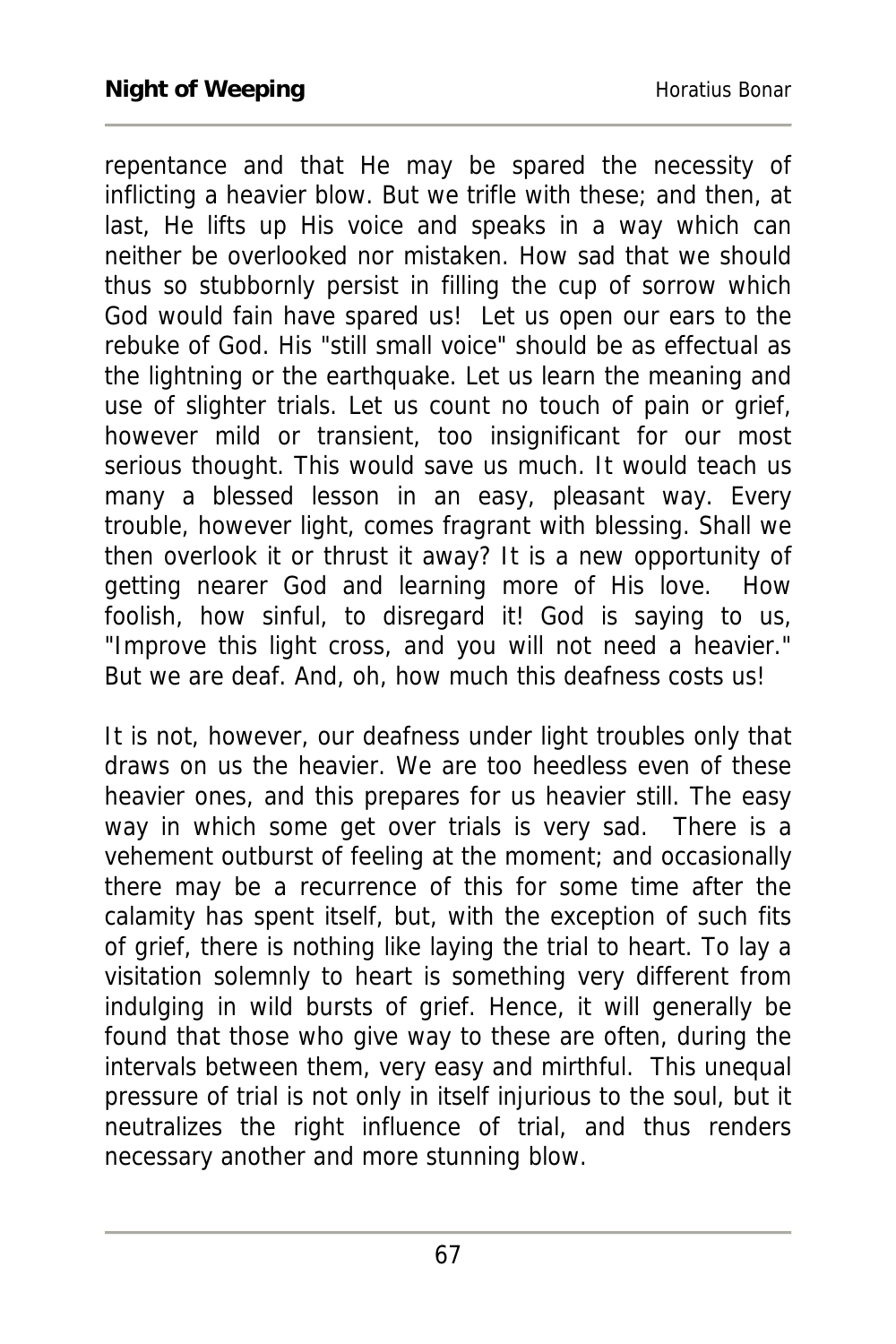Hence, it is that we so often observe that when God takes up a case in earnest, if anyone may so speak, it is either by a succession of strokes, following each other closely, or else by a long protracted sorrow. And it is we who procure these things unto ourselves, in that we have forsaken the Lord our God, whom He led by the way (Jer. 2:17). Billow after billow breaks over us, but we ourselves have called forth the storm; and it is our perversity that is keeping it alive, nay, perhaps, raising the surges higher till we are well-nigh overwhelmed. Had we but yielded to God at once, and allowed Him to bless us as He desired, one wave might have been enough, and ere evening the storm breeze might have died away. Yet, even in this there is consolation. Our foolishness is making our voyage a rough one, but it is homeward bound. All these many blasts and billows are toward Canaan, not away from it; and sometimes, from their topmost crest, we get a brighter glimpse of our eternal heritage than from the level calm of more unruffled days. It brightens the blackness of the tempest, and disarms it of many a terror to know that each blast, however fierce, is bearing us homeward, that each billow, however rough, is carrying us more swiftly to our desired haven.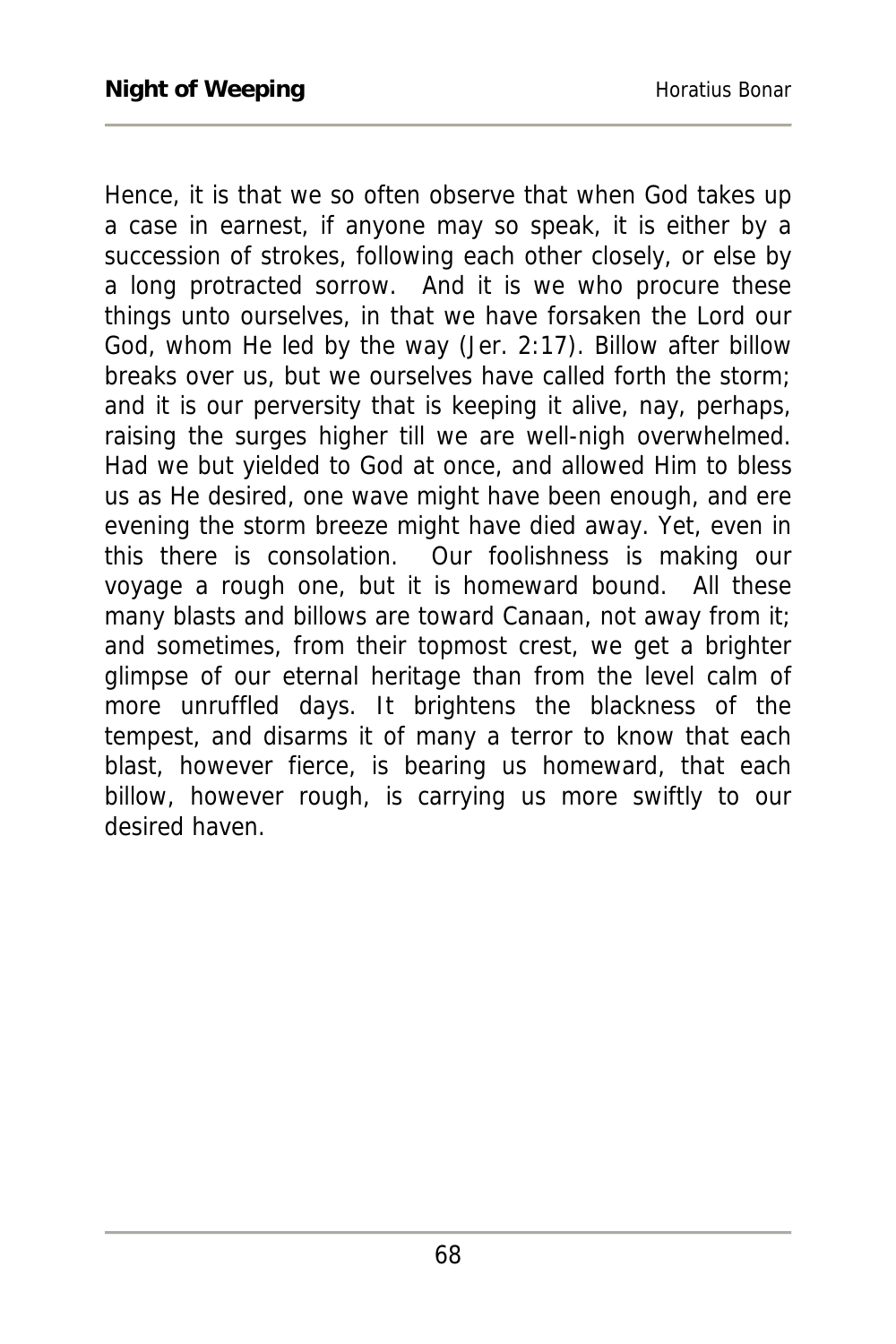## **CHAPTER 9**

### **The Purifying**

Chastisement supposes sin. Suffering does not, for Jesus suffered, nay, "learned obedience by the things which he suffered." But chastisement does. Some have, indeed, applied the word chastisement to Jesus also, for He was "made perfect through suffering," and in the sense of passing through discipline that He might know by experience our condition here and be seen as the doer of the Father's will, the Man that "pleased not himself"—in this sense His sorrows might be called by that name. Yet in no other. For although tempted in all points like as we are, He was without sin. But in our case it is altogether different. It is sin in us that draws down the infliction, just as the rod attracts the lightning from the clouds.

Yet it is all forgiven sin. In looking to the cross we found forgiveness. As believers in Jesus, we "have no more conscience of sin." Still the flesh remains. The old man is ever at work within us. "Iniquities prevail against us"; and though we know that they are purged away, still they cleave to us. Our nature is still defiled though our conscience has been cleansed. It is against sin still existing within us, though forgiven, that chastisement is directed. The casting of gold or silver into the furnace implies that there is dross upon them that requires to be purged out with fire. Were there no dross, there would be no need for furnace or fire or refiner's labor. These are but means of getting rid of the dross. The fire which the Lord is to kindle in the earth, when He comes again, proves that sin is found upon it. Were there no curse lying on the earth no purifying fire would be needed. But the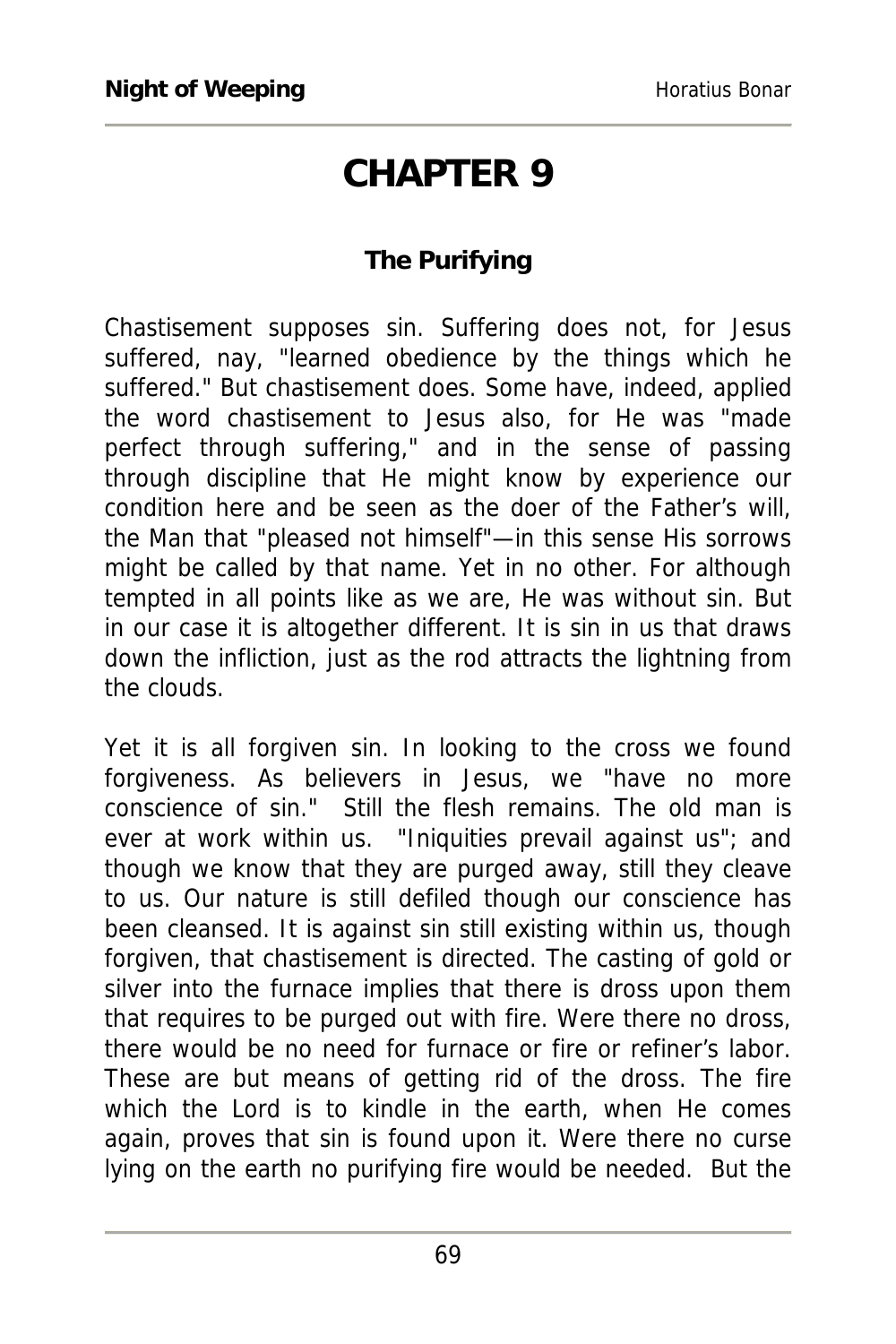blight must be burned out, the trail of the serpent must be swept clean away; and therefore the earth must be cast into the furnace that out of it may come a new and more glorious creation, fit for God to look upon, and for holy men to dwell in, and from which, therefore, every trace of corruption must be totally erased.

So with chastisement. It has reference to sin. Were it not for sin chastisement would be unknown. In Heaven there is no chastisement, for there is no sin. Angels know nothing of it, for they know no sin. They see it afar off. They hear the sad story of earth. They witness the tribulations of the Church, but that is all. For it is only where there is sin that there is chastisement. Its existence here is just God's voice, saying, "I have found iniquity upon the earth." Its infliction on an individual is God saying, "I have seen sin on thee." I do not take up the question as to particular trials being the result of particular sins in individuals. In many cases we know that this is the case. In others it is more doubtful. And hence, though it is well in affliction to ask what special sin or sins God is pointing at, it is wrong in us to fix exclusively upon one or two instead of turning our attention to the whole body of sin and directing our efforts against that.

But chastisement supposes also a determination on the part of God to get rid of sin. It is the expression of His hatred of it, and of His settled purpose to deliver from it. To purify us is what He seeks; and this He is resolved to accomplish at whatever cost. It must be done, for He cannot look upon iniquity. And what is pain if it expel sin? What is sorrow, if it help to purge away the evil of our nature—a lifetime of accumulated dross?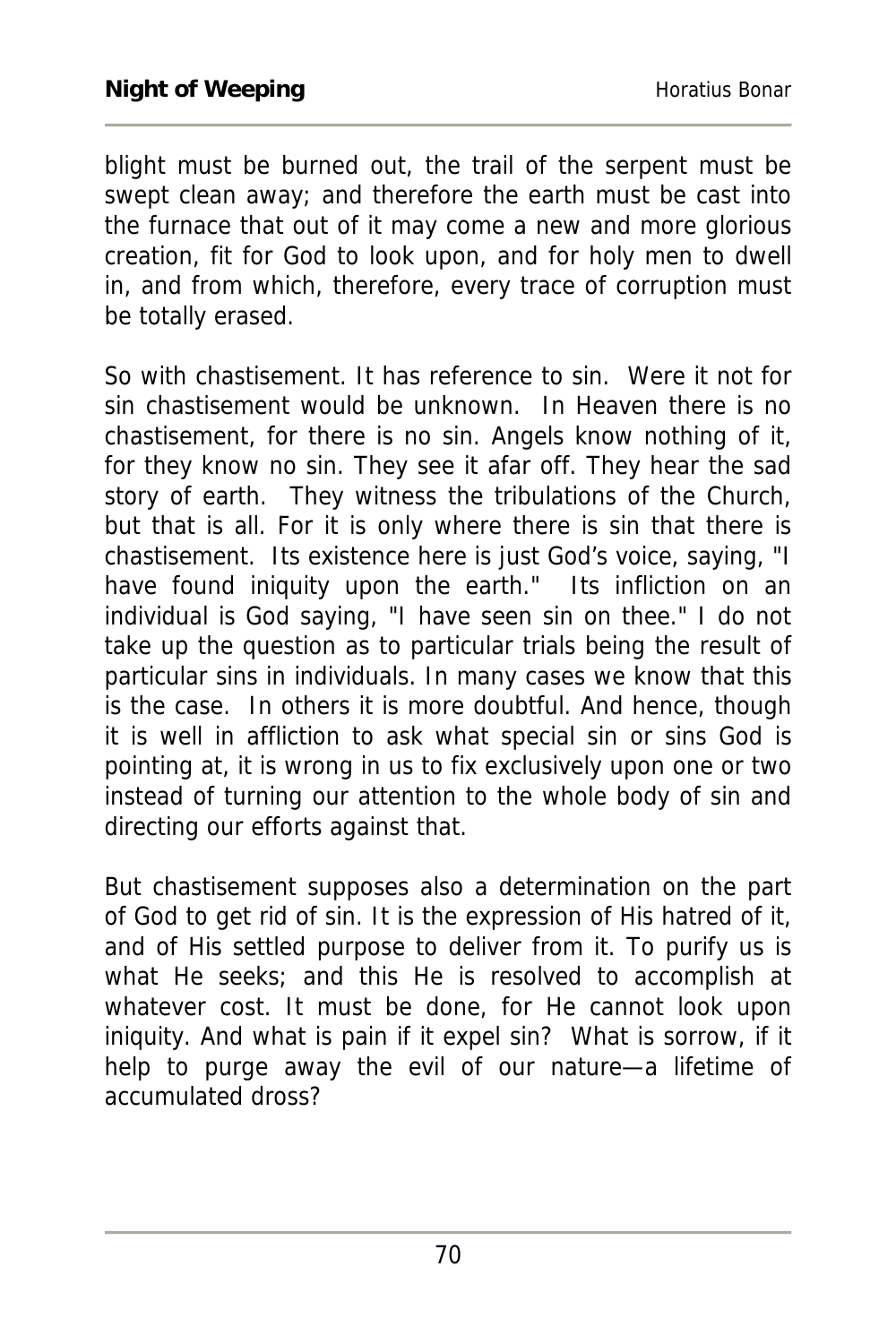There are several figures which God employs for pointing out His designs in chastising us. Let us enumerate these:

1. It is a refining. The saints are "chosen in the furnace of affliction,"(Isa. 48:10) and "when he hath tried me, I shall come forth as gold" (Job 23:10). The heat of the furnace burns out the dross and leaves the pure metal behind. It is in the furnace that the flesh is destroyed and the old man gets his deathstroke. It is in the furnace that self-confidence is uptorn, unbelief is broken, and faith is strengthened and purified. Were it not for the furnace, what would become of our dross and alloy? And then when the silver is in the crucible, the Refiner himself comes near. Hear how the Lord hath spoken concerning this: "Thus saith the Lord of hosts, Behold, I will melt them and try them, for how shall I do for the daughter of my people?" (Jer. 9:7) "I will turn my hand upon thee, and purely purge away thy dross, and take away all thy tin (Isa. 1:25). "When the Lord…shall have purged the blood of Jerusalem from the midst thereof by the spirit of judgment and by the spirit of burning" (Isa. 4:4).

2. It is a sifting. "Lo, I will command, and I will sift the house of Israel among all nations, like as corn is sifted in a sieve" (Amos 9:9). We are God's corn, grown in His fields and gathered in by His hand. Yet we are coarse and rough grain. Many a sifting process we must pass through in order to separate the coarser particles that nothing but the finest may remain. Affliction sifts us. Persecution sifts us. God has many a sieve, some finer and some coarser, and He makes us to pass through them according as we require. He sifts the professing church, and many fall off. He applies a finer sieve, and many more fall off. He takes each church by itself, each congregation by itself, and sifts them, and many false brethren are discovered. He takes each believer and sifts him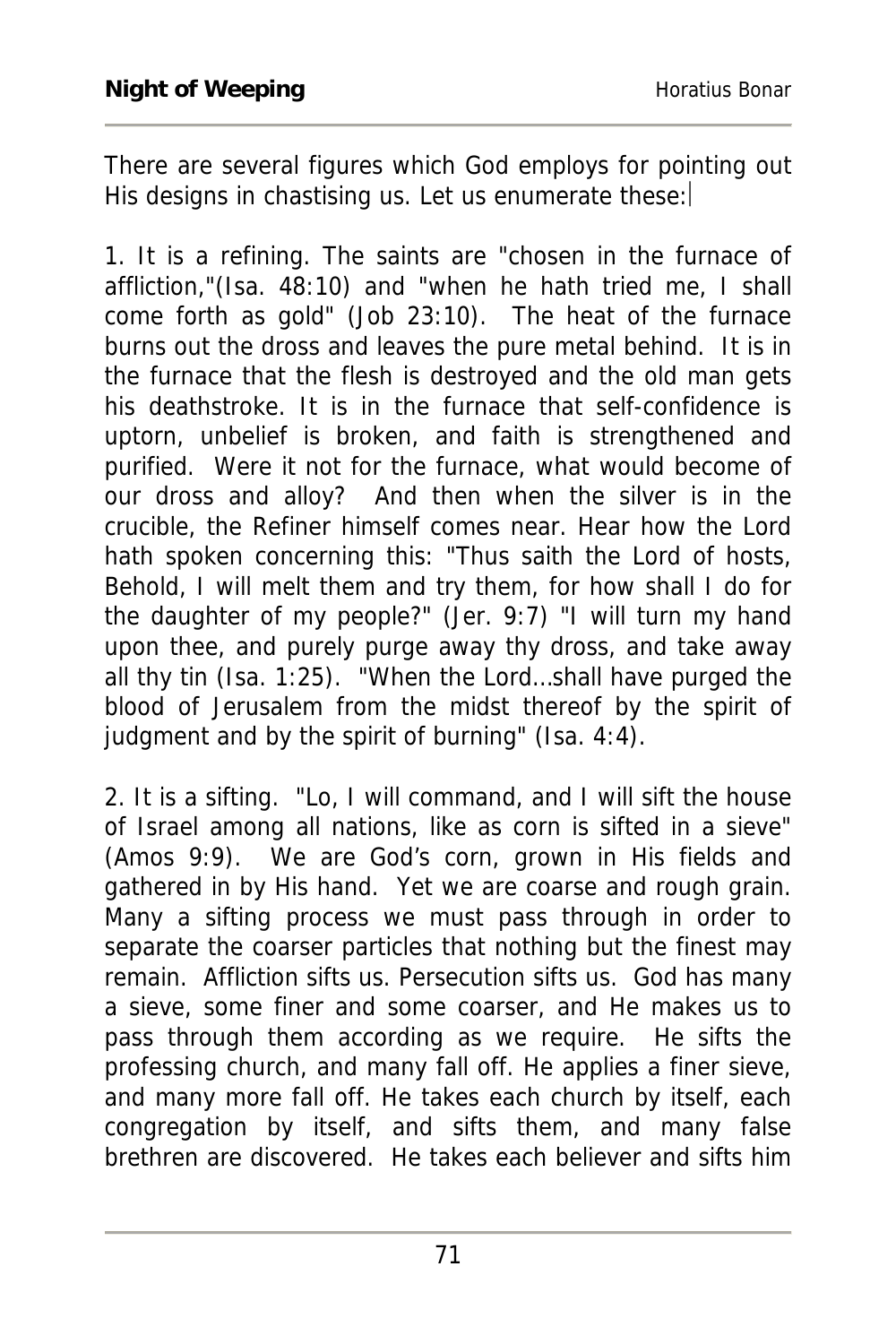individually and his coarser particles pass off. This process is repeated. He is winnowed and sifted again and again till the grain is purified.

3. It is a pruning. "Every branch that beareth fruit, he purgeth it, that it may bring forth more fruit" (John15:2). We are the branches of the vine. Christ is the Father's vine: the stem and root of all spiritual life. Over this precious vine the Father watches. His desire is that "the branch of the Lord should be beautiful and glorious," that this vine should yield its fruit in its season. Hence, He not only waters it, but keeps it night and day. And He prunes it with the skill and care of a husbandman. He wishes to make each branch fruitful as well as comely, and He spares no pains, for "herein is he glorified if we bear much fruit." How much we owe to this heavenly pruning! What rank, luxuriant branches does it cut away! What earthliness, what foolishness, what waywardness, what hastiness, what fleshly lusts, what selfish narrowness are all, one by one, skillfully pruned away by the vine-dresser's careful knife!

4. It is a polishing. We are "living stones," placed one by one, upon the great foundation stone laid in Zion for the heavenly temple. These stones must first be quarried out of the mass. This the Holy Spirit does at conversion.

Then, when cut out, the hewing and squaring begin. And God uses affliction as His hammer and chisel for accomplishing this. Many a stroke is needed; and after being thus hewn into shape, the polishing goes on. All roughness must be smoothed away. The stone must be turned around and around on every side that no part of it may be left unpolished.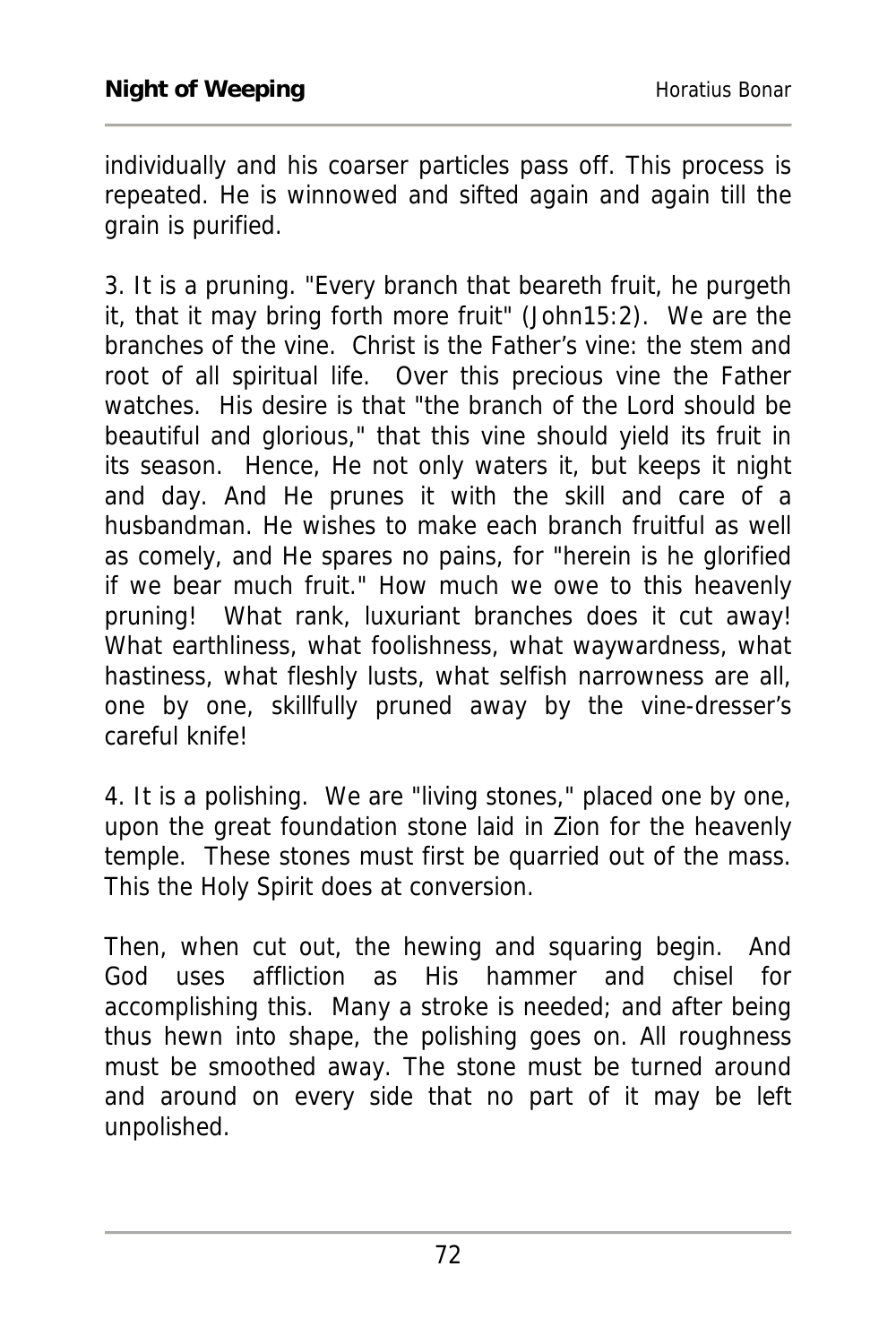The temple indeed is above, and we are below. But this is God's design. As the stones of Solomon's temple were all to be prepared at a distance and then brought to Jerusalem, there to be built together, so the living stones of the heavenly temple are all made ready here to be fitted in without the noise of an axe or hammer into the glorious building not made with hands. Everyone then must be polished here; and while there are many ways of doing this, the most effectual is suffering. And this is God's design in chastisement. This is what the Holy Spirit effects: as like a workman He stands over each stone, touching and retouching it, turning it on every side, marking its blemishes and roughness, and then applying His tools to effect the desired shape and polish. Some parts of the stone are so rugged and hard that nothing save heavy and repeated strokes and touches will smooth them down. They resist every milder treatment. And yet, in patient love, this heavenly Workman carries on the Father's purpose concerning us. Keeping beside Him, if one may thus speak after the manner of men, the perfect Model according to which the stone is to be fashioned—even Jesus, the Father's chosen One—He labors till every part is shaped according to His likeness, line after line. No pains are spared, no watchfulness relaxed, till we are made entirely like Him, being changed into the same image from glory to glory by the Spirit of the Lord.

Thus affliction molds and purifies. Thus it effaces the resemblance of the first Adam and traces in us each lineament of the second that "as we have borne the image of the earthly, we may also bear the image of the heavenly." "Oh," said a saint of other days, "what I owe to the file, to the hammer, to the furnace of my Lord Jesus!" Come, then, let us question ourselves and endeavor to ascertain what affliction has been doing for us and what progress we are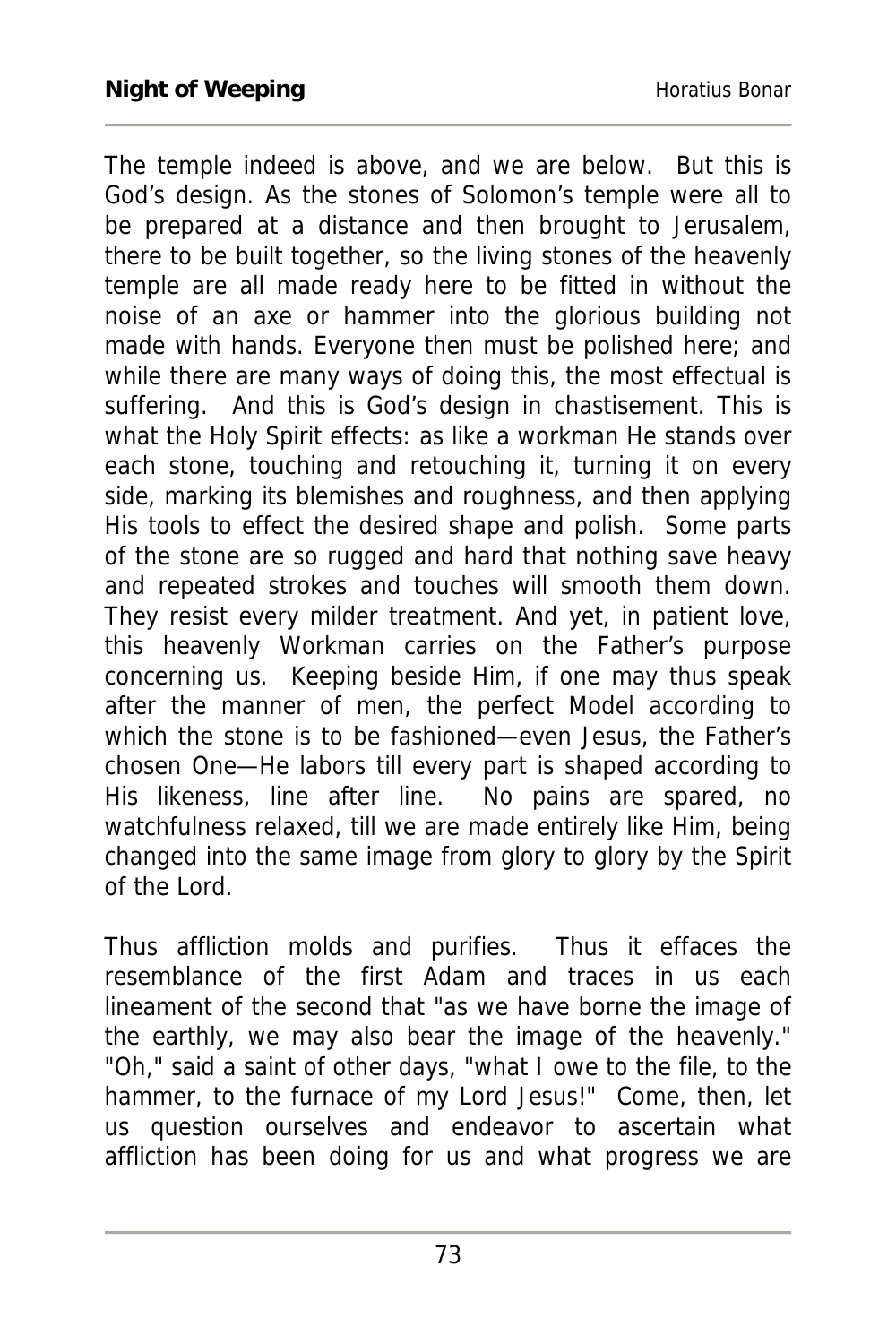making in putting off the old man and in putting on the new. Am I loving my worldliness of spirit and becoming heavenly minded? Am I getting rid of my pride, my passion, my stubbornness, and becoming humble, mild, and teachable? Are all my idols displaced and broken, and my creature comforts do I use as though I used them not? Am I caring less for the honors of time, for man's love, man's smile, man's applause? Am I crucified to the world and is the world crucified to me by the cross of Christ; or am I still ashamed of His reproach, and am I half-reluctant to follow Him through bad report and through good, through honor and through shame? Do I count it my glory and my joy to walk where He has led the way, to suffer wherein He suffered, to drink of the cup of which He drank, and to be baptized with the baptism wherewith He was baptized? Or, while professing to seek the kingdom hereafter, do I refuse to undergo that tribulation through which I must enter; while willing to secure the crown of glory, do I shrink back from the crown of thorns? Am I every day becoming more and more unlike the children of earth, more and more fashioned after the likeness, and bearing the special lineaments, of my Elder Brother, of whom the whole family in Heaven and earth is named? Do I realize this earth as neither my portion nor my rest, and, knowing that one chain may bind me as fast to the world as a thousand, am I careful to shake off every fetter that may bind me to the vanities of a world like this? Is chastisement really purifying me? Am I conscious of its blessed effects upon my soul? Can I look back upon such and such scenes of trial and say, "There and then I learned most precious lessons; there and then I got rid of some of the body of this death; there and then I got up to a higher level from which I am striving to ascend to one higher still?" Have I learned much of the sympathy of Jesus and known the blessedness of having such an One as He to weep along with me in my day of sorrow?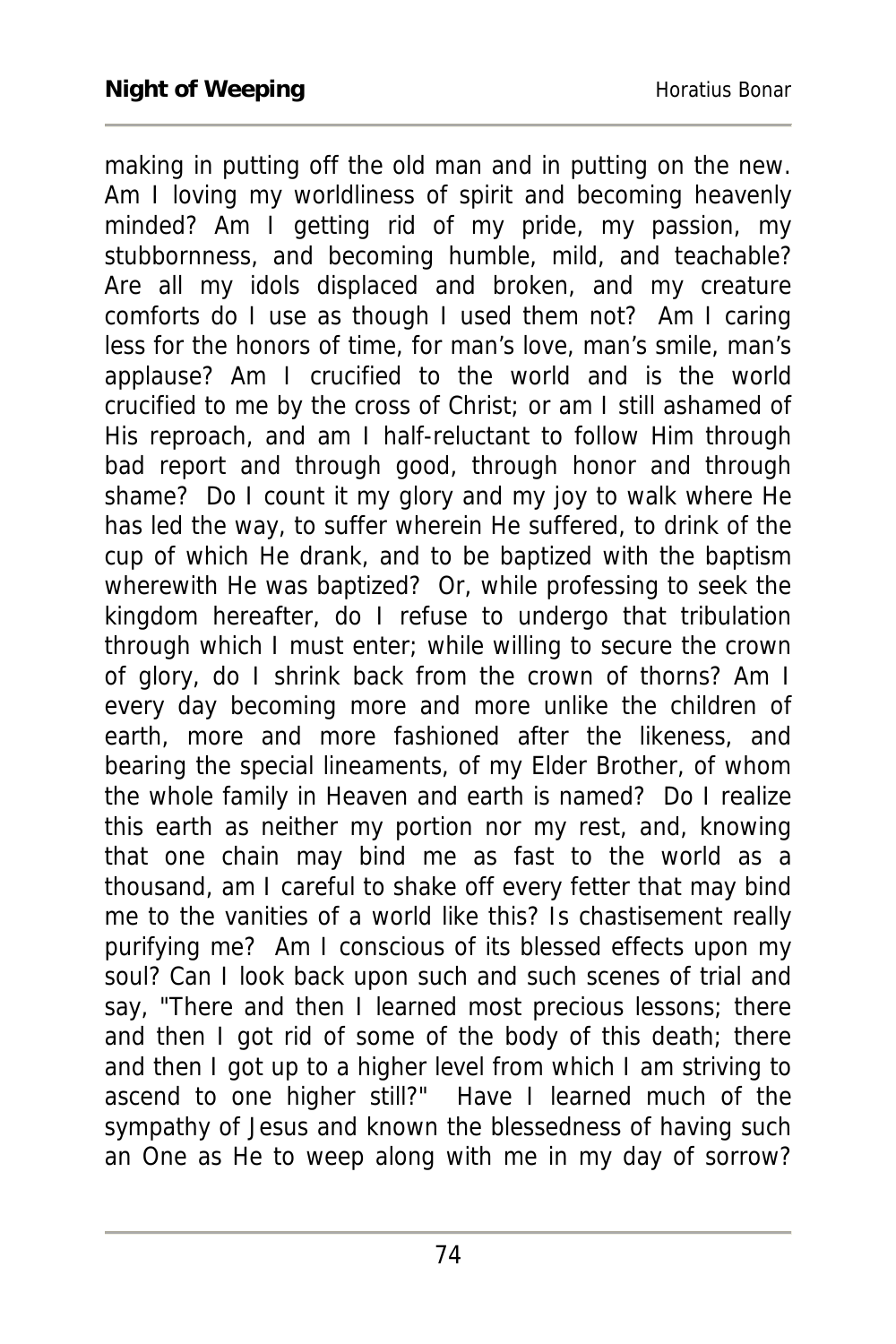Have I wiped off my rebellious tears and been taught to shed only those of love and submissive fondness, tears of brotherhood and sympathy, tears of longing to be absent from the body and present with the Lord?

To make us "partakers of his holiness" is God's great design as stated by the apostle. And there is something very remarkable about the expression. It corresponds to a similar one in the Second Epistle of Peter, "partakers of the divine nature." It implies something very exalted and very blessed; much more so than if it had merely been told us that God's aim was to "make us holy." Partakers of His own very holiness— His very nature! This is more than angels can glory in. It is something peculiar to "the redeemed from among men"—the members of the Body of Christ. And it is in this way that Jesus speaks to us. It is not merely "peace" that He promises to us, but His own peace—"my peace." It is not merely joy He bestows; but His own joy—"my joy." So here it is not merely holiness He is conferring upon us, but His own holiness. His wish is to make us partakers of that. And oh, how much does that imply!

A goodly prize this—one for the obtaining of which we may well count all things but loss! It is well for us when we come to see it in all its value and excellency and to set our hearts upon it. Until we do so there will be strife between us and God, for this is the blessing which above all others He desires for us and which He is bent on conferring upon us. When, however, we come to be perfectly at one with Him as to this, then the struggle ceases. He gets His own way, and this is best for us. How blessed when His desire to deliver us from sin, and ours to be delivered from it, meet together; when His purpose to make us holy is cordially responded to by our fervent longings to be so! Then it is that the divine fullness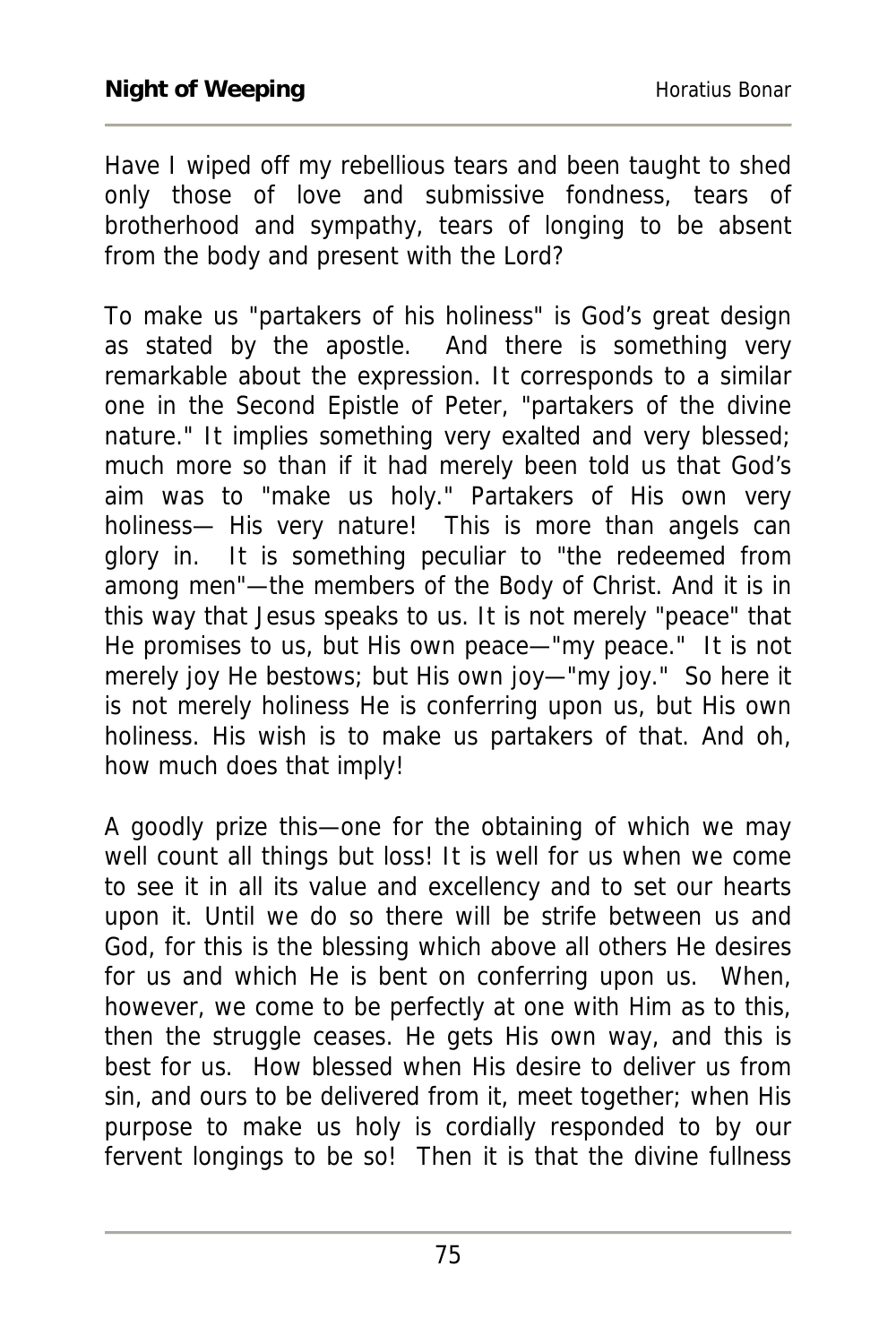flows into the soul without a check, and, notwithstanding the bitterness of the outward process by which this is effected, joy unspeakable and full of glory, possesses the consecrated soul. "Wherefore, laying aside every weight, and the sin which doth so easily beset us, let us run with patience the race set before us, looking unto Jesus, the author and the finisher of our faith, who for the joy set before him endured the cross, depising the shame." And there is nothing like affliction for teaching us this. It acts like the wind upon the trees, making them take deeper root. It is the mowing of the grass that it may shoot up thicker and greener. It is the shaking of the torch that it may blaze the brighter.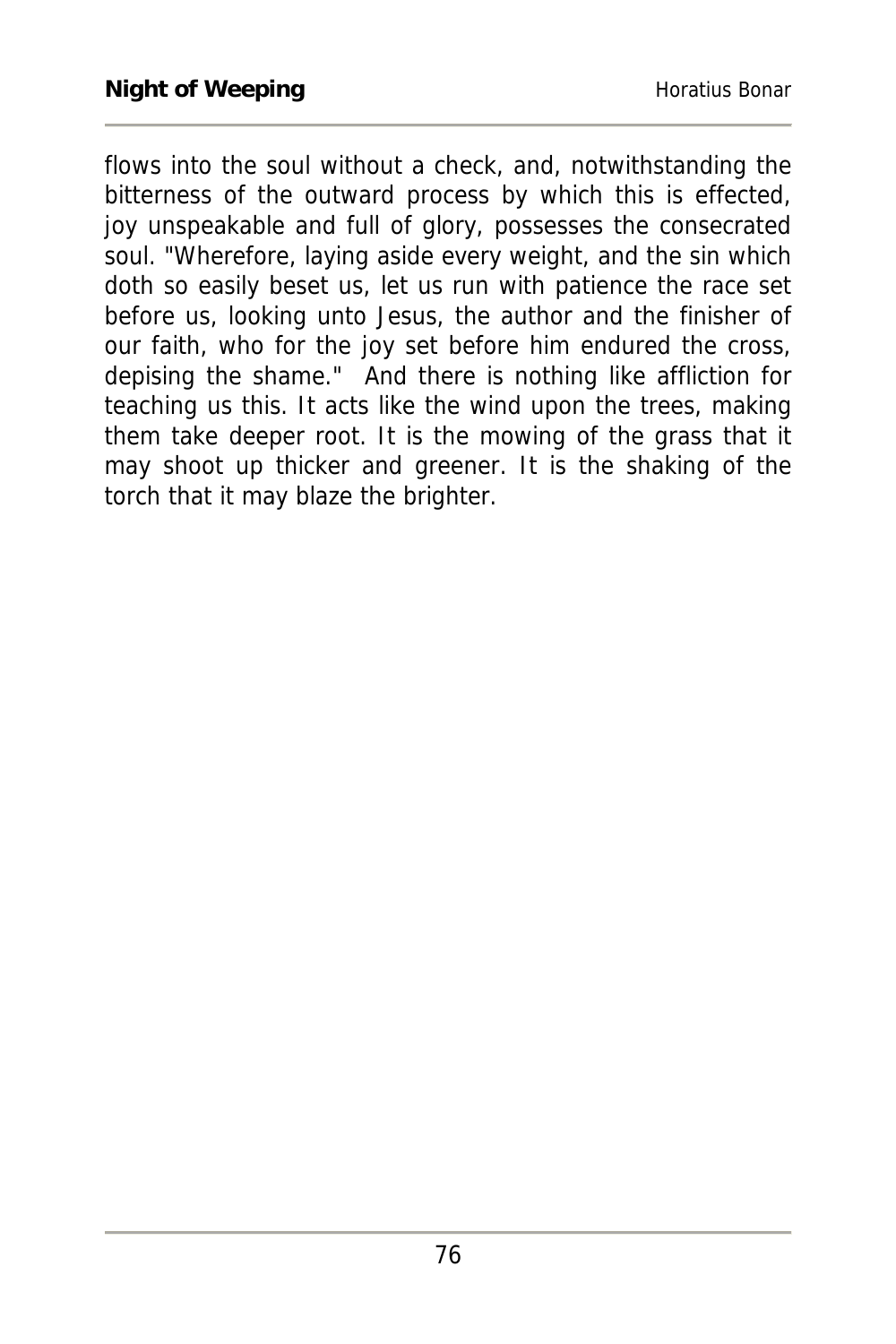### **CHAPTER 10**

#### **The Arousing**

It may have been long since the Holy Spirit awoke us from our sleep of death. Into that same deep sleep we know that we shall never fall again. He who awoke us will keep us awake until Jesus come. In that sense we shall sleep no more.

But still much of our drowsiness remains. We are not wholly awake, and oftentimes much of our former sleep returns. Dwelling on the world's enchanted ground, our eyes close, our senses are bewildered, our conscience loses its sensitiveness, and our faculties their energy; we fall asleep even upon our watchtower, forgetful that the night is far spent, and the day is at hand.

While thus asleep, or half-asleep, all goes wrong. Our movements are sluggish and lifeless. Our faith waxes feeble; our love is chilled; our zeal cools down. The freshness of other years is gone. Our boldness has forsaken us. Our schemes are carelessly devised and drowsily executed. The work of God is hindered by us instead of being helped forward. We are a drag upon it. We mar it.

But God will not have it so. Neither for His work's sake nor for His saints' sake can He suffer this to continue. We must be aroused at whatsoever cost. We are not to be allowed to sleep as do others. We must watch and be sober, for we are children of the light and of the day, not of the night nor of darkness. God cannot permit us thus to waste life, as if its only use were to be sported with or trifled away. Duties lazily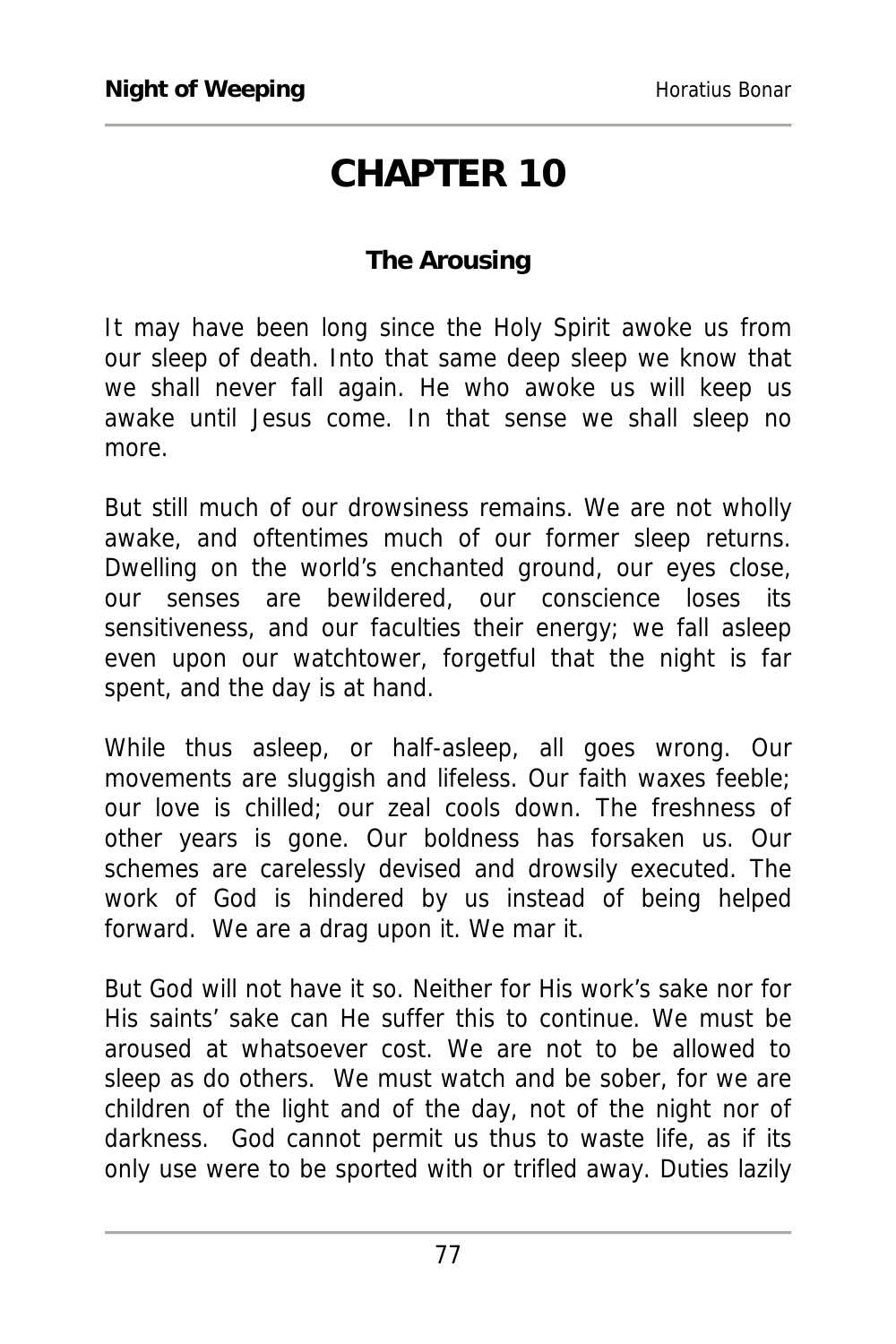and lifelessly performed; halfhearted prayers; a deportment, blameless enough perhaps, but tame and unexpressive, and, therefore uninfluential; words well and wisely spoken perhaps but without weight—these are not things which God can tolerate in a saint. It is either the coldness of Sardis to which He says, "If thou shalt not watch, I will come on thee as a thief, and thou shalt not know what hour I will come upon thee." Or it is the lukewarmness of Laodicea to which He says, "Because thou art lukewarm, and neither cold nor hot, I will spew thee out of my mouth."

In arousing us God proceeds at first most gently. He touches us slightly, as the angel did Elijah under the juniper tree, that He may awaken us. He sends some slight visitation to shake us out of our security. He causes us to hear some distant noise: it may be the tumults of the nations, or it may be the tidings of famine, or war, or pestilence afar off. Perhaps this entirely fails; we slumber on as securely as ever. Our life is as listless and as useless as ever. Then He comes nearer, and makes His voice to be heard in our own neighborhood or within the circle of our kindred. This also fails. Then He comes nearer still, for the time is hurrying on and the saint is still asleep. He speaks into our very ears. He smites upon some tender part till every fiber of our frame quivers and every pulse throbs quicker. Our very soul is stricken through as with a thousand arrows. Then we start up like one awakening out of a long sleep, and, looking round us, wonder how we could have slept so long.

But oh, how difficult it is to awaken us thoroughly! It needs stroke upon stroke in long succession to do this. For after every waking up there is the continual tendency to fall back again into slumber. So that we need both to be made awake and to be kept awake. What sorrows does our drowsiness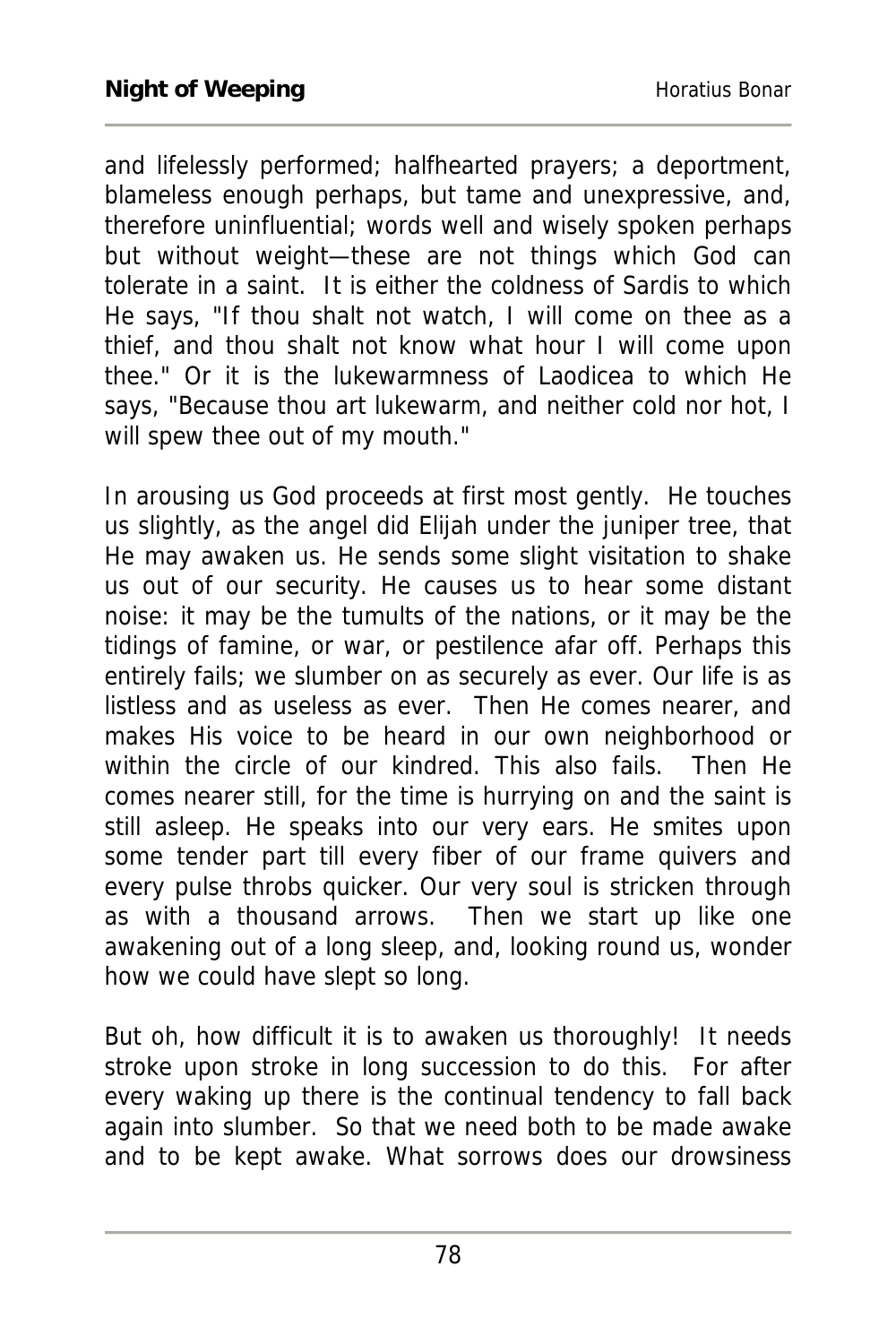cost us—what bleeding, broken hearts! The luxury of "ease in Zion" indulged in perhaps for years has been dearly bought.

"Think of living," was the pregnant maxim of the thoughtful German. "Thy life," says another, quoting the above, "wert thou the pitifulest of all the sons of earth is no idle dream, but a solemn reality. It is thy own. It is all thou hast to confront eternity with. Work then, like a star, unhasting yet unresting."

There are some Christians who work, but they do not work like men awake. They move forward in a certain track of duty, but it is with weary footstep. Their motions are constrained and cold. They do many good things, devise many good schemes, say excellent things, but the vigorous pulse of warm life is wanting. Zeal, glowing zeal—elastic and untiring—is not theirs. They neither burn themselves, no do they kindle others. There is nothing of the star about them save its coldness. They may expect some sharp stroke of chastisement, for they need it.

There are others who are only wakeful by fits and starts. They cannot be safely counted on, for their fervor depends upon the humor of the moment. A naturally impulsive temperament, of which, perhaps, they are not sufficiently aware, and which they have not sought either to crucify or to regulate, renders them uncertain in all their movements. This intermittent wakefulness effects but little. They do and they undo. They build up and they pull down. They kindle and quench the flame alternately. There is nothing of the "star" about them. They stand in need of some sore and long continued pressure to equalize the variable, fitful movements of their spirit.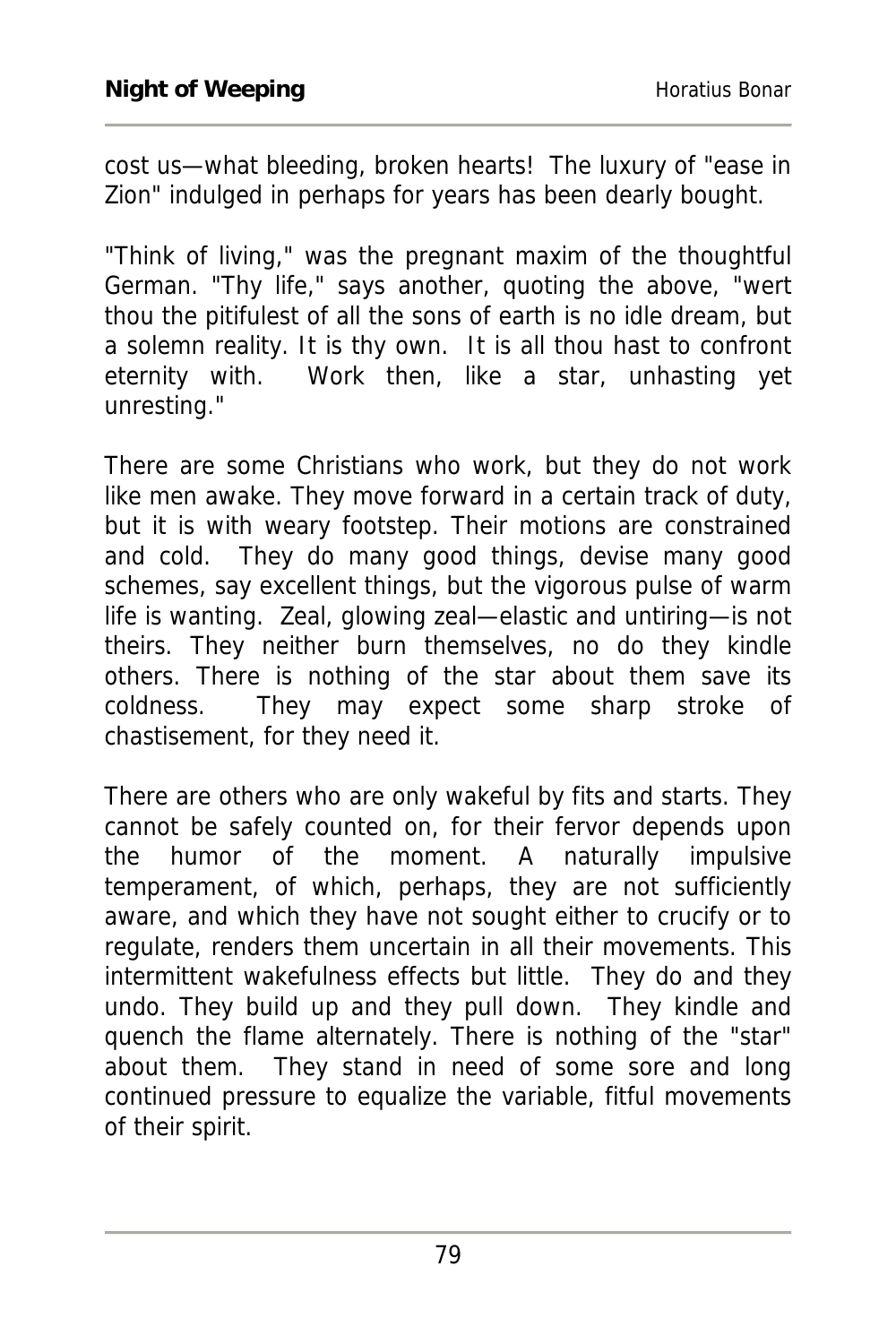There are others who seem to be always wakeful, but then it is the wakefulness of bustle and restlessness. They cannot live but in the midst of stirring, and scheming, and moving to and fro. Their temperament is that nervous tremulous, impatient kind that makes rest or retirement to be felt as restraint and pain. These seldom effect much themselves, but they are often useful by their perpetual stir and friction for setting or keeping others in motion and preventing stagnation around them. But their incessant motion prevents their being filled with the needed grace. Their continual contact with the outward things of religion hinders their inward growth and mars their spirituality. These are certainly in one sense like the star wakeful and unresting, but they move forward with such haste that instead of gathering light or giving it forth, they are losing every day the little that they possessed. A deep sharp stroke will be needed for shaking off this false fervor and imparting the true calm wakefulness of spirit, to which, as saints, they are called. It is the deepening of spiritual feeling that is needed in their case, and it takes much chastening to accomplish this.

There are others who are always steadily at work and apparently with fervor too. Yet a little intercourse with them shows that they are not truly awake. They work so much more than they pray that they soon become like vessels without oil. They are farther on than the last class, yet still they need arousing. They are like the star, both "unresting and unhasting, yet their light is dim. Its reflection upon a dark world is faint and pale. It is a deeper spiritual life and experience that they need; and for this, it may be there is some sore visitation in store for them.

The true wakeful life is different from all these. It is a thing of intensity and depth. It carries ever about with it the air of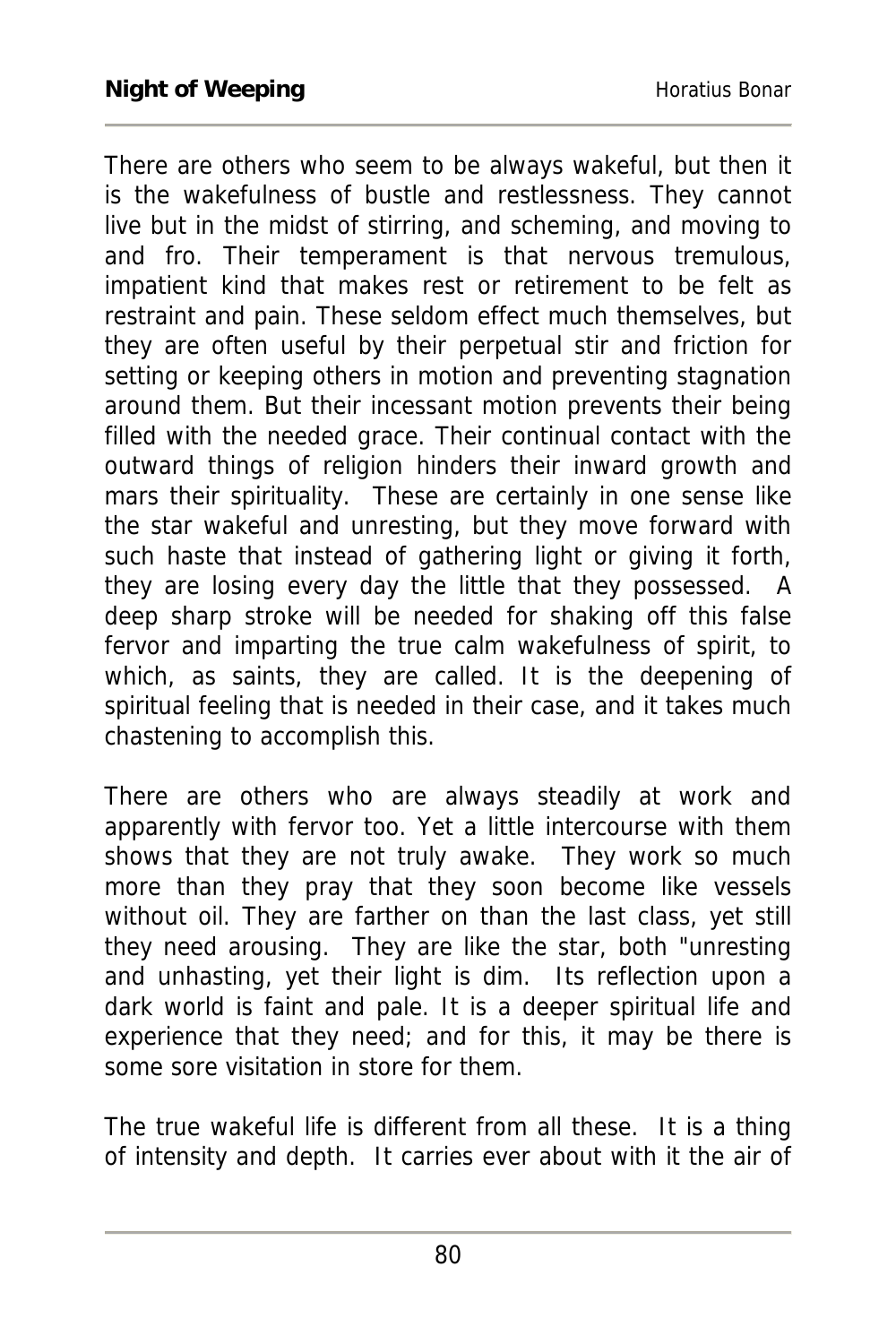calm and restful dignity, of inward power and greatness. It is fervent, but not feverish; energetic, but not excited; speedy in its doings, but not hasty; prudent, but not timid or selfish; resolute and fearless, but not rash; unobtrusive and sometimes, it may be, silent, yet making all around to feel its influence; full of joy and peace, yet without parade or noise; overflowing in tenderness and love, yet at the same time, faithful and true. This is the wakeful life! But oh, before it is thoroughly attained, how much are we sometimes called upon to suffer through the rebelliousness of a carnal nature that will not let us surrender ourselves up wholly to God, and present ourselves as living sacrifices, which is our reasonable service! In thus arousing us from our slumber, chastisement not merely makes us more energetic, more laborious, but it makes us far more prayerful. Perhaps it is here that the waking up is most sensibly felt. Nothing so quickens prayer as trial. It sends us at once to our knees and shuts the door of our closet behind us. In the day of prosperity we have many comforts, many refuges to resort to; in the day of sorrow we have only one, and that is God. Our grief is too deep to tell to any other; it is too heavy for any other to soothe. Now we awake to prayer. It was something to us before, but now it is all. Man's arm fails, and there is none but God to lean upon. Our closets, in truth, are the only places of light in a world which has now become doubly dark to us. All without and around is gloom. Clouds overshadow the whole region. Only the closet is bright and calm. How eagerly, how thankfully we betake ourselves to it now! We could spend our whole time in this happy island of light which God has provided for us in the midst of a stormy ocean. When compelled at times to leave it, how gladly do we return to it! What peaceful hours of solitude we have there with God for our one companion! We can almost forget that the clouds of earth are still above us and its tempest still rioting around us. Prayer becomes a far more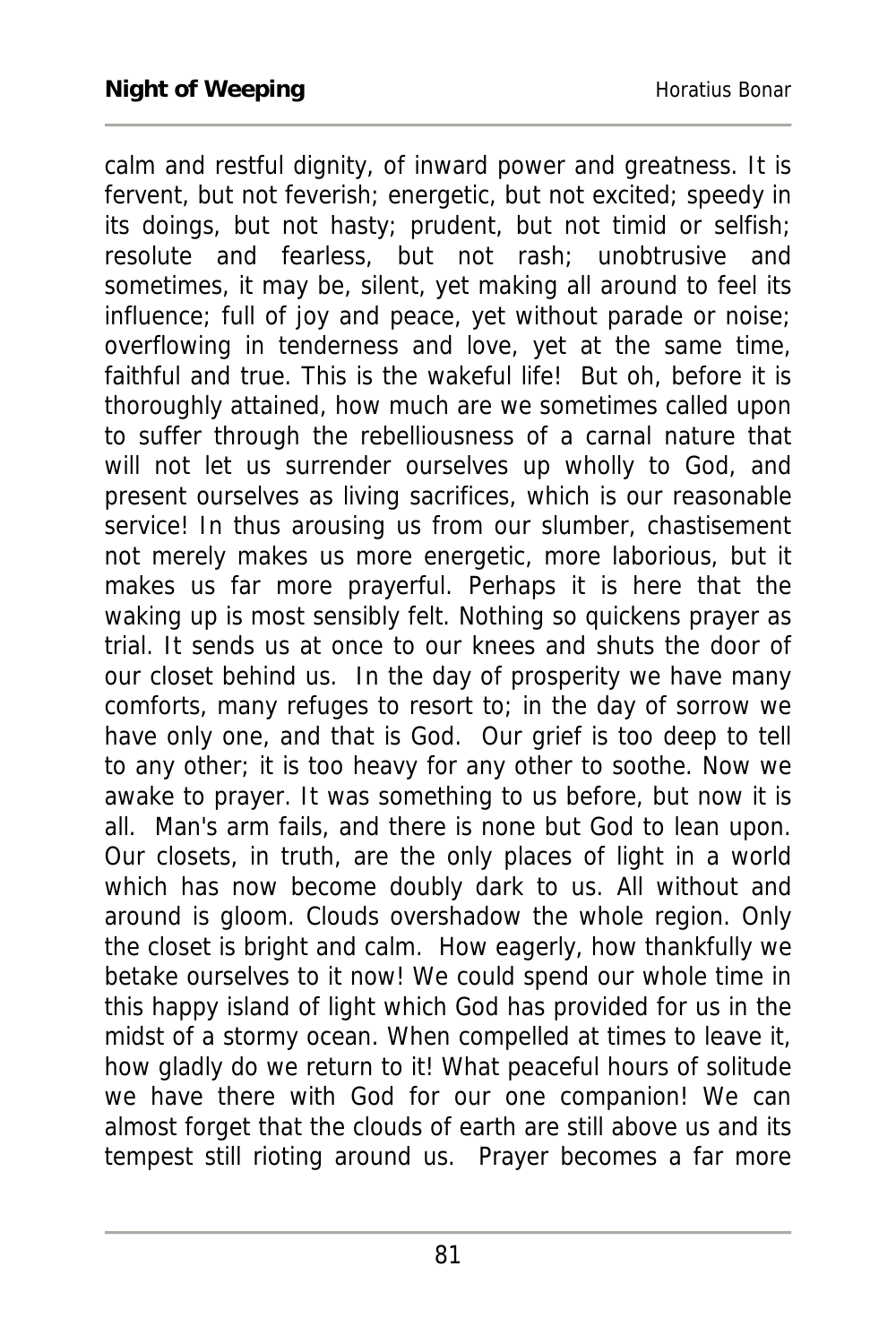real thing than ever. It is prized now as it was never prized before. We cannot do without it. Of necessity, as well as of choice, we must pray, sending up our cries from the depths. It becomes a real asking, a real pleading. It is no form now. What new life, new energy, new earnestness are poured into each petition! It is the heart that is now speaking, and the lips cannot find words wherewith to give utterance to its desires. The groanings that "cannot be uttered" are all that now burst forth and ascend up into the ear of God. Formerly, there was often the lip without the heart; now it is far oftener the heart without the lip. Now we know how "the Spirit helpeth our infirmities." We begin to feel what it is to "pray in the Holy Ghost. "There is a new nearness to God. Communion with Him is far more of a conscious reality now. It is close dealing with a living, personal Jehovah. New arguments suggest themselves; new desires spring up; new wants disclose themselves. Our own emptiness and God's manifold fullness are brought before us so vividly that the longings of our inmost souls are kindled, and our heart crieth out for God, for the living God. It was David's sorrows that quickened prayer in him. It was in the belly of the whale that Jonah was taught to cry aloud. And it was among the thorns of the wilderness and the fetters of Babylon that Manasseh learned to pray.Church of Christ—chosen heritage of the Lord—awake! Children of the light and of the day, arise! The long winter night is nearly over. The day-star is preparing to ascend. "The end of all things is at hand: be ye therefore sober, and watch unto prayer" (I Pet. 4:7). "Why sleep ye? rise and pray, lest ye enter into temptation!" (Luke 2:46).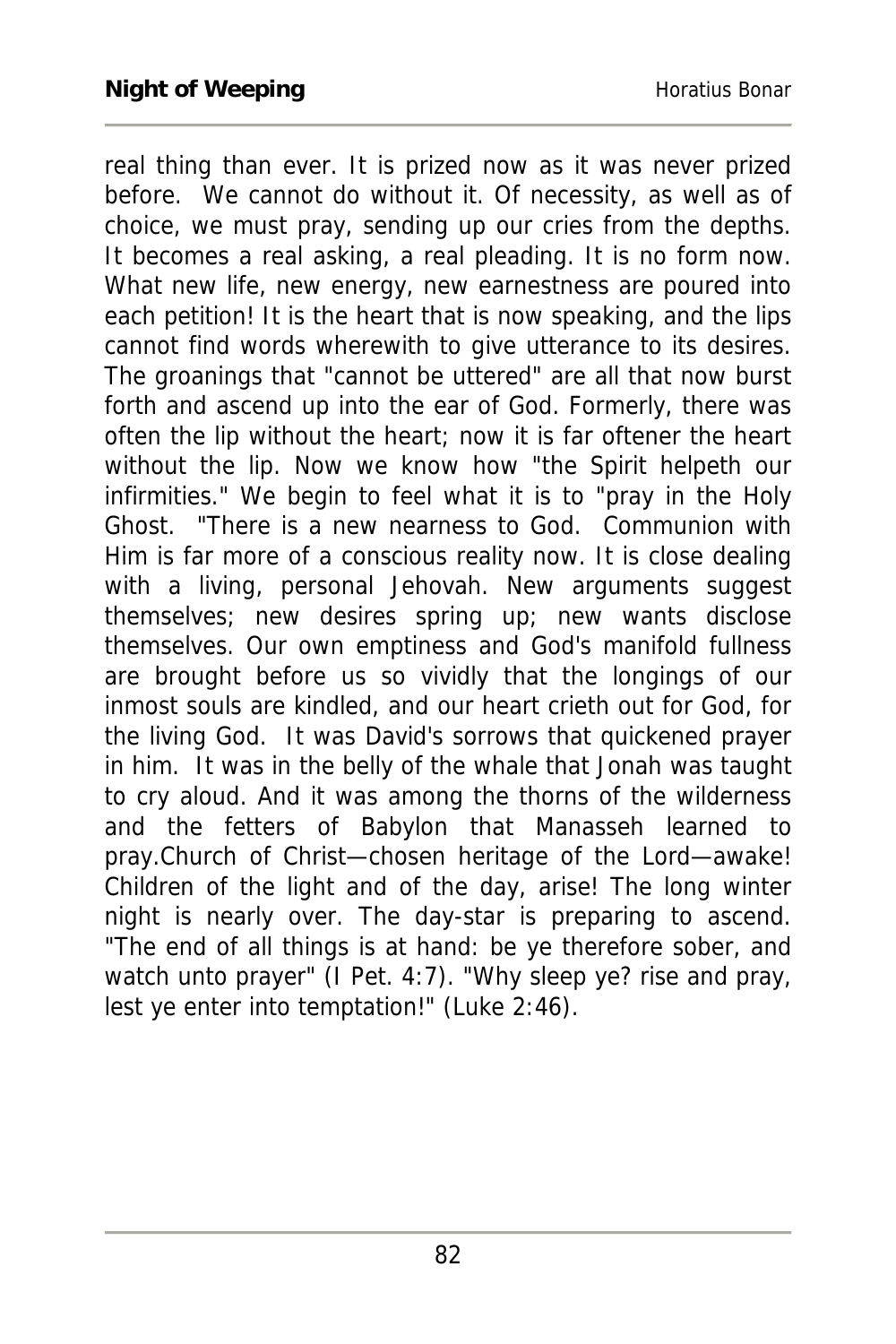# **CHAPTER 11**

#### **The Solemnizing**

Laughter and gaiety belong to a fallen world. They are too superficial to have place among the holy; and too hollow to be known among the truly happy. With the peace of God in our hearts we feel that we do not need them. They may do for childhood; they may do for the world; but not for us. They do not suit our feelings; they are not deep or solid enough to be in harmony with our new nature. They are not the utterances of a truly happy soul. Yet we live in a gay world that rings everywhere with hollow laughter. Around us are the sights and sounds of mirth by which vain men are seeking to cheat away their ever-fretting uneasiness, to soothe their ruffled consciences, or to drown their bitter sorrows. Oftentimes the saints seem to catch the tone of levity, making mirth with the most mirthful, jesting with the most foolish, singing, perhaps, the world's songs of vanity, speaking its idle words, walking in its vain paths as if its friendships and pleasures were not forbidden things.

Apart, however, from the contagion of the world's influence our tone is apt to fall low and our deportment to lose that solidity and seriousness which become the saints. Almost unconsciously and without knowing how, we get light and airy; we give way to the current of vain thoughts; we forget to set a guard upon our lips; we indulge in foolish talking and jesting in our meetings with each other. Our words are not "with grace, seasoned with salt." We forget the admonition, "Let no corrupt communication proceed out of your mouths, but that which is good to the use of edifying, that it may minister grace to the hearers."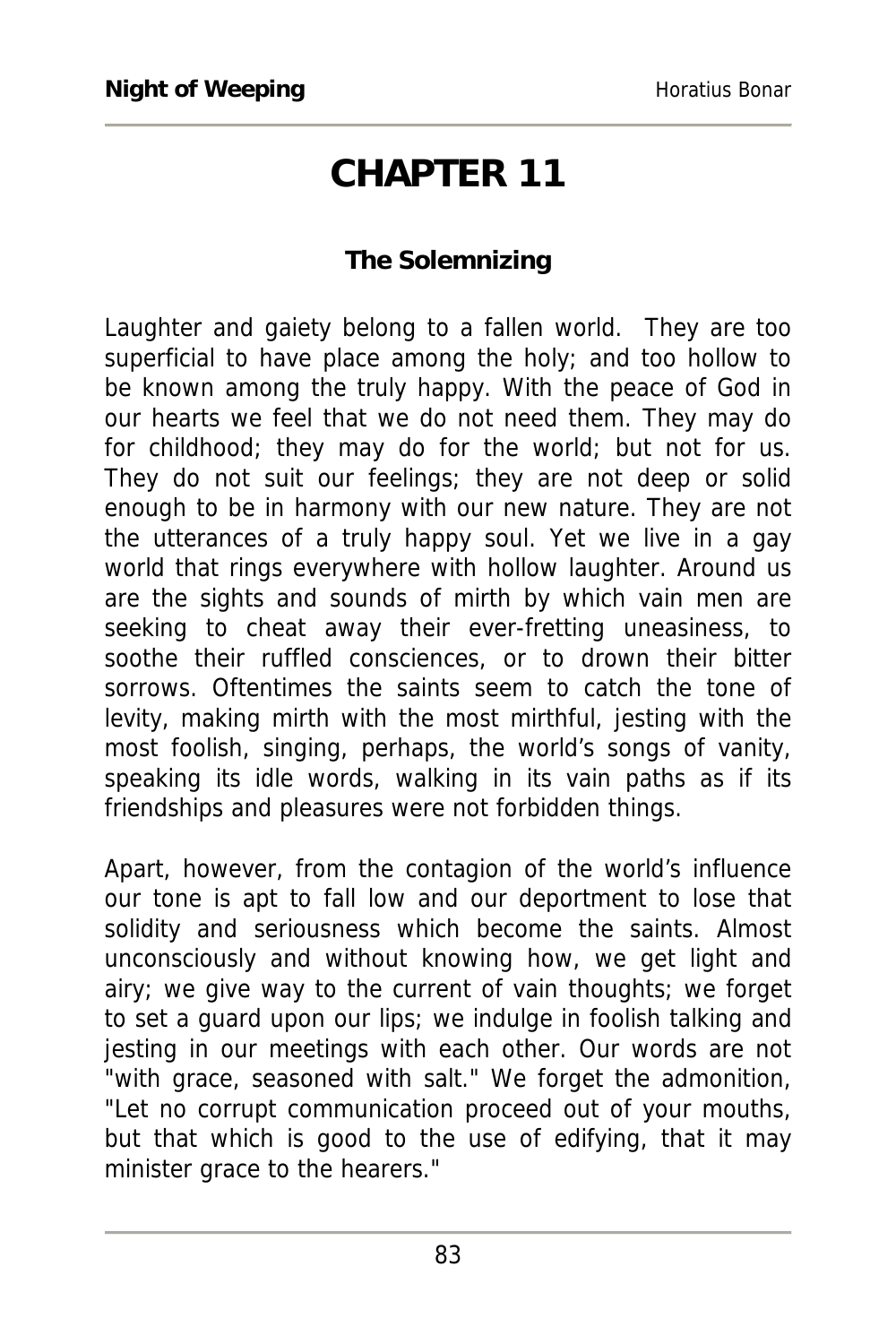This propensity grows upon us. Seriousness becomes a thing reserved entirely for the closet or the sanctuary. We forget our character as saints, called out of darkness and "delivered from a present evil world." We lose sight of our heavenly parentage and divine adoption. Our whole habits of thought, feeling, speaking, and doing too much resemble the flippancies of a heedless, lighthearted world, whose maxim is, "let us eat, drink, and be merry."

Thus our spirituality decays. Heavenly mindedness is gone. We become of the earth, earthly. Our souls cleave to the dust, and we are content to grovel there. We become lean and barren, neither growing ourselves nor helping the growth of others. Our blossoms send forth no fragrance, our branches bear no fruit. We grieve the Holy Spirit of God whereby we are sealed unto the day of redemption. He cannot dwell with levity and mirth any more than amid profanity and crime. He retires from the temple into which He had come and in which He would fain make His abode forever, driven out from it by the laughter and jesting with which we were making its consecrated walls to resound. How can He dwell in a temple which, from being a house of God and a house of prayer, we have turned into a place of merchandise, a hall of revelry, a haunt of mirth and song?

I do not mean, as I have said before, that the saint is ever to be gloomy. No. Gloom and melancholy are not our portion. "The lines have fallen unto us in pleasant places." They are not the inmates of a soul that has tasted the joy of pardon and is walking in light, as a happy child with a loving father. But true joy is a serious thing. Its fountains are deep. It is the waking up of the heart's deep springs. Mirth and levity are not joy. They are too shallow to deserve the name. Like the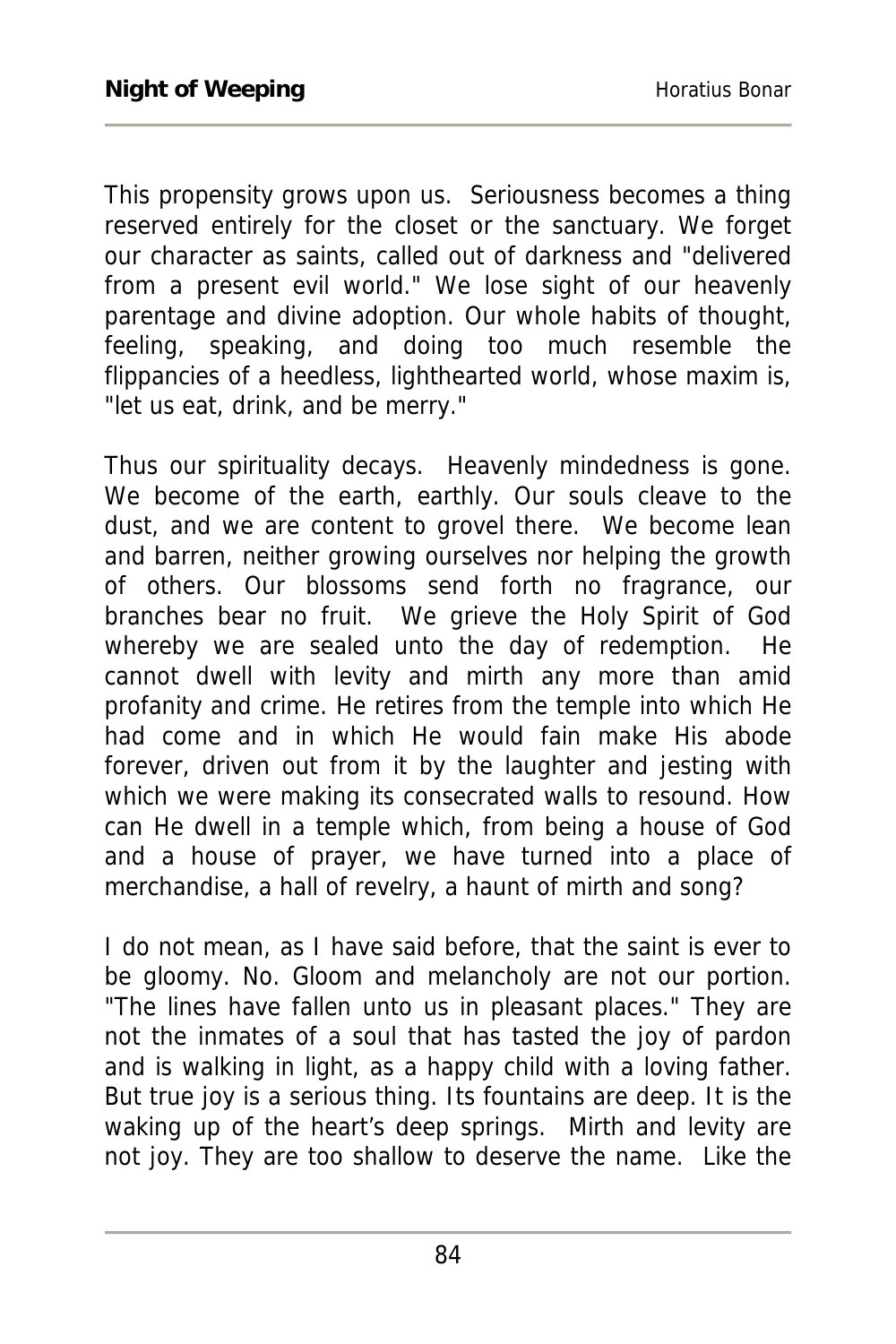sun-flash on a stagnant pool, they are a mere surface gleam of light. There is nothing in them of the calm radiance illuminating the ocean depths many a fathom down, as if the waters themselves were a mass of solid sunshine, and remaining amid the heaving of the billows, unbroken and unobscured. In coming to Him, who is the fountain of all gladness, the saint of God bids farewell to gloom. Tribulation he may have—nay, must have—but not gloom. That has left him forever since the day he knew the Saviour, and opened his ears to the joyful sound. Peace is now his heritage.

 But still it is not levity that is his portion. It is joy. And this joy is not only far superior to this vain mirth, but it is utterly inconsistent with it. This levity is as much an enemy to real joy as it is to holiness and spirituality. Hence, it must be rooted up. God cannot suffer it in His children. His desire is that they should set their affections on things above. This element of earthliness must be purged out. They must be made solemn and thoughtful. To this end He visits them with chastisement. In a moment, perhaps, He smites them to the dust; or, by some slower but withering, crushing calamity, He slays and casts out that foolishness which had wrought itself into the very texture of their being.

His purpose is to make them thoughtful and solemn. He lays on them accordingly something that will make them think. The blow prostrates them, and in a moment all levity is put to flight. They cannot laugh and jest now when their home is desolate and their heart is bleeding. They are withdrawn from intercourse with an airy, shadowy world and sent into the very inmost recesses of their spiritual being, or forward to the infinite eternity, whose vastness they had been but little alive to.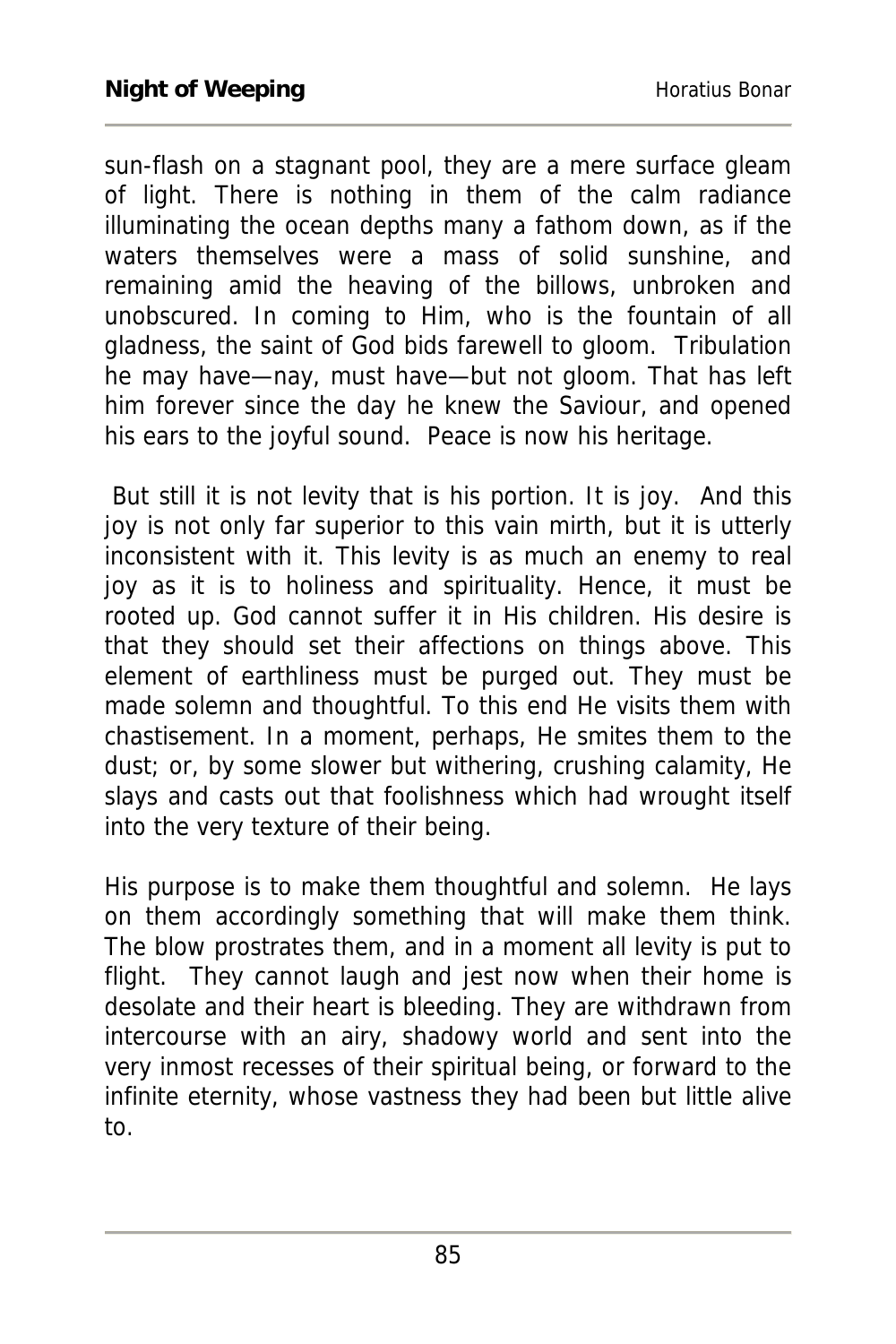Trials awaken us to a sense of our self-pleasing ways and our indifference to the condition of the world we live in, not only as being a world of sin, but thoroughly, and all over, a world of misery. They bring us into contact with solid certainties and that produces thoughtfulness. They make us "acquainted with grief" and that drives off all levity. Sorrow and levity keep no companionship.

It is through tears that truth is best seen. When looked at through this medium, objects assume their right proportions and take their proper level. Shadows then evaporate. Realities compass us about, and these make us solemn. Shadows only make us light and vain. They never stir the depths of our being, but merely flit around its surface.

Thus God solemnizes His saints, and brings them in this respect into closer sympathy with the mind of Christ. All was solemnity with Him. There was no levity ever found in Him. Everything about Him was serene, yet everything was solemn. And the nearer we are brought to resemble Him, the more will this calm, happy solemnity possess us. We shall live not only wakeful but solemn lives. Our whole deportment will speak the depth of the serenity that dwells within. Our looks and tones with all be solemn, and will of themselves testify for God and condemn the world. We shall be men awake and alive, men zealous and in earnest; men who have no relish for levity, because it is incompatible with the deep peace which is their better portion, and who feel that they have no time for it, because eternity is so near.

Yes, a near eternity rebukes and banishes frivolity. Even apart from positive trial this is its tendency. It is the eternal lifetime that makes the lifetime of earth such a solemn thing. Sever the living here from the living hereafter, and man's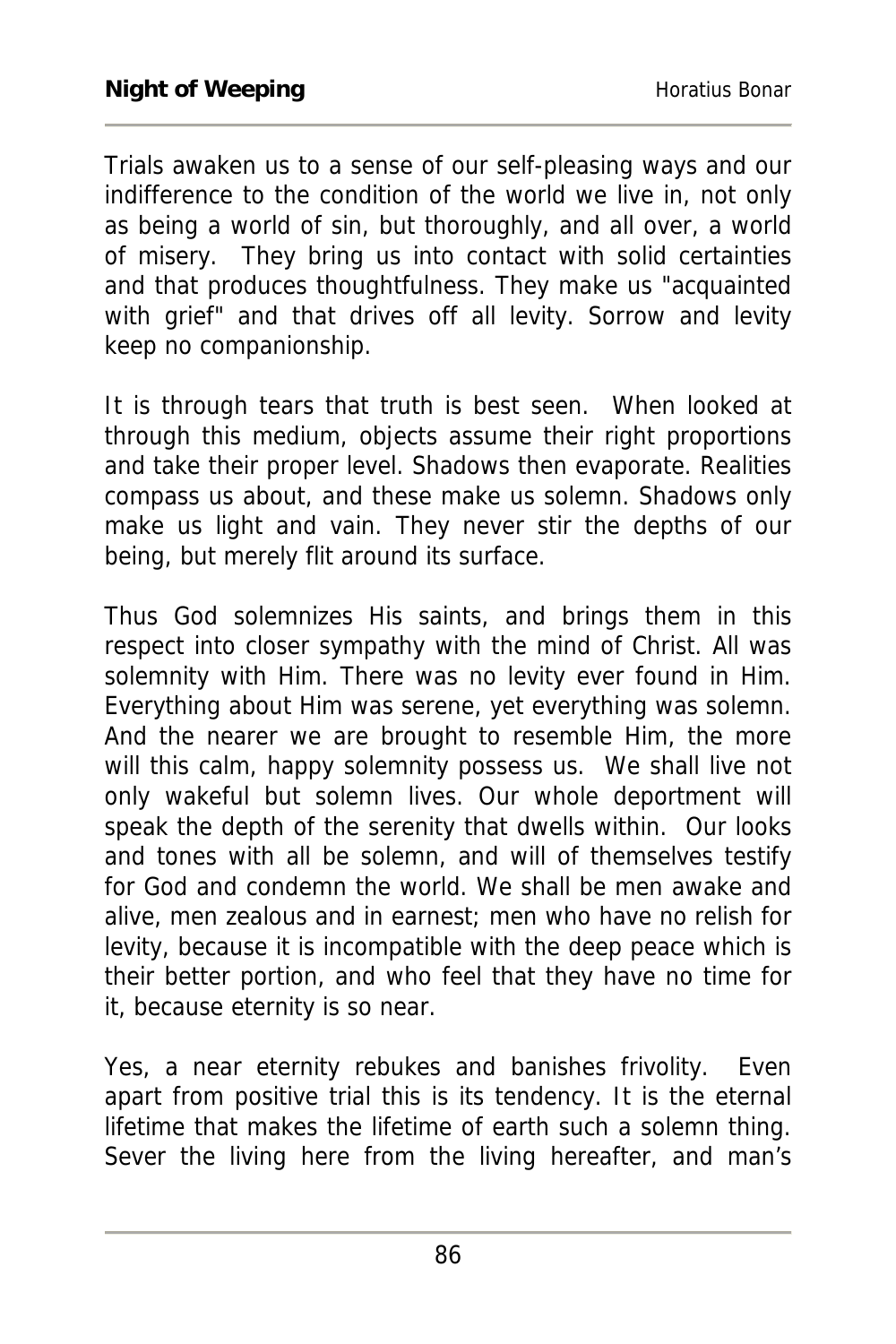longest time on earth is little more in importance than the flutter of a leaf, his death no more than the falling of a blossom. But fasten on the infinite and the eternal to our present existence, and everything in life becomes mighty, momentous, solemn. The briefest moment that comes and goes is the meeting place of two eternities. Traversing this narrow pass, with rocks on either side of infinite ascent and lost in impenetrable midnight, how can we fail to be solemnized unless our eyes be closed or our reason gone!

The pang that shoots through our frame and makes each fiber quiver would be quite endurable were it but for a moment, were it to die and be buried with us in the same tomb, were there no capacity of eternal anguish in our nature, or no eternity in which that capacity must develop itself. The sting of a moment is a trifle, but the eternal stinging of the undying worm is terrific beyond all utterance. In like manner the thrill of fresh joy which makes the whole man throb with delight would scarce be worth the having or the losing were it only like the lightning, flashing out in its brightness and then quenched for ever. But a nature gifted with faculties for infinite enjoyment, and with a whole eternity in which these joyous buds shall expand themselves, turns all our life into a deep and awful reality. A flower that folds up its leaves and withers down at sunset may be carelessly trodden underfoot; but a star that shall roll around forever in its orbit, either effulgent in beauty or dark in the gloom of its own chaos, is an object of wonder and awe.

Such is the life of man! Not the life of one man or some men, but of every man. By itself it may seem a plaything, a mere insect's life; but in connection with the everlasting future, it becomes awfully real and solemn in its aspect. We may be noble and famed upon the earth, or we may be poor,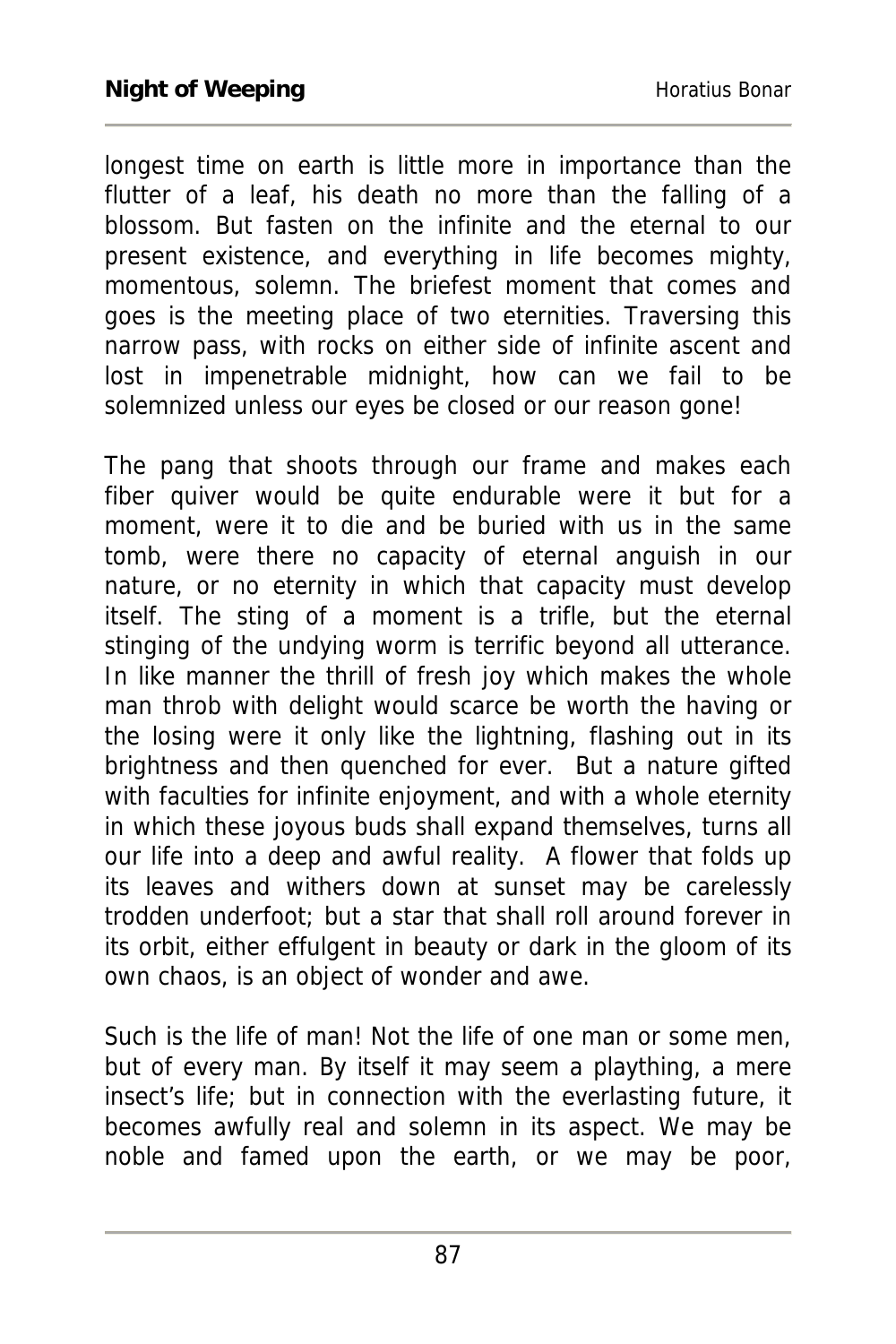unlettered, hard-toiling men, still our life is a vast reality. It is no mere shadow, or rainbow, or vision of the night, but an unconceivable reality in all its parts, great or small.

Such especially is the life of the saint! He not only knows that there is an eternity, but he has seen and felt it. Each hour he is looking out upon it like a traveler looking over a dark and infinite precipice which flanks the road on which he is passing along. He not only knows that there is such a thing as forgiveness and eternal life, but he has found them, he has tasted them; his eyes have been opened, and he has now come into the very midst of realities. They compass him about on every side. And especially as he "looks for that blessed hope, even the glorious appearing" of the Lord, he feels what a solemn life he is called upon to lead, and levity and mirth as ill become him as they would have done the High Priest, when standing within the veil under the immediate vision of the glory.

Even without the positive infliction of chastisement there is enough to solemnize a saint in what he sees and knows of things as they are. A dying world, a groaning creation, a curse-laden earth, a divided, bleeding church, an absent bridegroom—these are at all times enough to subdue and soften a believer's frame. And thus he walks through earth like Paul after he had been in the third heaven—an inhabitant of another star— one who has his conversation in heaven who is too happy ever to be gloomy, but too happy also ever to be light or vain.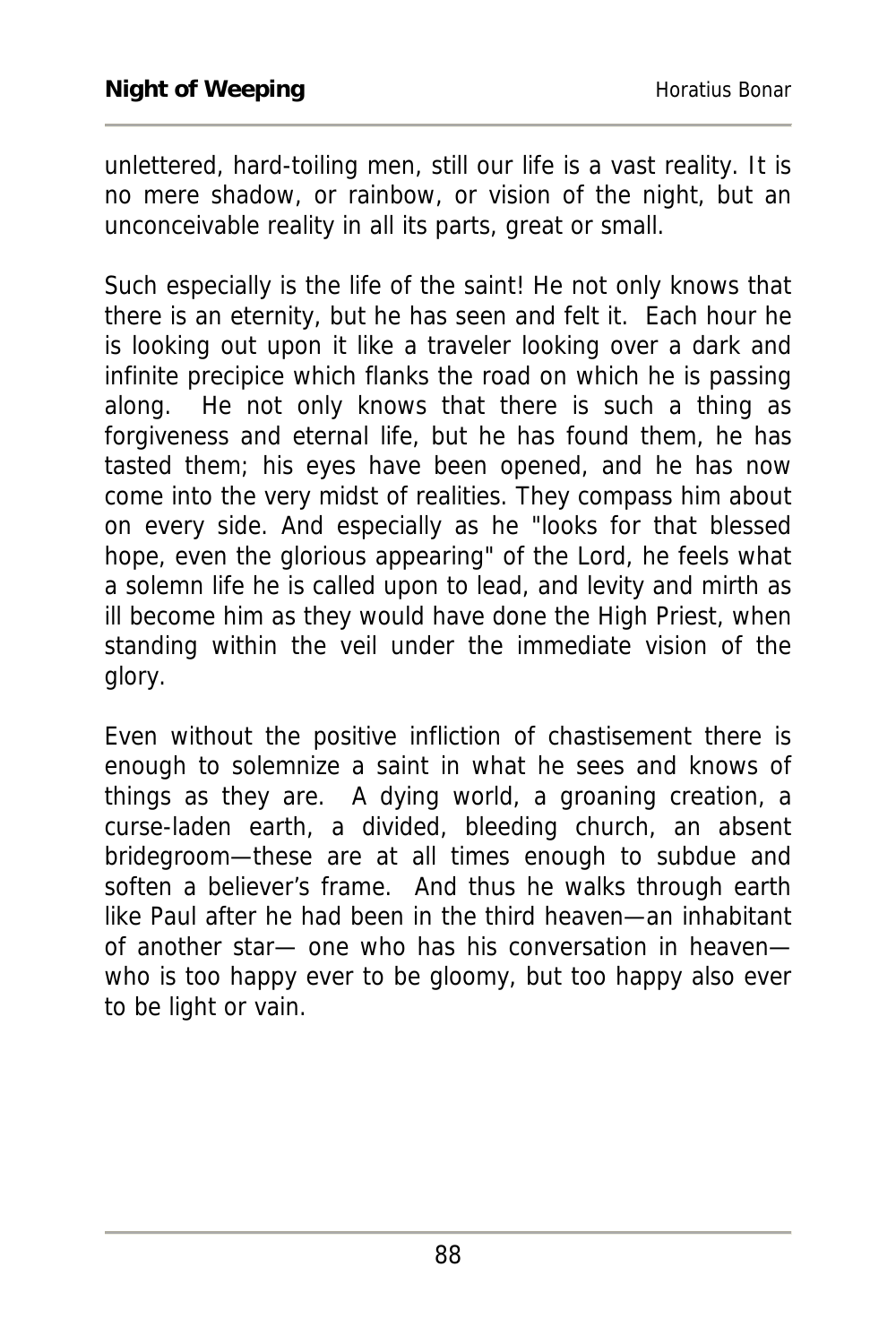# **CHAPTER 12**

#### **The Warning**

 Affliction is full of warnings. It has many voices and these of the most various kinds. It speaks counsel, it speaks rebuke, it speaks affection. But it speaks warning too. Let us hear some of its words of warning.

1. It says, "Love not the world, neither the things that are in the world. If any man love the world, the love of the Father is not in him (I John 2:15). There is no enforcement of this warning so solemn as that which affliction gives. It exposes the world's hollowness and says, "love not." It shows us what a withering gourd its beauty is and says, "love not." It points out to us its hastening doom and says, "love not." It declares the utter impossibility of loving both the world and the Father, "If any man love the world, the love of the Father is not in him." "Know ye not that the friendship of the world is enmity with God?" There can be no companionship between God and the world. They cannot dwell together under the same roof or in the same heart.

2. It says, "Take heed and beware of covetousness" (Luke 12:15). Riches cannot help, neither earthly comfort avail us in the hour of grief. They cannot dry up tears, nor reunite broken bonds. They cannot heal the living, nor bring back the dead. They profit not in the day of darkness. Their vanity and emptiness cannot then be hidden. "Thou fool, this night thy soul shall be required of thee, then whose shall those things be which thou hast provided." It is then we find that we need a "treasure in the heaven that faileth not." "I counsel thee to buy of me gold tried in the fire, that thou mayest be rich."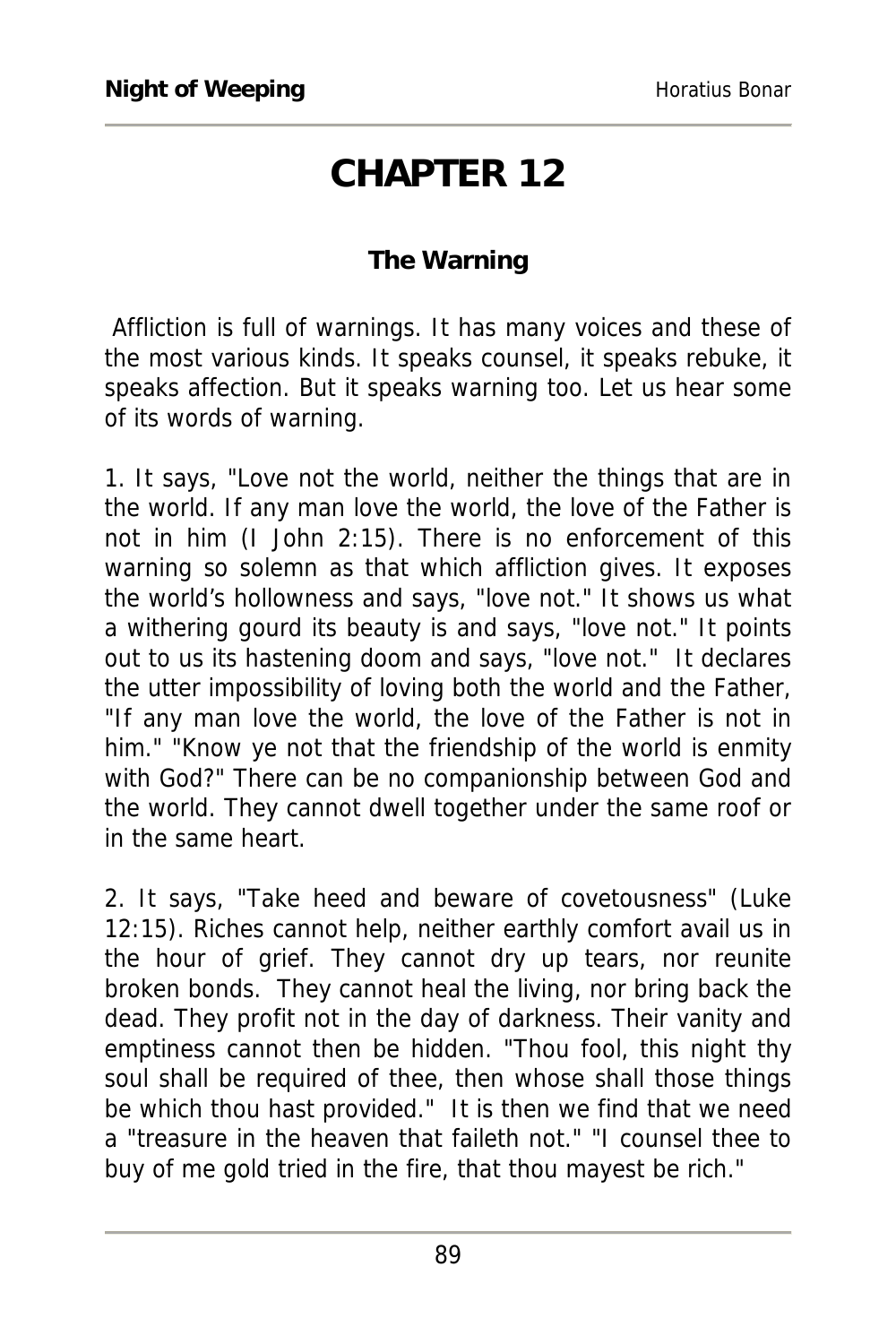3. It says, "abstain from all appearance of evil" (1 Thess. 5:22). "Hate even the garments spotted by the flesh." It is not the flesh merely that we are to hate, but even its garments. Nor is it the garments dyed and defiled with the flesh, but even "spotted" with it. It is not merely abstain from evil, but from all appearance of evil. Suffering teaches us to shrink from sin—even from the remotest and most indirect connection with it. It says, "Oh, do not that abominable thing which I hate!"

4. It says, "Grudge not one against another" (James 5:9). Let there be no halfhearted affection in the family of God. Let there be no envy, no jealousy, no misunderstandings among the brethren. Why should we be less than friends who are both fellow-sufferers and fellow-soldiers here? Why should we, who are sharers in a common danger and a common exile, bear for each other aught but the sympathies of an intense affection? Why should we not love one another with a pure heart fervently? Yet oftentimes it needs affliction to teach us this, to remove our jealousies, and to draw us together as brethren in sympathy and love.

5. It says, "Keep yourselves from idols" (I John 5:21). If there be one remaining idol, break it in pieces and spare it not. Nothing is so fruitful a cause of suffering as idolatry. Nothing so forcibly displays the vanity of our idols as suffering. It is with this whip of cords that Christ scourges out of us the buyers and sellers—suffering no earthly traffic to proceed in His Father's house.

I give these warnings merely as specimens, a few out of many which might be adduced. There is no room for citing more, though more might easily be found. The two great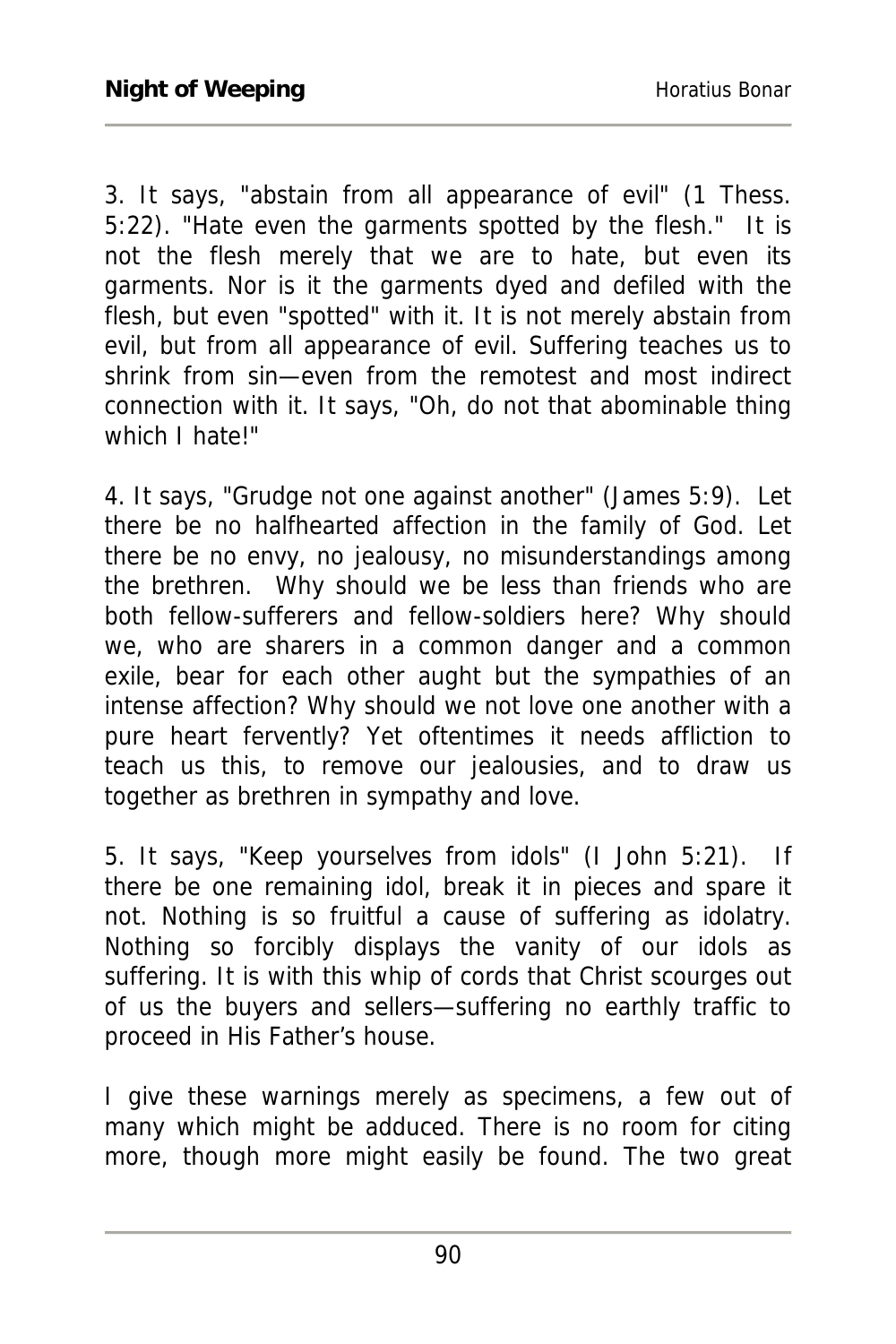points against which the warnings of chastisement are directed seem to be selfishness and worldliness. To scourge these thoroughly out of us is God's design.

1. Selfishness. "All seek their own, not the things that are Jesus Christ's." This was Paul's complaint, not of the ungodly, but of the churches of Christ. It was the selfishness he saw in the saints that gave occasion to these sorrowful words.

This selfishness is of various kinds, and shows itself in various ways. It is selfishness in reference to the things of Christ; or in reference to the Church of Christ; or in reference to the work given us to do; or in reference to the sacrifices we are called upon to undergo, and the toils we are called upon to endure. It would be easy to show how God's chastisements are pointed at all these forms of selfishness, aiming deadly blows at each one of them from the outermost to the innermost circle. But this is too large a field. We shall merely take up the first, and even it we can only touch upon. It is the most important of them all, and stands so connected with the rest that whatever uproots it destroys the other also.

Selfishness, in reference to the things of Christ, obviously springs from coldness towards Christ Himself. A preference of self to Christ is its root and source. Anything, therefore, that tends to obscure or keep out of view the person of Christ must lead to selfishness. It may be the love of the world; it may be the love of the creature, it may be the love of man's applause. There are the dark bodies that eclipse the glory of a living Saviour and nourish self. But these are not all. Satan has deeper devices still. He brings in religion between us and the Saviour! Religious acts, ordinances, duties, are all turned by him into so many instruments for exalting self and lowering the Saviour. But even this is not all. He has a subtler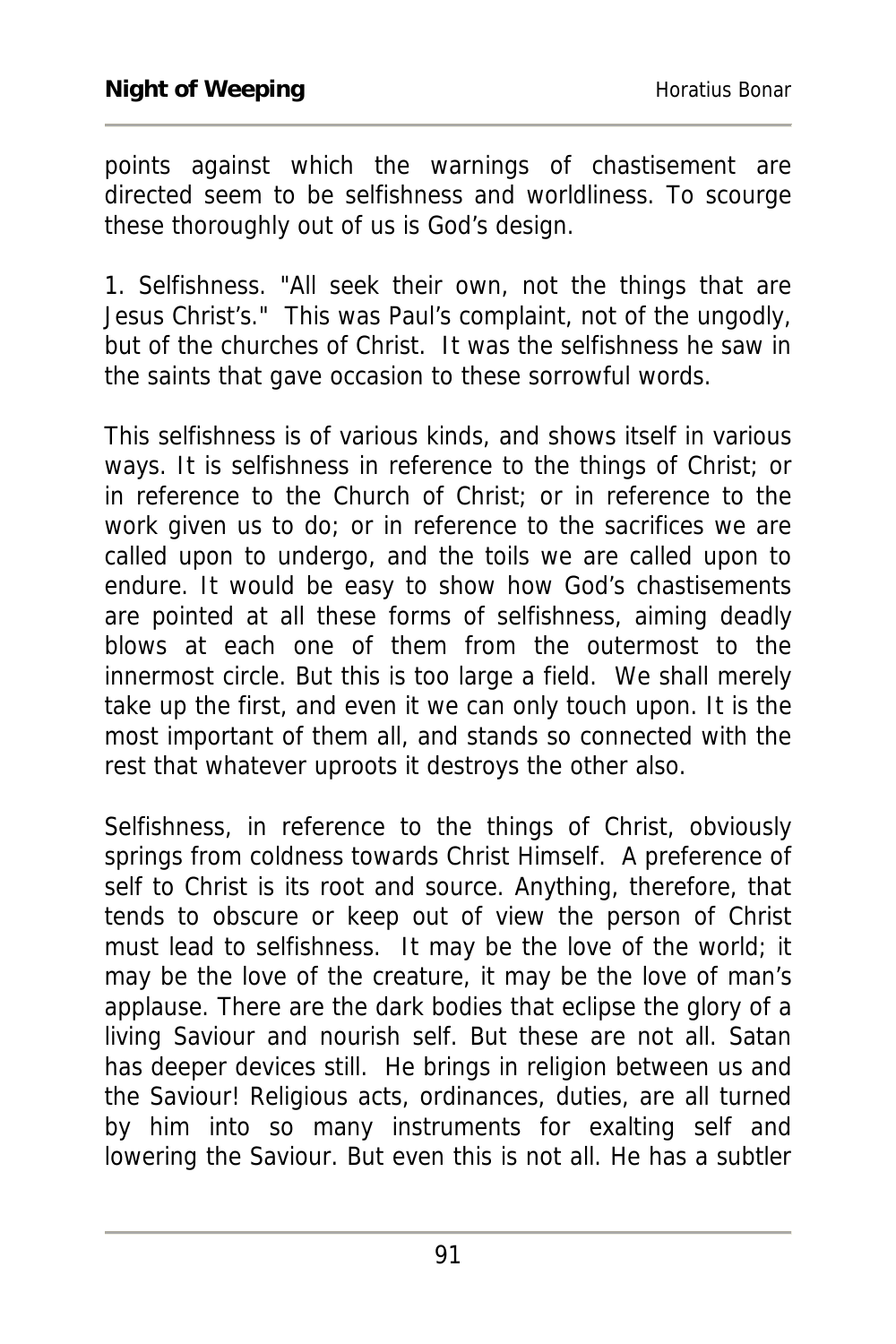device still for these last days. He is trying to make the work of Christ a substitute for His person, to fix attention so much upon the one as to exclude the other. The result of this is a thoroughly selfish and sectarian religion. I know this is delicate ground, but the evil is an augmenting one and ought to be made known.

There are not a few who are so occupied with truth that they forget "the true one," so occupied with faith that they lose sight of its personal object, so given to dwelling upon the work of Christ that they overlook His person. They seem to regard the latter subject as a matter, if not beyond them, at least one about which it will be time enough to concern themselves when they see Him face to face. What He is seems a question of small importance, provided they know that He has accomplished a work by which they may secure eternal life. "We are forgiven," they say, "we have peace—all is well." They take but little interest in the person of Him who has purchased these blessings. The redemption is all, and the Redeemer is nothing, or, at least, very little! The sufficiency of His work is all, the glory and excellence of His person, nothing! What is this but selfishness? We get all the benefit we can out of the work of Christ, and then leave Him alone! And this selfishness introduces itself everywhere into the actions and thinking of this class. We can trace it in the mold of their doctrines. Their views of the atonement are selfish, being framed not upon the principle of how God is to get His purpose fulfilled and His glory displayed, but simply of how a sinner is to be saved. Their views of Jehovah's sovereignty and electing grace are selfish, being just so many devices for taking the sinner out of God's hands and placing him in His own. Their views of the Spirit's work are selfish, being just an attempt to make His aid appear less absolutely indispensable and man's own skill and strength of very considerable avail in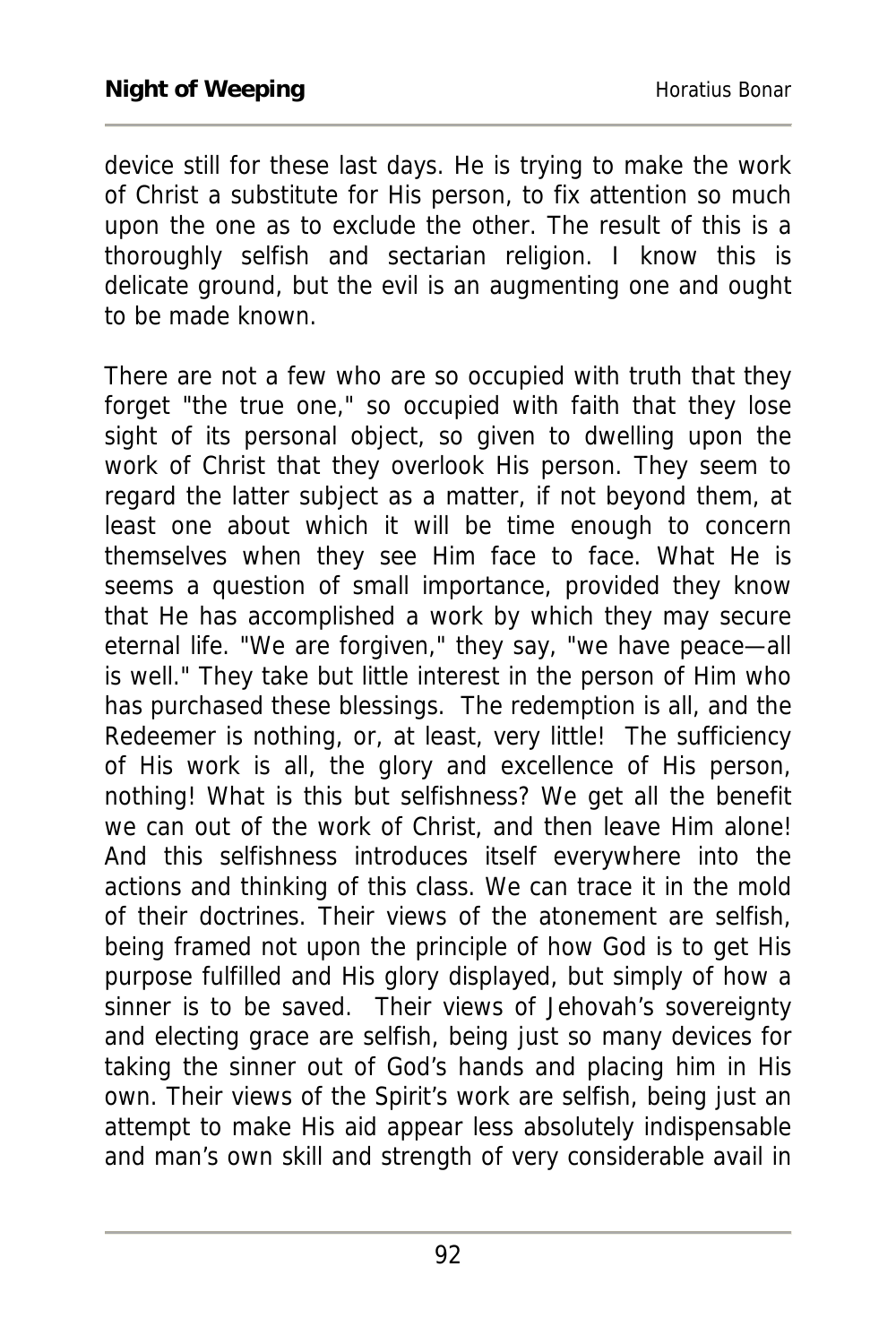the matter of salvation. But even where those selfish views of doctrine have not been adopted, there is a latent tendency toward selfishness among many, which can only be ascribed to their neglect of the person of Christ.

But what has chastisement to do with this? Much every way. Chiefly in this that it throws us more entirely for consolation and strength upon the person of the Saviour. Never do we feel more brought into contact with a living personal Saviour than in our days of sorrow. It is Jesus— Jesus alone—Jesus Himself—whom we feel to be absolutely necessary. The truth is precious; His work is precious; but it is with Him that we have chiefly to do it is to Him that we pour out our sorrows.

Thus by creating a necessity for our leaning on the person of Jesus (blessed necessity!) affliction strikes at that which was the root of selfishness. By bringing before us another and far more glorious self, it absorbs our own miserable self, till in the person of Jesus we lose sight of our own selves altogether. There is nothing that so makes us acquainted with Christ Himself as sorrow; and hence, there is nothing so efficacious in eradicating self. It is God's cure for selfishness. It is His way of making us seek, not our own, but the things that are Jesus Christ's. It is His way of carrying us beyond truth even to "him that is true." Truth is precious, but in itself it is cold. But the glory of the Gospel is this that it carries us up beyond truth to its living fountainhead. Nay, it brings us into the very bosom of Him who came out of the Father's bosom and has now returned to it carrying with Him all those whom the Father hath given Him, there, with Him to abide in happy fellowship, world without end.

This, however, is a large subject, and these are but a few hints. We cannot, however, pursue them further here. We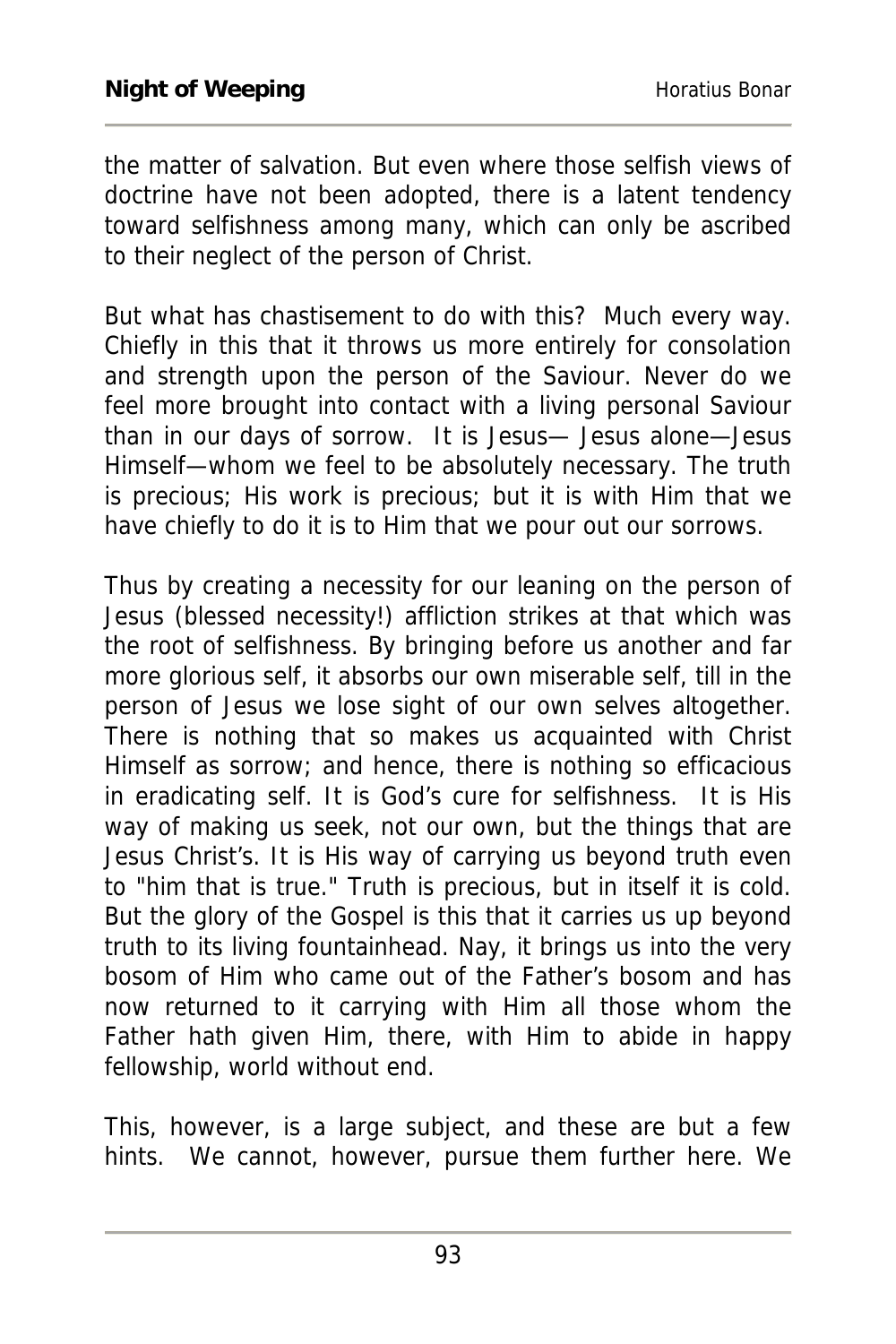pass on to notice the other evil against which the rebukes of God are directed.

2. Worldliness. We have seen that God's cure for selfishness is the setting before us of another self to absorb our own in the person of Jesus. We have now to see that His cure for worldliness is the bringing before us of another world, more glorious than that which He calls on us to forsake. There is not thorough cure for it but this. It is want of faith that makes us worldlings; and when the believing eye gets fixed on the world to come, then we learn to set our affections on things above. So long, however, as all here is bright, we are content with them; we allow ourselves to sink down and settle quietly among the things of earth. But when God unroofs our dwelling, or tears up its foundation by an earthquake, then we are forced to look upward and seek a better and more enduring portion. Many such shocks, however, are often needed before our souls are broken off from their cleaving to the dust.

The opposite of worldliness is heavenly mindedness or spiritual mindedness. This, the new relish which the Holy Spirit imparts at conversion, in some measure produces. But it is feeble. It easily gives way. It is not keen enough to withstand much temptation. God's wish is to impart a keener relish for the things of God and to destroy the relish for the things of time. This He effects by blighting all objects in which there was earthly sweetness, so that by being deprived of objects to "mind" on earth, it may of necessity be led to "mind" the things above. He dries up all the "nether springs" of earthly joy, that we may betake ourselves to the "upper springs" which can never fail.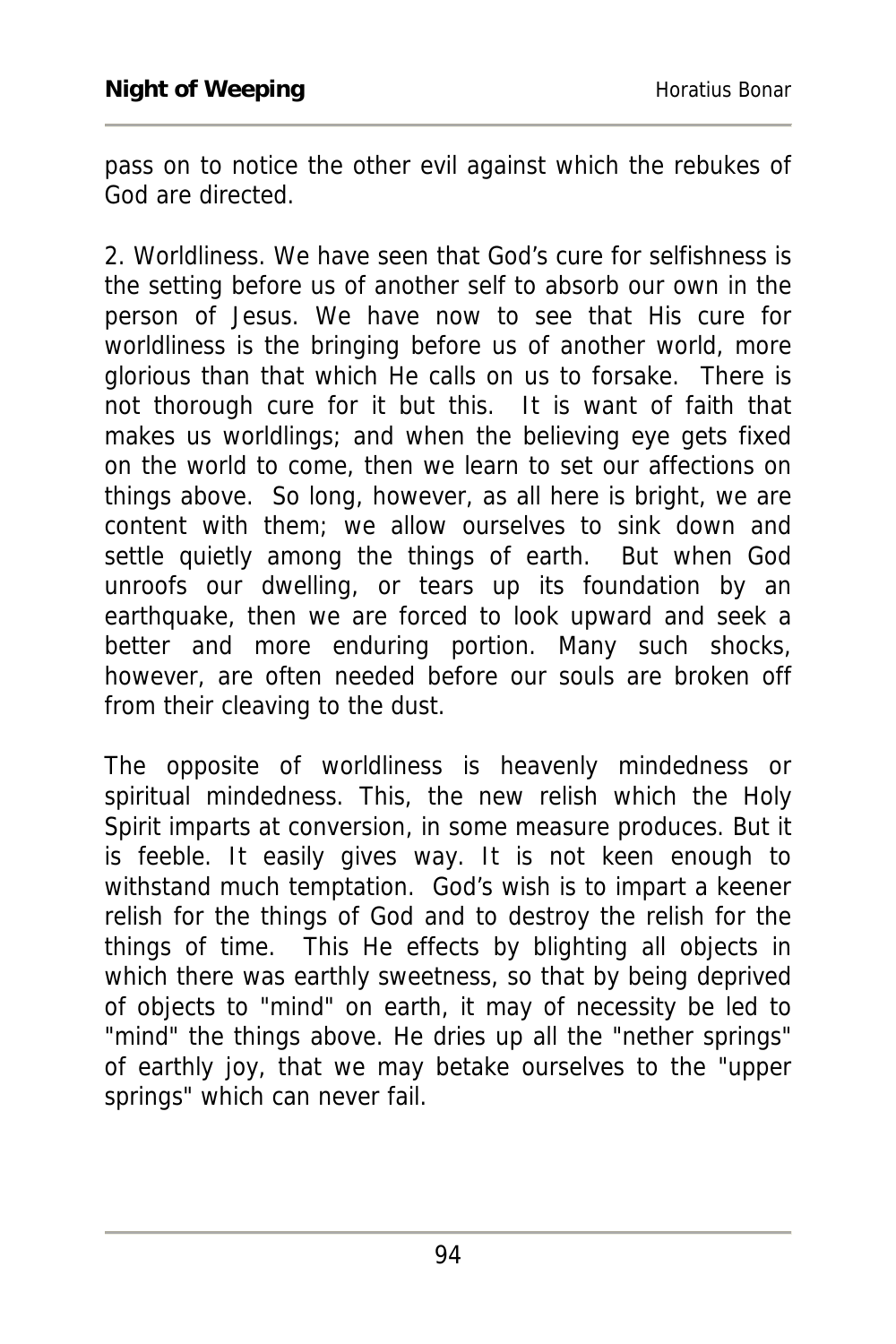There is much worldliness among the saints. There is worldliness in their motives and actions, worldliness in their domestic life and in their intercourse with society, there is worldliness in the arrangements of their households and in the education of their families; there is worldliness in their expenditure, so much being laid out for self, so little for God; there is worldliness in their religious schemes, and movements, and societies; there is worldliness in their reading, and in their conversation; there is, in short, too much of the spirit of earnest worldliness about their whole deportment, and little of calm, happy superiority to the things of earth. They are fretted, disturbed, bustled just like the world. They grudge labor, or fatigue, or expense, or annoyance in the cause of Christ, or in serving their fellow men. They have much of earth, little of Heaven about them. They are not largehearted, openhanded—willing to spend and be spent, unmoved and unruffled, as those whose eye is ever set on the incorruptible inheritance on which they so soon shall enter. They are low and unaspiring in the things of God.

Perhaps there are few things against which we require to be more warned than against this spirit of worldliness. The Church is very prone to forget her pilgrim character in this present evil world and to live as a citizen of earth. Her dignity as the eternally chosen of the Father is lost sight of; her hope as the inheritor of the glory and the kingdom of the Son is obscured. And oh, how much of sorrow she is preparing for herself by thus losing sight of her calling! What desolation may be even now hovering over the tabernacle of many a saint, because they will not come out and be separate, because they refuse to be "strangers on the earth as all their fathers were." Sad it is, indeed, that we should need affliction to teach us this!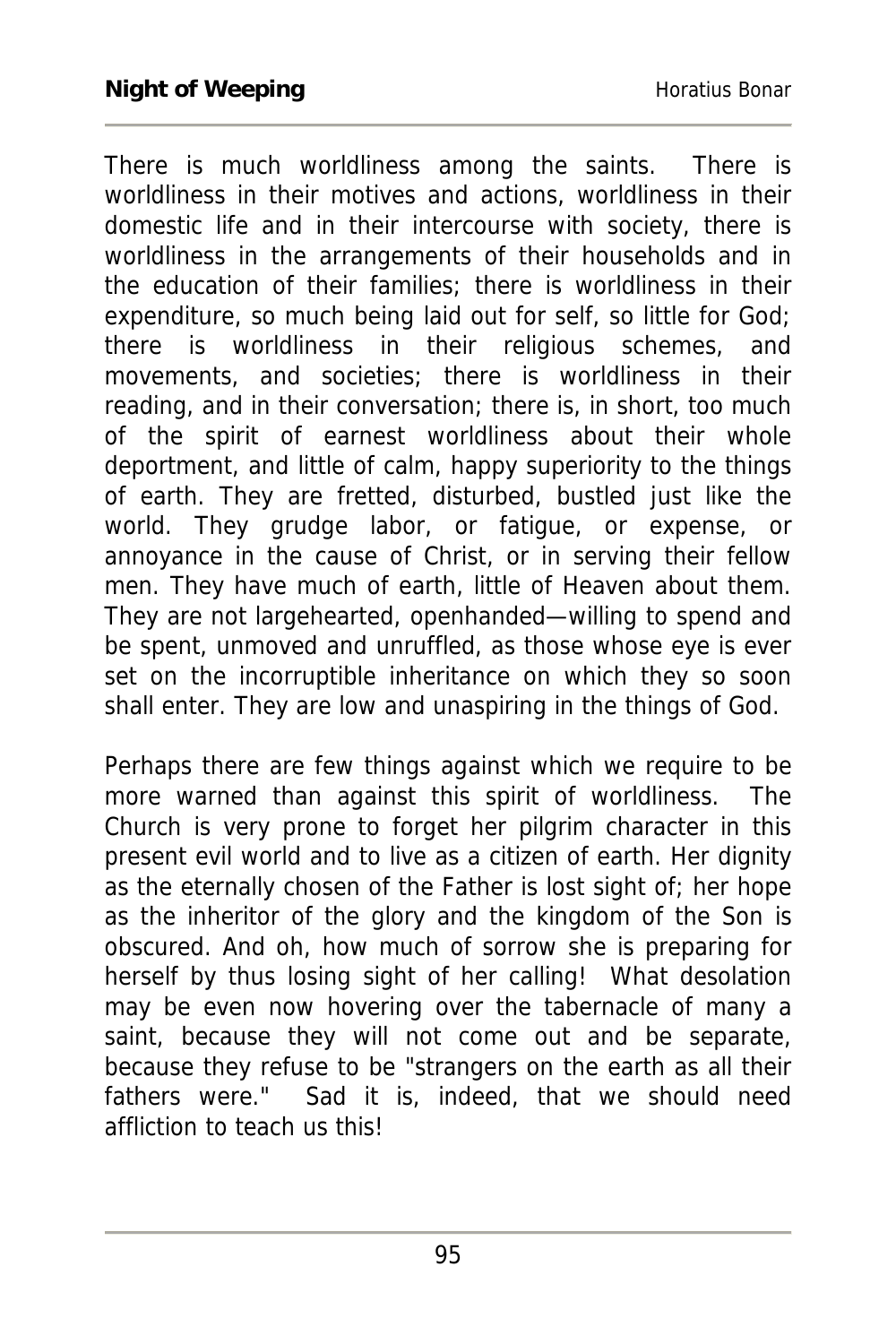Why should we whose home and treasure are above, ever again seek our home or our treasure here? Why should we stoop from our heavenly elevation to mingle again with the company which we have forsaken? Have we repented of our choice? Are we ashamed of our pilgrim staff and our pilgrim weeds? Surely not. Oh, if to be a stranger on earth is to be divided from sin and sinful appetites, from the seducing vanities and worthless mockeries of the world, from the fascinating beauty and perilous splendor of this decaying scene—if to be a stranger on earth is to be a friend of God, a member of the heavenly household, an expectant of the kingdom, an heir apparent of the crown of glory—who would not be a stranger here?

What higher honor would we seek than to share the homelessness of Jesus, the homelessness of the Church from the beginning? Why should we seek to enter into nearer fellowship and dearer relationship with such a world as this? If we knew of no fairer heritage, we might not be wondered at for lusting after our forsaken pleasures. But we have the pleasures that are at God's right hand forever, and what are earth's allurements to us? What to us are the sights and sounds of earth, who "shall see the king in his beauty," and hear His voice, into whose lips grace is poured? What to us is the green fertility of earth, who shall enter into the possession of the new earth, when "the winter is past, the rain over and gone"? What to us is the gay glory of a city's wealth and pomp, who shall be made citizens of the New Jerusalem, where dwells the glory of God and of the Lamb, whose foundations are of precious stones, whose walls are of jasper, whose gates are of pearl, whose streets and pavements are of transparent gold? Let us, then, "pass the time of our sojourning here in fear." Let our loins be girt about and our lamps burning, and let us be as men ready to go forth to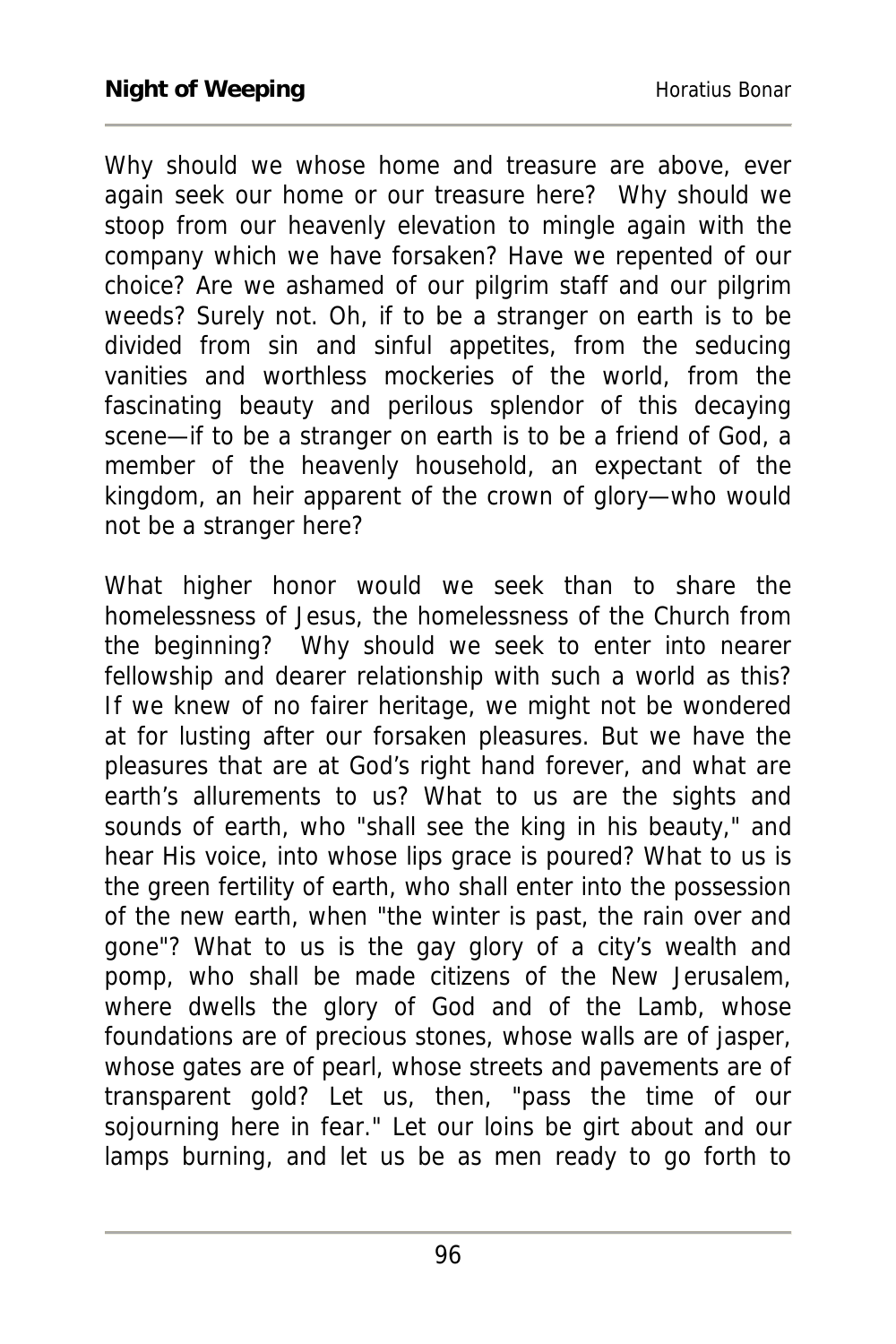meet our returning Lord. If we watch not, if we reject the warning, our chastisement will be sharp and sore. The present seems a time of peculiar warning to the saints. Many are lying under the rebukes of the Lord. Judgment has begun at the house of God. God is dealing very closely and very solemnly with His own. On many a saint at this moment is His rod lying heavily, for He would fain warn and arouse them ere the evil day arrive. He is dealing with them as He dealt with Lot on the night before the desolation of Sodom. Let the saints, then, be warned. Let them be zealous and repent and do their first works. Come out, be separate, touch not the unclean thing! Put off the works of darkness; put on the armor of light. He is calling on them to get up to a higher level in the spiritual life, to have done with wavering, indecision, and compromise. He is calling on them to consider the apostle and High Priest of their profession and walk in His steps. He is calling on them to look at the cloud of witnesses, and lay aside every weight, especially that sin (of unbelief) which doth so easily beset them, and to run with patience the race set before them— "looking unto Jesus."

Church of the living God! Be warned. Please not thyself, even as Jesus pleased not Himself. Live for Him, not for thyself, for Him, not for the world. Walk worthy of thy name and calling, worthy of Him who bought thee as His bride, worthy of thine everlasting inheritance.

Up, too, and warn the world! The chastisements that are falling so thickly on thee are forerunners of the fiery shower that is preparing for the earth. Up, then, and warn them urge and entreat them to flee from gathering wrath. They have no time to lose, neither hast thou. The last storm is on the wing. Its dark skirts are already visible in the heavens.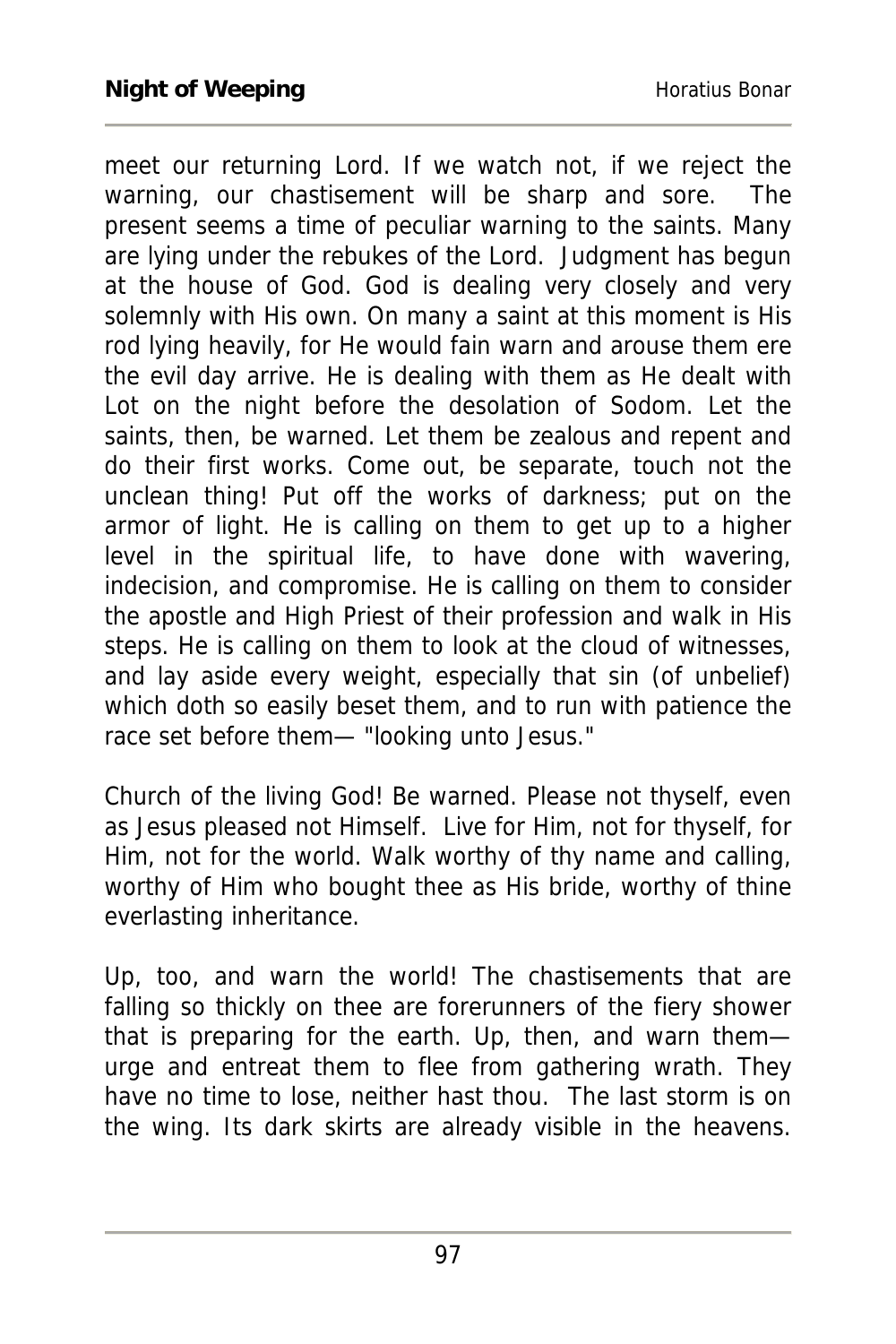Judgment has begun at the house of God, and if so, what shall the end be of them that obey not the Gospel of God!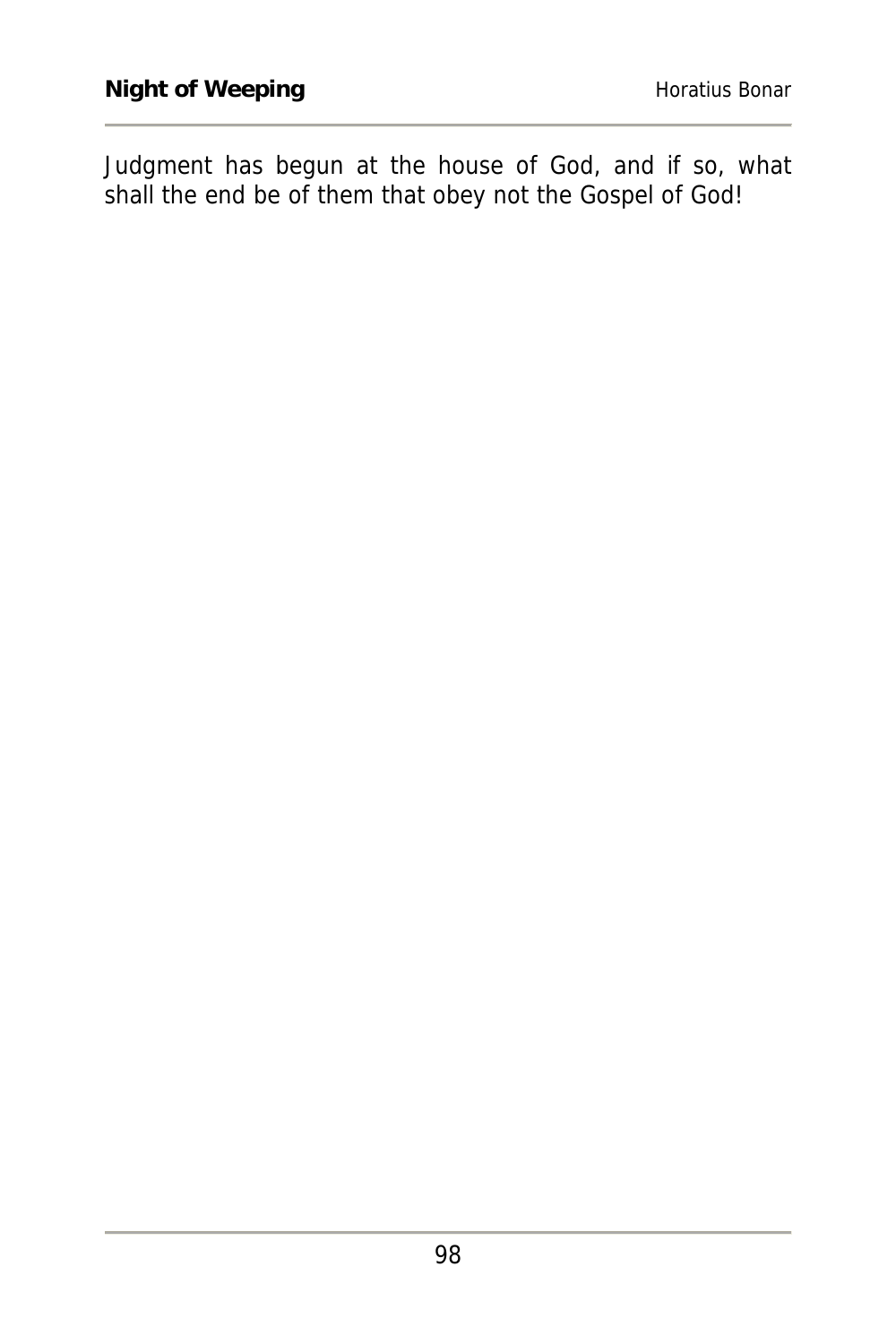# **CHAPTER 13**

### **The Recollections**

"He hath made his wonderful works to be remembered" (Psa. 111:4). Yes, they are for "everlasting remembrance." They are not meant to be forgotten, and therefore, they are so made as to render forgetfulness almost impossible. Still we lose sight of them. They pass away "like a tale that is told."

Among the most wonderful of God's works are His chastisements. They are to be specially remembered by us. In themselves they are worthy of this. In their connection with us more so. None are so ineffaceable, for none are written so deep upon the heart. They are entwined with all that we feared or hoped in other days. They are "graven with an iron pen, and with lead in the rock for ever." No pen is like that of sorrow for writing indelibly upon the soul. Simple as sorrow God's dealings with us are not likely to be soon forgotten. We take pleasure in recalling our tears and griefs. But this is often mere selfish melancholy, brooding in solitude over a strange history. Sometimes, too, it is pride. We take proud pleasure in thinking that none has ever suffered as we have done.

Sometimes it is worldly sentiment, sitting down to muse over faded blossoms, or to recall the images of suns long set or it may be to contrast the decay of earth with the abiding beauty of yon unwrinkled azure.

But this is not what God desires. It is not merely the remembrance of sorrow that He seeks, but of sorrow as chastisement—of sorrow as linked all along with His gracious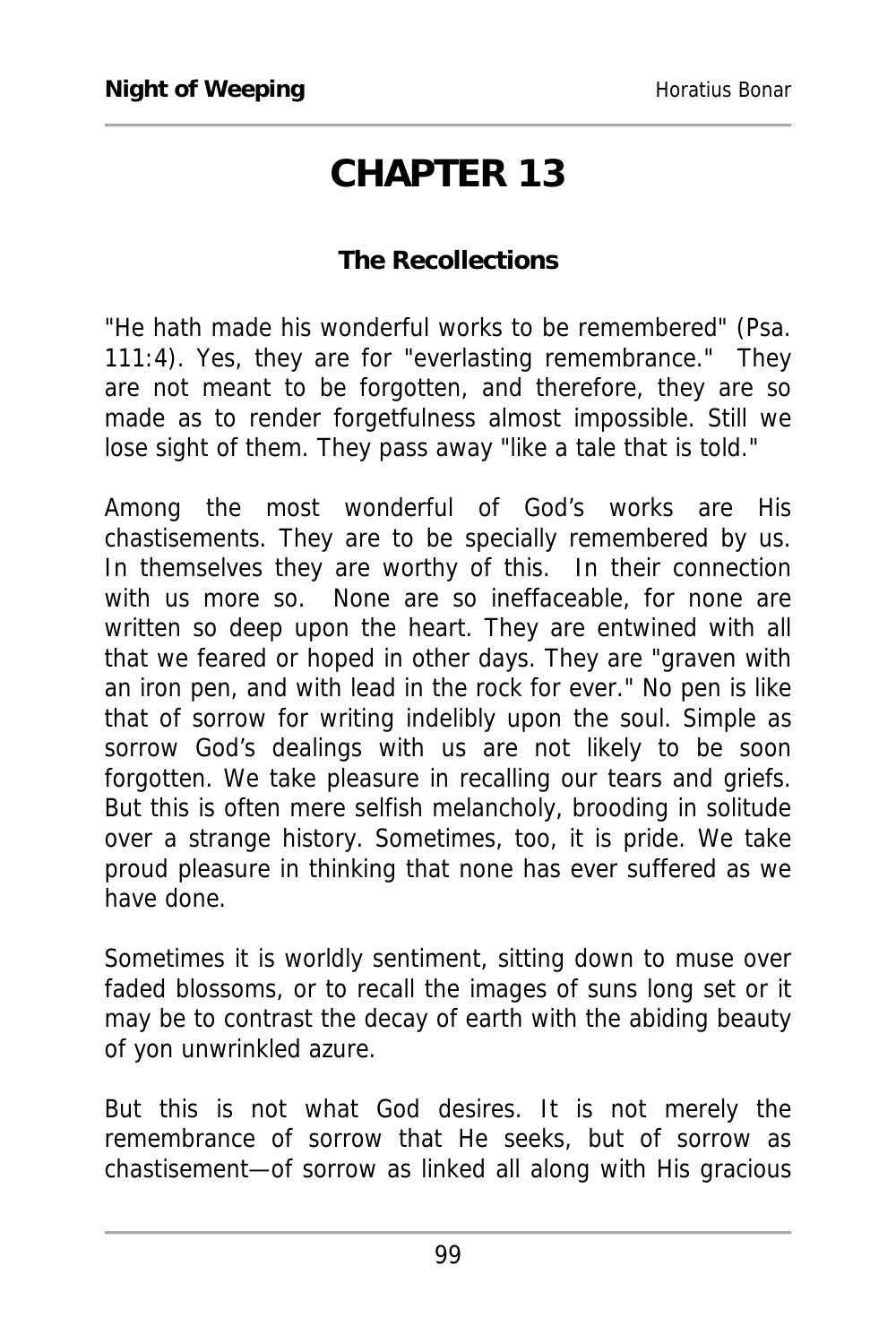dealings toward us. The natural heart separates these two things. It remembers the one but forgets the other and so frustrates God's design. Himself He ever presents to us; Himself He strives to keep before us, not simply as connected with all our present and all our future history, but as inseparably entwined with all the past.

It was thus that He expressed His mind to Israel regarding this very thing. "Thou shalt remember all the way which the Lord thy God led thee these forty years in the wilderness, to humble thee, and to prove thee, to know what was in thine heart, whether thou wouldest keep his commandments, or no. And he humbled thee, and suffered thee to hunger, and fed thee with manna, which thou knewest not, neither did thy fathers know; that he might make thee know that man doth not live by bread only, but by every word that proceedeth out of the mouth of the Lord doth man live. Thy raiment waxed not old upon thee, neither did thy foot swell these forty years. Thou shalt also consider in thine heart, that, as a man chasteneth his son, so the Lord thy God chasteneth thee" (Deut. 8:2-5).

These recollections of the wilderness He wished to write upon Israel's heart forever. He evidently lays much stress on this. He would not have them lose the benefit of their desert wanderings, and His desert dealings. They were too precious to be forgotten. Forty years close and solitary intercourse with God in such various ways ought to have taught them much, both of Him and of themselves, which deserved everlasting memory. Each name had some wondrous scene attached to it; each rock had its story to tell. Their enemies and dangers, their hunger and their thirst, the manna and the water, the murmurings and the thanksgiving, their journeys and their encampments, their raiment that waxed not old,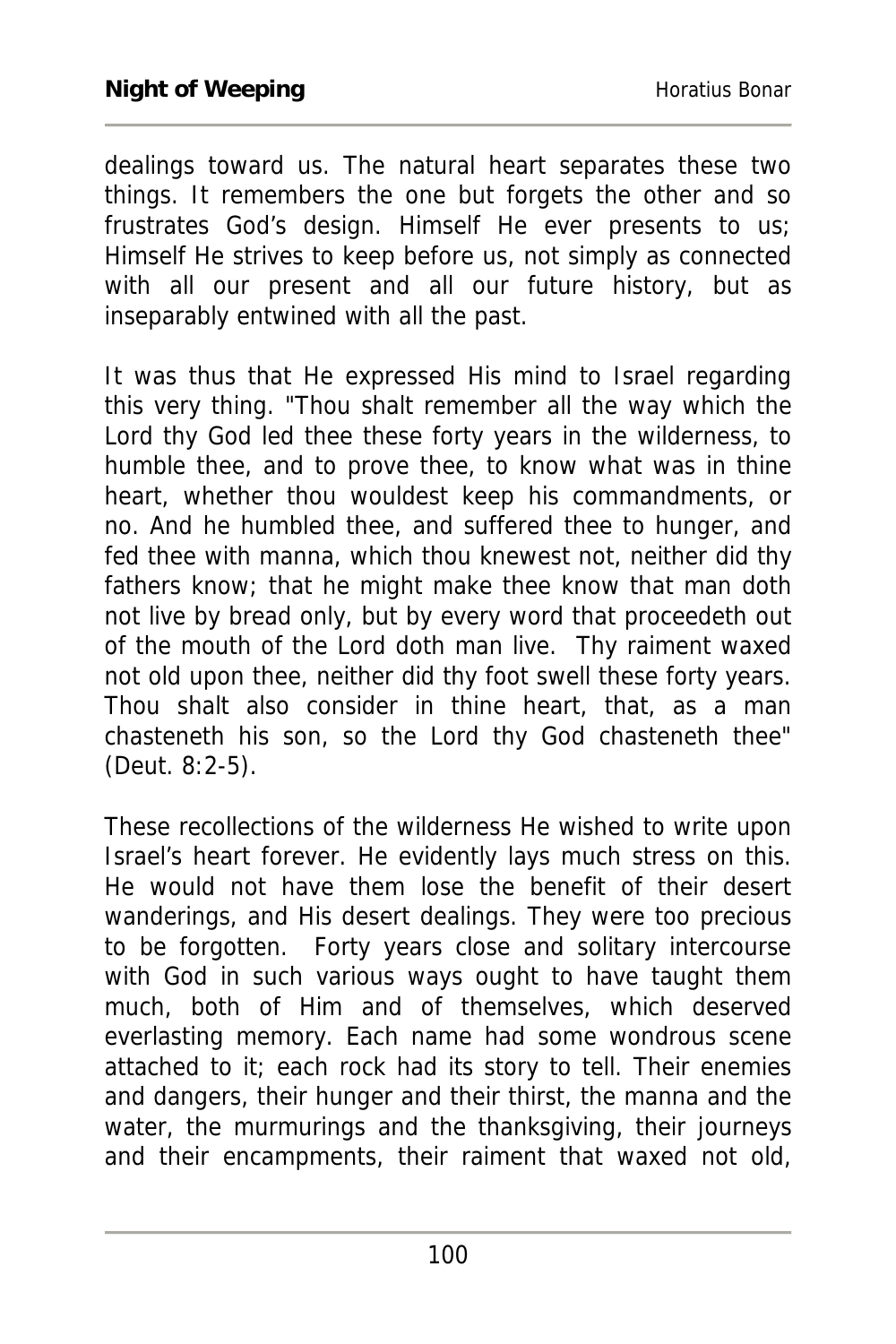their shoes that were as iron and brass, their feet that swelled not, and above all, the cloud that rested over them, and the tent of Jehovah that was pitched in the midst of them—these were memorable scenes. And they were all connected with the wilderness. Never before had there been such an assemblage of wondrous dealings, and never since has anything like this been seen on earth. It could occur but once. And that once was to furnish matter for remembrance to Israel, descending as a precious heritage to their children and to their children's children forever.

It is thus with the saint in reference to his desert days and desert trials. They must not be forgotten as if they had served their purpose. They must be ever rising before us—not merely preserved in memory like the manna in the ark, but brought forth to feed upon every day. In this way sorrow may be most profitable to us long after its bitterness has passed away. It may furnish us with a treasury of blessings for a lifetime. It may be a mine of gold to us all our days. We are too little aware of this. We look on trial too much as we do upon a passing shower, which falls and then is gone. Whereas, it is truly the smiting of the rock and the issuing forth of a new stream, whose waters are to keep us company through all our days of wandering. The benefits of chastisement should never be exhausted. They should be coming forth in freshness with every hour. Even when sitting calmly in the sunshine we may be drawing profit from the stormy past. This is consolation to the chastened soul; for how often in this way will a short sorrow be turned into lasting gladness. And it does seem as if what is thus obtained by us were a richer kind of blessing, a holier, deeper joy. Oh, let us remember past trials and carefully treasure them up as the choicest of our earthly possessions! The saint who has many of these to look back upon has some reason to glory in his inheritance. [3]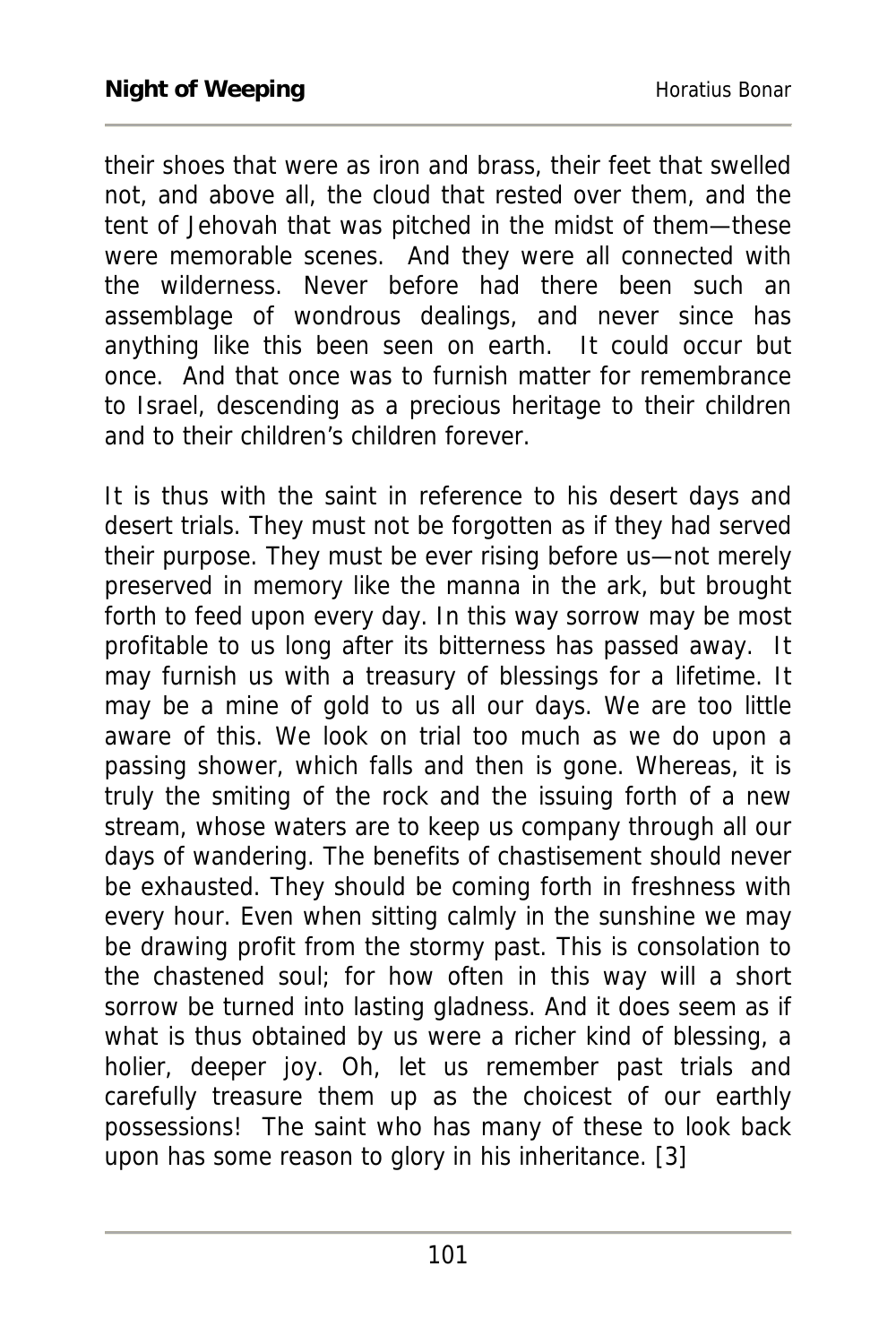It is this that especially exercises that softening, mellowing influence which has been often observed in affliction. During the actual pressure of the sorrow there was less of this. Perhaps we were so stunned and stupefied as almost to be deprived of feeling. Or if we did feel, still there was so much of sharpness and bitterness about it that we were bruised rather than softened. There was such a struggle and such confusion of spirit that we sometimes wondered if we were profiting at all, and thought that the sorrow was too great to be productive of benefit.

But in the retrospect all is different. "No chastening for the present seemeth to be joyous but grievous; nevertheless, afterwards it yieldeth the peaceable fruits of righteousness unto them which are exercised thereby." The wound has ceased to bleed, and, though it will remain a scar forever, it is no longer open. It is then that the mellowing process goes on, and each remembrance of the past helps it forward. This is less perceptible than the others we are not so directly conscious of it; but its silent influence upon our character, our temper, our will, our judgment, is wonderful. The deathbed, the farewell, the funeral scene, the open tomb, the earth striking rudely on the coffin, the grave filled up, the turf rolled on by stranger hands—these are like swords going through the very vitals. But they sadden more than they soften. It is the remembrance of these scenes, the frequent visit to the closed tomb, the calm after inquiry into, and meditation upon, God's meaning in all this— it is these that so gently exercise a whole lifetime's influence upon the soul. They surround us with a softening atmosphere, and the light they shed down on us is the light of sunset, mellowed and shaded in its passage through the clouds of evening.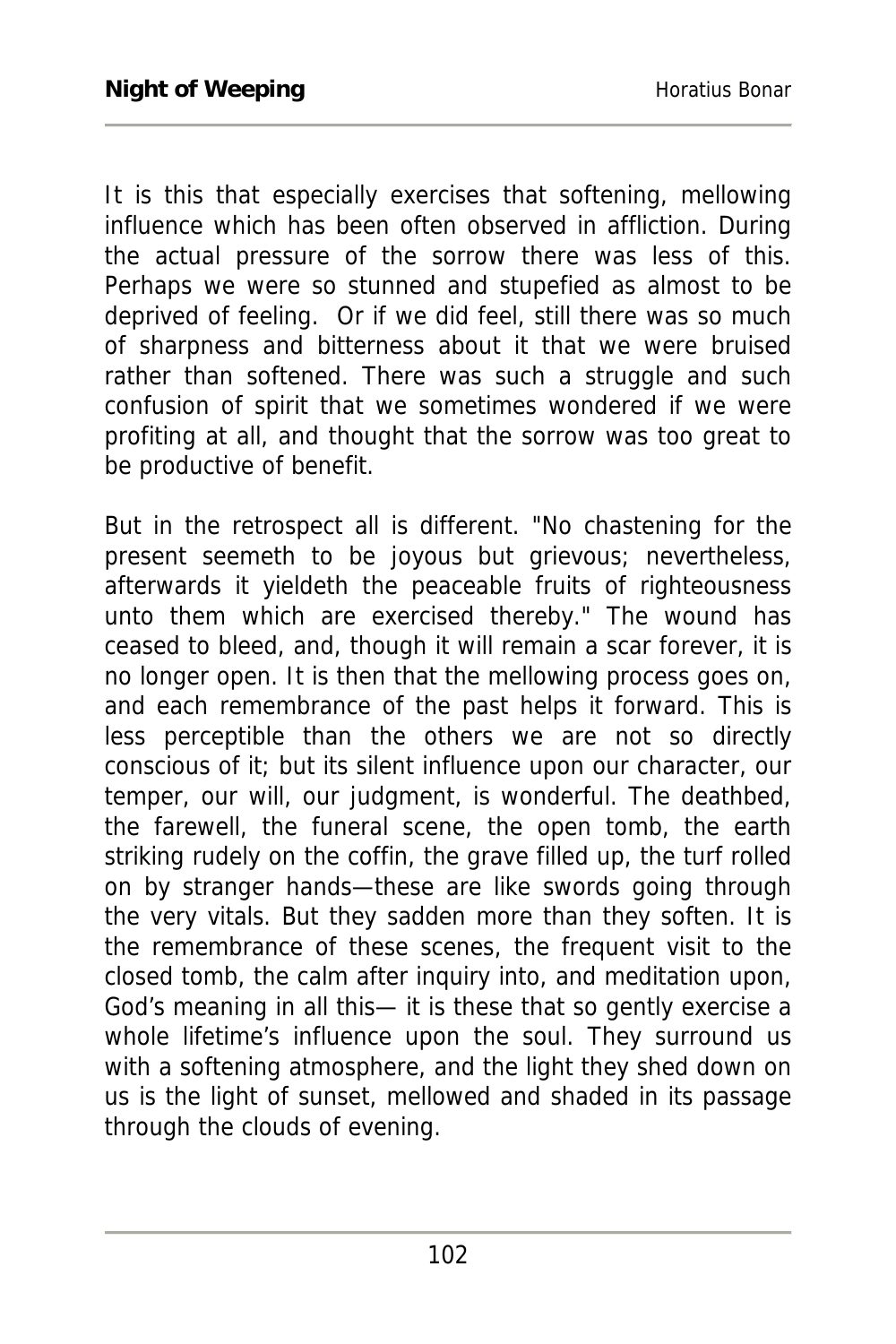In another way also these recollections are precious. They teach us that God is true. The trials themselves taught us this; but their remembrance teaches us this more. And it is a lesson which even the saints need much to learn. Even they need to be taught how surely He is the Amen, "the faithful and the true," and in all that He has spoken to His Church He has spoken truly. What refreshing confirmations of this do we gather as we call to mind the past and see how the Lord hath led us! We can add our Amen every day to what Joshua declared to Israel on his deathbed. "Behold, this day I am going the way of all the earth: and ye know in all your hearts and in all your souls, that not one thing hath failed of all the good things which the Lord your God spake concerning you; all are come to pass unto you, and not one thing hath failed thereof" (Josh. 23:14).

Yes, "all things work together for good"—the past as well as the present. And thus the stream of which we drink is a swelling one. Innumerable tributaries are flowing into it. This year it is "to the ankles." Next year it will be "to the knees." After that it will rise "to the loins." And as it reaches the ocean, bearing us calmly on its bosom, it will be a great river "that cannot be passed over." Yet, oh, how little have the saints learned to prize these memorials of chastisement, these recollections of the wilderness, which are so rich in instruction, so fraught with blessing and with joy!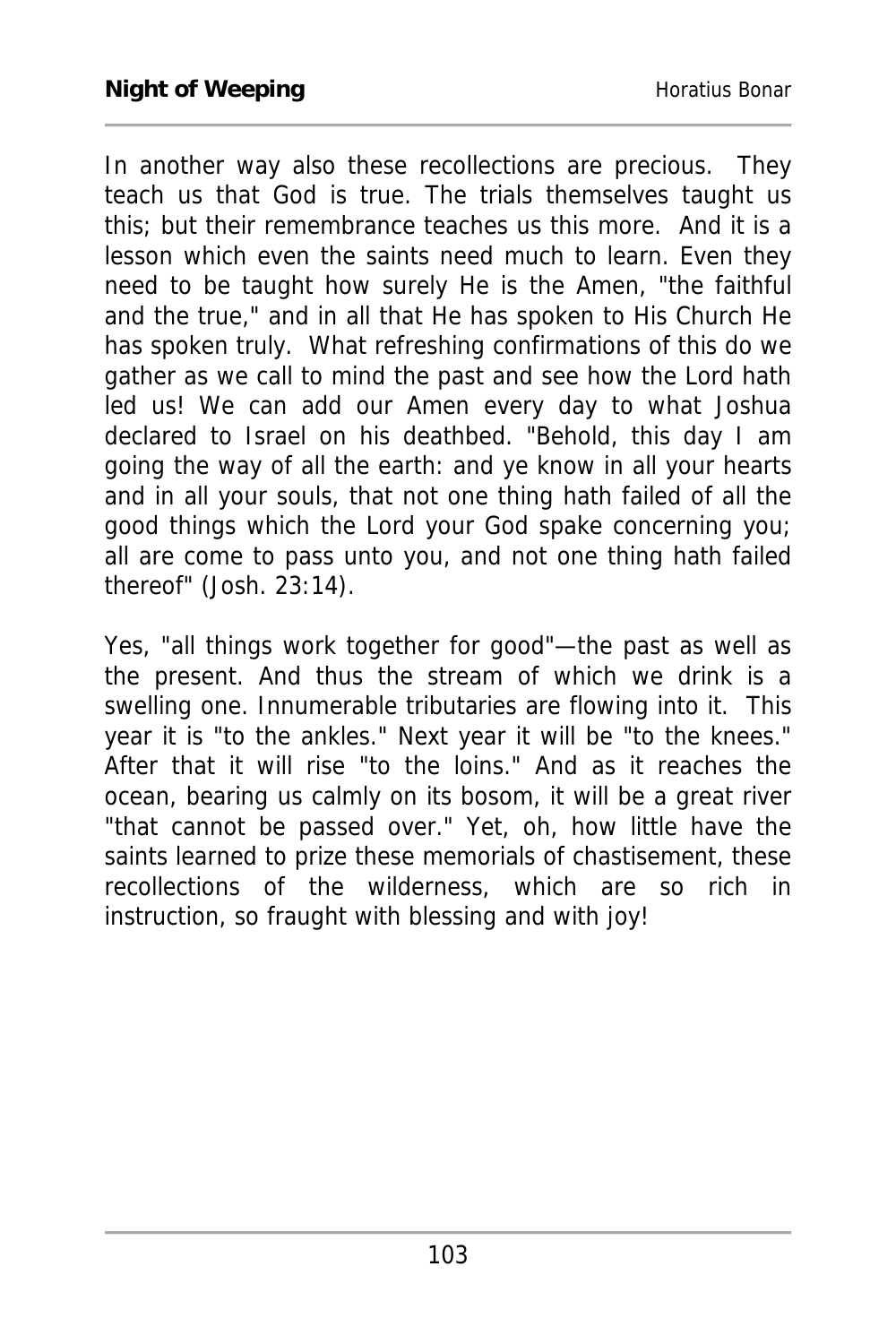# **CHAPTER 14**

### **The Consolation**

To bring many sons unto glory, was the end for which the Son of God took flesh and died. This was no common, no inferior object. So vast and worthy did Jehovah deem it that it pleased Him for the attaining of it to "make the captain of their salvation perfect through sufferings" (Heb. 2:10). It was an object worthy of the God "for whom are all things, and by whom are all things." It was an object glorious enough to render it "becoming" in Him to make Jesus pass through suffering and death, and to justify the Father in not sparing His only begotten Son.

They for whom God has done all this must be very precious in His sight. He must be much in earnest indeed to bless them and to take them to be with Him forever. As He so delighted in Enoch that He could no longer bear the separation and the distance, but took him to be with Him without tasting death, and long ere he had run the common race of man, so with His saints. He is making haste to bring them to glory, for the day of absence has been long.

The glory which He has in reserve for them must be surpassing glory, for it was to bring them to it that He was willing to bruise His Son and to put Him to grief. Eye hath not seen it; ear hath not heard it; it is far beyond what we can comprehend, yet it is all reality. God is not ashamed to be called our God because He hath prepared for us a city. Were that city not worthy of Himself He would be ashamed to have called Himself by the name of "our God." For that implies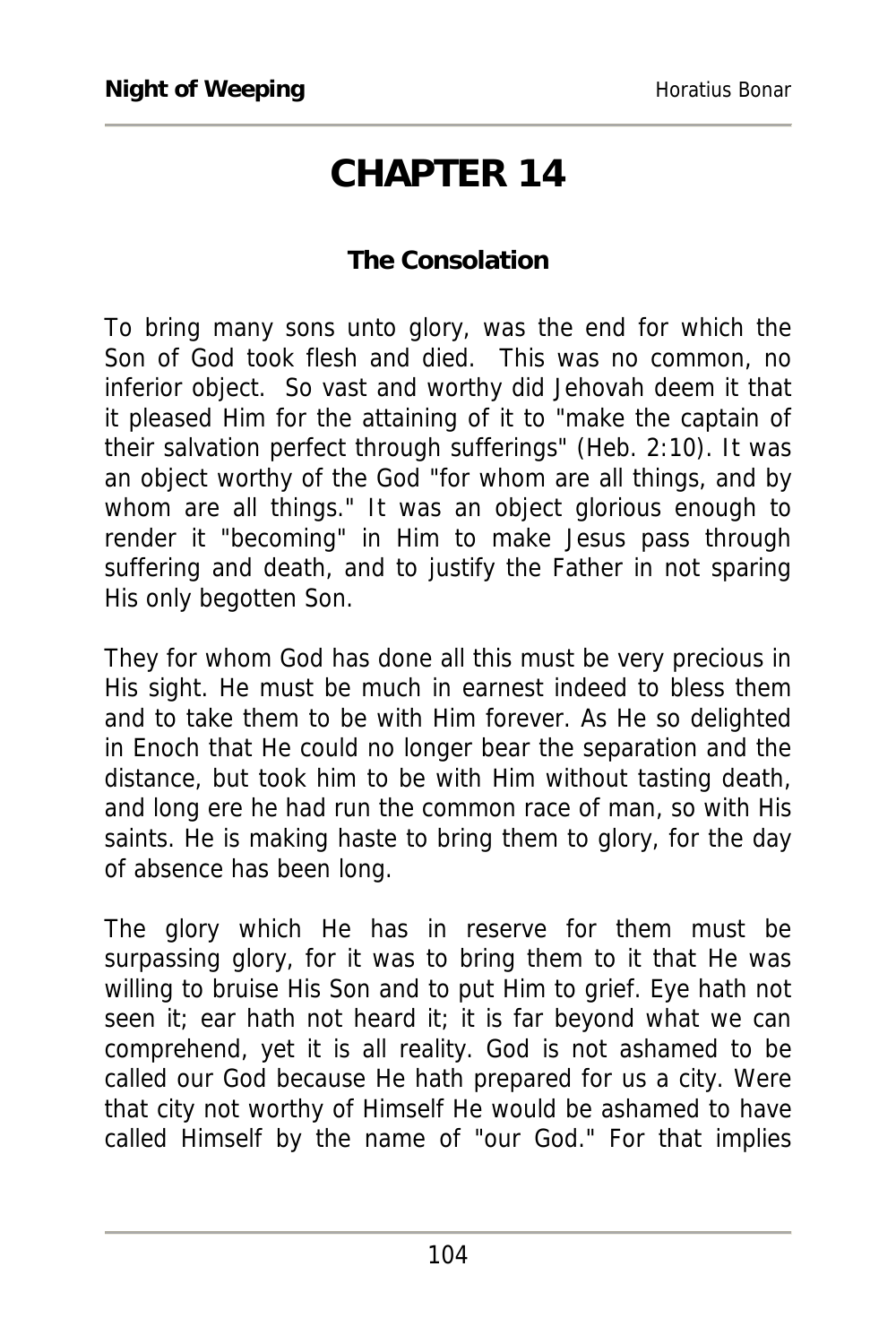large blessings on His part, and it leads to large expectations on ours, expectations which He cannot disappoint.

He did not count this glory to be bought for us at too dear a rate, even though the price was the sufferings of His only begotten Son. If, then, God thus estimated the glory to which we were to be brought, shall not we do the same? If He thought it worth all the sufferings of His Son, shall we not think it worth our poor sufferings here? Shall we not say, "I reckon that the sufferings of this present time are not worthy to be compared with the glory which shall be revealed in us" (Rom. 8:18).

This is consolation. It is that which most naturally occurs to us, and it is both scriptural and effectual. This is what is usually presented to the afflicted saint, and it is what he feels to be very precious and suitable. But though the most common and the most natural consolation, it is by no means the only one. Let us suggest a few others.

1. Jesus weeps with us. "In all our affliction he is afflicted." He knows our sorrows, for He has passed through them all, and therefore He feels for us. He is touched with the feeling of our griefs as well as of our infirmities. Man—very man man all over, even in His glory He enters most fully into the fellowship of our burdens and sorrow, whatever these may be, for there is not one which He did not taste when He "dwelt among us" here. His is sympathy, deep, real, and true. It is no fiction, no fancy. We do not see His tears falling upon us; neither do we clasp His hand nor feel the beating of His heart against ours.

But still His communion with us in suffering is a reality. We may not understand how it can be. But He understands it;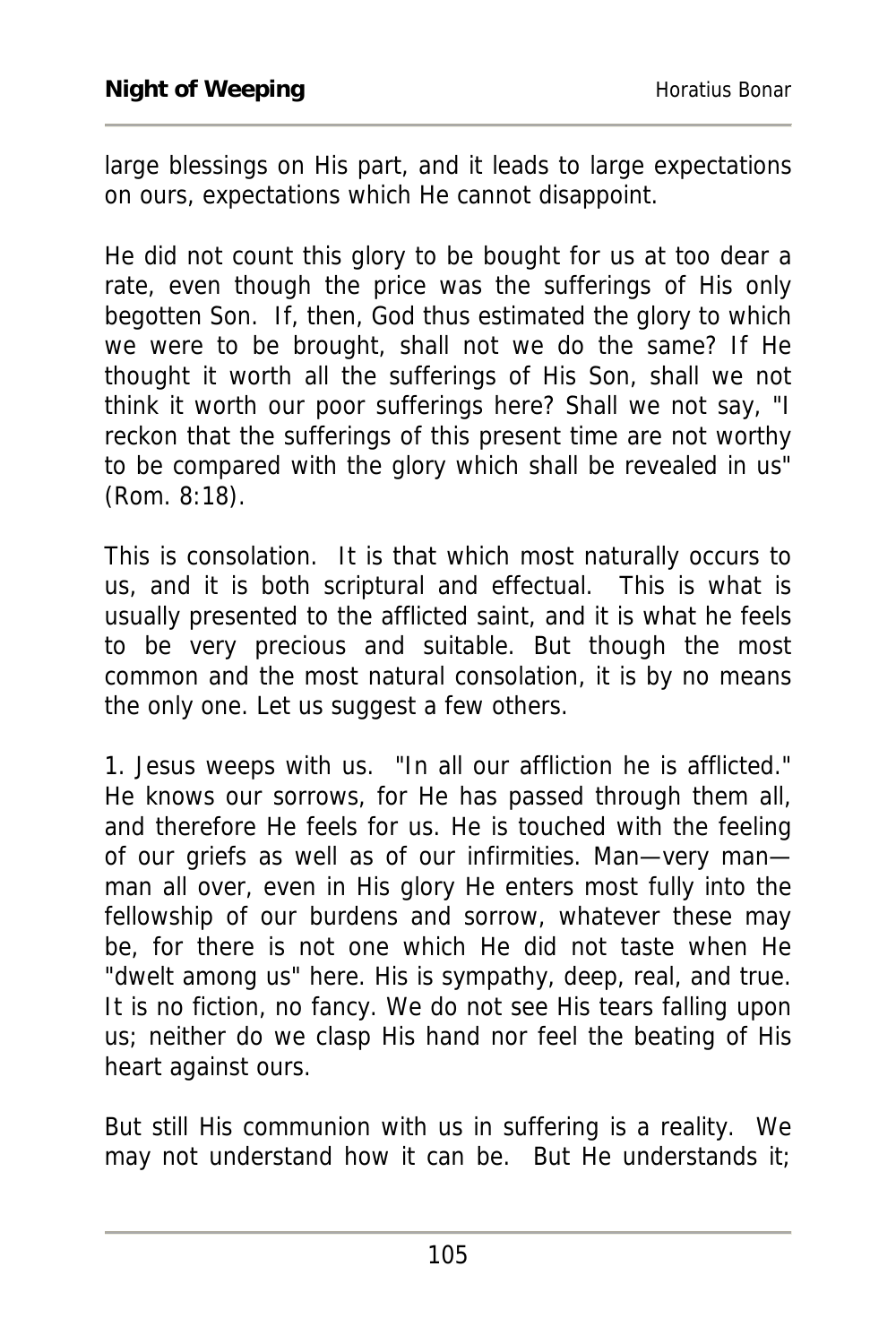and He can make us feel it, whether we can comprehend it or not.

2. We are made partakers of Christ's sufferings. What honor is this! We are baptized with His baptism; we drink of His cup, we are made like Him in sorrow as we shall hereafter be made like Him in joy! How soothing and sustaining! If reproach, and shame, and poverty are ours, let us remember that they were His also. If we have to go down to Gethsemane, or up to the cross, let us think that He was there before us. It is when keeping our eye on this that we are brought somewhat to realize the feeling of the apostle when he "rejoiced in his sufferings" for the Church, as filling "up that which is behind [literally the leavings of Christ's sufferings] of the afflictions of Christ in my flesh for his body's sake, which is the church" (Col. 1:24). To be treated better than Christ was is neither what a thoughtful soul could expect, nor what a loving heart could desire.

3. Suffering is the family lot. This we have already dwelt upon, and we recur to it simply to present it more prominently as a consolation. The path of sorrow is no unfrequented way. All the saints have trodden it. We can trace their footprints there. It is comforting, nay, it is cheering to keep this in mind. Were we cast fettered into some low dungeon, would it not be consolation to know that many a martyr had been there before us, would it not be cheering to read their names written with their own hands all round the ancient walls? Such is the solace we may extract from all suffering, for the furnace into which we are cast has been consecrated by many a saint already.

4. All things work together for or our good. Nothing is unsuitable, unseasonable, or unprofitable. Out of all evil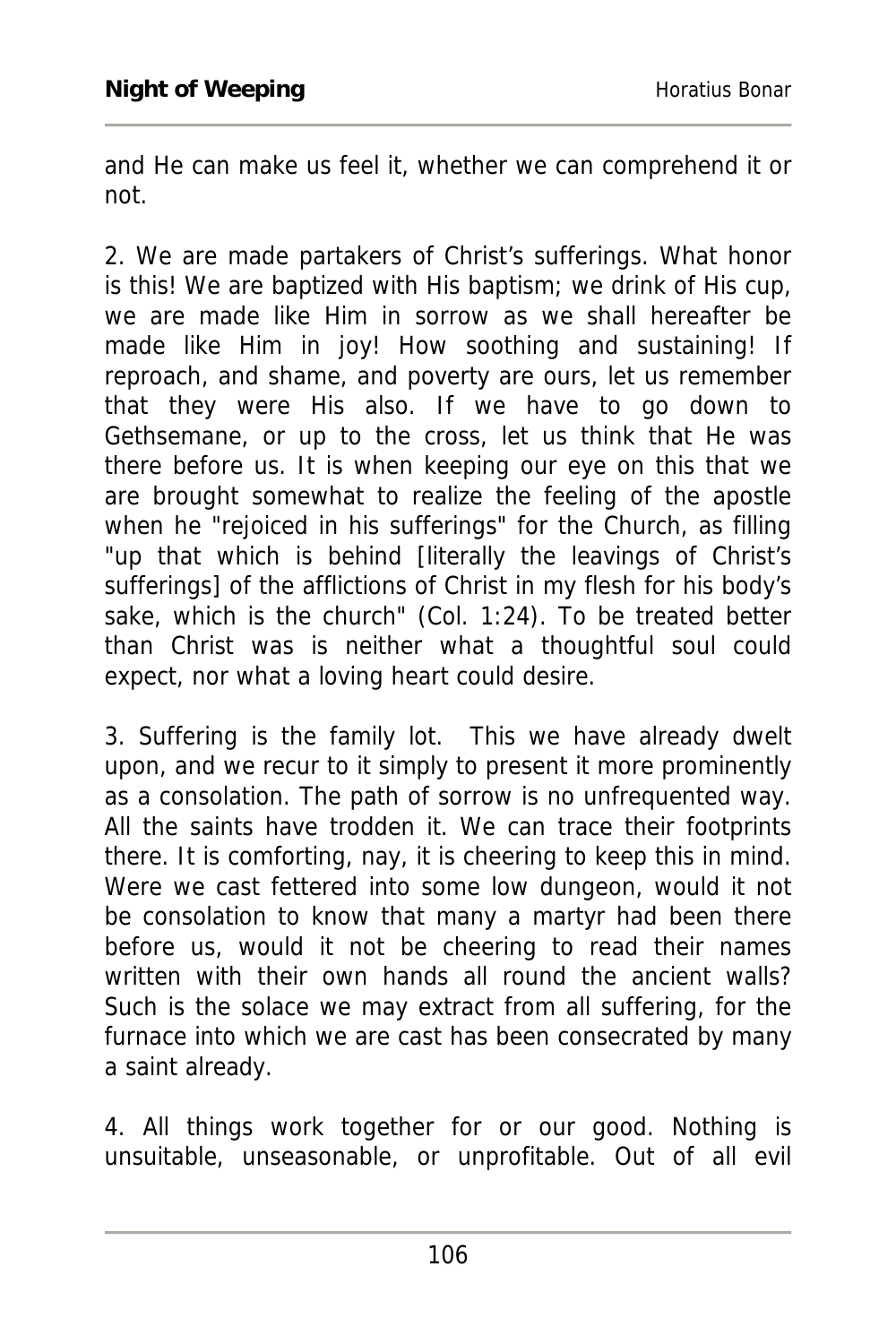comes good to the saints; out of all darkness comes light; out of all sorrow comes joy. Each pang, sharp or slight, is doing its work—the very work which God designs, the very work which we could not do without. The bed of sorrow is not only like Solomon's chariot, all "paved with love," but, like it, it moves on with mighty swiftness, bearing us most blessedly onward to the inheritance of the undefiled. The forces of earth, unless they all bear in one line, or nearly so, tend to counteract each other and arrest the common impulse. But the forces which God brings to bear upon us in affliction are all directly and necessarily impulsive. Come from what quarter they may, or from opposite quarters all at once, they still bear us successfully forward. "All things work together for good." "All things are ours."

5. There is special grace for every trial. As trials bring to light the weakness that is in us, so they draw out to meet the strength of God— new resources of strength and grace which we never knew before. In affliction we may be quite sure of learning something more of God than we were acquainted with before, for it is just in order to furnish an opportunity for bringing out this and showing it to us that He sends the trial. How little should we know of Him were it not for sorrow! What fullness of blessing comes out to us, what riches of love are spread out before us in the dark and cloudy day!

6. Affliction is our fullest opportunity for glorifying God. It is on earth that He expects to get glory from us, glory such as angels cannot give, glory such as we shall not be able to give hereafter. It is here that we are to preach to angels; it is here we are to show to them what a glorious God is ours. Our whole life below is given us for this. But it is especially in sorrow and under infirmity that God looks for glory from us. What a God-honoring thing to see a struggling, sorrowing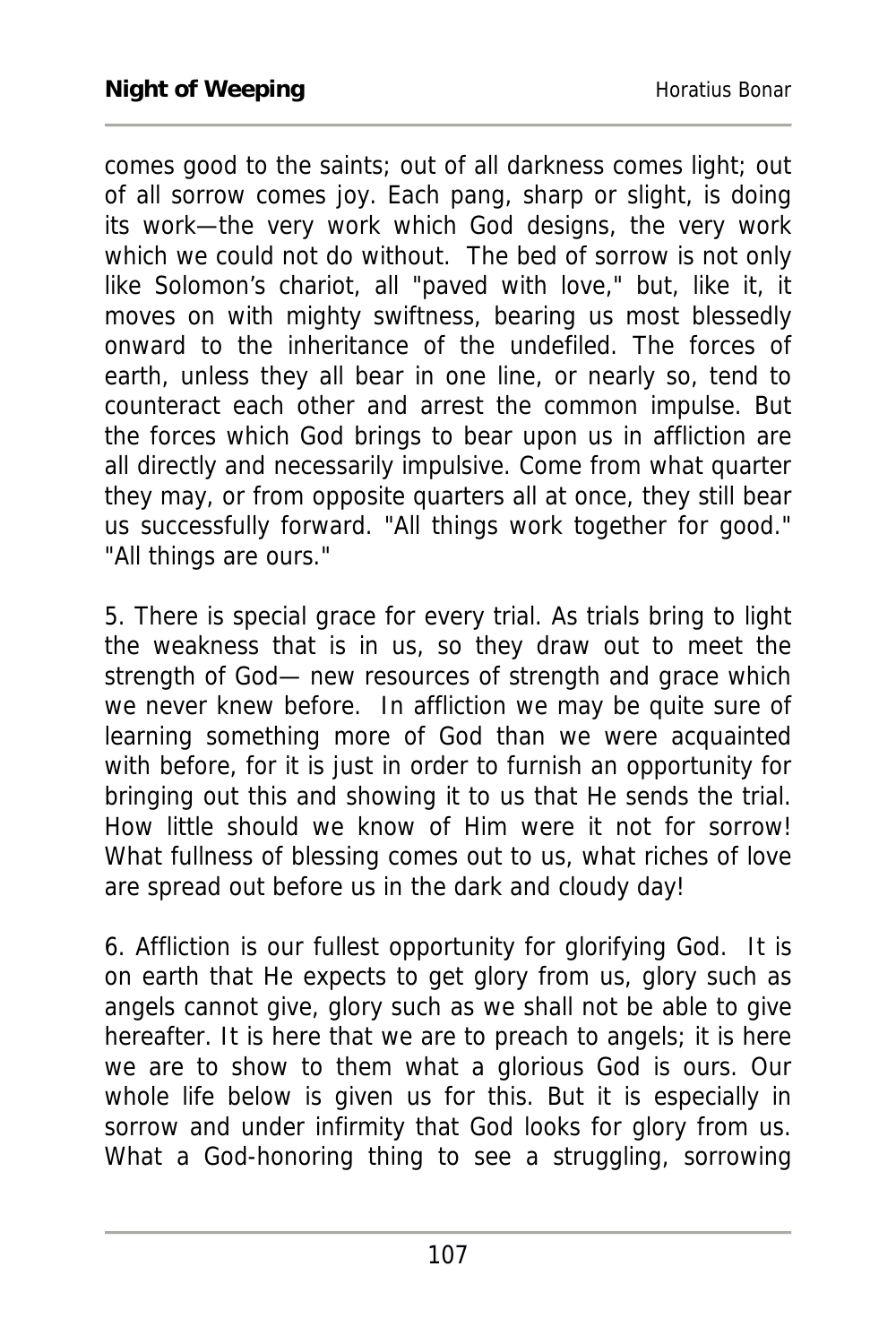child of earth cleave fast to God, calmly trusting in Him, happy and at rest in the midst of storm and of suffering! What a spectacle for the hosts of Heaven! Now, then, is the time for the saints to give glory to the Lord their God. Let them prize affliction as the very time and opportunity for doing so most of all. Let them use such a season well. And oh, what consolation to think that affliction is really such a season! Ah, surely it is one which an angel might covet, which an archangel would gladly stoop to were that possible! They can glorify God much in Heaven amid its glory and blessedness, but oh, not half so much as we can on earth amid suffering and shame!

7. We are getting rid of sin. Each pain is a nail driven through some sin, another blow inflicted on the flesh, destroying the very power of sinning. As we entered on our first life, sin fastened its chain upon us, and link after link twined itself about us. When we commenced our second and better life, these began one by one to untwine themselves. Affliction untwined them faster; and though it is not till we are laid on a deathbed or till Jesus come that the last link of earth is thoroughly untwined or broken, still it is consolation to think that each successive trial is helping on the blessed consummation. A lifetime's sufferings would not be too long or too heavy, if by means of them we got rid of sin and sinful ways and tempers, and became more holy, more heavenly, more conformable to the image of the Lord. When first we believed in Jesus, we were "delivered from a present evil world." Yet this deliverance is not complete. The world and we have not yet fully parted company with each other. And, therefore, God drives affliction like a wedge between us and the world; or He sends it like a plowshare right across our most cherished hopes and brightest prospects till He thoroughly wearies us of all below. "He hath made me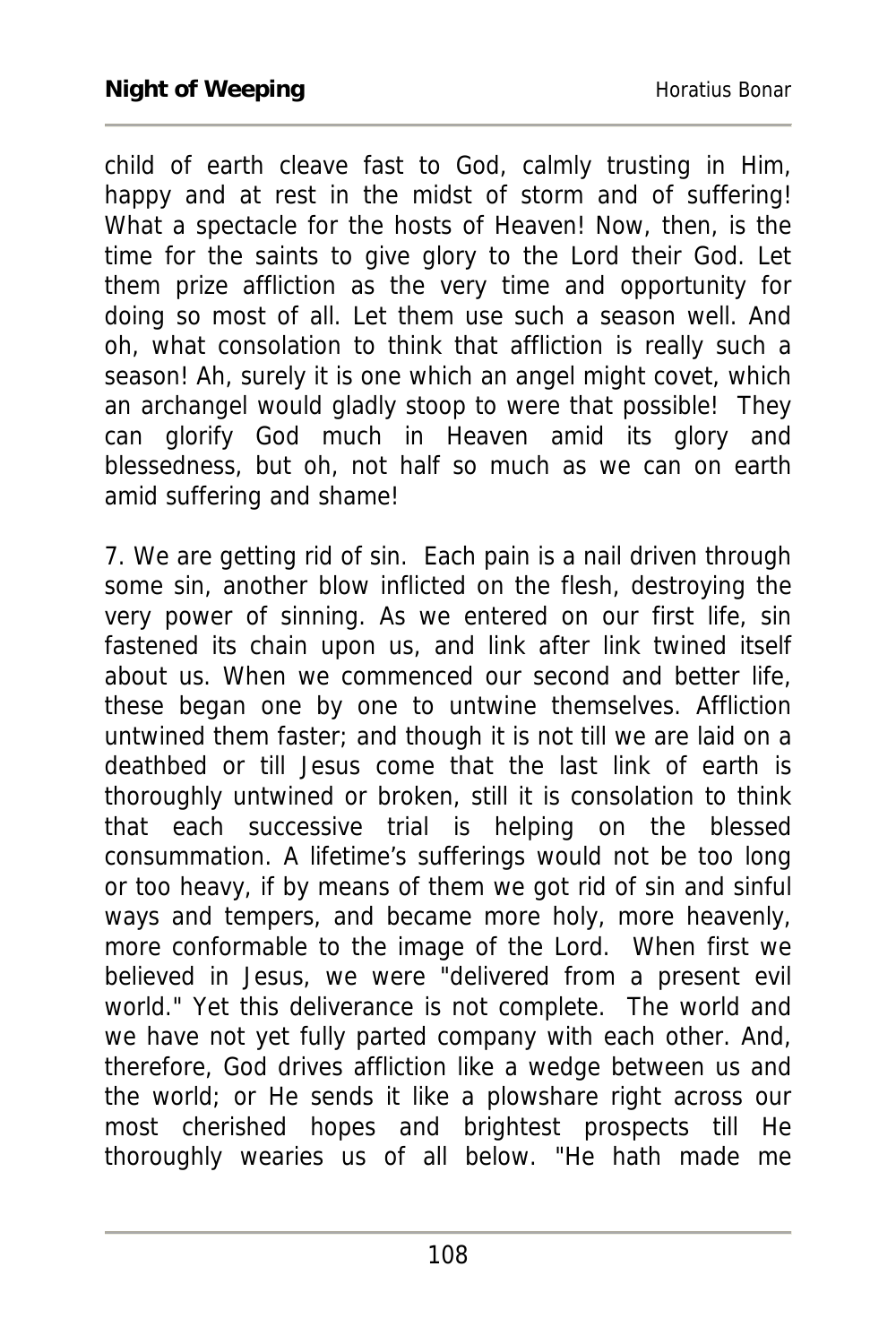weary," said Job. Nor do we wonder at the complaint. Wearisome nights were his. The "ploughers ploughed upon his back," and drew many a long furrow there. He might well be weary. So with us. God makes us weary, too, weary all over— thoroughly weary. We act weary of a present evil world, weary of self, weary of sin, weary of suffering, weary of this mortal body, weary of these vile hearts, weary of earth—weary of all but Jesus! Of Him no trial can weary us. Suffering only endears Him the more. Blessed suffering—that makes Him appear more precious and the world viler; that brings Him nearer to our hearts and thrusts the world away!

8. We are preparing for usefulness while here. We have but a few years below, and it concerns us much that these should be useful years. We have but one life, and it must be laid out for God. But we need preparation for usefulness. We need a thorough breaking down, a thorough emptying, a thorough bruising. God cannot trust us with success till we are thus laid low. We are not fit to receive it; nor would He get the glory. Therefore He sends sore and heavy trials in order to make us vessels fit for the Master's use. And oftentimes we see that the heaviest trials are forerunners of our greatest usefulness. When we are entirely prostrated and crushed, then it is safe to grant us success, for God gets all the glory. And oh, what wonders has God often done by bruised reeds! Yea, it is the bruised reed that is oftenest the instrument in His hand for working His mighty signs and wonders. What consolation is this! Suffering is stripped of half its bitterness if it thus brings with it a double portion of the Spirit, and fits for double usefulness on earth.

9. We have the Holy Spirit as our Comforter. He is mighty to comfort as well as to sanctify. His name is "the Comforter." His office is to console. And in the discharge of this office He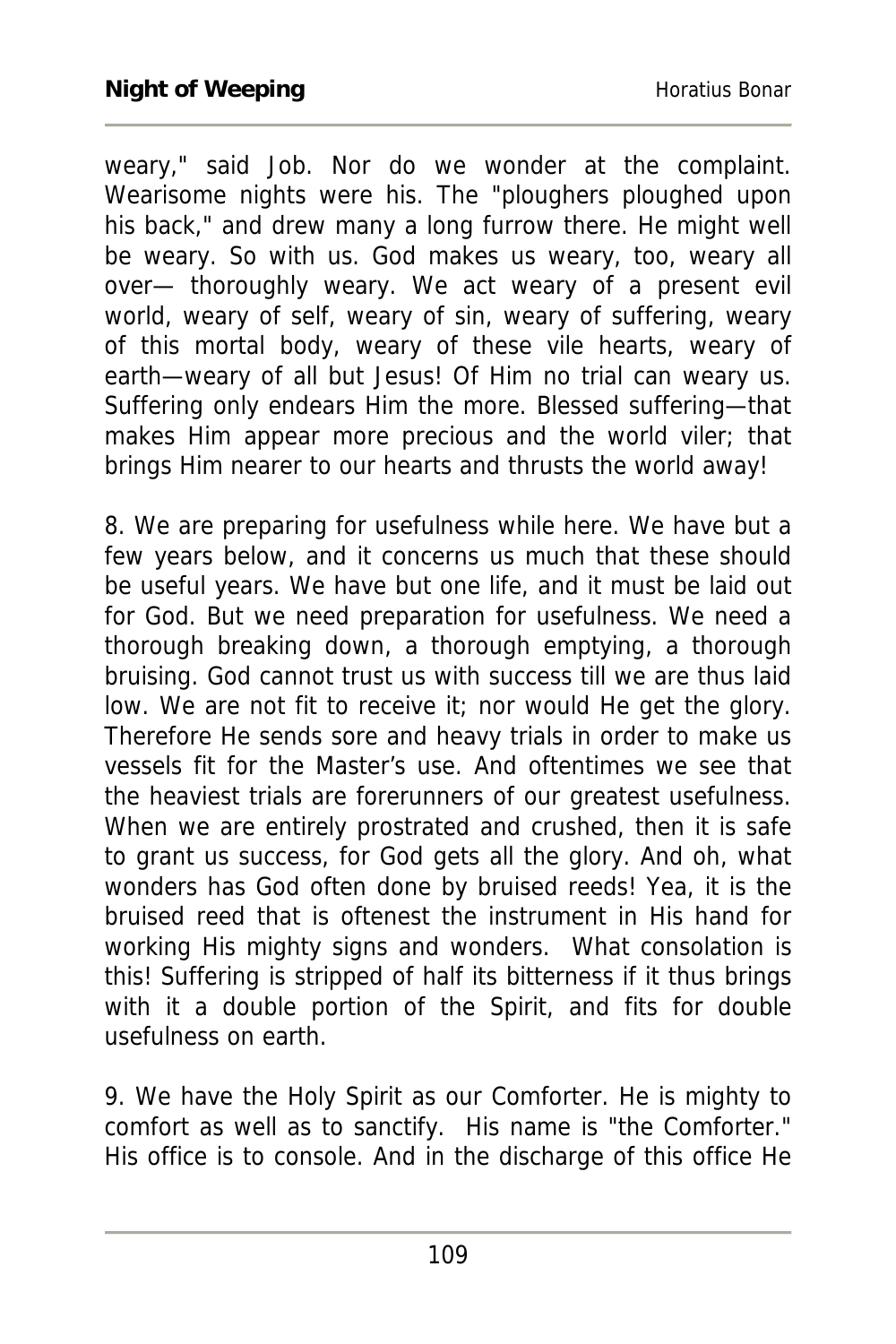puts forth His power, not only mediately and indirectly through the Word, but immedlately and directly upon the soul, sustaining and strengthening it when fainting and troubled. It is consolation unspeakable to know that there is a hand, a divine and omnipotent hand, laid upon our wounded spirit, not only upholding it, but drying up, as it were, the very springs of grief within. In the day of oppressive sorrow, when bowed down to the dust, what is it that we feel so much our need of as a hand that can come into close and direct contact with our souls to lift them up and strengthen them? For it is here that human consolation fails. Friends can say much to soothe us, but they cannot lay their finger upon the hidden seat of sorrow. They can put their arm around the fainting body, but not around the fainting spirit. To that they have only distant and indirect access. But here the heavenly aid comes in. The Spirit throws around us the everlasting arms, and we are invincibly upheld. We cannot sink, for He sustains, He comforts, He cheers. And who knows so well as He how to sustain, and comfort, and cheer?

10. The time is short. We have not a pilgrimage like Seth's or Noah's, or even like Abraham's to pass through. Ours is but a hand-breadth in comparison with theirs. We have not many days to suffer, nor many nights to watch, even though our whole life were filled with weary days and sleepless nights. "Our light affliction is but for a moment." And besides the briefness of our earthly span, we know that the coming of the Lord draweth nigh. This is consolation, for it tells not only of the end of our tribulation, but of the beginning of our triumph; nay, and not only of our individual rest from trouble; but of the rest and deliverance of the whole Church together. For then the whole "body of Christ," waking or sleeping, shall be glorified with their glorified Lord, and everlasting joy shall be upon their heads. In the day of bereavement, the day of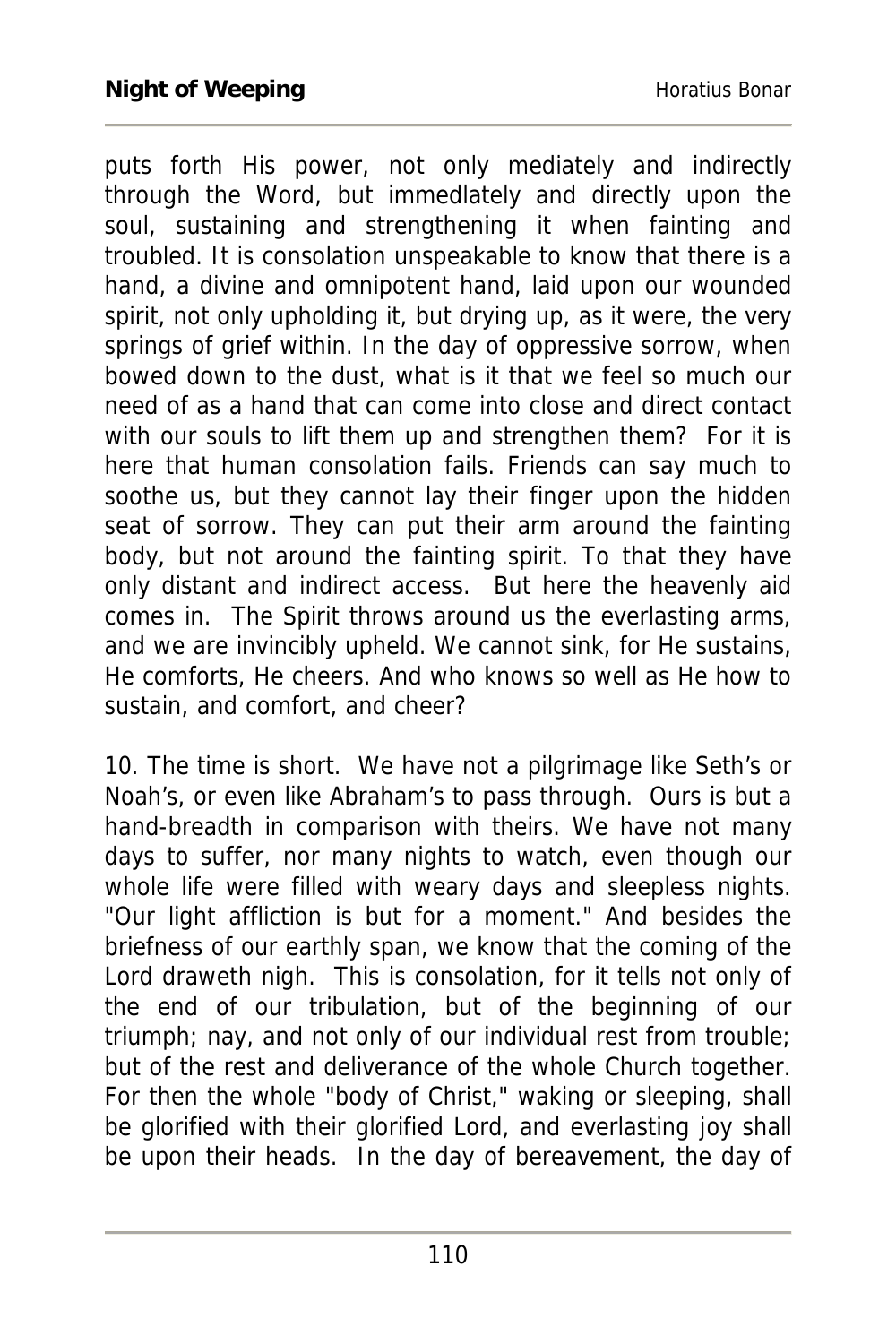mourning over those who have fallen asleep in Jesus, this consolation is especially precious. Them that sleep in Jesus will God bring with Him. And if the Lord be near, the time of reunion may not be far off. They that lie down at evening have a whole night's slumber before them; but they who lie down toward morning have, it may be, but an hour or less till the dawn awakes them. So with the dead in Christ in these last days. They will not have long to sleep, for it is now the fourth watch of the night, and the day-star is preparing to arise. What consolation! How it soothes the pain of parting! How it cheers the wounded spirit! "Awake, and sing, ye that dwell in dust," is now our watchword every day. We take our stand upon our watchtower, and look out amidst the darkness of night for the first streaks of morn. We lay our ear to the ground and listen that, amid all the discord of earth, the uproar of war, the tumults of the nations, we may catch the first sound of our Lord's chariot wheels—those chariot wheels that are to sweep in vengeance over the field of Armageddon, crushing the confederate nations leagued against the Lord and His Anointed, and also to bring to the bosom of the long betrothed Bride, the Husband of her youth, the desire of her soul, for whom, amid tears and loneliness, she has waited for many a generation, many a century, in vain.

11. All is love. Affliction is the expression of paternal love. It is from the deepest recess of the fountain of love that sorrow flows down to us. And love cannot wrong us. It blesses, but cannot curse. Its utterances and actions are all of peace and gladness. It wants a larger vessel into which to empty itself, and a deeper channel through which to flow. That is all. It seeks to make us more susceptible of kindness, and then to pour that kindness in. Yes, love is the true, the one origin of the sharpest stroke that ever fell upon a bleeding heart. The truth is, there is no other way of accounting for affliction but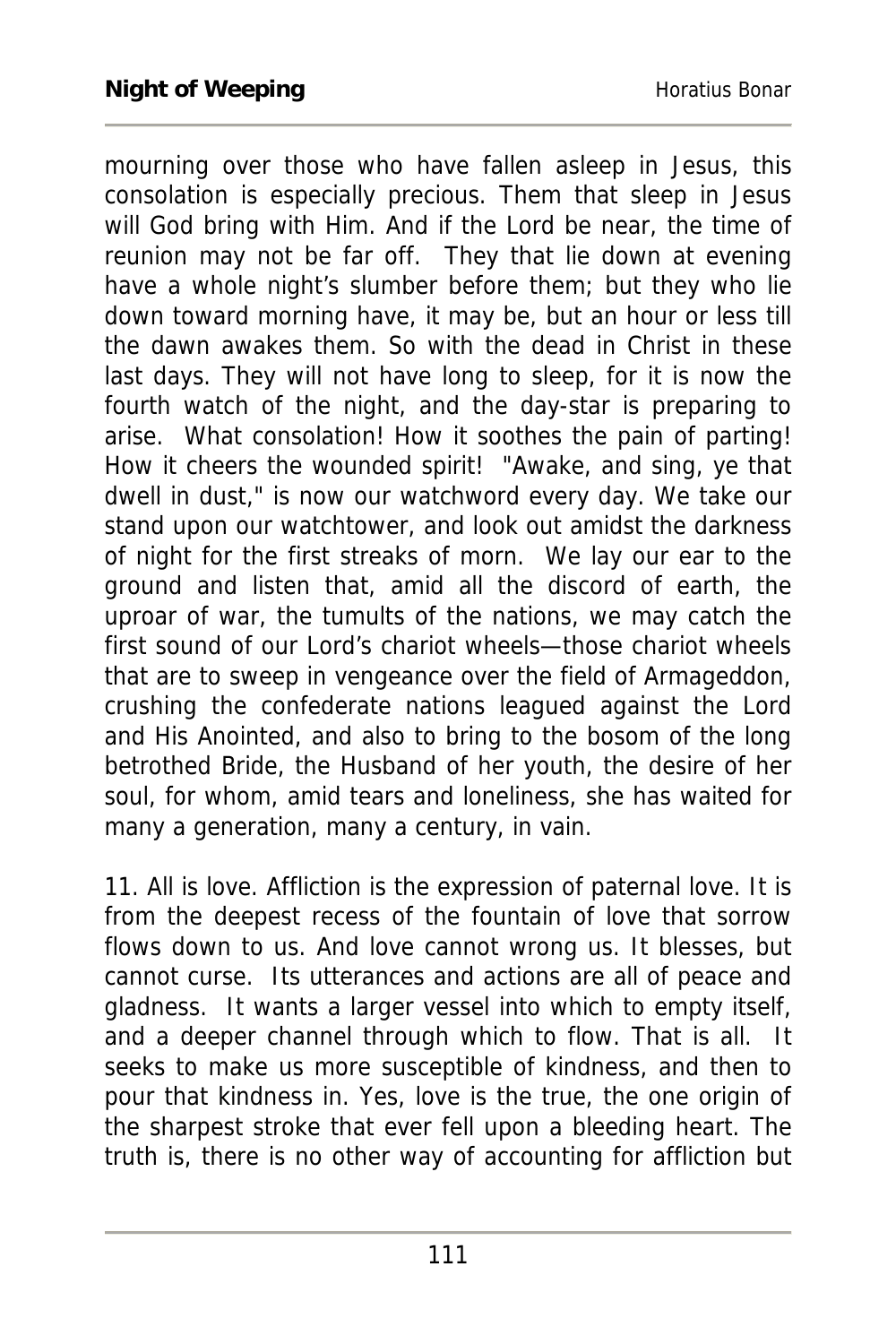this. Anger will not account for it, forgetfulness will not account for it, chance will not account for it. No. It is simply impossible to trace it to any cause but love. Admit this as its spring, and all is harmonious, comely, perfect. Deny it, and all is confusion, cruelty, and darkness. Chastising love is the faithfulest, purest, truest, tenderest, deepest of all. Let this be our consolation.

Beloved, "it is well." It is good to be afflicted. Our days of suffering here we call days of darkness; hereafter they will seem our brightest and fairest. In eternity we shall praise Jehovah most of all for our sorrows and tears. So blessed shall they then seem to us that we shall wonder how we could ever weep and sigh. We shall then know how utterly unworthy we were of all this grace. We did not deserve anything, but least of all to be afflicted. Our joys were all of grace—pure grace—much more our sorrows. It is out of the "exceeding riches of the grace of God" that trial comes.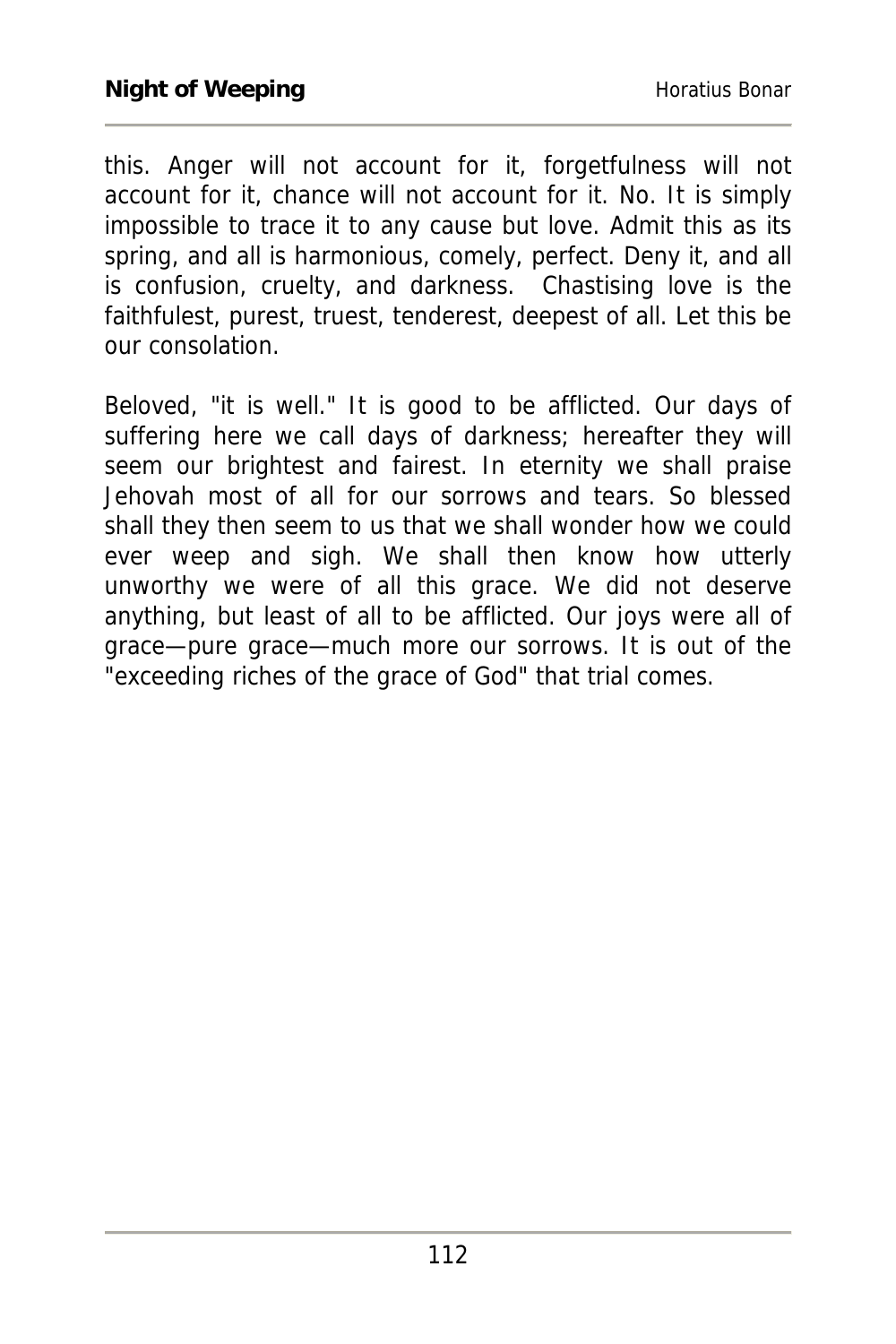## **CHAPTER 15**

## **The Eternal Results**

If we suffer we shall also reign with him. Of this we are assured. Oneness in suffering here is the pledge of oneness in glory hereafter. The two things are inseparable. His shame is ours on earth; His glory shall be ours in Heaven. Therefore, let us "rejoice, inasmuch as ye are partakers of Christ's sufferings; that, when his glory shall be revealed, ye may be glad also with exceeding joy" (1 Pet. 4:13).

Truly the sufferings of this present life are not worthy to be compared with the glory which shall be revealed in us. The incorruptible crown is so surpassingly bright, and the "inheritance of the saints in light" so excellent that we may well be ashamed even to speak of present sorrow. How will the eternal light absorb the darkness here! How will the blessedness of the kingdom swallow up our earthly calamities and complaints! One hour of eternity, one moment with the Lord will make us utterly forget a lifetime of desolations. But more than this. Our troubles now do but enhance the coming joy. Our affliction is not only "light," not only "but for a moment," but it worketh for us a far more exceeding and eternal weight of glory. Our sorrows here are but adding to the weight of our eternal crown. In what way they do so we are not told. It is sufficient that we know upon God's authority that such is really the case. Need we then grudge or rebel against that which is preparing for us such glad and sure results? As to the nature of the recompense, God has revealed much to us, at least insofar as human language and earthly figures can set it forth. In the epistles to the seven churches of Asia we have the fullest opening of this manifold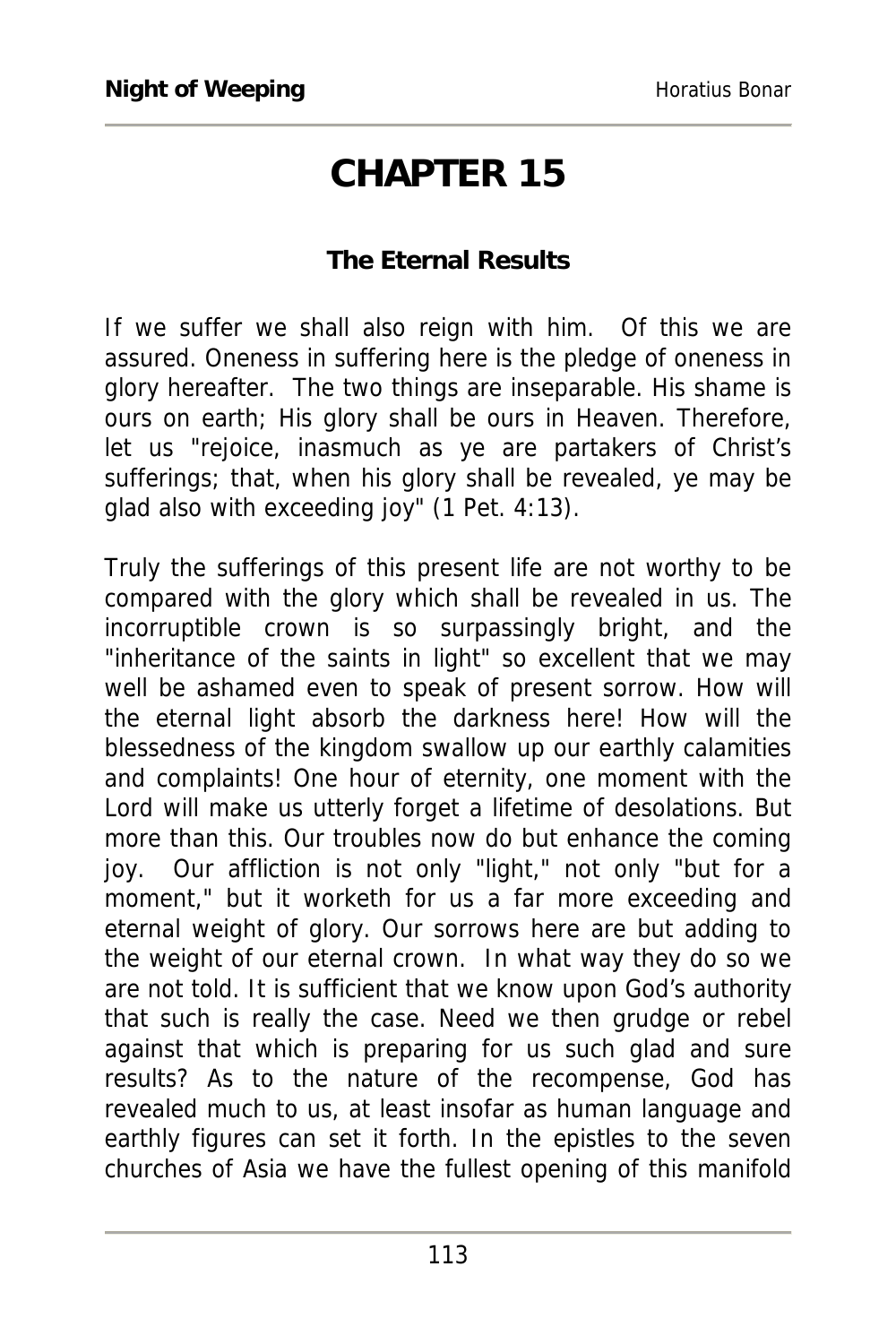reward. For "him that overcometh," there is an abundant "weight of glory" provided. To each of the seven conquerors there is a separate reward, and taking them all together, what a fullness of infinite blessing is comprised in this sevenfold recompense! To one conqueror there is promised the "tree of life." To another, the "crown of life" and deliverance from the second death. To another, "the hidden manna," the "white stone," and in it the new, the unknown name. To another, power over the nations, the iron rod of rule, the morning-star. To another, the white raiment and enrollment in the book of life. To another, the honor of being made a pillar in the temple of God, and of having written on him the name of God and the name of His city—God's own new name. To another, a seat upon the throne of Christ, joint dominion with Him in His kingdom, joint heirship with Him in His inheritance, for "he that overcometh shall inherit all things." True, this recompense is only "to him that overcometh." It is a lifetime battle—a wrestling not only with flesh and blood, but with principalities and powers, with the rulers of the darkness of this world, with spiritual wickedness in high places. But then, however desperate the warfare, it is not forever. Nay, it is brief, very brief. Its end is near, very near. And with the end come triumph, and honor, and songs of victory. Then, too, there follows peace, and the return of the war-worn soldier to his quiet dwelling.

"Now the soft peace-march beats, home, brothers, home."

This is the joy of the saint. He has fought a good fight, he has finished the course, he has kept the faith. Henceforth there is laid up for him the crown of righteousness. His battle is over, and then for him there are rest and home. Home! Yes, home. And what a home for us to return to and abide in forever! A home prepared before the foundation of the world,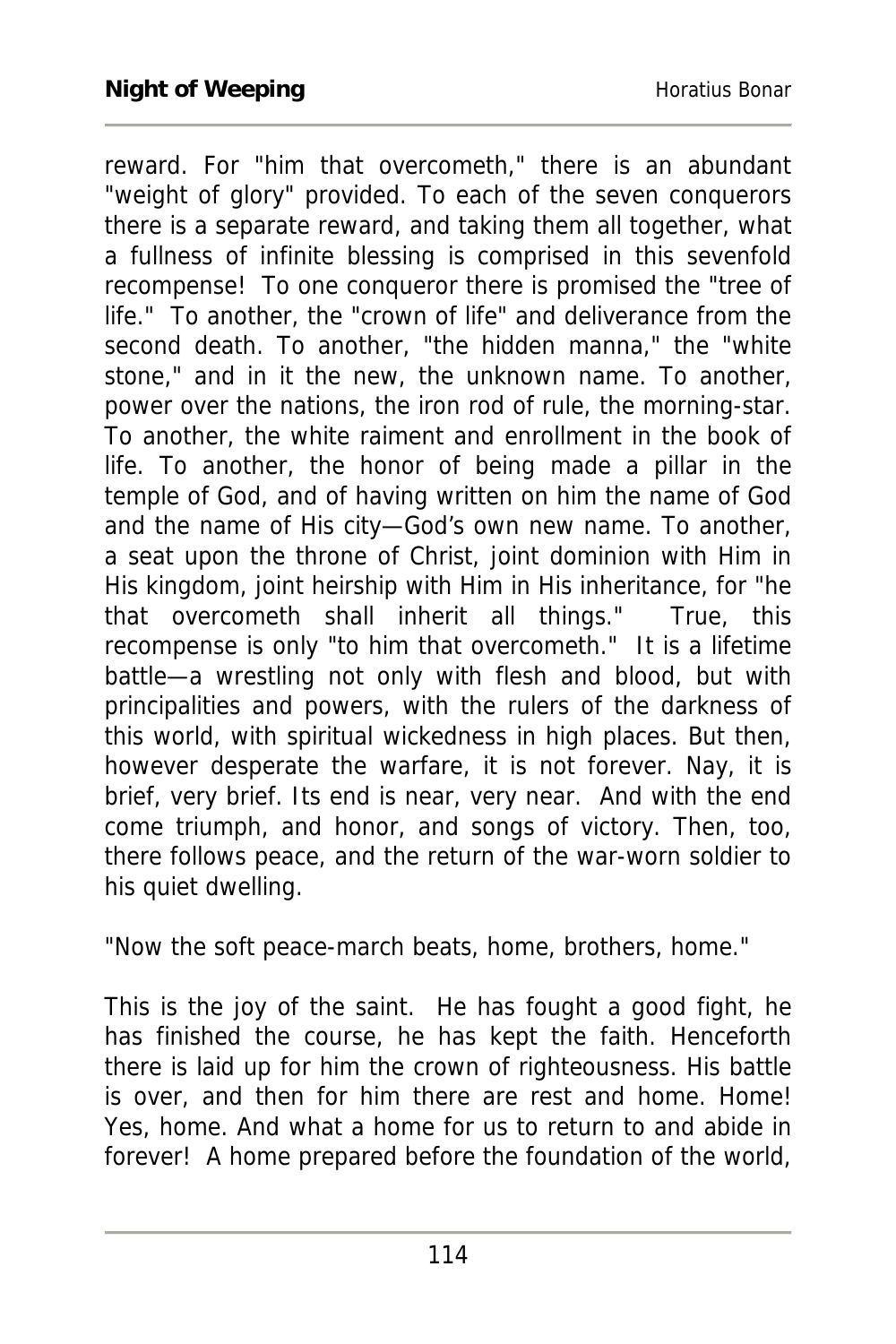a home in the many mansions, a home in the innermost circle of creation, nearest the throne and heart of God, a home whose peace shall never be broken by the sound of war or tempest, whose brightness shall never be overcast by the remotest shadow of a cloud. How solacing to the weary spirit to think of a resting-place so near, and that resting-place our Father's house where we shall hunger no more, neither thirst any more, where the sun shall not light on us, nor any heat, where the Lamb that is in the midst of the throne shall feed us and lead us to living fountains of waters, and God shall wipe away all tears from our eyes.

The time is at hand. The Church's conflicts are almost over. Its struggles and sorrows are nearly done. A few more years, and we shall either be laid quietly to rest, or caught up into the clouds to meet our coming Lord. A few more broken bonds, and then we shall be knit together in eternal brotherhood with all the scattered members of the family. A few more suns shall rise and set, and then shall ascend in its strength the one upsetting sun. A few more days shall dawn and darken, and then shall shine forth the one unending day. A few more clouds shall gather over us, and then the firmament shall be cleared forever. A few more sabbaths shall come around, filling the sum of our privileges and completing our allotment of time, and then the everlasting sabbath shall begin. But a few brief years, and we shall "enter in through the gates into the city," sitting down beneath the shadow of the tree of life, feeding upon the hidden manna, and drinking of the pure river clear as crystal, which proceedeth out of the throne of God and of the Lamb. But a few years and we shall see His face, and His name shall be upon our foreheads.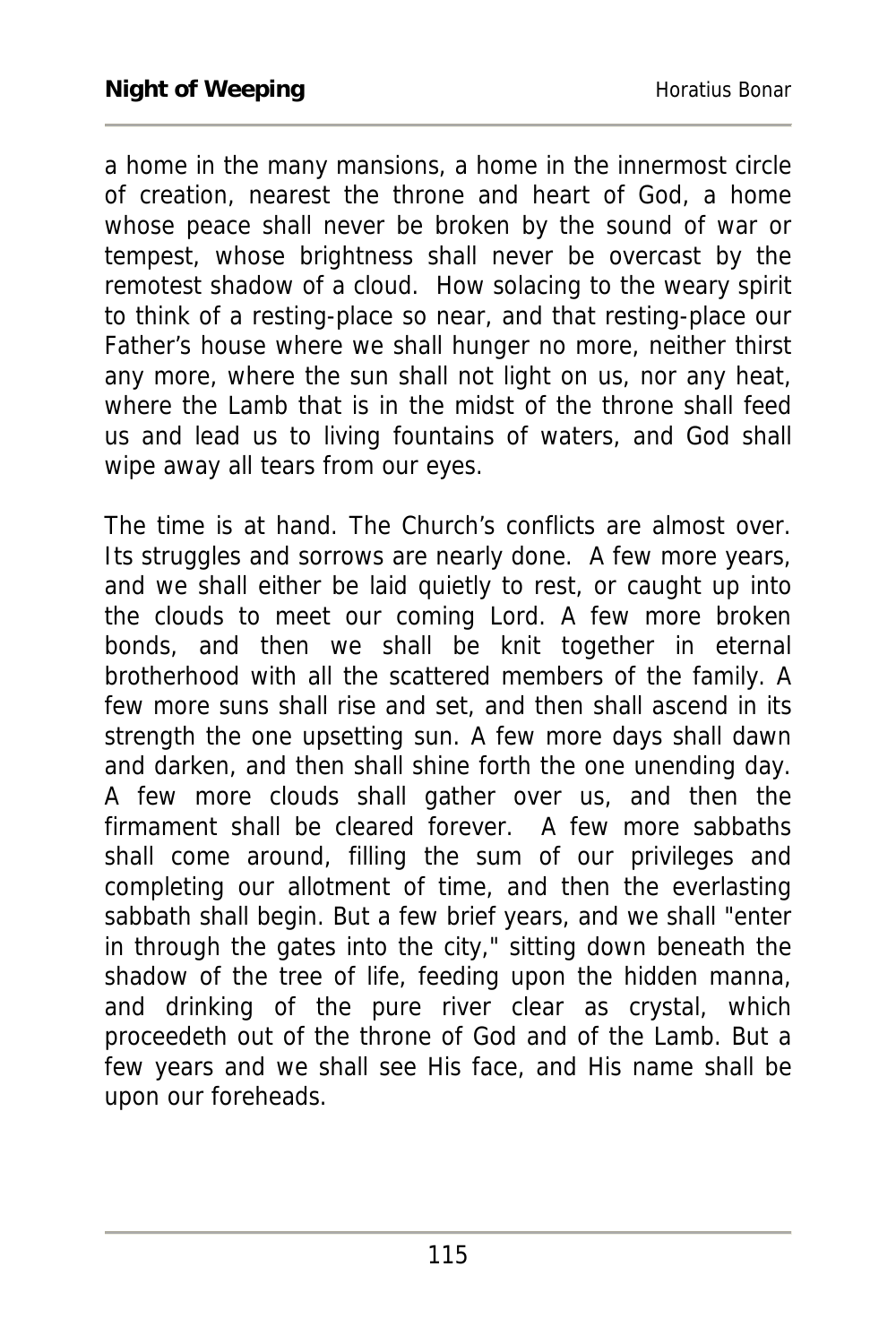These are some of the eternal results, results which are mightily heightened and enhanced by our tribulations here. For affliction not only profits us much just now, but it will serve us much in eternity. Then we shall discover how much we owe to it. All that it is doing for us, we know not now, but we shall know hereafter. It is preparing for us a "more abundant entrance," a weightier crown, a whiter robe, a sweeter rest, a home made doubly precious by a long exile and many sufferings here below.

Of these results we have only the foretaste now. The full brightness is in reserve, and we know that all that is possible or conceivable of what is good and fair and blessed shall one day be real and visible. Out of all evil there comes the good; out of sin comes holiness; out of darkness, light; out of death, life eternal; out of weakness, strength; out of the fading the blooming; out of a quenched planet, a sun for the universe; out of rottenness and ruin, comeliness and majesty; out of the curse, the blessing; and Resurrection shall prove the wondrous truth that it is the grave—the place of bones and dust—that is the womb of the incorruptible, the immortal, the glorious, the undefiled.

Our present portion, however, is but the earnest, not the inheritance. That is reserved for the appearing of the Lord. Here we see but through a glass darkly. It doth not yet appear what we shall be. We are but as wayfaring men, wandering in the lonely night, who see dimly upon the distant mountain peak the reflection of a sun that never rises here, but which shall never set in the "new heavens" hereafter. And this is enough. It comforts and cheers us on our dark and rugged way. It would not be enough hereafter, but it is enough just now. The wilderness will do for us till we cross into Canaan. The tent will do till the "city of habitation"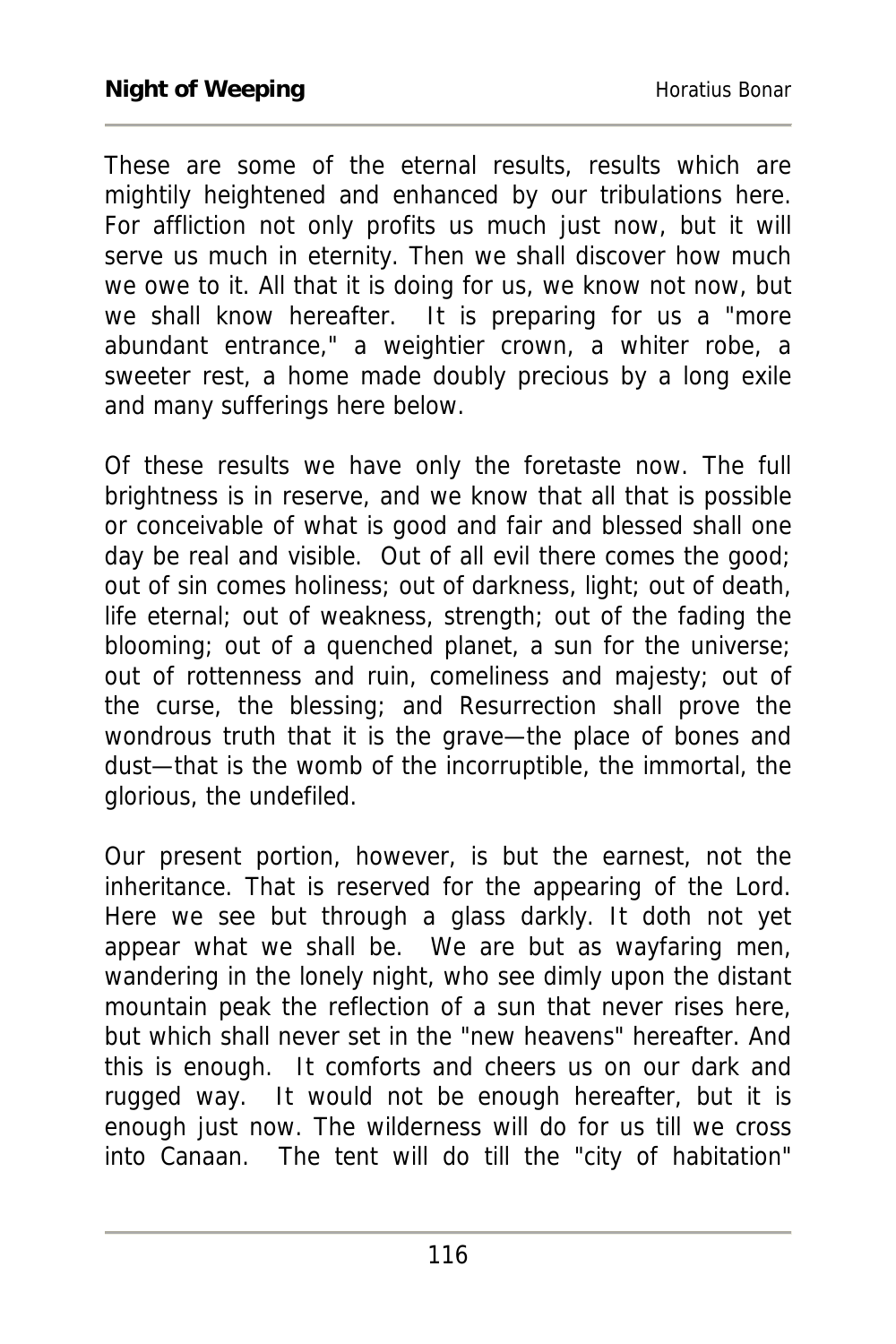comes. The joy of believing is enough till we enter on the joy of seeing. We are content with the "mountain of myrrh, and the hill of frankincense," until "the day break and the shadows flee away."